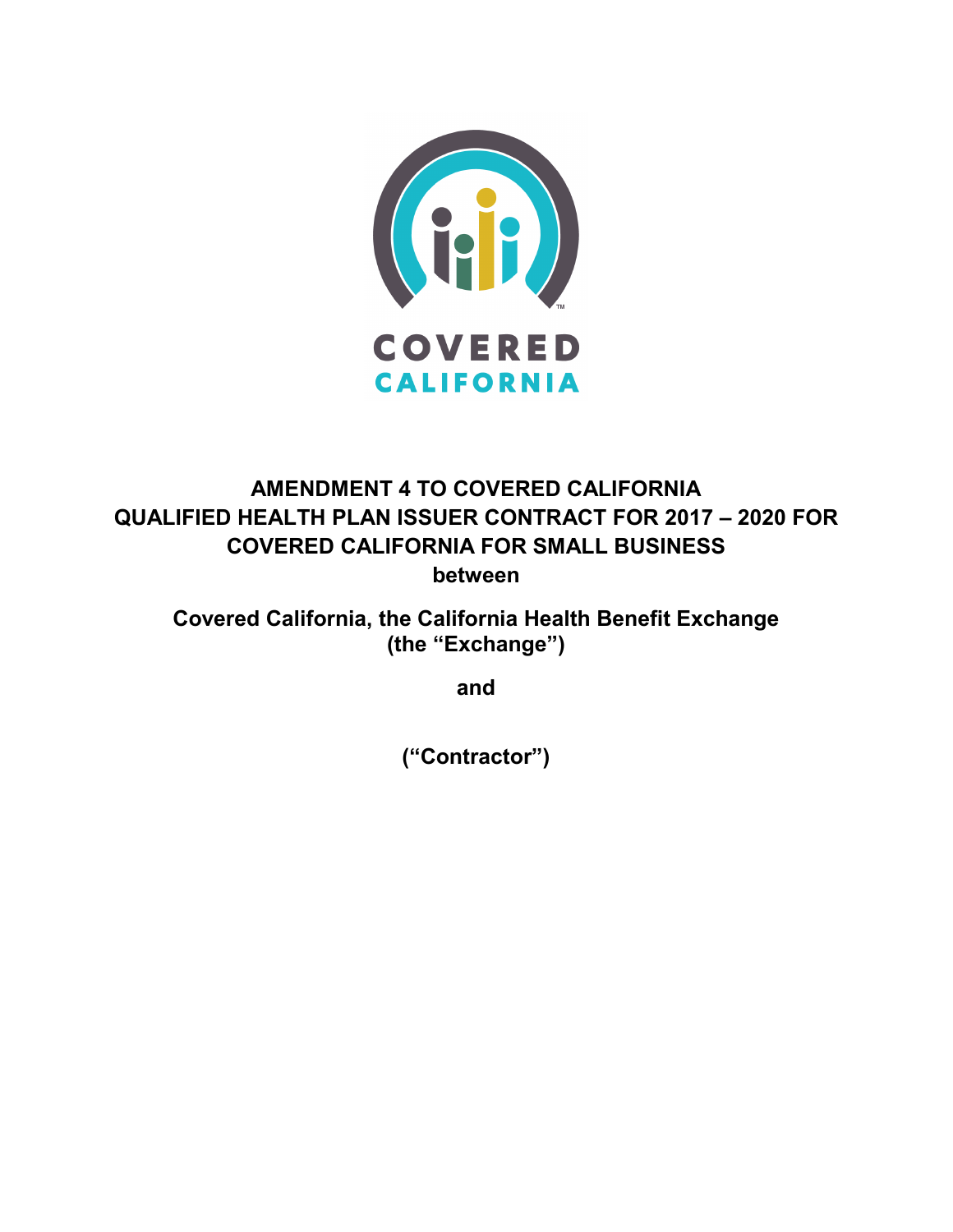## **TABLE OF CONTENTS**

| $1.1$<br>1.2<br>1.3<br>1.4<br>1.4.1<br>1.5<br>1.6<br>1.7<br>1.8<br>1.9<br>1.10<br>1.11<br>1.12<br>1.13<br>1.14<br>1.15<br>2.1<br>2.1.1<br>2.1.2<br>2.2<br>2.2.1<br>2.2.2<br>2.2.3<br>2.2.4<br>2.2.5<br>2.2.6<br>2.3<br>2.4<br>3.1<br>3.1.1 |  |  |  |
|--------------------------------------------------------------------------------------------------------------------------------------------------------------------------------------------------------------------------------------------|--|--|--|
|                                                                                                                                                                                                                                            |  |  |  |
|                                                                                                                                                                                                                                            |  |  |  |
|                                                                                                                                                                                                                                            |  |  |  |
|                                                                                                                                                                                                                                            |  |  |  |
|                                                                                                                                                                                                                                            |  |  |  |
|                                                                                                                                                                                                                                            |  |  |  |
|                                                                                                                                                                                                                                            |  |  |  |
|                                                                                                                                                                                                                                            |  |  |  |
|                                                                                                                                                                                                                                            |  |  |  |
|                                                                                                                                                                                                                                            |  |  |  |
|                                                                                                                                                                                                                                            |  |  |  |
|                                                                                                                                                                                                                                            |  |  |  |
|                                                                                                                                                                                                                                            |  |  |  |
|                                                                                                                                                                                                                                            |  |  |  |
|                                                                                                                                                                                                                                            |  |  |  |
|                                                                                                                                                                                                                                            |  |  |  |
|                                                                                                                                                                                                                                            |  |  |  |
|                                                                                                                                                                                                                                            |  |  |  |
|                                                                                                                                                                                                                                            |  |  |  |
|                                                                                                                                                                                                                                            |  |  |  |
|                                                                                                                                                                                                                                            |  |  |  |
|                                                                                                                                                                                                                                            |  |  |  |
|                                                                                                                                                                                                                                            |  |  |  |
|                                                                                                                                                                                                                                            |  |  |  |
|                                                                                                                                                                                                                                            |  |  |  |
|                                                                                                                                                                                                                                            |  |  |  |
|                                                                                                                                                                                                                                            |  |  |  |
|                                                                                                                                                                                                                                            |  |  |  |
|                                                                                                                                                                                                                                            |  |  |  |
|                                                                                                                                                                                                                                            |  |  |  |
|                                                                                                                                                                                                                                            |  |  |  |
|                                                                                                                                                                                                                                            |  |  |  |
|                                                                                                                                                                                                                                            |  |  |  |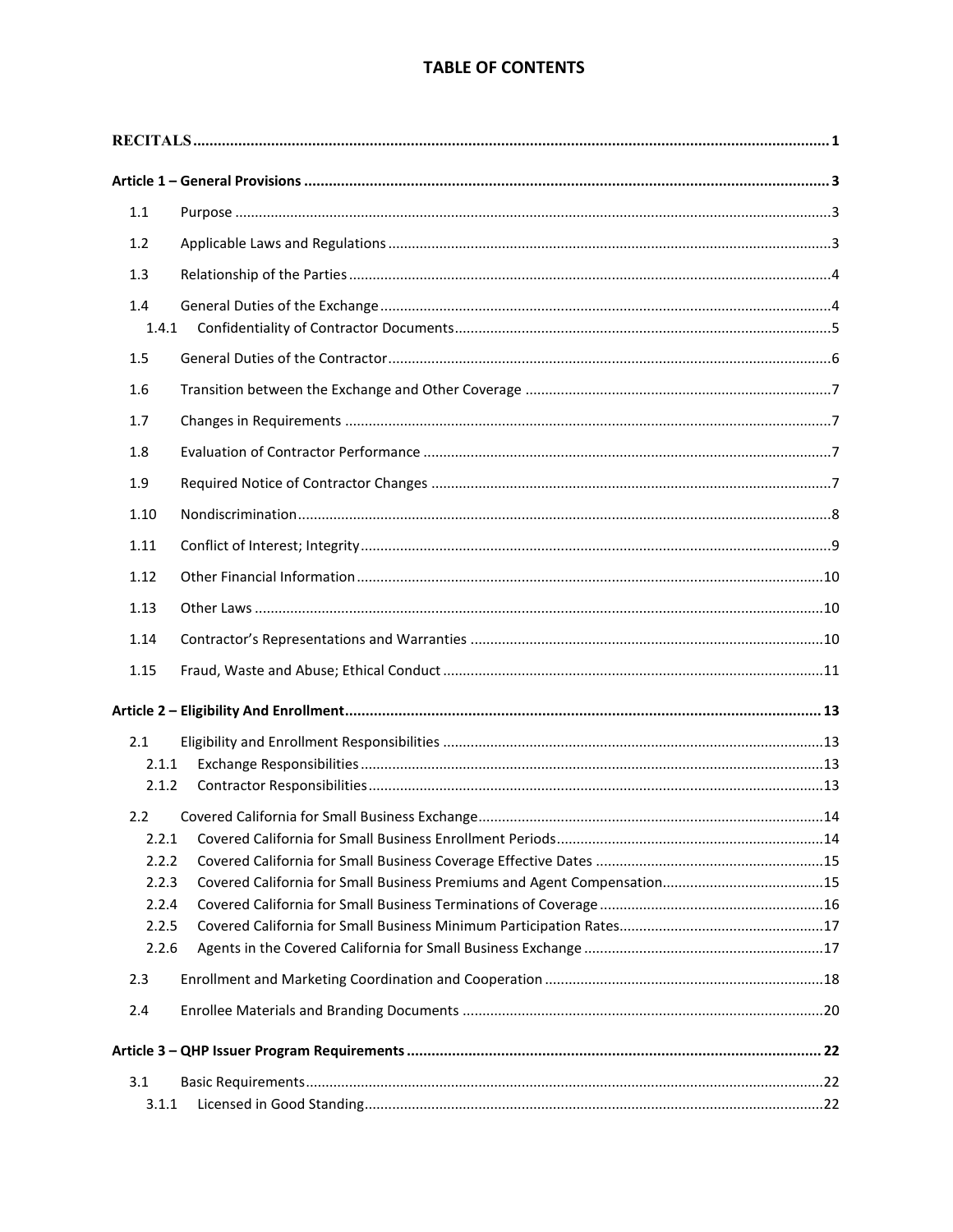| 3.1.2  |  |
|--------|--|
| 3.1.3  |  |
| 3.1.4  |  |
| 3.1.5  |  |
| 3.2    |  |
| 3.2.1  |  |
| 3.2.2  |  |
| 3.2.3  |  |
| 3.2.4  |  |
| 3.2.5  |  |
| 3.3    |  |
| 3.3.1  |  |
| 3.3.2  |  |
| 3.3.3  |  |
| 3.4    |  |
| 3.4.1  |  |
| 3.4.2  |  |
| 3.4.3  |  |
| 3.4.4  |  |
| 3.5    |  |
| 3.5.1  |  |
| 3.5.2  |  |
| 3.5.3  |  |
| 3.5.4  |  |
| 3.6    |  |
| 3.6.1  |  |
| 3.6.2  |  |
| 3.6.3  |  |
| 3.6.4  |  |
| 3.6.5  |  |
| 3.6.6  |  |
| 3.6.7  |  |
| 3.6.8  |  |
| 3.6.9  |  |
| 3.6.10 |  |
| 3.6.11 |  |
| 3.6.12 |  |
|        |  |
|        |  |
|        |  |
|        |  |
| 3.6.17 |  |
|        |  |
|        |  |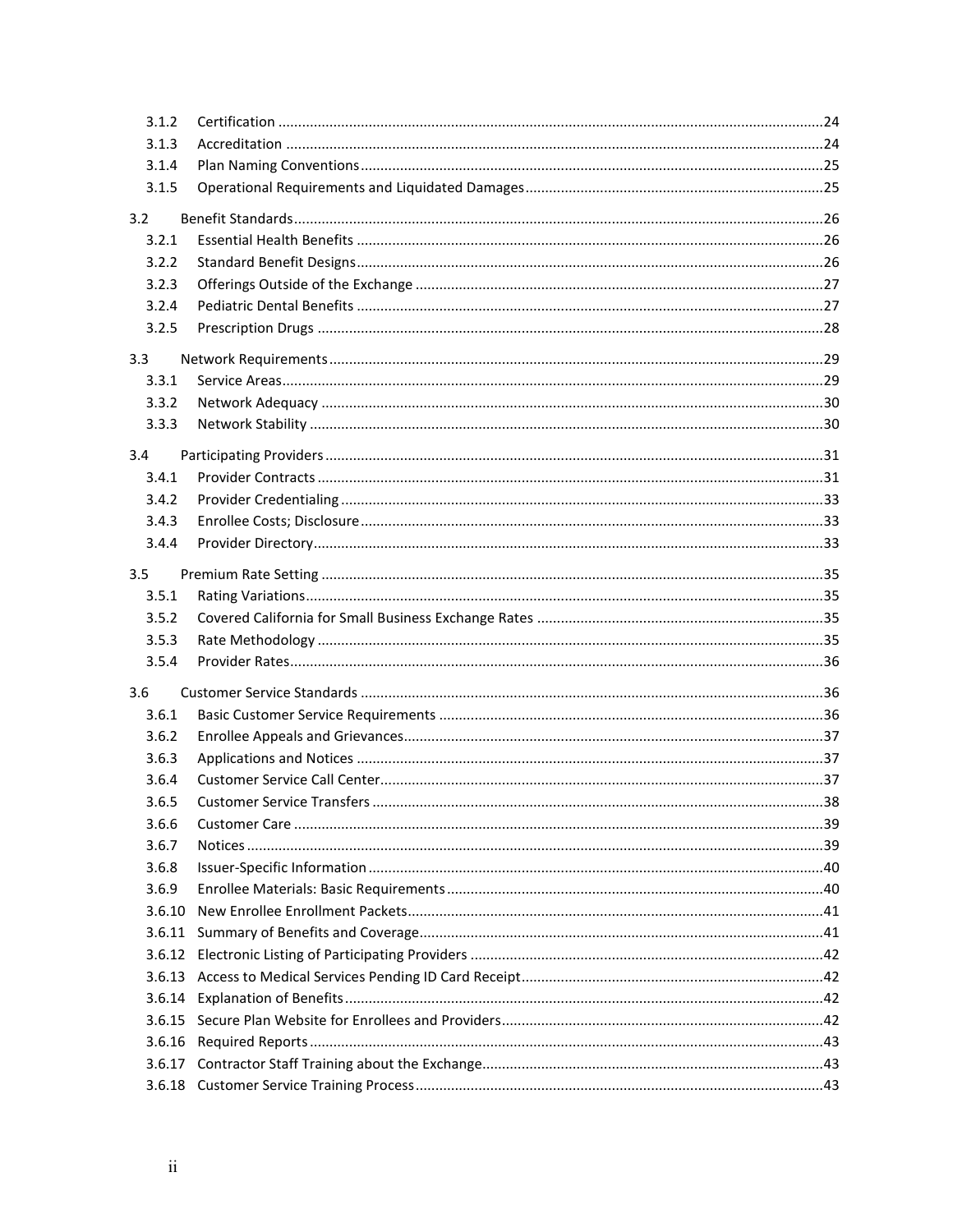| 4.1   |                                                                                    |  |
|-------|------------------------------------------------------------------------------------|--|
| 4.2   |                                                                                    |  |
| 4.3   |                                                                                    |  |
| 4.4   |                                                                                    |  |
| 4.5   |                                                                                    |  |
| 4.6   |                                                                                    |  |
|       |                                                                                    |  |
| 4.7   |                                                                                    |  |
|       |                                                                                    |  |
| 5.1   |                                                                                    |  |
| 5.1.1 |                                                                                    |  |
| 5.1.2 | Covered California for Small Business Participation Fees and Agent Compensation 48 |  |
|       |                                                                                    |  |
| 6.1   |                                                                                    |  |
| 6.2   |                                                                                    |  |
|       |                                                                                    |  |
| 6.3   |                                                                                    |  |
|       |                                                                                    |  |
| 7.1   |                                                                                    |  |
| 7.2   |                                                                                    |  |
| 7.2.1 |                                                                                    |  |
| 7.2.2 |                                                                                    |  |
| 7.2.3 |                                                                                    |  |
| 7.2.4 |                                                                                    |  |
| 7.2.5 |                                                                                    |  |
| 7.3   |                                                                                    |  |
| 7.3.1 |                                                                                    |  |
| 7.3.2 |                                                                                    |  |
| 7.4   |                                                                                    |  |
| 7.5   |                                                                                    |  |
| 7.6   |                                                                                    |  |
|       |                                                                                    |  |
| 8.1   |                                                                                    |  |
| 8.1.1 |                                                                                    |  |
| 8.1.2 |                                                                                    |  |
| 8.1.3 |                                                                                    |  |
|       |                                                                                    |  |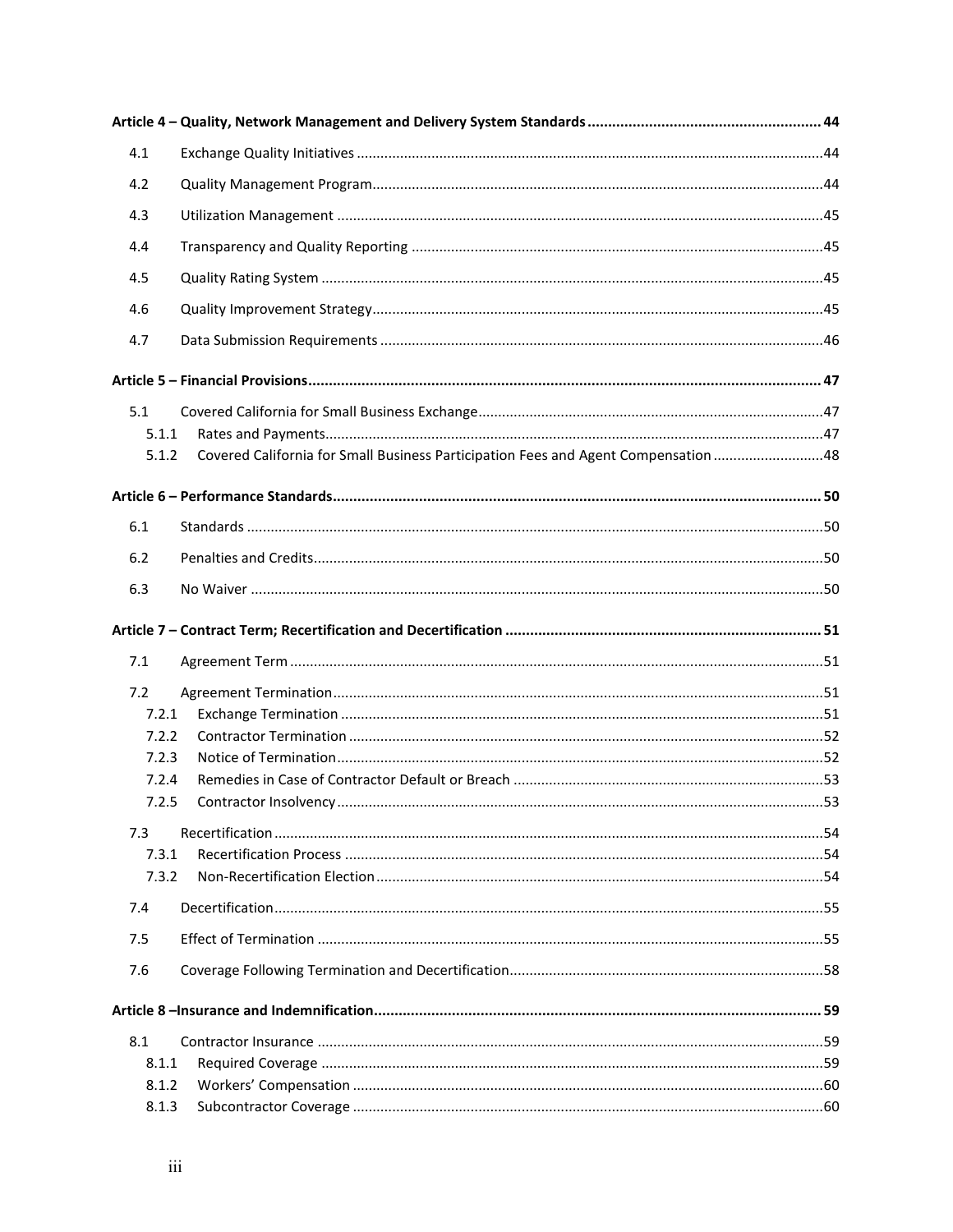| 8.1.4 |  |
|-------|--|
| 8.1.5 |  |
| 8.2   |  |
|       |  |
| 9.1   |  |
| 9.2   |  |
|       |  |
| 10.1  |  |
| 10.2  |  |
| 10.3  |  |
| 10.4  |  |
| 10.5  |  |
| 10.6  |  |
| 10.7  |  |
| 10.8  |  |
| 10.9  |  |
|       |  |
| 11.1  |  |
| 11.2  |  |
| 11.3  |  |
| 11.4  |  |
| 11.5  |  |
|       |  |
| 12.1  |  |
| 12.2  |  |
| 12.3  |  |
| 12.4  |  |
| 12.5  |  |
| 12.6  |  |
| 12.7  |  |
| 12.8  |  |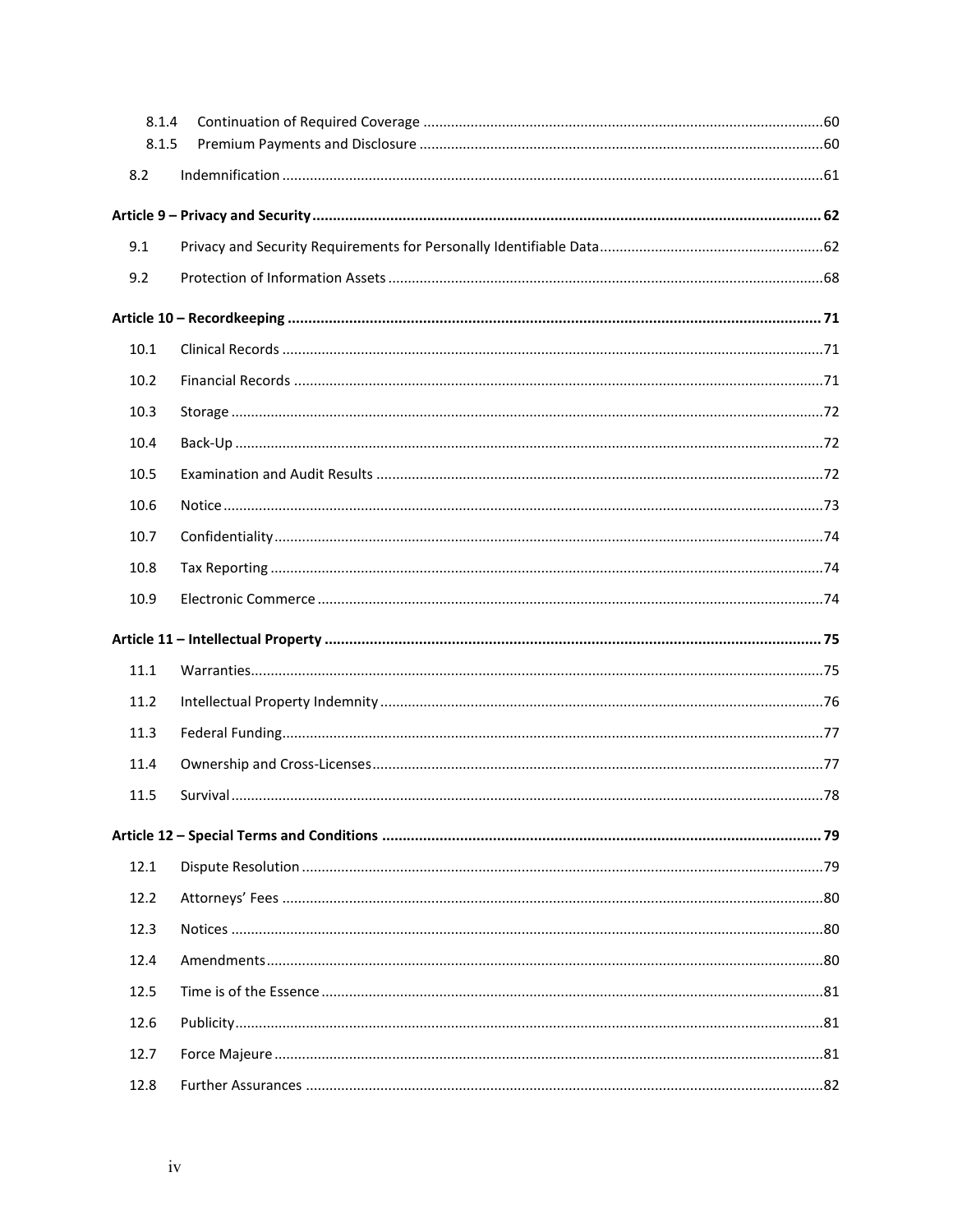| 12.21 |  |
|-------|--|
| 12.20 |  |
| 12.19 |  |
| 12.18 |  |
| 12.17 |  |
| 12.16 |  |
| 12.15 |  |
| 12.14 |  |
| 12.13 |  |
| 12.12 |  |
| 12.11 |  |
| 12.10 |  |
| 12.9  |  |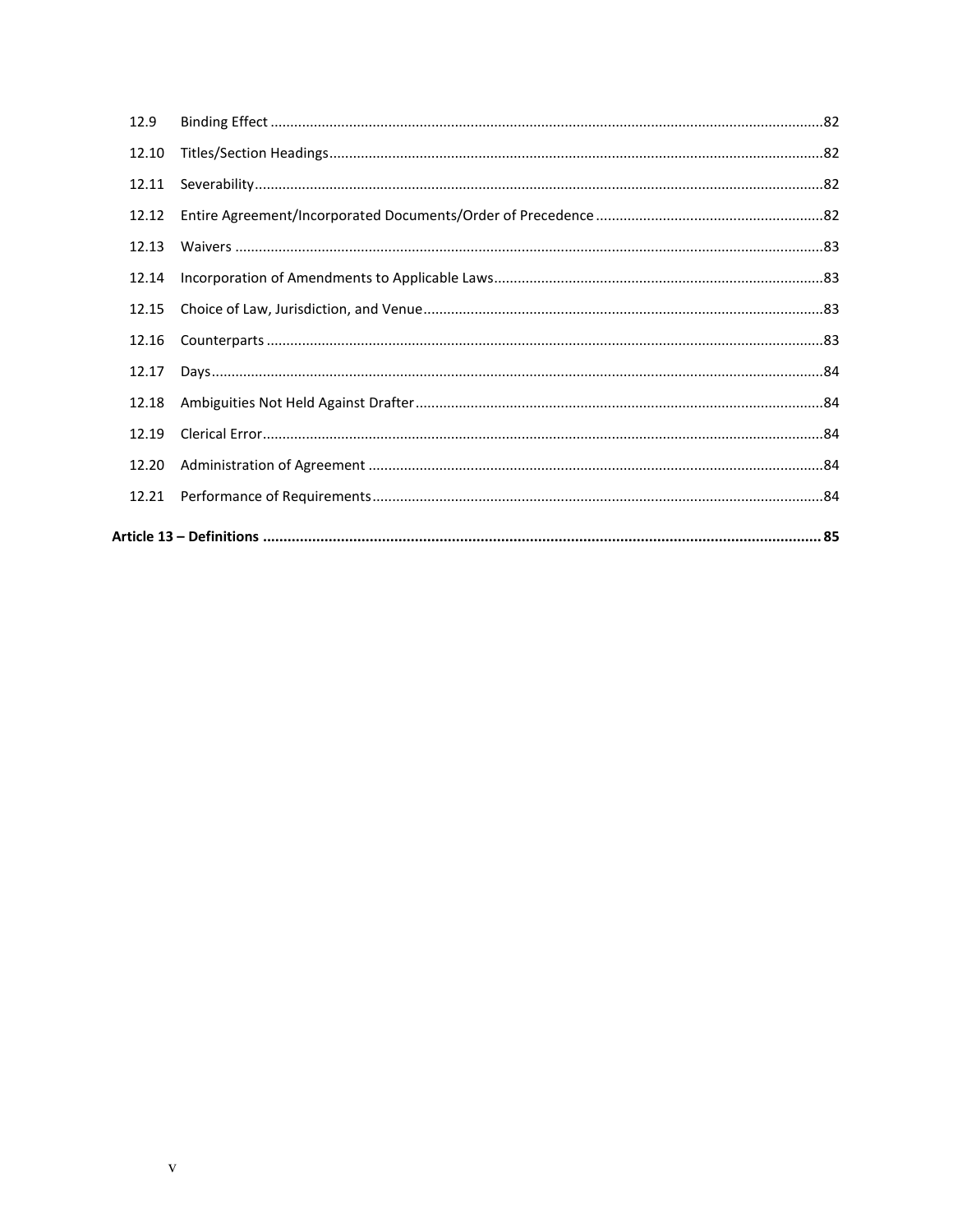### **COVERED CALIFORNIA QUALIFIED HEALTH PLAN ISSUER CONTRACT between Covered California, California Health Benefit Exchange (the "Exchange") and \_\_\_\_\_\_\_\_\_\_\_\_\_\_\_\_\_\_\_\_ ("Contractor")**

THIS QUALIFIED HEALTH PLAN ISSUER CONTRACT ("Agreement") is entered into by and between the California Health Benefit Exchange, an independent entity established within the government of the State of California doing business as Covered California (the "Exchange"), and a health insurance issuer as defined in Title 10 California Code of Regulations ("CCR") § 6410 ("Contractor"). (Except as otherwise expressly defined, capitalized terms shall have the meaning set forth at Article 13 Definitions).

### **RECITALS**

<span id="page-6-0"></span>A. The Exchange is authorized under the Federal Patient Protection and Affordable Care Act (Public Law 111-148), as amended by the Federal Health Care and Education Reconciliation Act of 2010 (Public Law 111-152) (collectively, "Affordable Care Act"), and the California Patient Protection and Affordable Care Act, (Chapter 655, Statutes of 2010 and Chapter 659, Statutes of 2010) ("California Affordable Care Act") to selectively contract with Health Insurance Issuers in order to make available to enrollees of the Exchange health care coverage choices that seek to provide the optimal combination of choice, value, access, quality and service to Employers and Employees;

B. The Application process conducted by the Exchange is based on the assessment of certain requirements, criteria and standards that: (i) the Exchange determines are reasonable and necessary for bidding Health Insurance Issuers to market, offer, and sell Qualified Health Plans (QHPs) through the Exchange, (ii) are set forth in the Application, and (iii) are required under applicable laws, rules and regulations or otherwise necessary to meet the needs of enrollees in the Exchange, including, those set forth at 10 CCR § 6400 et seq. and 45 C.F.R. Part 155 et seq.;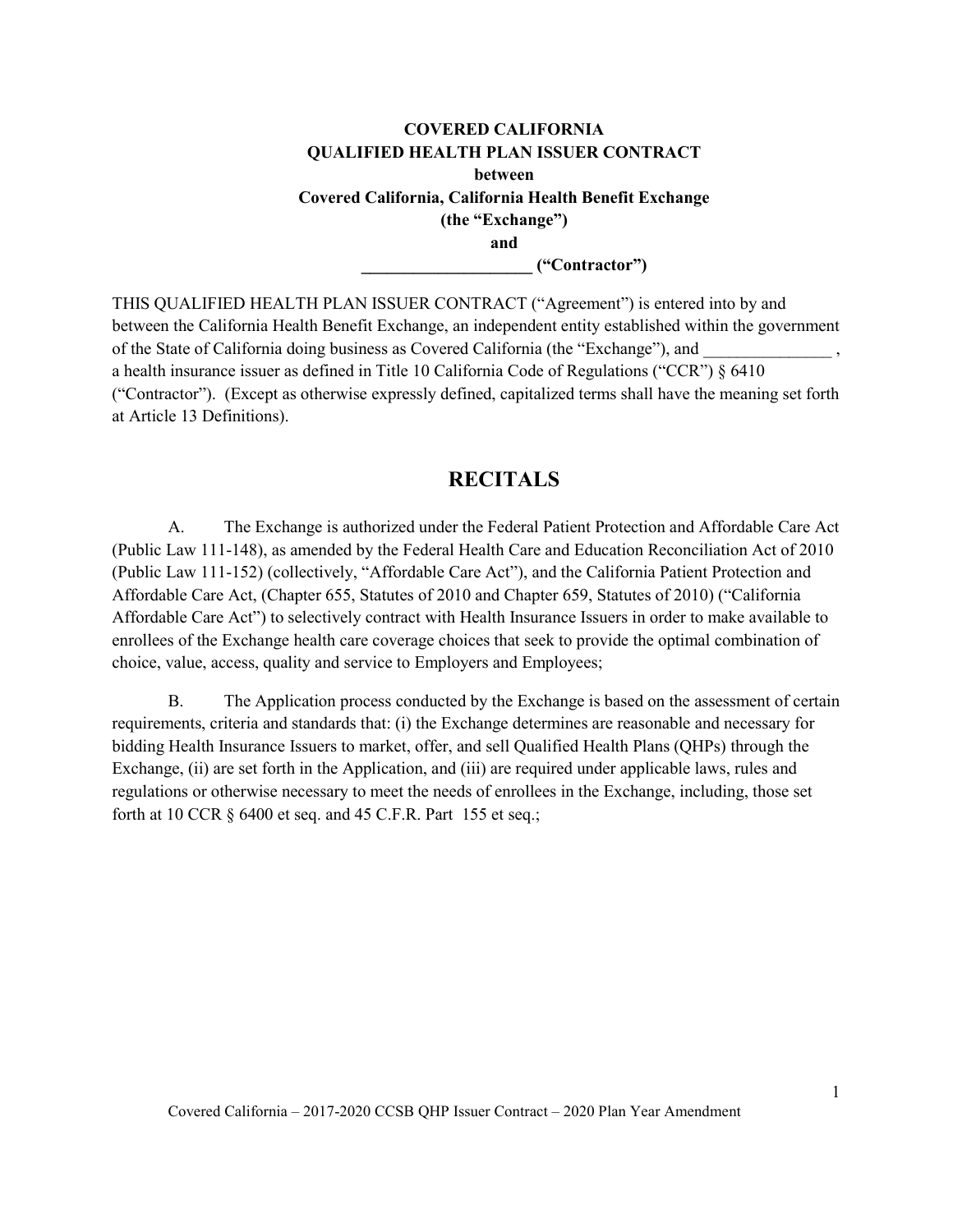C. In connection with the evaluation of the responses to the Application received from Health Insurance Issuers, the Exchange will: (i) evaluate the proposed QHP Issuer's compliance with requirements imposed under the Application, and (ii) give greater consideration to potential QHP Issuers that further the mission of the Exchange by promoting, among other items, the following: (1) affordability for the Small Employer – both in terms of premium and at point of care, (2) "value" competition based upon quality, service, and price, (3) competition based upon meaningful QHP Issuer choice and ability to demonstrate product differentiation within the required guidelines for standard benefit plans, (4) competition throughout the State, (5) alignment with Providers and delivery systems that serve the lowincome population, (6) delivery system improvement, effective prevention programs, and payment reform, and (7) long-term collaboration and cooperation between the Exchange and Health Insurance Issuers;

D. Contractor is a Health Insurance Issuer authorized to provide Covered Services to Enrollees under applicable laws, rules and regulations pursuant to: (i) a certificate of authority issued by the California Department of Insurance ("CDI") under § 699 et seq. of the California Insurance Code, or (ii) a licensed issued by the Department of Managed Health Care ("DMHC") pursuant to the Knox-Keene Health Care Service Plan Act of 1975 (§ 1340 et seq. of the California Health and Safety Code). (Except as otherwise stated, references to "Codes" set forth herein shall refer to the laws of the State of California.);

E. Based on the Exchange's evaluation of the proposal submitted by Contractor in response to the Application ("Proposal") and its consideration of other factors required to be considered under applicable laws, rules and regulations and/as otherwise necessary to meet the needs of Enrollees, the Exchange intends to designate Contractor as a QHP Issuer (as defined at 10 CCR § 6410) pursuant to the Exchange's determination that Contractor's proposed QHPs meet the requirements necessary to provide health insurance coverage as a QHP to Employers who purchase health insurance coverage through the Exchange;

F. Contractor desires to participate in the Exchange as a QHP Issuer; and

G. Contractor and the Exchange desire to enter into this Agreement to set forth the terms and conditions of Contractor's role as a QHP Issuer and operation of the QHPs through the Exchange.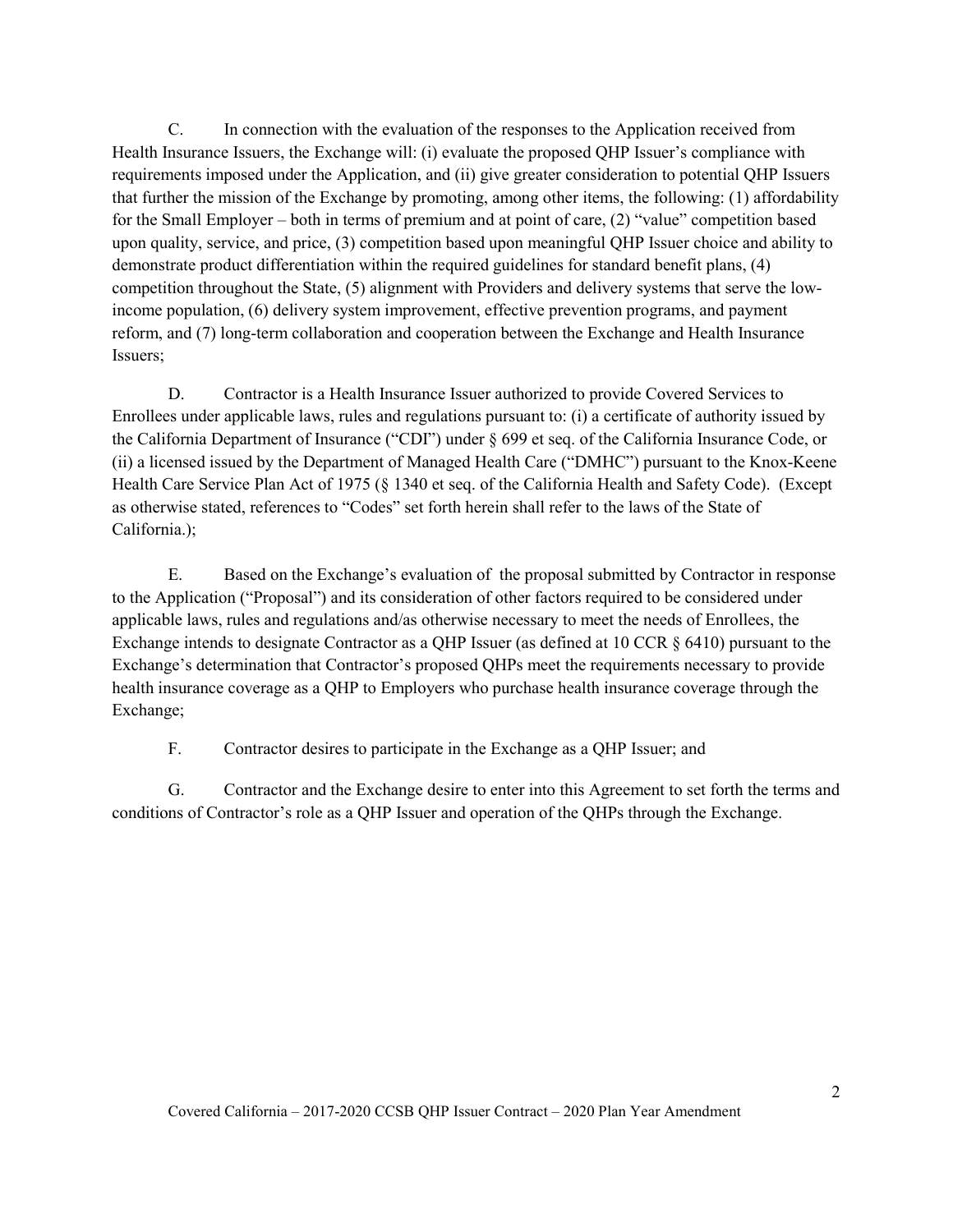## **ARTICLE 1 – GENERAL PROVISIONS**

### <span id="page-8-1"></span><span id="page-8-0"></span>**1.1 Purpose**

This Agreement sets forth the expectations of the Exchange and Contractor with respect to: (a) the delivery of services and benefits to Enrollees; (b) the respective roles of the Exchange and the Contractor related to enrollment, eligibility, and customer service for Enrollees; (c) coordination and cooperation between the Exchange and Contractor to promote quality, high value care for Enrollees and other health care consumers; (d) the Exchange's expectation of enhanced alignment between Contractor and its participating providers to deliver high quality, high value health care services; and (e) administrative, financial, and reporting relationships and agreements between the Exchange and Contractor.

The Exchange enters into this Agreement with Contractor to further its mission to increase the number of insured Californians, improve health care quality and access to care, promote health, lower costs, and reduce health disparities. The Exchange seeks to accomplish this mission by creating an innovative and competitive marketplace that empowers consumers to choose the health plan and providers that offer the best value. The Exchange's "triple aim" framework seeks to improve the patient care experience, including quality and satisfaction, improve the health of the population, and reduce the per capita costs of Covered Services. Through the execution of this Agreement, the Exchange and Contractor jointly commit to be actively engaged in promoting change and working collaboratively to define and implement additional initiatives to continuously improve quality and value.

### <span id="page-8-2"></span>**1.2 Applicable Laws and Regulations**

- a) This Agreement is in accord with and pursuant to the California Affordable Care Act, Section 100500 et seq., Title 22 of the California Government Code (Chapter 655, Statues of 2010 and Chapter 659, Statutes of 2010) and the implementing regulations, Title 10, Chapter 12 of the California Code of Regulations, § 6400 et seq., as enacted or as modified during the course of this Agreement. This Agreement is also in accord with and pursuant to the Federal Patient Protection and Affordable Care Act and its implementing Federal regulations, as enacted or modified during the course of this Agreement, including but not limited to standards for QHP certification set forth at 45 C.F.R. Part 156 et seq. (Subpart C: Qualified Health Plan Minimum Certification Standards).
- b) Contractor is subject to the obligations imposed on Contractor under applicable laws, rules and regulations of the Federal Affordable Care Act, the California Affordable Care Act, and any other applicable Federal, State or local laws, rules and regulations. The parties to this Agreement recognize and acknowledge there may be material changes to the above-referenced rules and regulations and other applicable Federal, State, or local laws, rules and regulations. Should such an event arise, the parties agree that revisions to this Agreement may be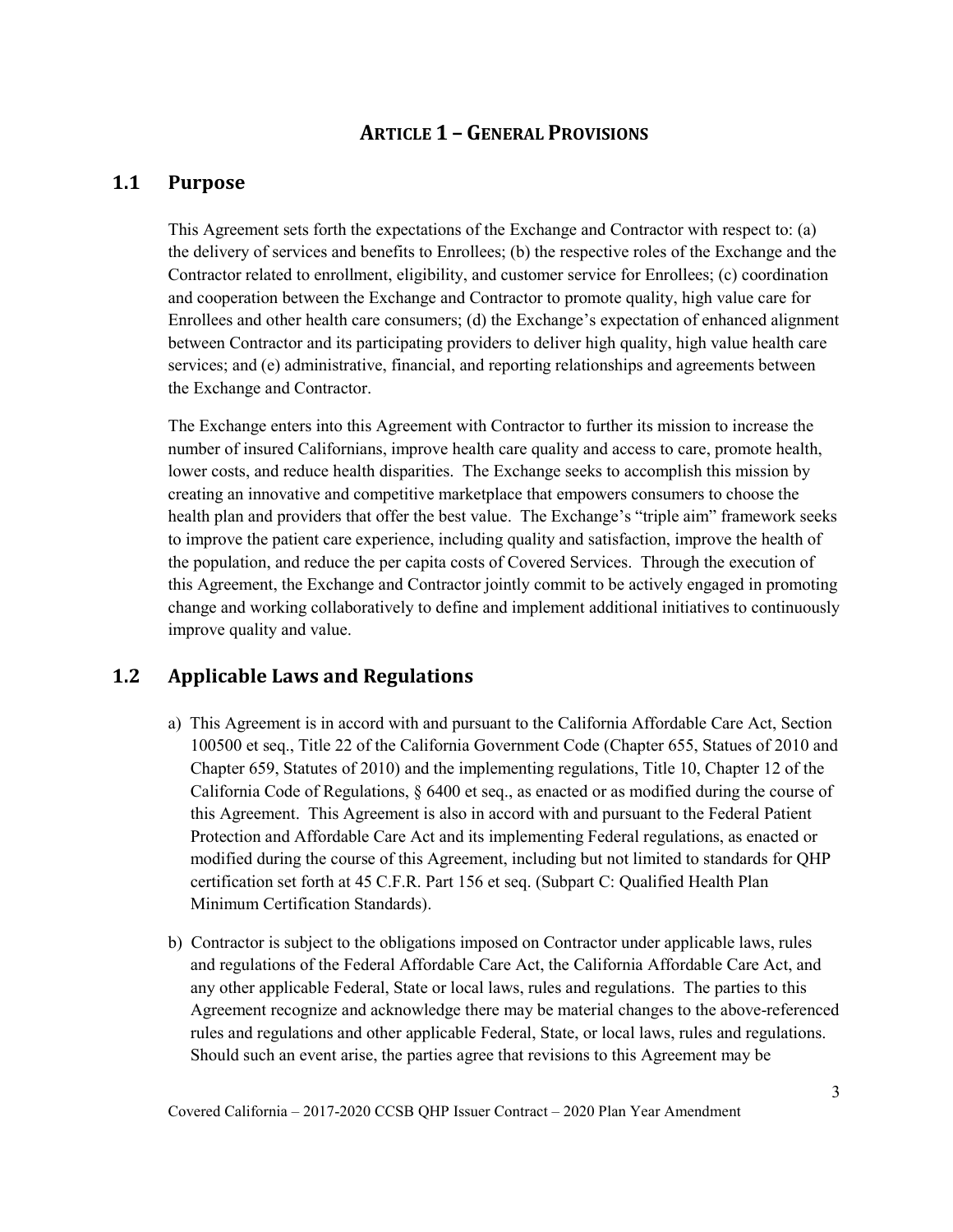necessary to align provisions contained herein with the changes made to these laws. Nothing in this Agreement limits such obligations imposed on Contractor, including any failure to reference a specific state or Federal regulatory requirement applicable to the Exchange or Contractor. In those instances where the Exchange imposes a requirement in accordance with the California Affordable Care Act or as otherwise authorized by California law, that exceeds a requirement of the Federal Affordable Care Act or other Federal law, the State law and Exchange requirement shall control unless otherwise required by law, rules and regulations.

c) Compliance Programs. Contractor shall, and shall require Participating Providers and all subcontractors to, comply with all applicable Federal, State, and local laws, regulations, executive orders, ordinances and guidance, including without limitation, the Affordable Care Act, the California Affordable Care Act, the Americans with Disabilities Act, the Anti-Kickback Statute, the Public Contracts Anti-Kickback Act, the Stark Law, the Knox-Keene Health Care Service Plan Act of 1975, and California Insurance Code, as applicable.

### <span id="page-9-0"></span>**1.3 Relationship of the Parties**

- a) Independent contractors. The parties acknowledge that in performance of the duties under this Agreement the Exchange and the Contractor are acting and performing as independent contractors. Nothing in this Agreement shall be construed or deemed to create a relationship of employer or employee or partner or joint venture or principal and agent between the Exchange and Contractor. In accordance with State and Federal law, the Exchange is not operating on behalf of Contractor or any subcontractor of Contractor. Neither Contractor nor its Participating Providers, authorized subcontractors, or any agents, officers, or employees of Contractor shall be deemed as agents, officers, employers, partners, or associates of the Exchange.
- b) Subcontractors. Contractor shall require any subcontractor or assignee to comply with applicable requirements in this Agreement. Nothing in this Agreement shall limit Contractor's ability to hold subcontractor liable for performance under a contract between Contractor and its subcontractor(s). Contractor's obligations pursuant to this Agreement and applicable laws, rules, and regulations shall not be waived or released if Contractor subcontracts or otherwise delegates services of this contract. Contractor shall exercise due diligence in the selection of subcontractors and monitor services provided by subcontractors for compliance with the terms of this Agreement and applicable laws, rules, or regulatory requirements or orders.

### <span id="page-9-1"></span>**1.4 General Duties of the Exchange**

The Exchange is approved by the United States Department of Health and Human Services ("DHHS") pursuant to 45 C.F.R. § 155.105 and performs its duties in accordance with State and Federal laws and this Agreement. The duties of the Exchange include:

a) Certification of QHP Issuers (45 C.F.R. Part 155, Subpart K);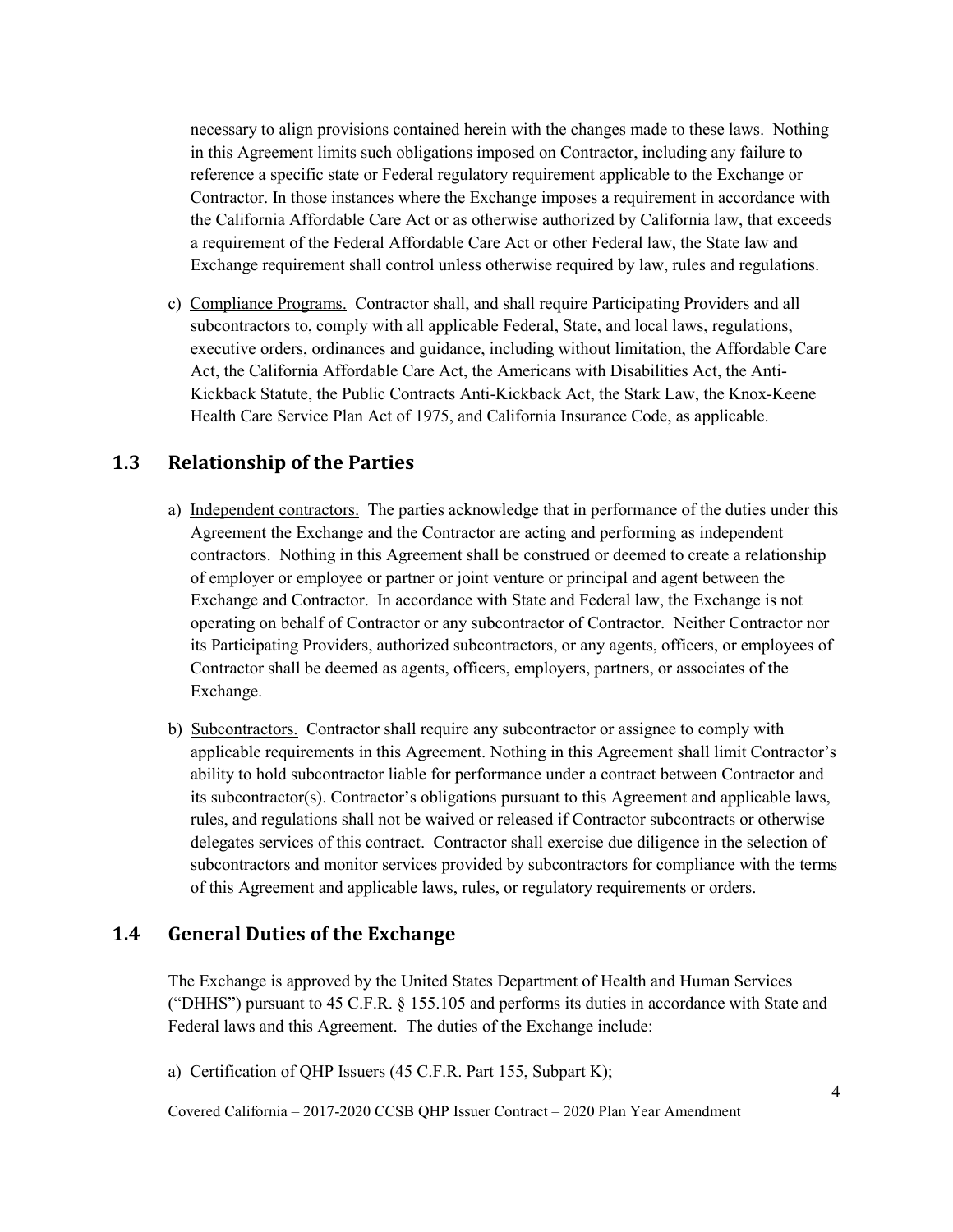- b) Consultation with stakeholders (45 C.F.R. § 155.130);
- c) Consumer assistance tools and programs, including but not limited to operation of a toll-free call center (45 U.S.C. §18031 (d) and 45 C.F.R. § 155.205);
- d) Eligibility and enrollment determinations (45 C.F.R. Part 155, Subparts D, E, H, I);
- e) Financial support for continued operation of the Exchange (45 C.F.R. § 155.160);
- f) Non-interference with Federal law and nondiscrimination standards (45 C.F.R. § 155.120);
- g) Notices to Enrollees (45 C.F.R. § 155.230);
- h) Oversight, financial, and quality activities (45 C.F.R. § 155.200);
- i) Participation of brokers to enroll Employers in QHPs (45 C.F.R. § 155.220);
- j) Privacy and security of personally identifiable information (45 C.F.R. § 155.260);
- k) Use of standards and protocols for electronic transactions (45 C.F.R. § 155.270);
- l) Establishment of Covered California for Small Business to assist Employers and facilitate enrollment of Employees into QHPs (45 C.F.R. Subpart H, § 155.700 et seq.);
- m) Operation and management of the CCSB eligibility and enrollment system. The Exchange also has a duty, as part of its management of the CCSB eligibility and enrollment system, to determine how the CCSB eligibility and enrollment system presents information about cost, quality, and provider availability for consumers to inform their selection of issuer and benefit design in the Exchange. The Exchange shall solicit comment from Contractor on the design but retains final authority to make design and presentation decisions in its sole discretion; and
- n) The Exchange agrees to provide a dedicated team member responsible for working with Contractor to resolve any and all issues that arise from implementation of the Exchange.

#### <span id="page-10-0"></span>**1.4.1 Confidentiality of Contractor Documents**

The Exchange shall treat as confidential and exempt from public disclosure all documents and information provided by Contractor to the Exchange, or to the vendor for the Exchange, providing the documents or information are deemed to be, or qualify for treatment as, confidential information under the Public Records Act, Government Code § 6250 et seq., or other applicable Federal and State laws, rules and regulations. Documents and information that the Exchange will treat as confidential include, but are not limited to, provider rates and the Contractor's business or marketing plans.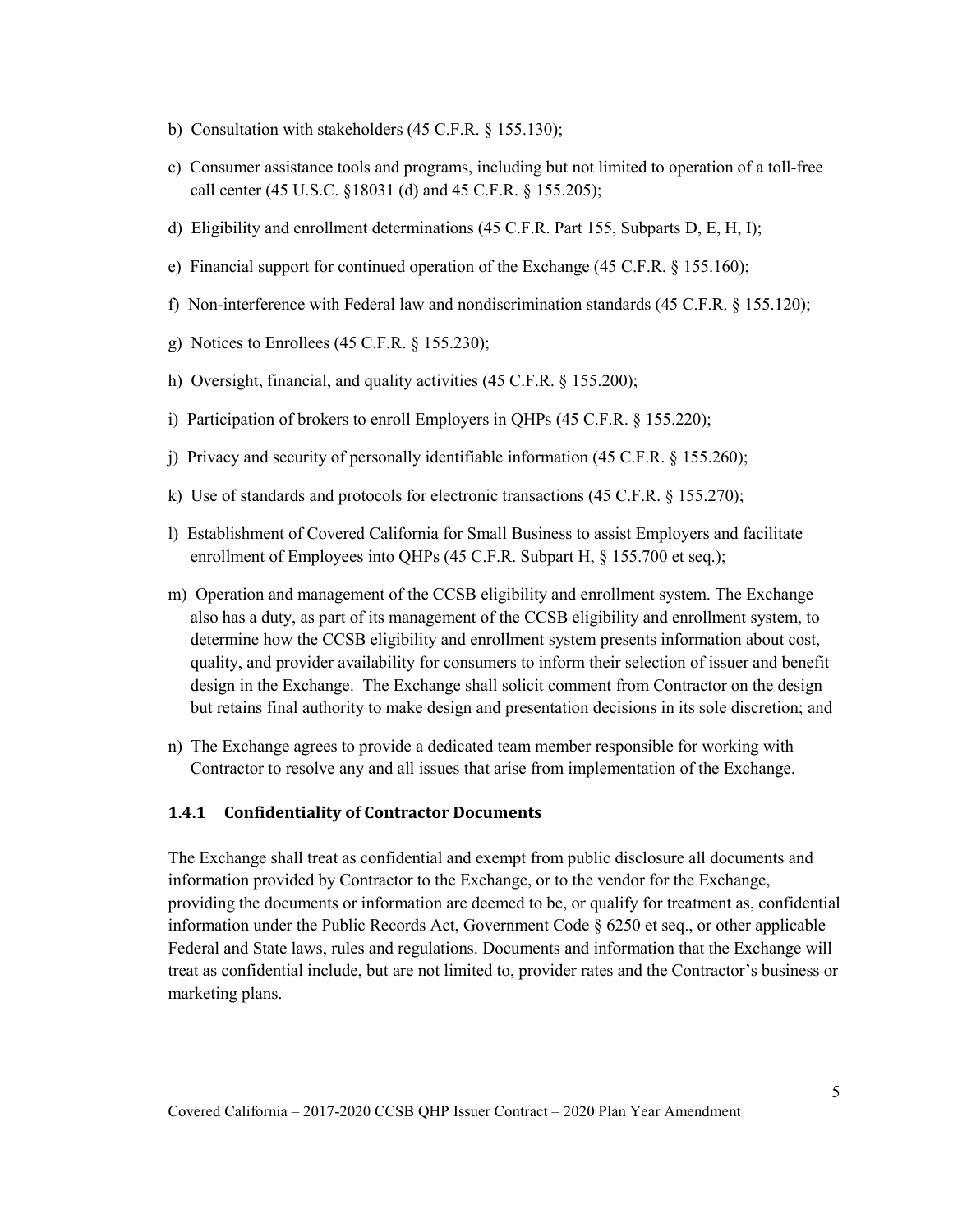### <span id="page-11-0"></span>**1.5 General Duties of the Contractor**

Contractor and the Exchange acknowledge and agree that Contractor's QHPs are important to furthering the goal of the Exchange with respect to delivering better care and higher value. Contractor agrees that Contractor's QHPs identified at Attachment 1 ("Contractor's QHP List") shall be offered through the Exchange to provide access to Covered Services to Enrollees in accordance with the terms and conditions required by this Agreement and as required for designation of each health insurance plan as a QHP.

Contractor shall maintain the organization and administrative capacity to support and ensure implementation and operation of this Agreement. This requirement includes the following:

- a) Contractor maintains the legal capacity to contract with the Exchange and complies with the requirements for participation in the Exchange pursuant to this Agreement and applicable Federal and State laws, rules and regulations;
- b) A dedicated liaison is available as the primary contact person to coordinate and cooperate with the Exchange in the implementation of this Agreement and the contact person and/or other personnel are available to the Exchange as needed to fulfill Contractor's duties under this Agreement;
- c) QHPs identified in Attachment 1 are offered in accordance with the terms and conditions of this Agreement and compliance with the Affordable Care Act and the California Affordable Care Act and implementing regulations, and with applicable Federal and State laws, rules and regulations, as may be amended from time to time as required under applicable laws, rules and regulations or as otherwise authorized under this Agreement;
- d) Notify the Exchange of:
	- i. all routine or non-routine surveys and audits conducted by State and Federal Regulators concerning Contractor's Covered California lines of business;
	- ii. any material concerns identified by Contractor or by State and Federal Regulators that may impact Contractor's performance under this Agreement; and
- e) Provide the Exchange with copies of any preliminary or final reports, findings, or orders related to Subsection (d) of this Section 1.5, within 48 hours of Contractor receiving them from State and Federal Regulators; and
- f) Participate in quarterly in-person meetings between the Exchange and Contractor at the Exchange's headquarters to report and review program performance results, including all Services and components of the program, i.e., clinical, financial, contractual reporting requirements, customer service, appeals and any other program recommendations.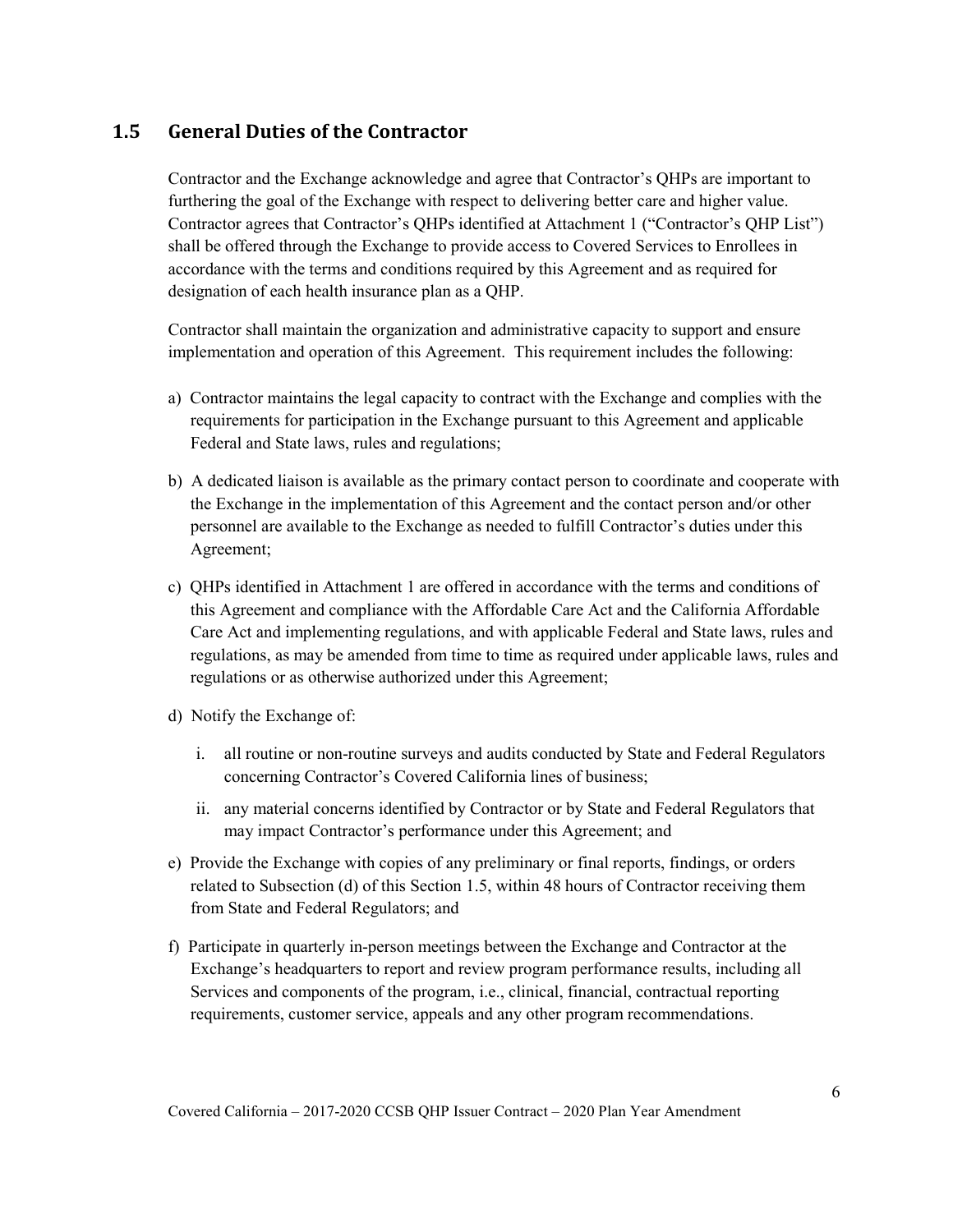### <span id="page-12-0"></span>**1.6 Transition between the Exchange and Other Coverage**

In order to further the Exchange's mission regarding continued access to health insurance coverage, Contractor shall establish policies and practices to maximize smooth transitions and continuous coverage for Enrollees to and from the Medi-Cal program and other governmental health care programs and coverage provided by Employers, including coverage required by the Consolidated Omnibus Budget Reconciliation Act of 1985 ("COBRA") and the California Continuation Benefits Replacement Act, Health and Safety Code § 1366.20 et seq. ("Cal-COBRA").

## <span id="page-12-1"></span>**1.7 Changes in Requirements**

The parties agree that the Exchange may make prospective changes to benefits and services during a contract year to incorporate changes in State or Federal laws, requirements imposed by State and Federal Regulators, or as mutually agreed by the Exchange and Contractor. The projected cost of any such benefit or service change will be included in the cost of health care projections and changes to the Monthly Rates will be implemented after Contractor has demonstrated the cost impact of the benefit or service change in accordance with the requirements set forth in Article 5.

### <span id="page-12-2"></span>**1.8 Evaluation of Contractor Performance**

The Exchange shall evaluate Contractor's performance with respect to fulfillment of its obligations under this Agreement on an ongoing basis, including, but not limited to, during the 90-day period prior to each anniversary of the Agreement Effective Date set forth in Section 7.1 so long as the Agreement remains in effect. In the event evaluations conducted by the Exchange reveal a significant problem or pattern of non-compliance with terms of this Agreement as reasonably determined and documented by the Exchange, the Exchange shall have the right, without limitation, to conduct reasonable additional reviews of Contractor's compliance and operational performance. Such evaluations shall also be considered in connection with decisions relating to re-certification and de-certification in accordance with the terms set forth at Article 7.

## <span id="page-12-3"></span>**1.9 Required Notice of Contractor Changes**

Except as set forth below, notices pursuant to this Section shall be provided by Contractor promptly within ten (10) days following Contractor's knowledge of such occurrence; provided, however, (i) such notice shall be provided immediately if such occurrence may reasonably be deemed to adversely affect the quality of care or safety of Enrollees, and (ii) in no event shall notice be provided by Contractor beyond the thirty (30) day period following the date of occurrence. All written notices from Contractor pursuant to this Section shall contain sufficient information to permit the Exchange to evaluate the events under the same criteria that were used by the Exchange in its award of this Agreement to Contractor. Contractor agrees to provide the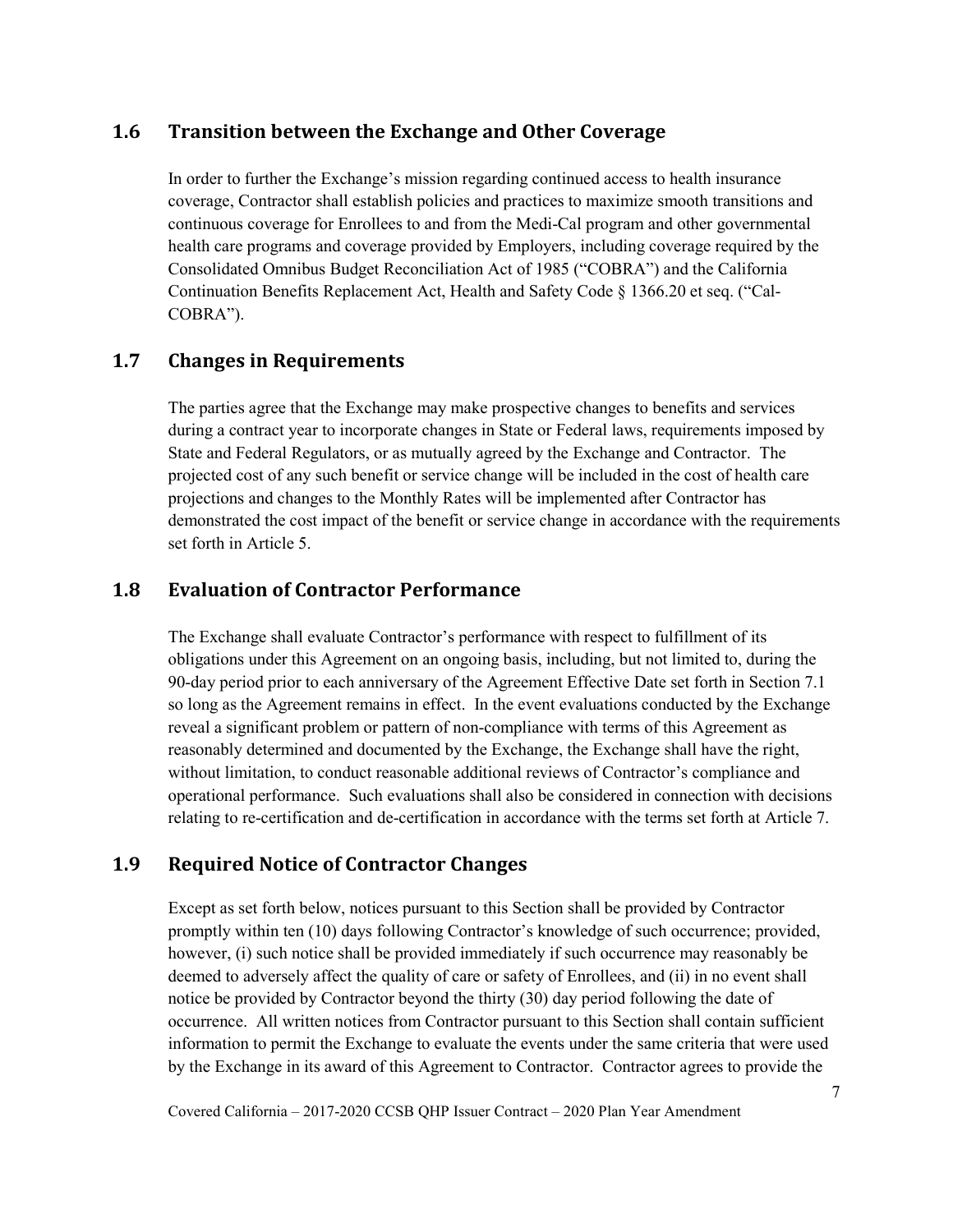Exchange with such additional information as the Exchange may request. If Contractor requests confidential treatment for any information it provides, the Exchange shall treat the information as confidential, consistent with Section 1.4.1.

Contractor shall notify the Exchange in writing upon the occurrence of any of the following events:

- a) Contractor is in breach of any of its obligations under this Agreement;
- b) Change in the majority ownership, control, or business structure of Contractor;
- c) Change in Contractor's business, partnership or corporate organization that may reasonably be expected to have a material impact on Contractor's performance of this Agreement or on the Exchange's rights under this Agreement;
- d) Breach by Contractor of any term set forth in this Agreement or Contractor otherwise ceases to meet the requirements for a QHP Issuer, including those set forth at and 45 C.F.R. § 156.200 et seq. (Subpart C Article 3—Qualified Health Plan Minimum Certification Standards);
- e) Immediate notice in the event that Contractor files any federal bankruptcy action or state receivership action, any federal bankruptcy or state receivership action is commenced against Contractor, Contractor is adjudicated bankrupt, or a receiver is appointed and qualifies; and
- f) Changes in Contractor's Provider Network by notice consistent with Section 3.3. Contractor shall notify the Exchange with respect to any significant changes in operations of Contractor that may reasonably be expected to significantly impair Contractor's operation of QHPs or delivery of Covered Services to Enrollees.

### <span id="page-13-0"></span>**1.10 Nondiscrimination**

- a) Services and Benefits. During the performance of this Agreement, Contractor shall not, and shall require Participating Providers and other subcontractors, as well as their agents and employees to not, in accordance with the Affordable Care Act Section 1557 (42 U.S.C. § 18116), cause an individual to be excluded on the grounds prohibited under Title VI of the Civil Rights Act of 1964 (42 U.S.C. § 2000d et seq.), Title IX of the Education Amendments of 1972 (20 U.S.C. § 1681 et seq.), the Age Discrimination Act of 1975 (42 U.S.C. § 6101 et seq.), or Section 504 of the Rehabilitation Act of 1973 (29 U.S.C. § 794), or subject to any other applicable State and Federal laws, from participation in, be denied the benefits of, or be subjected to discrimination under, any health program or activity offered through the Exchange.
- b) Employment and Workplace. Contractor shall not, and shall require Participating Providers and other subcontractors, as well as their agents and employees to not, unlawfully discriminate, harass or allow harassment, against any employee or applicant for employment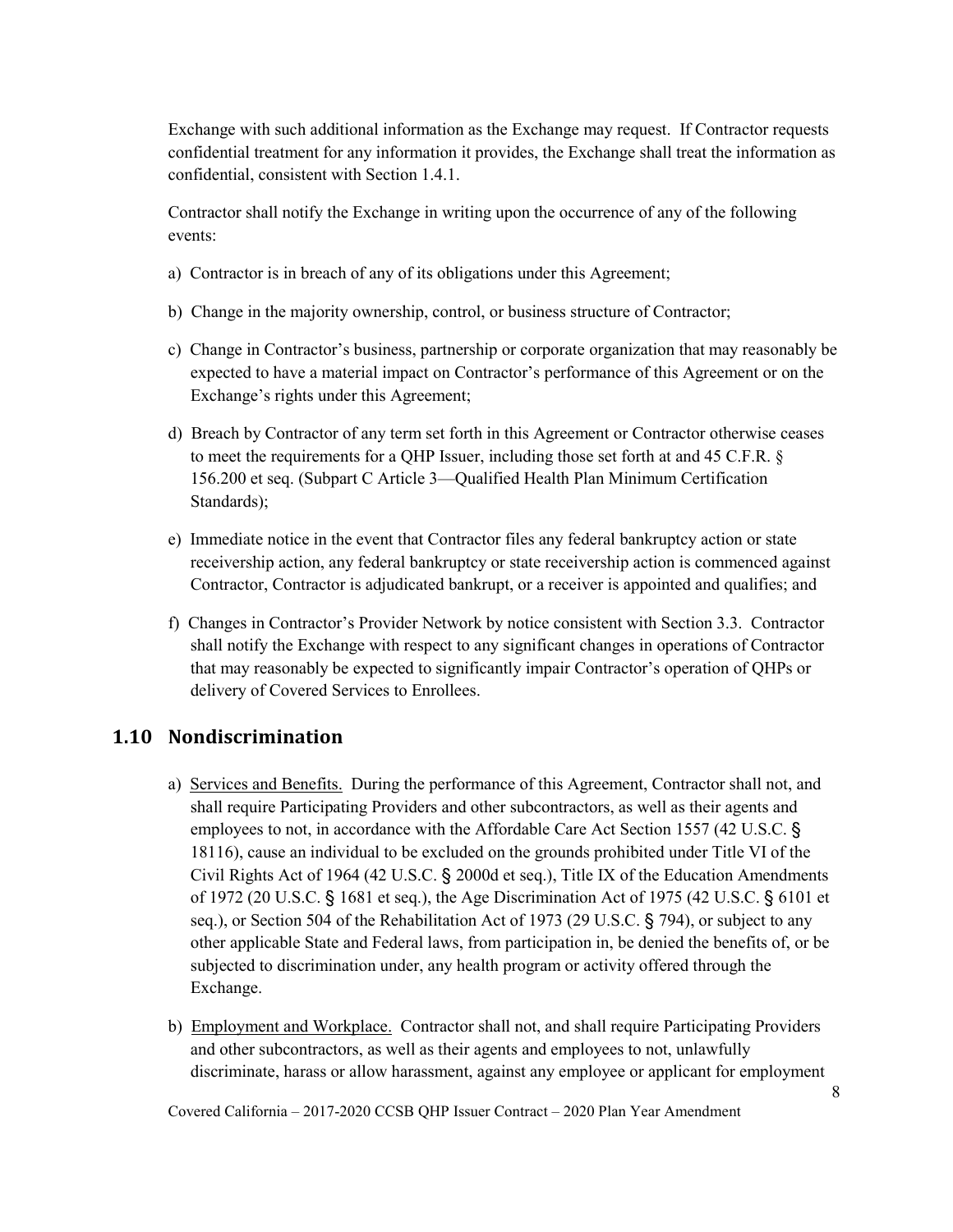because of sex, race, color, ancestry, religious creed, national origin, physical disability (including Human Immunodeficiency Virus (HIV) and Acquired Immunodeficiency Syndrome (AIDS)), mental disability, medical condition (including health impairments related to or associated with a diagnosis of cancer for which a person has been rehabilitated or cured), age (40 or over), marital status, genetic information, sexual orientation, gender identity, or use of family and medical care leave. Contractor shall, and shall require Participating Providers and other subcontractors, as well as their agents and employees, to evaluate and treat employees and applicants for employment in a manner that is free from such discrimination and harassment. Contractor shall, and shall require Participating Providers and subcontractors, as well as their agents and Employees, to comply with the provisions of the Fair Employment and Housing Act (Government Code § 12900 et seq.) and the applicable regulations promulgated thereunder (2 CCR § 7285.0 et seq.). The applicable regulations of the Fair Employment and Housing Commission implementing Government Code § 12990, set forth in CCR Chapter 5 of Division 4 of Title 2, including, 2 CCR § 8103 et seq., are incorporated into this Agreement by reference and made a part hereof as if set forth in full. Contractor shall, and shall require Participating Providers and other subcontractors to give written notice of their obligations under this clause to labor organizations with which they have a collective bargaining or other agreement. Contractor shall include the nondiscrimination and compliance provisions of this clause in all subcontracts to perform work under this Agreement.

### <span id="page-14-0"></span>**1.11 Conflict of Interest; Integrity**

Contractor shall, and shall require Participating Providers to be free from any conflicts of interest with respect to Services provided under this Agreement. Contractor represents that Contractor and its personnel do not currently have, and will not have throughout the term of the Agreement, any direct interest that may present a conflict in any manner with the performance of Services required under this Agreement. Contractor also represents that it is not aware of any conflicts of interest of any Participating Provider or any basis for potential violations of Contractor or Participating Provider with respect to laws, rules and regulations that govern referrals required for the provision of certain Covered Services, including Federal and State anti-kickback and antiself-referral laws, rules, and regulations. Contractor shall immediately (1) identify any conflict of interest that is identified during the term of the Agreement and (2) take any necessary action to assure that any activities are not properly influenced by a conflict of interest.

Contractor shall comply with any and all other policies adopted by the Exchange regarding conflicts of interest and ethical standards, copies of which shall be made available by the Exchange for review and comment by the Contractor prior to implementation.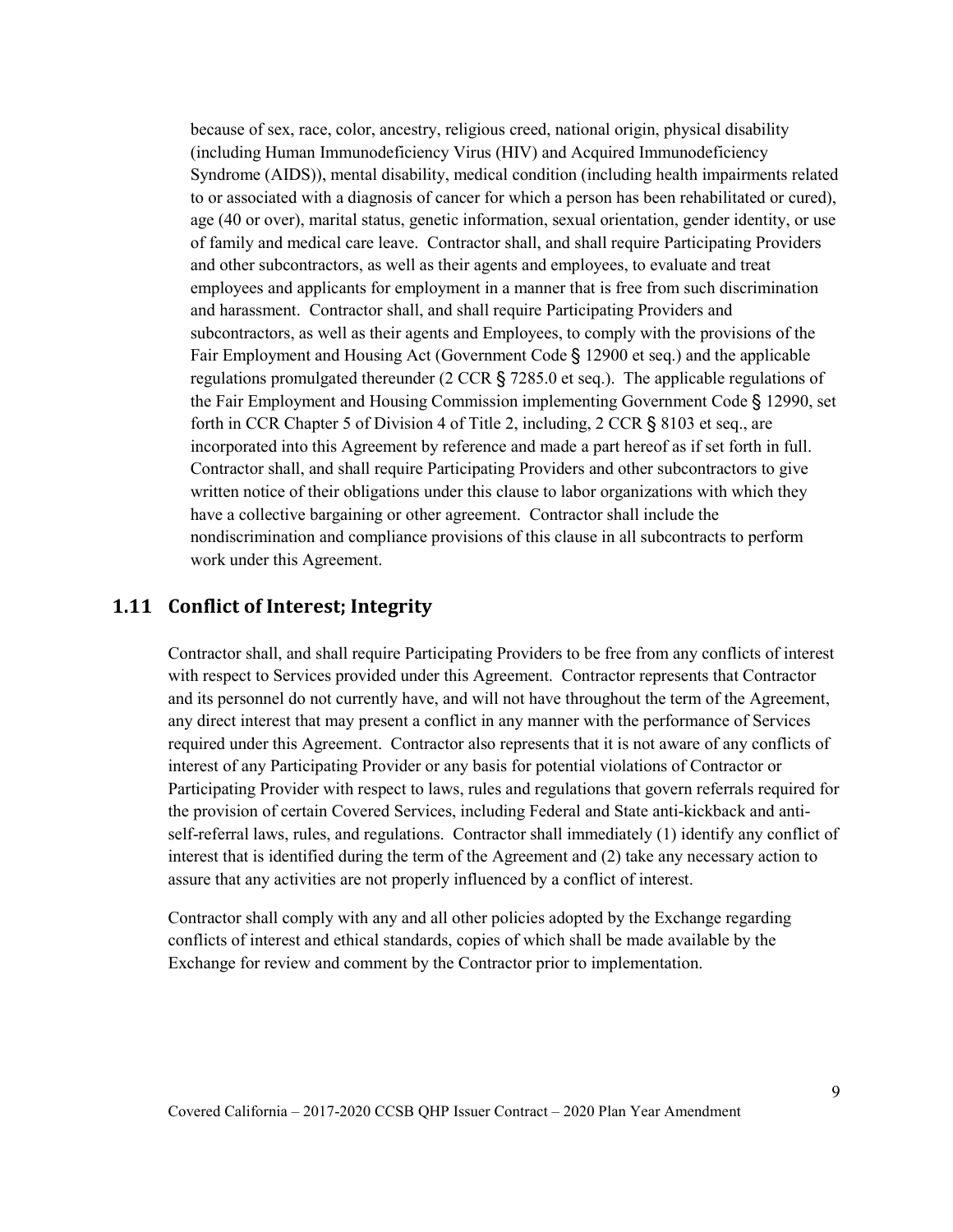## <span id="page-15-0"></span>**1.12 Other Financial Information**

In addition to financial information to be provided to the Exchange under other provisions of this Agreement or pursuant to applicable laws, rules and regulations, at the request of the Exchange, Contractor shall provide the Exchange with financial information that is (i) provided by Contractor to State and Federal Regulators or other regulatory bodies, or (ii) reasonable and customary information prepared by Contractor, including supporting information relating to Contractor's QHP Enrollees. Possible requests may include (but not be limited to) annual audited financial statements and annual profit and loss statements.

### <span id="page-15-1"></span>**1.13 Other Laws**

Contractor shall comply with applicable laws, rules and regulations, including the following:

- a) Americans with Disabilities Act. Contractor shall comply with the Americans with Disabilities Act (ADA) of 1990, (42 U.S.C. § 12101 et seq.), which prohibits discrimination on the basis of disability, as well as all applicable regulations and guidelines issued pursuant to the ADA, unless specifically exempted.
- b) Drug-Free Workplace. Contractor shall comply with the requirements of the Drug-Free Workplace Act of 1990 (Government Code § 8350 et seq.).
- c) Child Support Compliance Act. Contractor shall fully comply with all applicable State and Federal laws relating to child and family support enforcement, including, but not limited to, disclosure of information and compliance with earnings assignment orders, as provided in Chapter 8 (commencing with § 5200) of Part 5 of Division 9 of the Family Code.
- d) Domestic Partners. Contractor shall fully comply with Public Contract Code § 10295.3 with regard to benefits for domestic partners.
- e) Environmental. Contractor shall comply with environmental laws, rules and regulations applicable to its operations, including, those relating to certifies compliance with the requirements of the Electronic Waste Recycling Act of 2003, Chapter 8.5, Part 3 of Division 30, commencing with § 42460 of the Public Resources Code, relating to hazardous and solid waste.
- f) Other Laws. Contractor shall comply with any and all other State and Federal laws, rules and regulations applicable to this Agreement, to the operation of the Exchange, and to Contractor's provision of Services under this Agreement.

### <span id="page-15-2"></span>**1.14 Contractor's Representations and Warranties**

Contractor represents and warrants that neither the execution of this Agreement by Contractor, nor the acts contemplated hereby, nor compliance by Contractor with any provisions hereof will: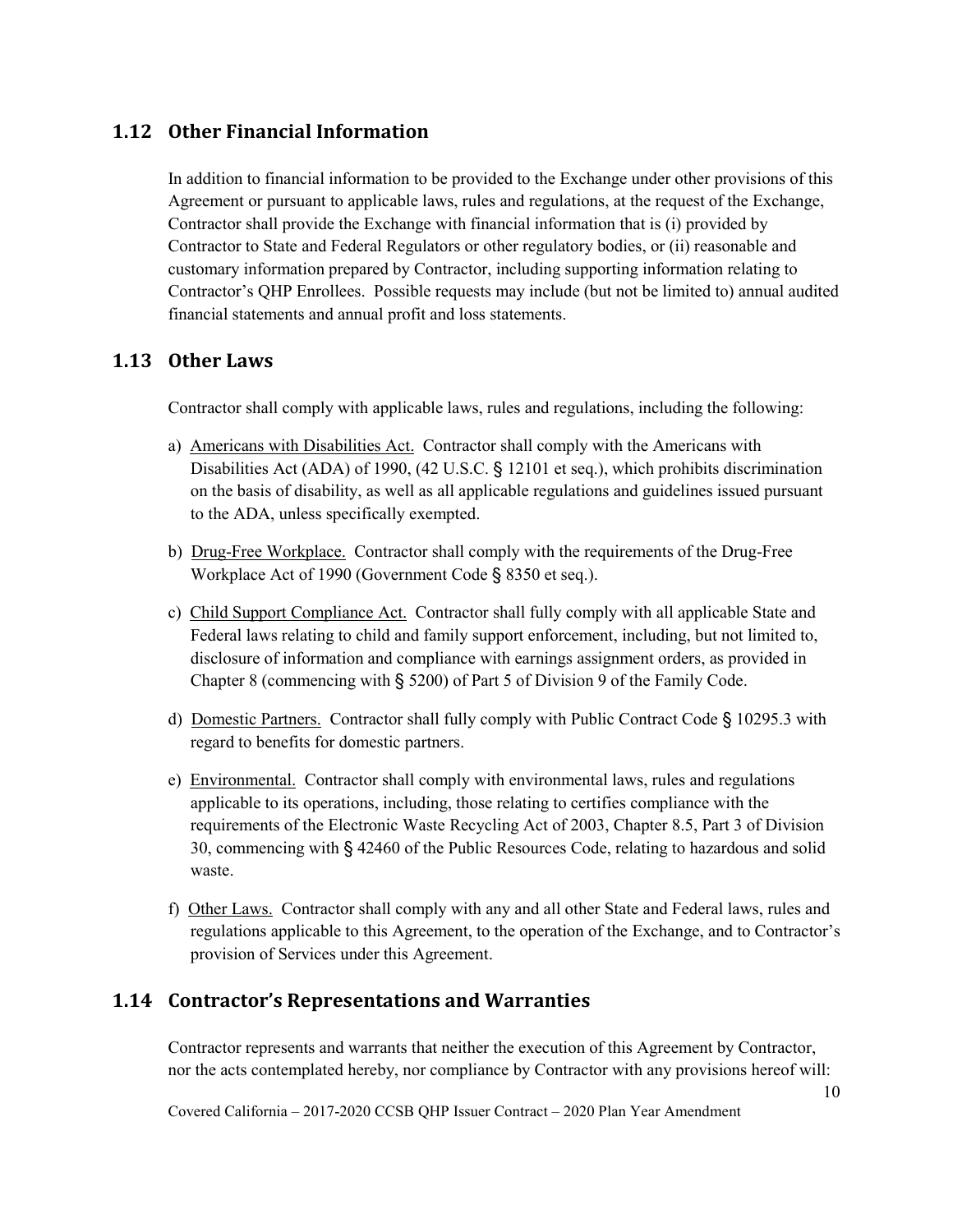- a) Violate any provision of the charter documents of Contractor;
- b) Violate any laws, rules, regulations, or any judgment, decree, order, regulation or rule of any court or governmental authority applicable to Contractor; or
- c) Violate, or be in conflict with, or constitute a default under, or permit the termination of, or require the consent of any person under, any agreement to which Contractor may be bound, the occurrence of which in the aggregate would have a material adverse effect on the properties, business, prospects, earnings, assets, liabilities, or condition (financial or otherwise) of Contractor.

Due Organization. Contractor represents and warrants that it is duly organized, validly existing, and in good standing under the laws of the state of its incorporation or organization.

Power and Authority. Contractor represents and warrants that: (i) it has the power and authority to enter into this Agreement and to carry out its obligations hereunder; (ii) the execution of this Agreement has been duly authorized and executed by Contractor and no other internal proceeding on the part of Contractor is necessary to authorize this Agreement; and (iii) to the best of its knowledge, Contractor has completed, obtained, and performed all registrations, filings, approvals, authorizations, consents, or examinations required by any State and Federal Regulators and other government or governmental authority for its acts contemplated by this Agreement.

## <span id="page-16-0"></span>**1.15 Fraud, Waste and Abuse; Ethical Conduct**

Contractor shall maintain and enforce policies, procedures, processes, systems, and internal controls (i) to reduce fraud, waste and abuse, and (ii) to enhance compliance with other applicable laws, rules and regulations in connection with the performance of Contractor's obligations under this Agreement. Contractor shall maintain an effective compliance program that meets the requirements of applicable laws, rules and regulations. Contractor shall provide evidence of such compliance program as reasonably requested by the Exchange. Contractor shall timely communicate to the Exchange any material concerns identified by Contractor or by State and Federal Regulators related to regulatory compliance that may impact performance under this Agreement.

Contractor shall provide the Exchange with a description of its fraud, waste and abuse detection and prevention programs and report total monies recovered by Contractor in the most recent 12 month period for Contractor's total book of business as well as, if available, total monies recovered for Covered California business only. This description shall be provided upon the request of the Exchange and will be updated upon request during each year that this Agreement is in effect and shall include an overview of fraud and abuse detection and prevention program activities conducted by Contractor, Participating Providers, other subcontractors and their authorized Agents, including a summary of key findings, relevant data analytics and fraud risk assessments to circumvent fraud, waste, and abuse, and the development, implementation, and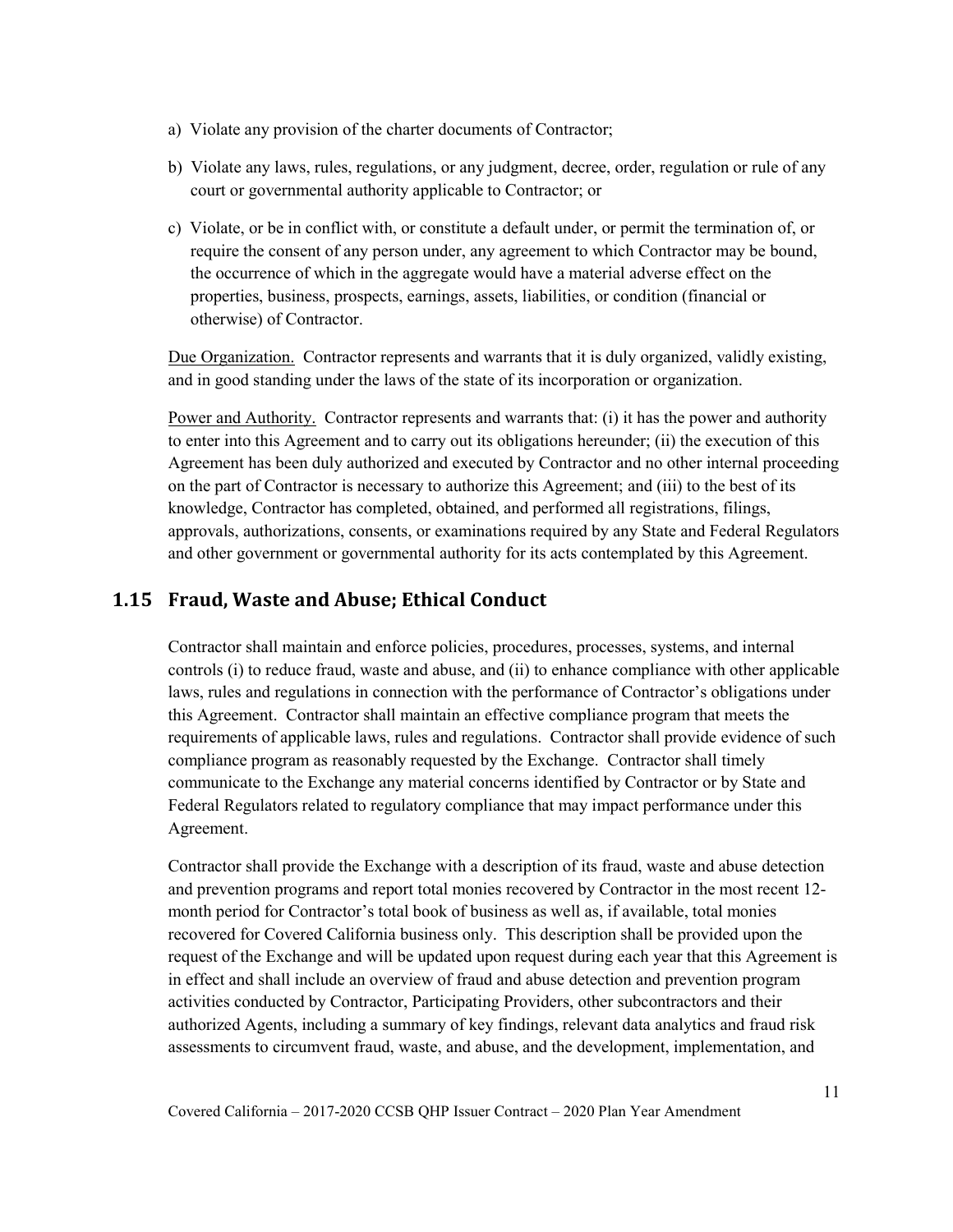enforcement of any corrective action plans for changing, upgrading, or improving these programs.

Contractor shall maintain and enforce a code of ethical conduct and make it available to the Exchange upon request.

Contractor shall refer potential fraud activities identified through fraud detection and response measures to the Exchange. Contractor shall follow the established Carrier Referral Process posted on the Contractor's extranet website provided by the Exchange (Data Home, Contractor's folder, Fraud Referral folder).

Contractor shall not terminate Enrollee coverage for fraud without prior review and approval from the Exchange.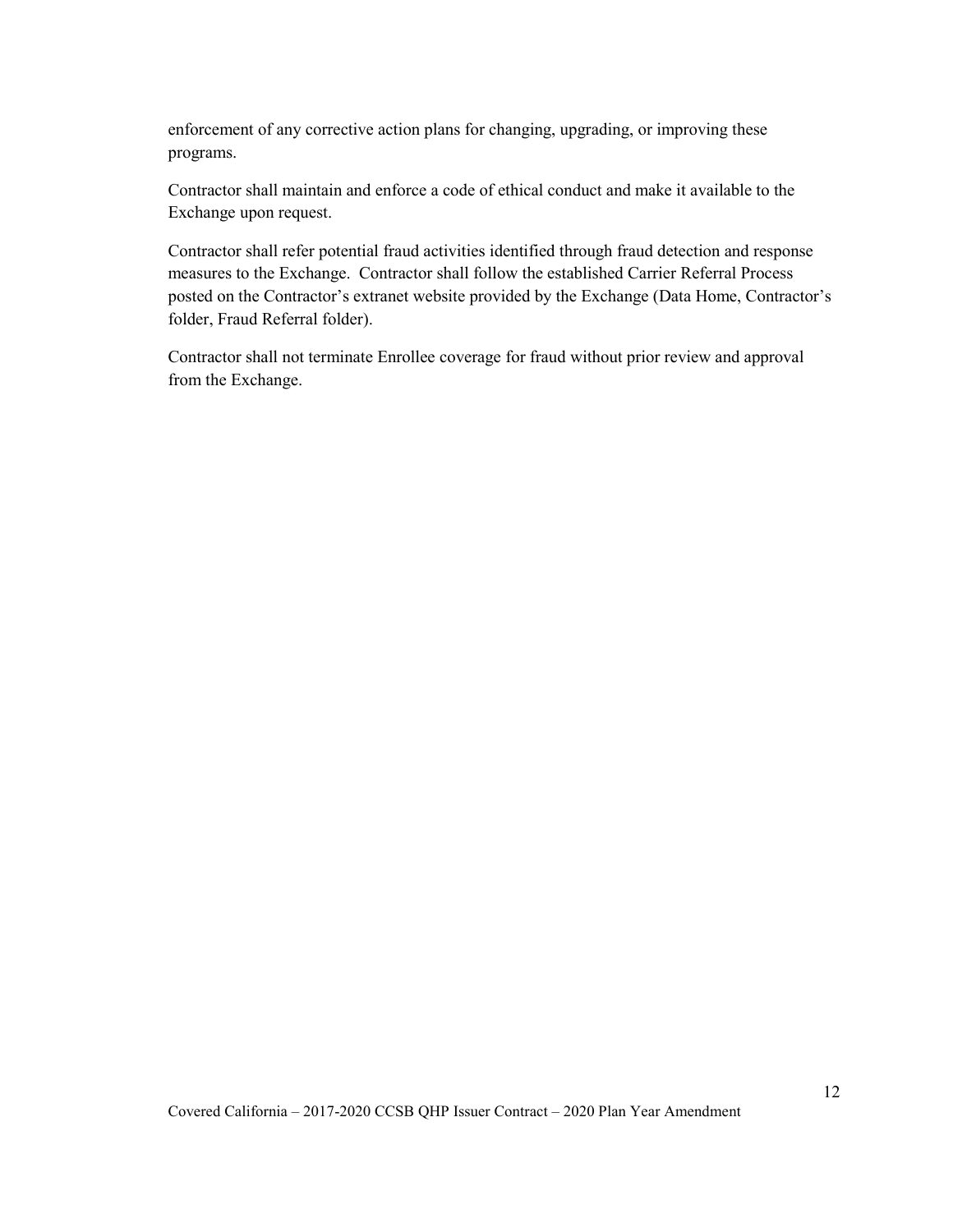## **ARTICLE 2 – ELIGIBILITY AND ENROLLMENT**

## <span id="page-18-2"></span><span id="page-18-1"></span><span id="page-18-0"></span>**2.1 Eligibility and Enrollment Responsibilities**

### **2.1.1 Exchange Responsibilities**

- a) The Exchange shall be solely responsible for the determination of eligibility and enrollment of Small Employers and Employees in the Covered California for Small Business in accordance with applicable Federal and State laws, rules and regulations.
- b) The Exchange shall notify Contractor regarding each eligible applicant who has completed an application for enrollment and selected Contractor as the QHP Issuer. The Exchange shall transmit information required for Contractor to enroll the applicant within five (5) business days of receipt of verification of eligibility and selection of Contractor's QHP.
- c) The Exchange shall send enrollment information to Contractor on a daily basis.

### <span id="page-18-3"></span>**2.1.2 Contractor Responsibilities**

- a) Contractor shall comply with all Federal and State eligibility and enrollment laws and regulations, including, but not limited to, the Affordable Care Act § 1411 et seq. (42 U.S.C. § 18081 et seq.), 45 C.F.R. § 155.400 et seq., Government Code § 100503, and 10 CCR § 6400 et seq.
- b) Contractor shall comply with all Exchange eligibility and enrollment determinations, including those made through the CCSB eligibility and enrollment system that result from an Employer's appeal of an Exchange determination. Contractor shall implement appeals decisions and provide the Exchange with evidence the appeal resolution has been implemented within ten (10) days of receiving all necessary data elements from the Exchange required to implement the appeals decision. In the event that an Employee and/or Dependent requires immediate care, the QHP Issuer will work closely with the Exchange to implement the appeals decision as soon as reasonably possible. Contractor shall accept all Employees assigned by the Exchange except as otherwise authorized by policies and procedures of the Exchange or upon the approval of the Exchange.
- c) Contractor shall input the enrollment information into Contractor's membership enrollment and financial databases. Contractor shall review and reconcile its membership enrollment and financial databases with the Exchange enrollment reconciliation file on a monthly basis. Contractor shall prepare a comparison extract in accordance with the file validations and resolution timelines, as mutually agreed upon between the Exchange and Contractor.
- d) Contractor shall ingest Standard X12 EDI benefit enrollment and maintenance set files (834) furnished by the Exchange and ensure Interchange acknowledgement files (999/TA1) are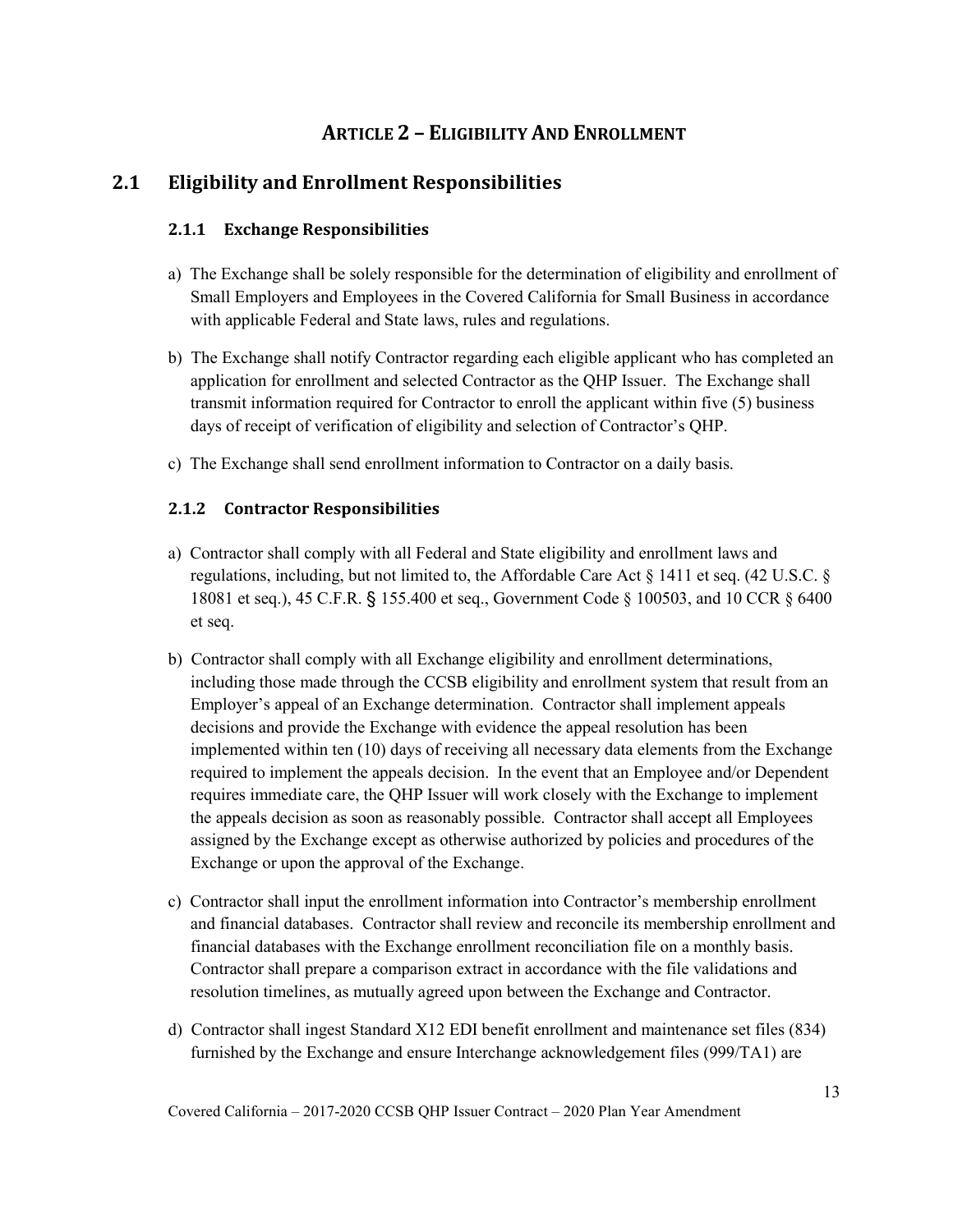transmitted between Contractor and the Exchange in a mutually agreed format. This includes all X12 response files (834 effectuation, TA1/999, etc.).

- e) Contractor shall adhere to three (3) business days turn-around time (TAT) for processing 834 files.
- f) Contractor shall provide a supplemental file for those members with identified enrollment discrepancies. Contractor shall provide this file within two weeks of the receipt of the weekly reconciliation file.
- g) Contractor shall rely upon the accuracy of current eligibility and enrollment information furnished by the Exchange during the term of this Agreement; provided, however, that Contractor shall: (i) reconcile premium payment information with enrollment and eligibility information received from the Exchange on a monthly basis, and (ii) Contractor shall only accept changes to eligibility information submitted by Employers or Employees when the Exchange notifies or confirms such change to Contractor.

### <span id="page-19-0"></span>**2.2 Covered California for Small Business Exchange**

The Exchange has established Covered California for Small Business to assist Employers by facilitating enrollment of Employees into QHPs. Contractor shall process Covered California for Small Business enrollments from Small Businesses determined by the Exchange to be eligible for coverage in accordance with the terms set forth in this Agreement and Federal and State laws, rules and regulations. All specified Employees and their Dependents, of Employers who are eligible in accordance with the Affordable Care Act, California Affordable Care Act, and Regulations may obtain coverage through Covered California for Small Business as permitted by State and Federal laws, rules, and regulations. The Exchange will assume statutory obligation as required as part of initial enrollment that would otherwise be carried out by Contractor, such as assuring completion of Agent attestation, if applicable.

#### <span id="page-19-1"></span>**2.2.1 Covered California for Small Business Enrollment Periods**

Contractor agrees to allow Employers and Employees to purchase coverage in Covered California for Small Business at any point during the year ("rolling enrollment period") and as a result of specified triggering events, during Special Enrollment Periods (SEPs). Contractor shall accept changes to enrollment received from the Exchange other than during the Employer's Open Enrollment Period for qualifying events as required under State and Federal laws, rules, and regulations. Contractor agrees to accept new Employers, Employees and eligible Dependents who enroll during these periods in Covered California for Small Business.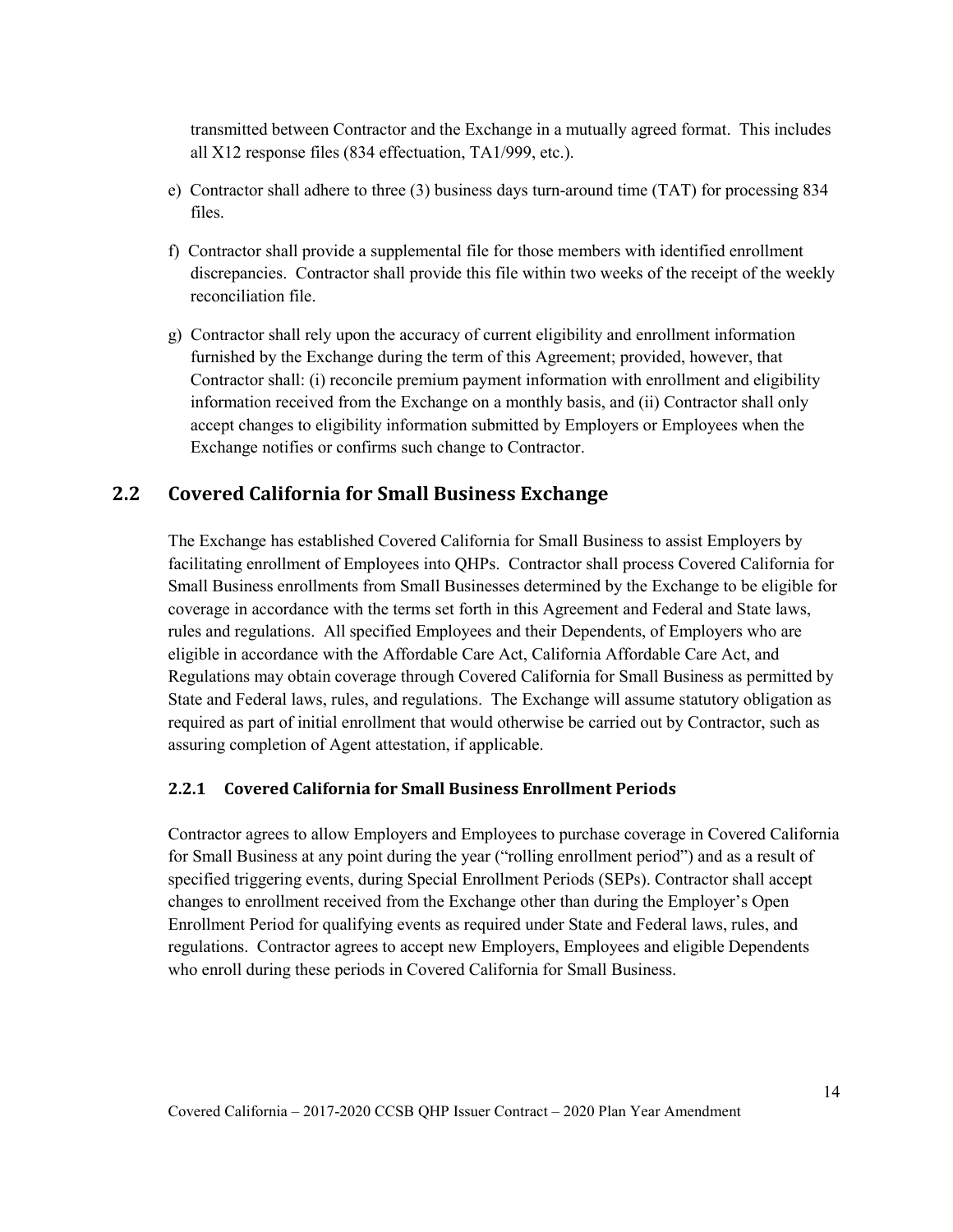#### <span id="page-20-0"></span>**2.2.2 Covered California for Small Business Coverage Effective Dates**

- a) Upon verification of eligibility and selection of Contractor's QHP, the Exchange shall: (i) process enrollment of Employees into Contractor's QHPs, (ii) establish effective dates of Employee coverage, (iii) transmit enrollment information for Employees to Contractor, and (iv) Contractor shall notify Employee of the effective date of coverage.
- b) Contractor shall coordinate and cooperate with Exchange to the extent necessary during the Exchange's enrollment process following the Exchange's acceptance of the single Employer and single Employee application forms. Contractor shall provide Services as may be required to support the Exchange during the enrollment process conducted by the Exchange in accordance with the Exchange's responsibilities under State and Federal laws, rules and regulations. Such Services shall include support of the Exchange's performance of the following activities that must occur before the effective date of coverage: (i) determination of Employer eligibility, (ii) selection of Contractor's QHPs coverage levels by Employers and Employees, and (iii) verification of Employee's eligibility.
- c) Covered California for Small Business coverage shall commence on the first (1st) day of a month or such other date as may be established by the Exchange under its enrollment timeline and processes in accordance with State and Federal laws, rules and regulations. The specific terms and conditions relating to commencement of coverage, including cancellation or postponement of the effective date of coverage in the event of nonpayment or partial payment of an initial premium will be determined in accordance with applicable laws, rules and regulations.
- d) Contractor shall provide Covered California for Small Business with all information necessary to send the renewal notifications to Covered California Small Businesses, including information needed to satisfy any applicable language accessibility requirements.

### <span id="page-20-1"></span>**2.2.3 Covered California for Small Business Premiums and Agent Compensation**

Covered California for Small Business will be responsible for collection of premiums, including delinquent payments. Contractor shall review and reconcile information received from the Exchange on a monthly basis relating to the administration of premium payments, including information required under 45 C.F.R. § 155.705 and other applicable laws, rules and regulations necessary to the administration of premiums. Such reconciliation process will include the Contractor's review of information relating to the receipt of premium amounts due to the Exchange from each Employer and Employee in Covered California for Small Business. Contractor shall provide the Exchange notice of any reconciling enrollment information with premium payment information, which shall be evaluated by the Exchange in consultation with Contractor.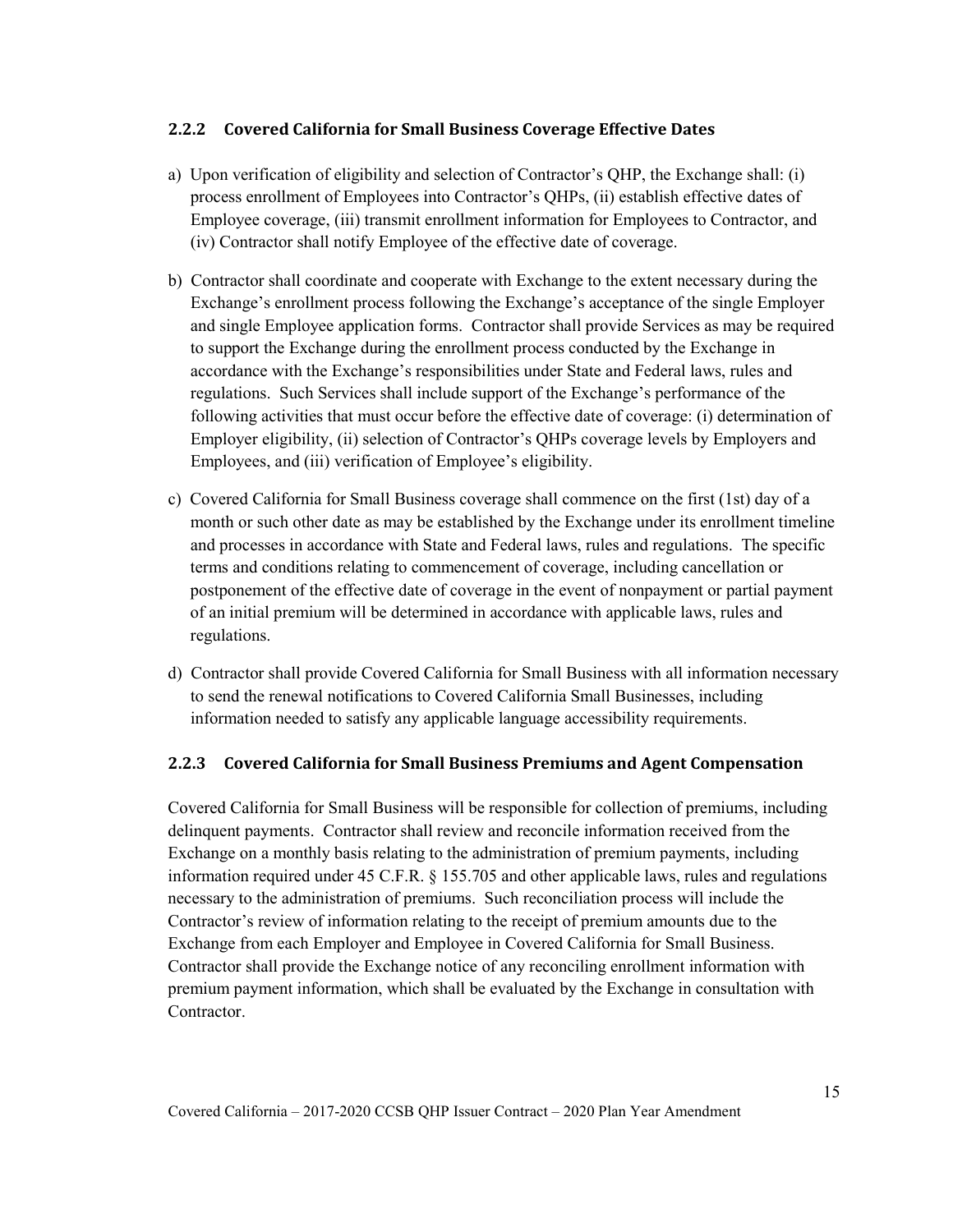Contractor shall not be entitled to collect from Enrollees or receive from Employers any amounts or receive funds from the Employers above the premium amounts except with respect to costsharing amounts or to the extent that such payment (i) is expressly authorized under the QHPs, such as out-of-network services that comply with the notice requirements set forth at Section 3.4.3, or (ii) relates to a charge for non-sufficient funds or transaction fees initiated by Enrollee at rates that are reasonable and customary for such transactions; the Contractor shall not pursue collections of any said fees or unpaid premiums from the Exchange.

Premium charged in Covered California for Small Business includes the assessment of the participation fee of 5.2 percent of the premium due by each Enrollee, as well as a percentage for distribution related expenses. Distribution related expenses shall be set at a rate as set forth in Attachment 3. Covered California for Small Business shall collect a percentage of the premium in order to compensate Agents and General Agents. Contractor acknowledges that Covered California for Small Business may have excess funds as a result of collecting a percentage of Enrollee premiums for distribution related expenses. In no event shall Covered California for Small Business be required to remit any excess funds to Contractor. Any excess funds shall belong to Covered California for Small Business.

#### <span id="page-21-0"></span>**2.2.4 Covered California for Small Business Terminations of Coverage**

Contractor acknowledges and agrees that the Exchange shall be responsible for the aggregation and administration of premiums for Covered California for Small Business. The Exchange shall be responsible for: (1) the submission of bills to each Employer on a monthly basis in a form that identifies Employer and Employee contributions and the total amount due, (2) collecting the amounts due from each Employer, and (3) making payments to Contractor for Enrollees in Contractor's QHPs on a monthly basis or such other intervals as mutually agreed upon by the Exchange and Contractor. In no event shall the Exchange be liable to Contractor with respect to any interest or other charges relating to premium funds received by the Exchange that are not yet disbursed by the Exchange to QHP Issuers.

The specific terms and conditions relating to terminations, including Contractor's right to terminate an Employer in connection with the receipt of nonpayment or partial payments from Employers, shall be established by the Exchange in accordance with applicable laws, rules and regulations.

Except as otherwise required under applicable laws, rules or regulations, an Employee's enrollment through Employer may be terminated in connection with the termination of Employer's coverage and/or with respect to the events described in above. With respect to an Employee, his or her eligibility shall cease at such time as he or she is no longer a qualified Employee to whom Employer has offered coverage. The Exchange will notify Contractor within five (5) business days of any Employer or Employee termination.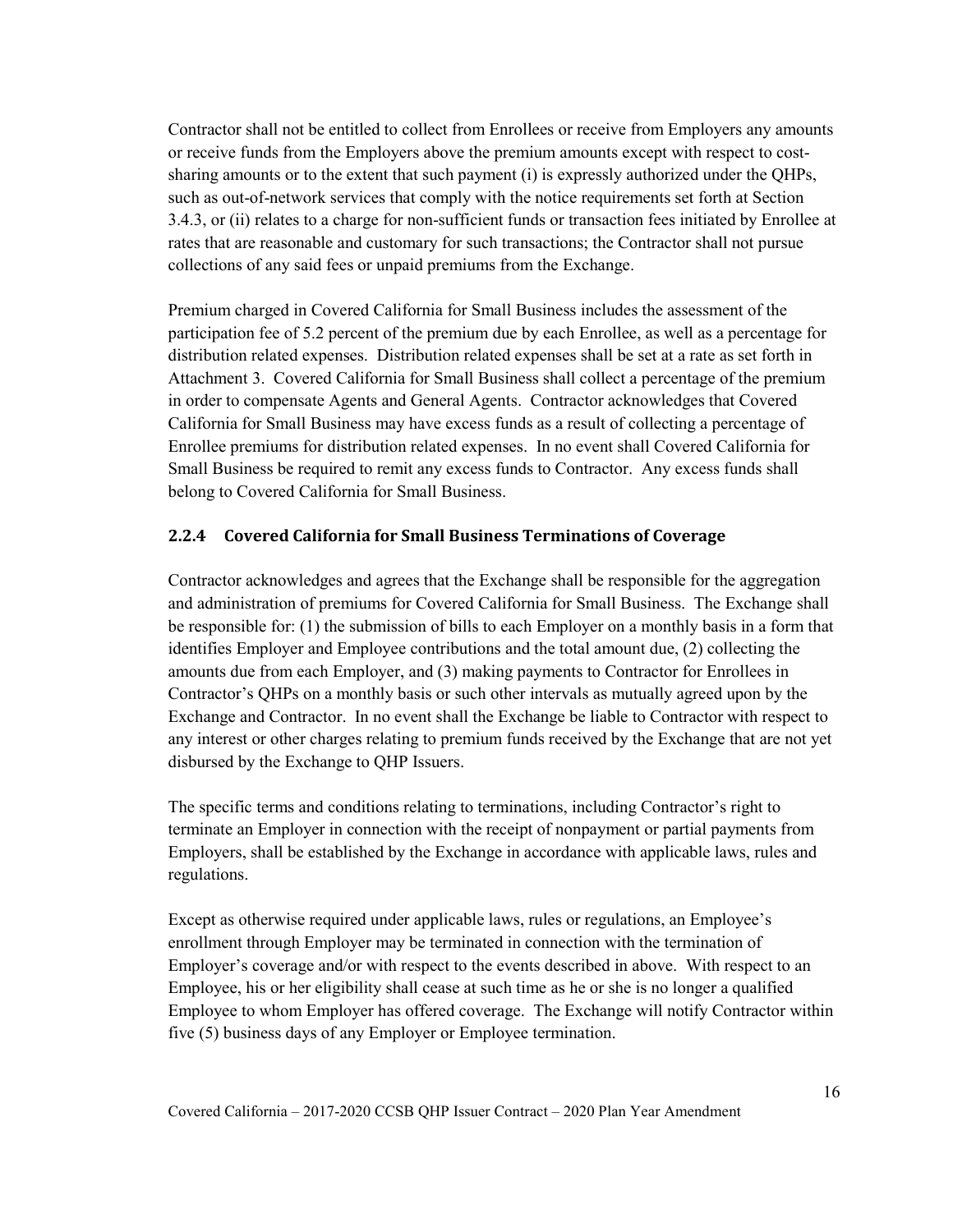Contractor shall request termination of an enrollee for fraud or mis-representation through the Carrier Referral Process and provide the Exchange with supporting documentation for each request to terminate. Contractor may not terminate for fraud or misrepresentation without prior approval from the Exchange.

#### <span id="page-22-0"></span>**2.2.5 Covered California for Small Business Minimum Participation Rates**

Contractor shall comply with minimum participation and contribution rates for Employers participating in Covered California for Small Business in accordance with 10 CCR § 6522. Participation rates shall be established by the Exchange in consultation with Health Insurance Issuers and may be modified by the Exchange no more frequently than annually based on consideration of various factors, including, prevailing market standards and changes in applicable laws, rules, and regulations. The Exchange will provide Contractor notice of such to the minimum participation, if any, at least 210 days prior to the effective date of the proposed change. Changes to the minimum participation and contribution rates will be published on the Covered California for Small Business website.

#### <span id="page-22-1"></span>**2.2.6 Agents in the Covered California for Small Business Exchange**

- a) The provisions of this Section apply to Agents who sell Contractor's QHPs through Covered California for Small Business.
- b) Agency and Agent Compensation. The Exchange's intent is to pay market level broker and General Agent commissions. In order to facilitate the Exchange's ability to administer enrollment in Covered California for Small Business based on efforts that are consistent for non-Exchange products and to achieve consistency in compensation arrangement for products sold inside and outside the Exchange: (i) the Exchange shall enter into arrangements with Agencies and Agents employed or contracted to write business for the benefit of an Agency to sell Contractor's QHPs through Covered California for Small Business, (ii) the Exchange will be responsible for payment of Agencies and Agents employed or contracted to write business for the benefit of an Agency, and (iii) the Exchange will provide Enrollee specific and Agency/Agent-specific information to Contractor regarding compensation paid to either Agency or Agent.
- c) General Agents. The commission rate payable to a General Agent by the Exchange shall be established by the Exchange based on its evaluation of market data, including pricing information submitted in connection with its rate bids and pursuant to other policies that are established by the Exchange from time to time. The Exchange will contract with multiple General Agents to represent the Covered California for Small Business.
- d) Incentive Compensation Program. In order to enhance consistency in sales efforts for products offered inside and outside of the Exchange, Contractor shall consider information provided by the Exchange regarding sales commissions in order to credit the Agent's sale of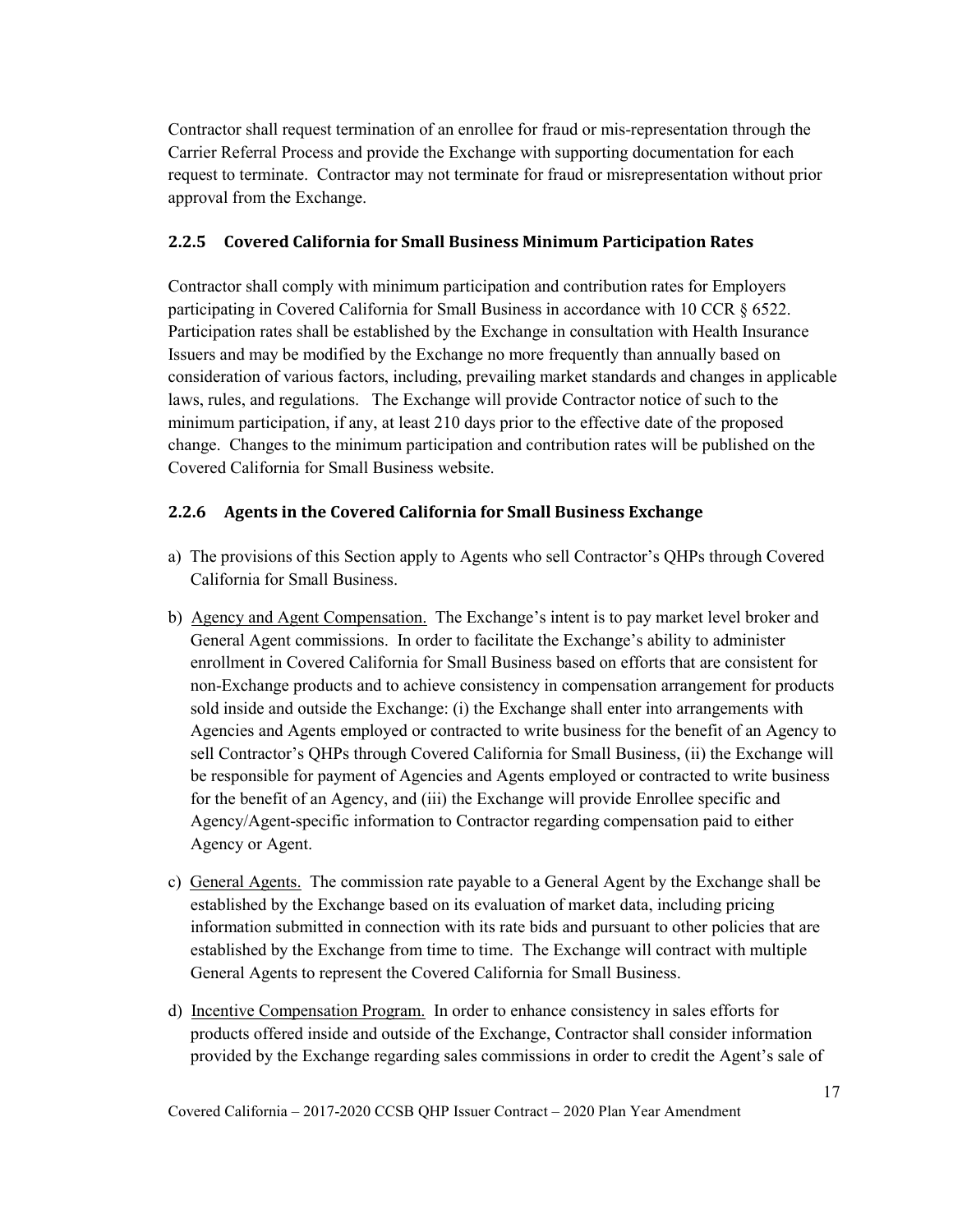QHPs through Covered California for Small Business to the Agent's sale of Contractor's policies outside the Exchange for purposes of determining Agent's aggregate sales that shall be used by Contractor to determine incentive or other compensation payable by Contractor to Agent. Contractor shall provide information as may reasonably be required by the Exchange from time to time to monitor Contractor's compliance with the requirements set forth in this Section.

- e) Agent Appointments. Agents enrolling Employers in Covered California for Small Business do not need to be appointed by each individual health plan that participates in Covered California for Small Business. As long as the Agent is licensed by the California Department of Insurance and certified by Covered California, the Agent may enroll Employers in Covered California for Small Business. The Exchange's appointment standards are intended to encourage all qualified Agents who sell for Covered California for Small Business to maintain or receive issuer appointments; provided, however that not all qualified Agents are required to receive an issuer appointment in order to sell QHPs through Covered California for Small Business. Contractor shall not take any action that may restrict Agents certified by the Exchange from becoming appointed by all Health Insurance Issuers that elect to market products through an Agent.
- f) Agent Conduct. The Exchange shall implement policies, procedures, training, monitoring and other processes to ensure that Agents who sell Contractor's QHPs through Covered California for Small Business will fairly and objectively represent all Health Insurance Issuers and all products offered on the Exchange that market through Agents in order to present health plan options in an unbiased manner and that minimizes steerage.
- g) Training. Agents shall receive training and certification in order to promote the offer of the broad array of potential products available to potential Enrollees.

## <span id="page-23-0"></span>**2.3 Enrollment and Marketing Coordination and Cooperation**

The Exchange recognizes that the successful delivery of services to Enrollees depends on successful coordination with Contractor in all aspects including collaborative enrollment and marketing.

The Exchange will take such action as it deems necessary and feasible to develop and implement programs and activities to support Contractor in its marketing and enrollment efforts, in accordance with applicable laws, rules and regulations. Such activities may include making available the following programs and resources for use by Contractor:

a) Education, marketing, and outreach programs that will seek to increase enrollment through the Exchange and inform consumers, including Contractor's current Enrollees, that there is a range of QHPs available in the Exchange in addition to Contractor's QHPs;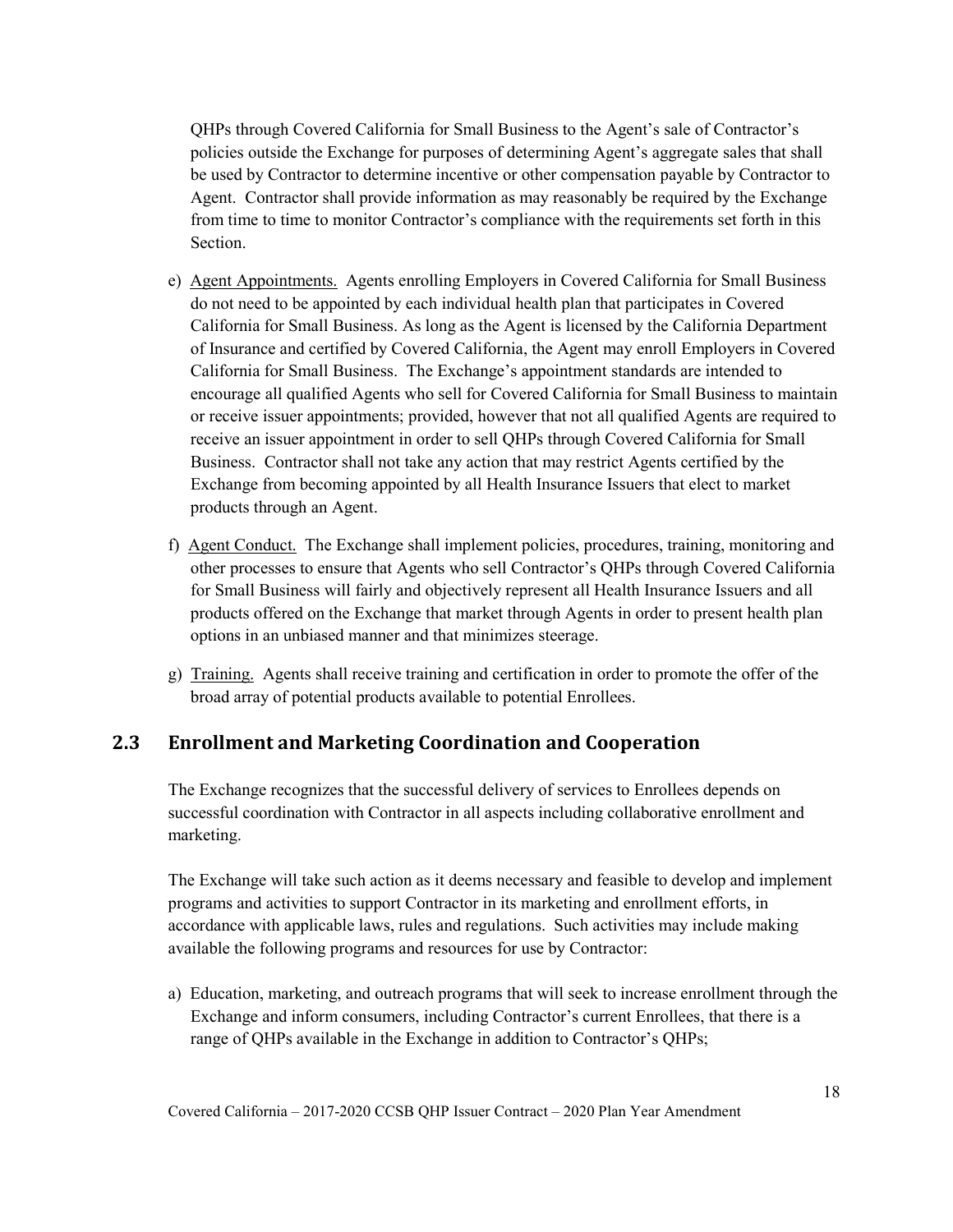- b) A standard interface through which Contractor may electronically accept from the Exchange the initial binder payment (via ACH or EFT) to effectuate coverage and accept subsequent premium payment in Covered California for Small Business;
- c) Complete documentation and reasonable testing timelines for interfaces with the Exchange's eligibility and enrollment system;
- d) Eligibility and enrollment training for Contractor's staff and for licensed Agents and brokers;
- e) Joint marketing activities of the Exchange, Contractor and other Health Insurance Issuers designed to drive awareness and enrollment in the Exchange;
- f) The Exchange will treat as confidential, all Contractor marketing plans and materials consistent with Section 1.4.1;
- g) The Exchange's annual marketing plans, including retention and renewal efforts; and
- h) Customer service support that will include substantially extended customer service hours during Open Enrollment Periods.

To support the collaborative marketing and enrollment effort, Contractor shall:

- a) Educate its Agents on Contractor's QHPs offered in the Exchange, work with the Exchange to efficiently educate its Agents and brokers about the Exchange's small group marketplace, and inform Agents that a prospective Enrollee's health status is irrelevant to advice provided with respect to health plan selection other than informing individuals about their estimated out-ofpocket costs;
- b) Cooperate with the Exchange to develop and implement an Enrollee retention plan;
- c) Submit to the Exchange a high-level summary of marketing strategy and plan at least thirty  $(30)$  days prior to January 1<sup>st</sup> of each year that highlights marketing approach for acquisition and renewal. This summary should outline lead generation activities to support Agents as well as Business-to-Business advertising campaign targeted at small businesses as appropriate;
- d) Submit to the Exchange annual actualized spend amounts for: the calendar year sixty (60) days after the end of the calendar year. The Exchange shall treat as confidential consistent with Section 1.4.1; and
- e) Have successfully tested interfaces with the Exchange's eligibility and enrollment system, or be prepared to complete successful interface tests by dates established by the Exchange.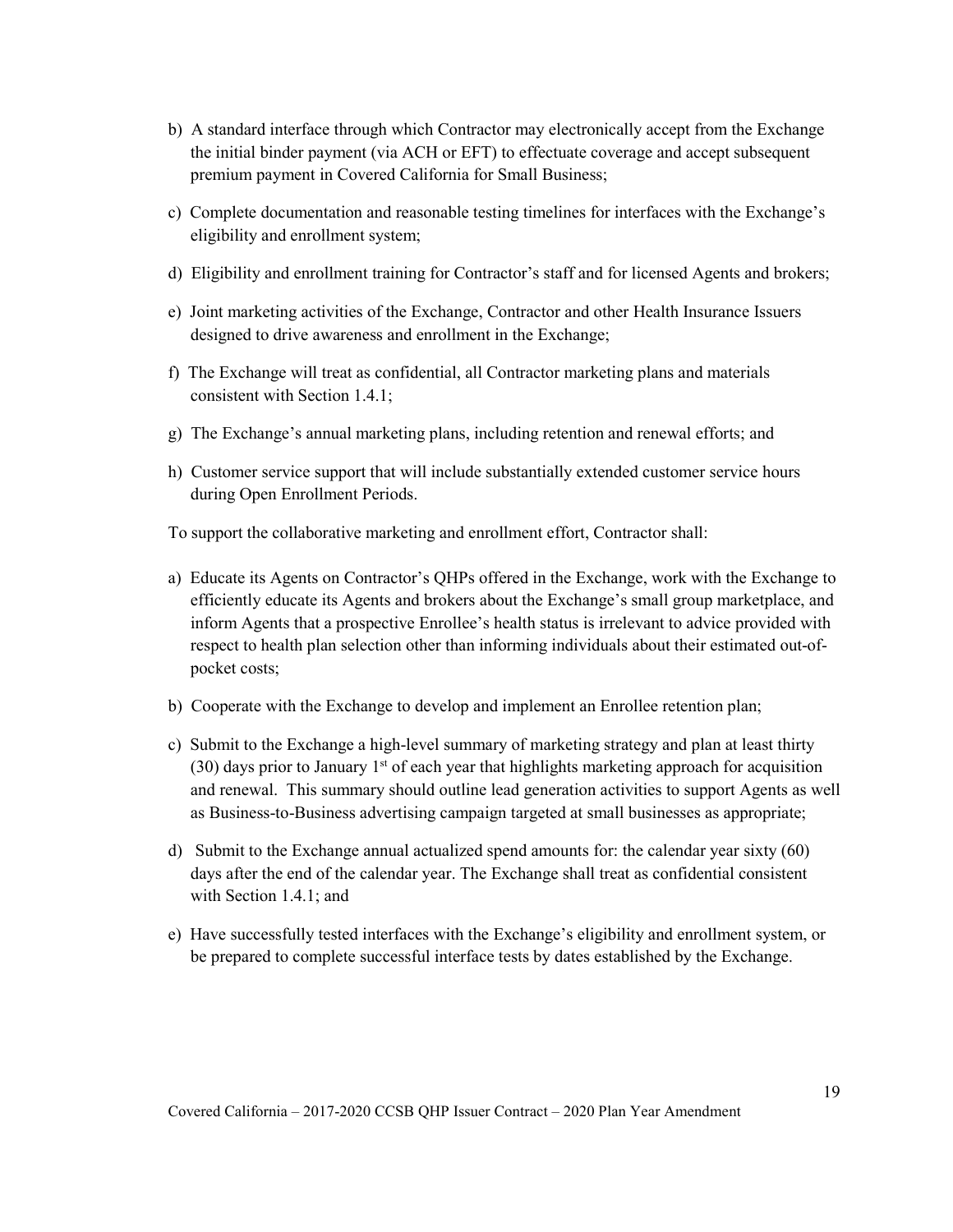## <span id="page-25-0"></span>**2.4 Enrollee Materials and Branding Documents**

- a) Co-branded Materials. Contractor shall include the Exchange CCSB logo on Enrollee termination notices. The Contractor shall include the Exchange CCSB logo and other information in notices and other materials based upon the mutual agreement of the Exchange and Contractor as to which materials should include the Exchange logo. Contractor may include the Exchange logo on ID cards. Contractor can, at its discretion, co-brand other marketing materials such as TV, radio, Out-of-Home, print, digital, social, etc. Contractor shall comply with the Exchange co-branding requirements related to the format and use of the Exchange logo as outlined in the Covered California Brand Style Guide. The Exchange shall post the updated Brand Style Guide on the Contractors extranet website provided by the Exchange (Marketing Home, in the Resources folder) and notify Contractor when updates are made.
- b) Submission of Cobranded Materials. Contractor must submit all cobranded marketing materials to the Exchange at least ten (10) days prior to releasing materials publicly unless specified otherwise within this Section. The materials provided to the Exchange under this Section will not require prior-approval by the Exchange before the Contractor distributes such materials; provided, however, that Contractor shall make a good faith effort to incorporate any changes proposed by the Exchange with respect to such materials.
- c) Enrollee Materials. Upon request, Contractor shall provide the Exchange with at least one (1) copy, unless otherwise specified, of any information Contractor intends to send or make available to all the Exchange Enrollees, including, but not limited to, Evidence of Coverage and disclosure forms, Enrollee newsletters, new Enrollee materials, health education materials, and special announcements. The materials provided to the Exchange under this Section will not require prior-approval by the Exchange before the Contractor distributes such materials; provided, however, that Contractor shall duly evaluate any changes proposed by the Exchange with respect to such materials. Contractor shall maintain an electronic file that is open to the Exchange, or email requested materials to the Exchange. Such files shall be accessible by the Exchange as required by applicable laws, rules, and regulations and as otherwise mutually agreed upon by the parties.
- d) Marketing Materials. Contractor shall provide the Exchange with marketing materials and related collateral used by Contractor to promote enrollment inside and outside the Exchange, such as TV, radio, Out-of-Home, print, digital, social, or any other media channel used in the campaigns on an annual basis and at such other intervals as may be reasonably requested by the Exchange. Materials submitted should be a representative sample of the larger body of work. The Exchange shall treat such marketing materials as confidential information consistent with Section 1.4.1.
- e) Identification Cards. Contractor shall issue identification cards to Enrollees in a form that shall be agreed to by the Exchange. Identification cards should include the product name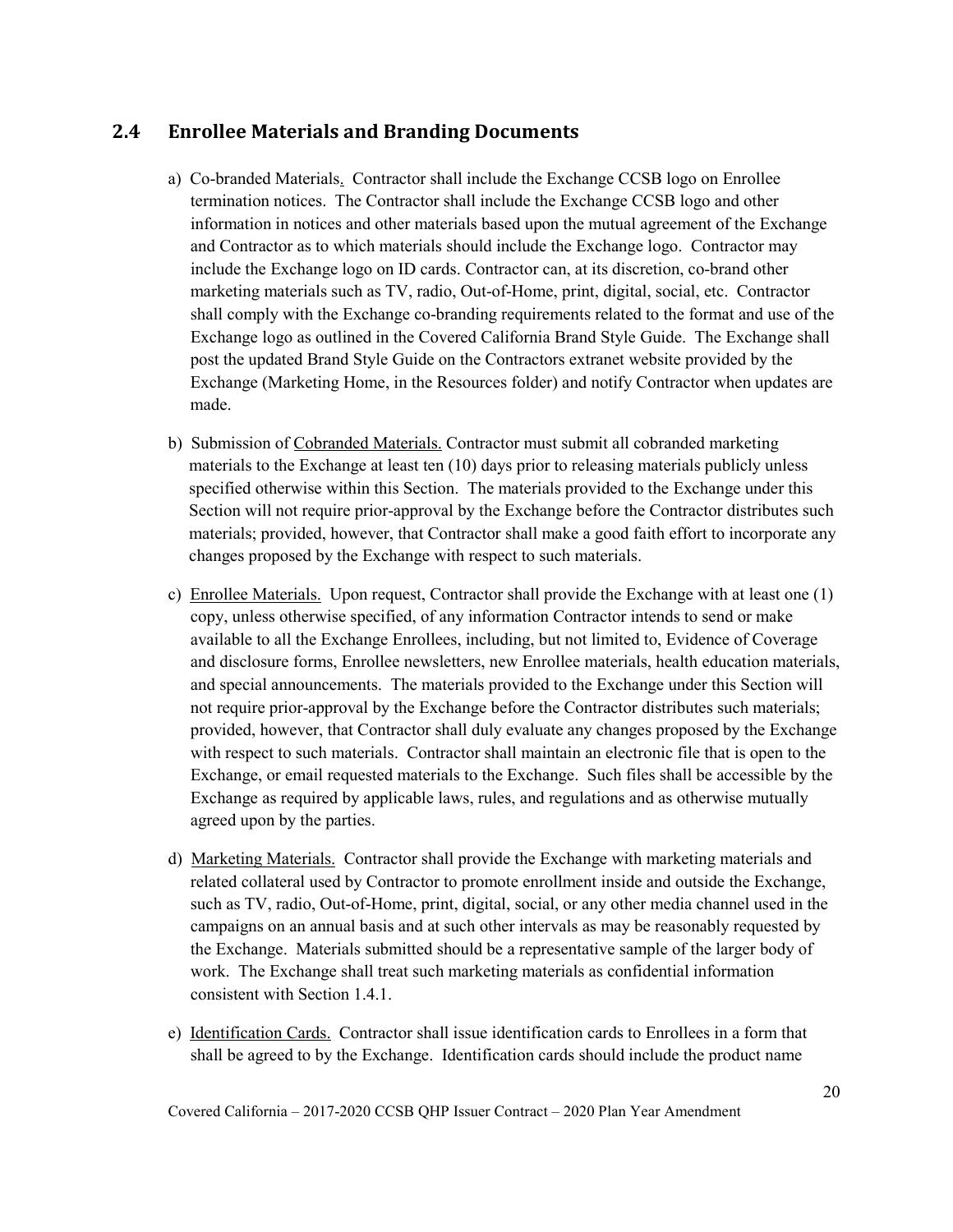matching the naming convention on the Exchange website and provider directory. Contractor shall submit card design to the Exchange by September  $1<sup>st</sup>$  of each calendar year.

- f) Mailing Addresses; Other Information. The Exchange and Contractor shall coordinate with respect to the continuous update of changes in an Enrollee's address or other relevant information.
- g) Evidence of Coverage Booklet on Contractor's Website. During each year of this Agreement which carries over into a subsequent Plan Year, Contractor shall make the Evidence of Coverage booklet, including any documents referenced in the Evidence of Coverage, for the next benefit year available on Contractor's website no later than sixty (60) days prior to the plan's coverage effective date provided that Contractor has received any revisions in the material that is to be included in the Evidence of Coverage from the Exchange and the State Regulators in sufficient time to allow for posting. The Evidence of Coverage booklet for the then-current benefit year shall remain on Contractor's website through the Plan Year coverage end date.
- h) Marketing Strategies and Plans. Contractor and the Exchange recognize that Enrollees benefit from efforts relating to outreach activities designed to increase health awareness and encourage enrollment. The parties shall share marketing strategies and plans on an annual basis and with respect to periodic updates of material changes. The marketing strategies and plans of the Exchange and Contractor shall include proposed and actual marketing approaches, messaging and channels and provide samples of any planned marketing materials and related collateral as well as planned, and when completed, expenses for the marketing budget. The Contractor shall include this information for both the Exchange and the outside small group market. The Exchange shall treat all marketing information provided under this Section as confidential information consistent with Section 1.4.1. The obligation of the Exchange to maintain confidentiality of this information shall survive termination or expiration of this Agreement.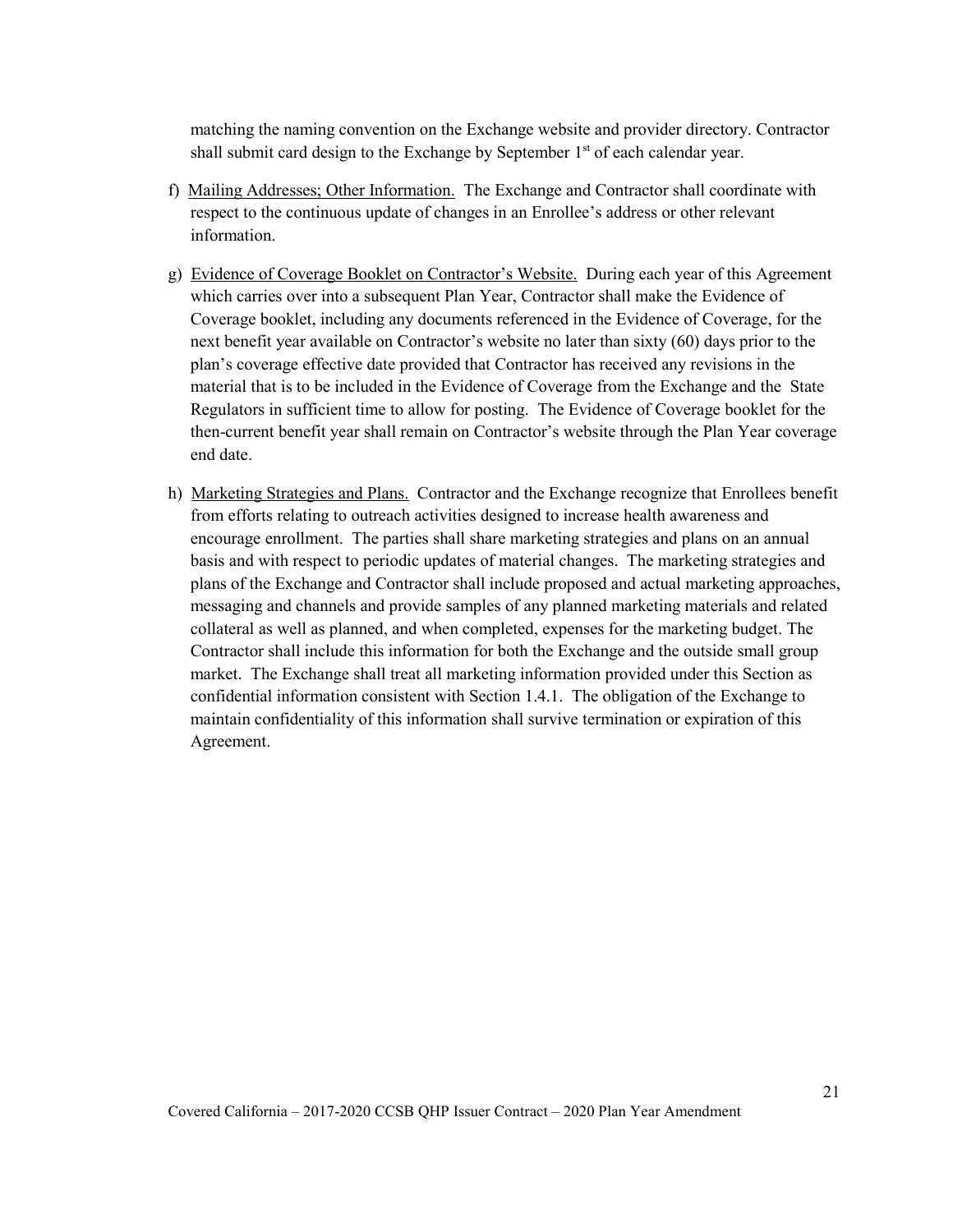## <span id="page-27-0"></span>**ARTICLE 3 – QHP ISSUER PROGRAM REQUIREMENTS**

### <span id="page-27-2"></span><span id="page-27-1"></span>**3.1 Basic Requirements**

#### **3.1.1 Licensed in Good Standing**

Contractor shall be licensed and in good standing to offer health insurance coverage through its QHPs offered under this Agreement. For purposes of this Agreement, each QHP Issuer must be in "good standing," which is determined by the Exchange pursuant to 45 C.F.R  $\S$  156.200(b)(4) and shall require: (i) Contractor to hold a certificate of authority from CDI or a health care service plan ("HCSP") license from DMHC, as applicable, and (ii) the absence of any material statutory or State Regulatory violations, including penalties, during the year prior to the date of the Agreement and throughout the term of Agreement, with respect to the State Regulators categories identified at Table 3.1.1 below ("Good Standing"). The Exchange, in its sole discretion and in consultation with the appropriate State Regulators, determines what constitutes a material violation for this purpose.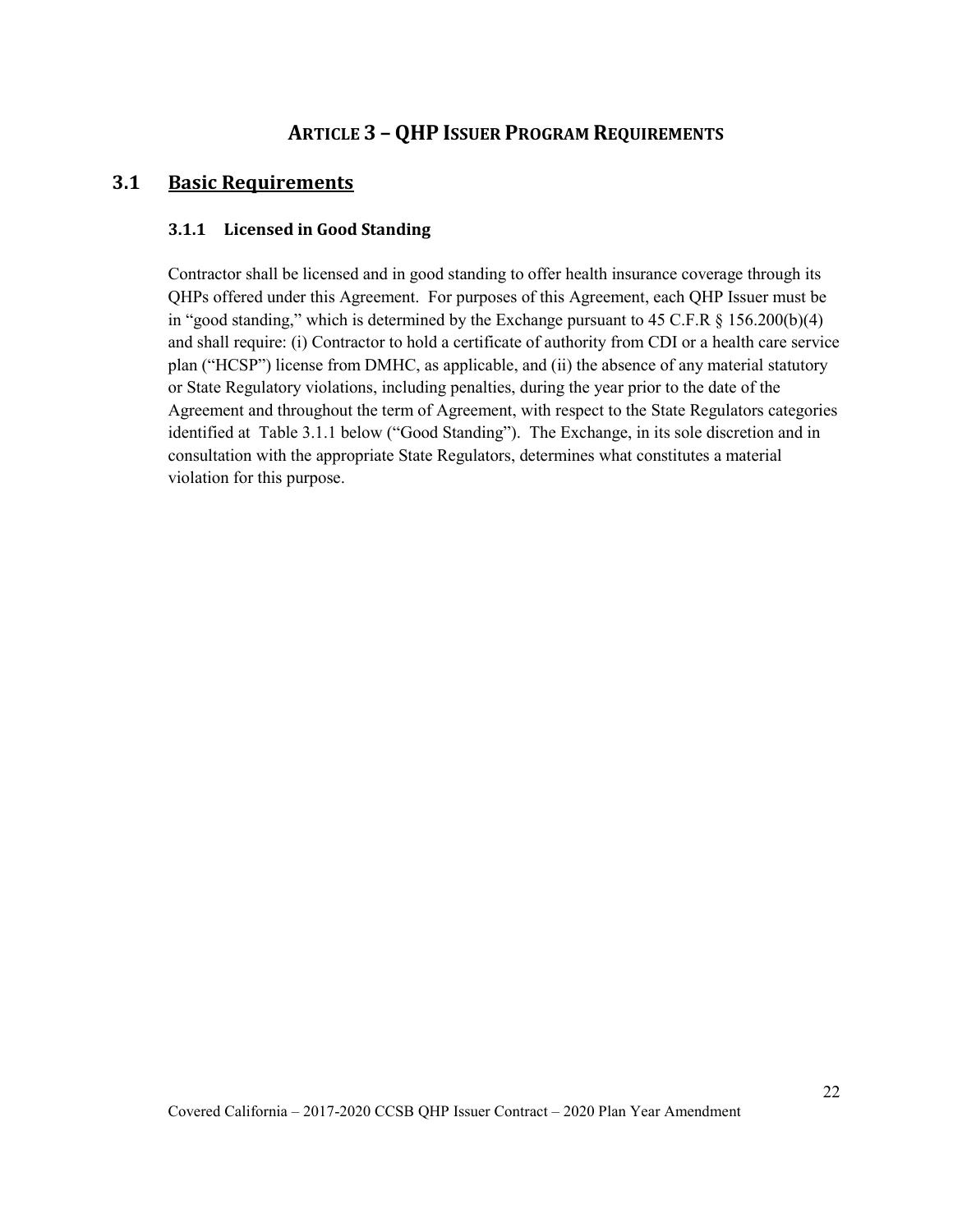| <b>Table 3.1.1</b><br><b>Definition of Good Standing</b>                                                                                                                                             | <b>Agency</b> |
|------------------------------------------------------------------------------------------------------------------------------------------------------------------------------------------------------|---------------|
| Verification that issuer holds a state health care service plan license or insurance                                                                                                                 |               |
| certificate of authority.                                                                                                                                                                            |               |
| • Approved for lines of business sought in the Exchange (e.g. commercial, small                                                                                                                      | DMHC and CDI  |
| group, individual)<br>• Approved to operate in what geographic service areas                                                                                                                         | DMHC and CDI  |
| • Most recent financial exam and medical survey report reviewed                                                                                                                                      | <b>DMHC</b>   |
| •Most recent market conduct exam reviewed                                                                                                                                                            | <b>CDI</b>    |
|                                                                                                                                                                                                      |               |
| Affirmation of no material <sup>1</sup> statutory or regulatory violations, including penalties levied,<br>during the year prior to the date of the Agreement or throughout the term of Agreement in |               |
| relation to any of the following, where applicable:                                                                                                                                                  |               |
| • Financial solvency and reserves reviewed                                                                                                                                                           | DMHC and CDI  |
| • Administrative and organizational capacity acceptable                                                                                                                                              | <b>DMHC</b>   |
| • Benefit Design                                                                                                                                                                                     |               |
| • State mandates (to cover and to offer)                                                                                                                                                             | DMHC and CDI  |
| • Essential health benefits (State required)                                                                                                                                                         | DMHC and CDI  |
| • Basic health care services                                                                                                                                                                         | DMHC and CDI  |
| • Copayments, deductibles, out-of-pocket maximums                                                                                                                                                    | DMHC and CDI  |
| • Actuarial value confirmation (using the Federal Actuarial Value Calculator as                                                                                                                      |               |
| applicable.)                                                                                                                                                                                         | DMHC and CDI  |
| • Network adequacy and accessibility standards are met                                                                                                                                               | DMHC and CDI  |
| • Provider contracts                                                                                                                                                                                 | DMHC and CDI  |
| • Language Access                                                                                                                                                                                    | DMHC and CDI  |
| • Uniform disclosure (summary of benefits and coverage)                                                                                                                                              | DMHC and CDI  |
| • Claims payment policies and practices                                                                                                                                                              | DMHC and CDI  |
| • Provider complaints                                                                                                                                                                                | DMHC and CDI  |
| • Utilization review policies and practices                                                                                                                                                          | DMHC and CDI  |
| • Quality assurance/management policies and practices                                                                                                                                                | DMHC and CDI  |
| • Enrollee/Member grievances/complaints and appeals policies and practices                                                                                                                           | DMHC and CDI  |
| • Independent medical review                                                                                                                                                                         | DMHC and CDI  |
| • Marketing and advertising                                                                                                                                                                          | DMHC and CDI  |
| • Guaranteed issue individual and small group                                                                                                                                                        | DMHC and CDI  |
| • Rating Factors                                                                                                                                                                                     | DMHC and CDI  |
| • Medical Loss Ratio                                                                                                                                                                                 | DMHC and CDI  |
| • Premium rate review                                                                                                                                                                                | DMHC and CDI  |
| • Geographic rating regions                                                                                                                                                                          | DMHC and CDI  |

<span id="page-28-0"></span><sup>1</sup>Covered California, in its sole discretion and in consultation with the appropriate health insurance regulator, determines what constitutes a material violation for this purpose.

Covered California – 2017-2020 CCSB QHP Issuer Contract – 2020 Plan Year Amendment

 $\overline{a}$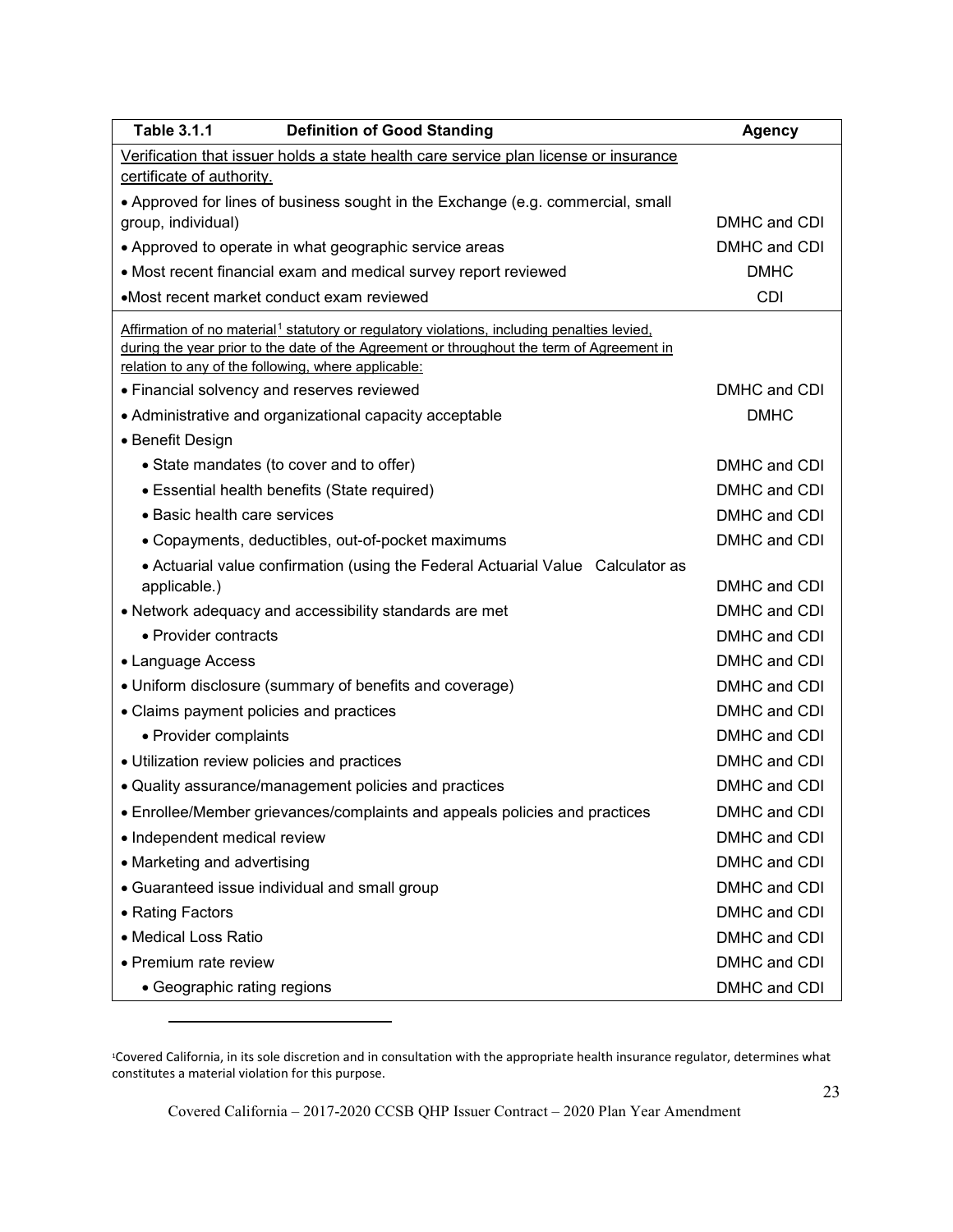#### <span id="page-29-0"></span>**3.1.2 Certification**

Contractor shall comply with requirements for QHPs set forth in this Agreement and under the California Affordable Care Act, the Affordable Care Act and other State and Federal laws, rules and regulations*.* Contractor shall maintain timely compliance with standards required for certification that are issued, adopted, or recognized by the Exchange to demonstrate that each health plan it offers in the Exchange qualifies as a QHP.

#### <span id="page-29-1"></span>**3.1.3 Accreditation**

- a) Contractor agrees to maintain a current accreditation throughout the term of the Agreement from one of the following accrediting bodies: (i) Utilization Review Accreditation Commission (URAC); (ii) National Committee on Quality Assurance (NCQA); (iii) Accreditation Association for Ambulatory Health Care (AAAHC). Contractor shall provide a copy of the accrediting agency's certificate upon renewal. Contractor shall authorize the accrediting agency to provide information and data to the Exchange relating to Contractor's accreditation, including the most recent accreditation survey and other data and information maintained by accrediting agency as required under 45 C.F.R. § 156.275.
- b) Contractor shall be currently accredited and maintain its NCQA, URAC or AAAHC health plan accreditation throughout the term of the Agreement. Contractor shall notify the Exchange of the date of any accreditation review scheduled during the term of this Agreement and the results of such review. Upon completion of any health plan accreditation review conducted during the term of this Agreement, Contractor shall provide the Exchange with a copy of the Assessment Report within forty-five (45) days of report receipt.
- c) If Contractor receives a rating of less than "accredited" in any category, loses an accreditation, or fails to maintain a current and up to date accreditation, Contractor shall notify the Exchange within ten  $(10)$  business days of such rating(s) change. Contractor will implement strategies to raise the Contractor's rating to a level of at least "accredited" or to reinstate accreditation. Contractor will submit a written corrective action plan (CAP) to the Exchange within fortyfive (45) days of receiving its initial notification of the change in category ratings.
- d) Following the initial submission of the corrective action plans  $CAP(s)$ , Contractor shall provide a written report to the Exchange on at least a quarterly basis regarding the status and progress of the CAP(s). Contractor shall request a follow-up review by the accreditation entity within twelve (12) months and submit a copy of the follow-up Assessment Report to the Exchange within thirty (30) days of receipt, if applicable.
- e) In the event Contractor's overall accreditation is suspended, revoked, or otherwise terminated, or in the event Contractor has undergone review prior to the expiration of its current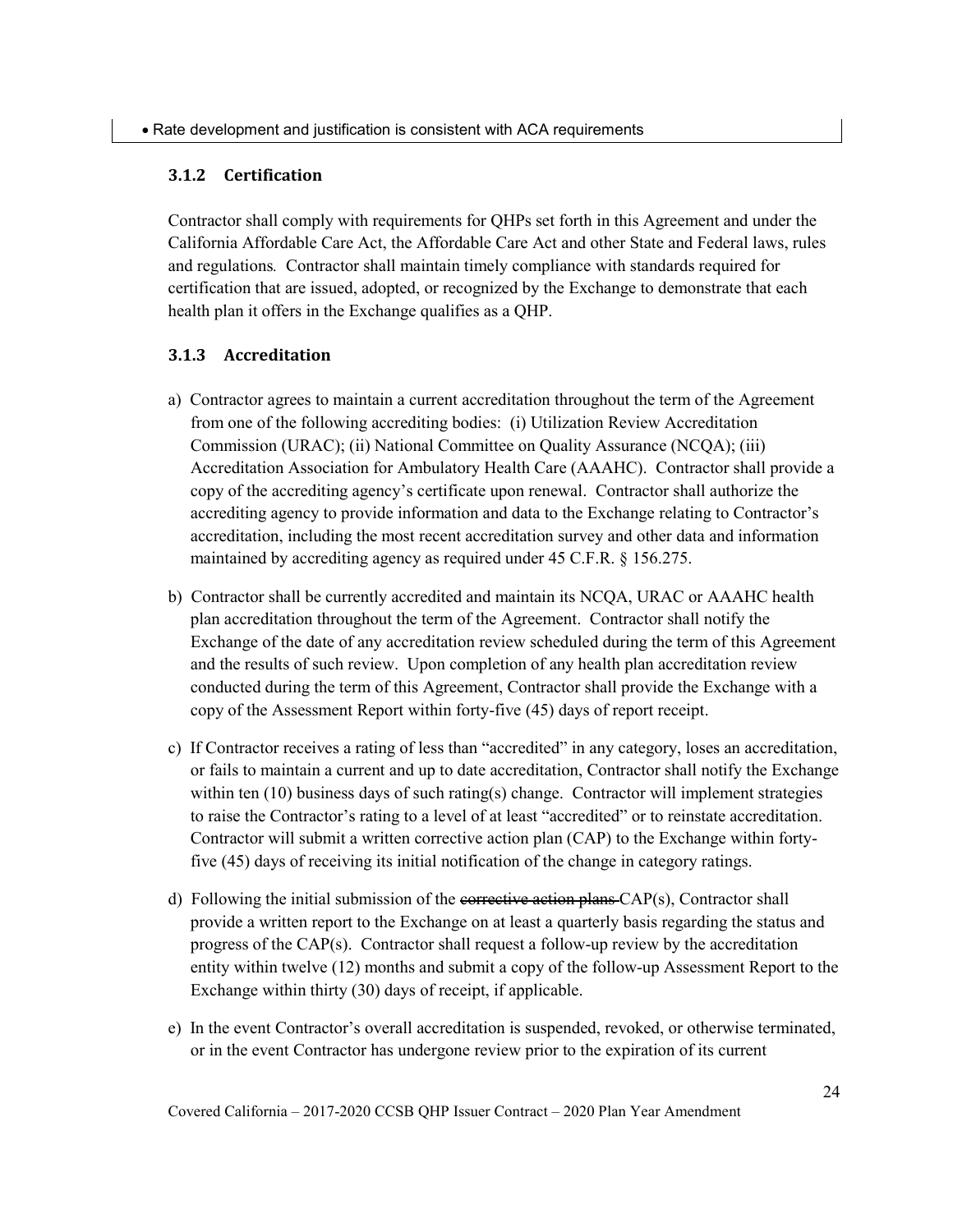accreditation and reaccreditation is suspended, revoked, or not granted at the time of expiration, the Exchange reserves the right to terminate any agreement by and between Contractor and the Exchange or suspend enrollment in Contractor's QHPs, or avail itself of any other remedies in this Agreement, to ensure the Exchange is in compliance with the federal requirement that all participating QHP Issuers maintain a current approved accreditation pursuant to 45 C.F.R. § 156.275(a).

f) Upon request by the Exchange, Contractor will identify all health plan certification or accreditation programs undertaken, including any failed accreditation or certifications, and will also provide the full written report of such certification or accreditation undertakings to the Exchange.

#### <span id="page-30-0"></span>**3.1.4 Plan Naming Conventions**

Contractor must adhere to Covered California's Plan Naming Conventions on all State Regulators plan filings, marketing material, Enrollee material, and SERFF submissions.

#### <span id="page-30-1"></span>**3.1.5 Operational Requirements and Liquidated Damages**

The timely and accurate submission of Contractor's QHP filings and documents to the Exchange for upload into the CCSB eligibility and enrollment system is critical. When submissions are late, or inaccurate, the Exchange suffers financial harm with each resubmission and such actions put the Renewal and Open Enrollment process at risk. The parties agree that the liquidated damages below are proportional to the damages the Exchange incurs from each respective error made by Contractor. Therefore, Contractor agrees to meet the following operational requirements:

#### **SERFF Template Completion**

Contractor must submit complete and accurate SERFF Templates to the Exchange beginning with submissions for the 2017 Plan Year, and each year thereafter. The Exchange will participate in two rounds of validation with the Contractor. Contractor agrees to pay liquidated damages in the amount of \$5,000 for each additional round of validation beyond the first two rounds. Changes to any or all of Contractor's SERFF Templates counts as one round of validation. If instructions provided by the Exchange include inaccurate information which necessitates an additional round of validation, or an additional round of validation is necessary due to required changes by Covered California or Contractor's State Regulators, those rounds of validation will not be counted in the two rounds of validations.

#### **CCSB Eligibility and Enrollment System Test and Load Deadlines**

Contractor must participate in CCSB eligibility and enrollment system testing and provide certification of plan data and documents to CCSB. Contractor is responsible for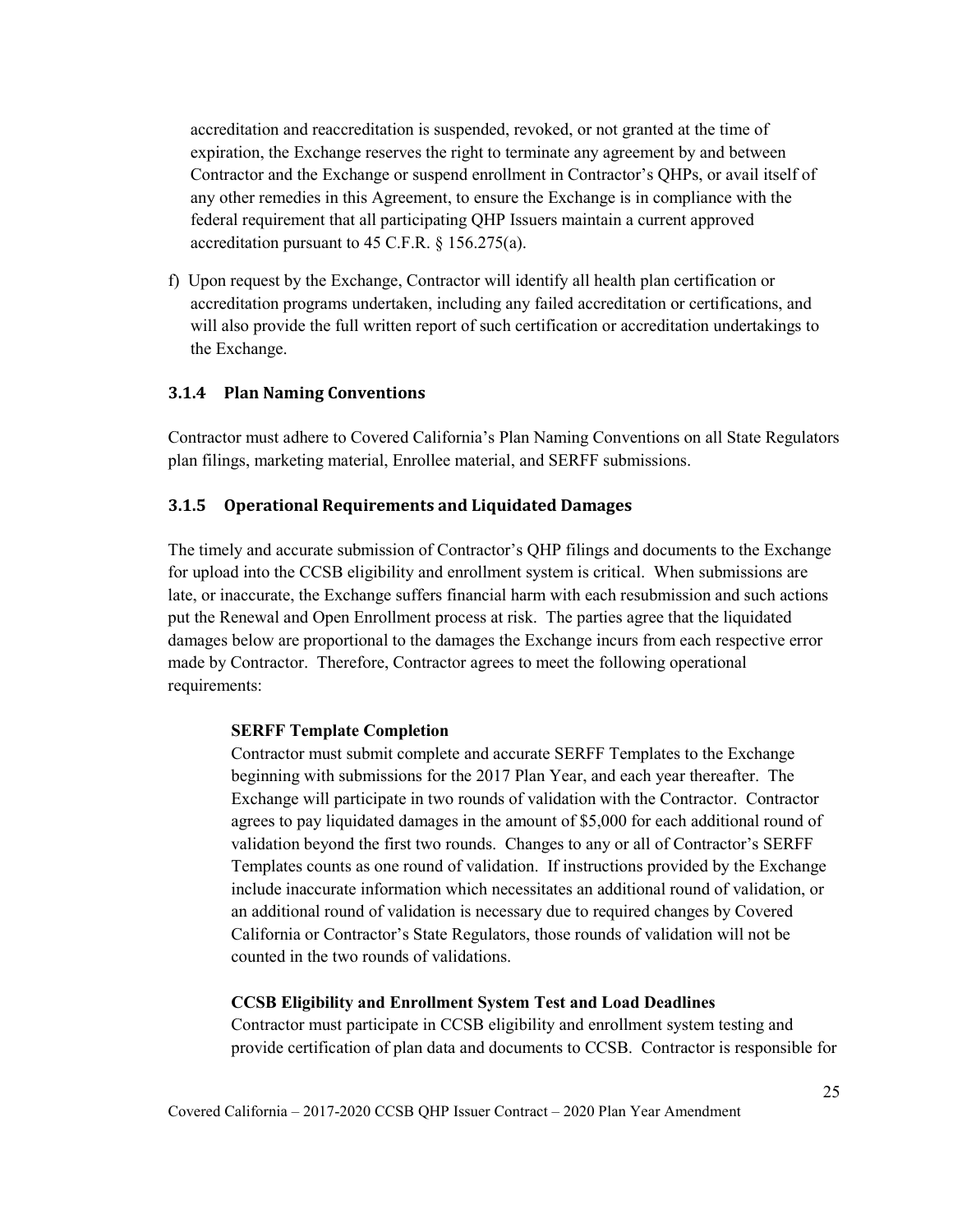the accuracy of all plan data and documents provided for upload. There are no liquidated damages for system test and load deadlines.

If liquidated damages are applied by the Exchange under this Section then no other remedies under Section 7.2.4 will apply to the Contractor for that same or any related action.

#### **Deadlines for Regulatory Approval**

The Exchange reserves the right to require that the Contractor receives regulatory approval for Licensure, rates, products, Summary of Benefits and Coverage/Evidence of Coverage documents, policy documents, Network, and Service Area prior to uploading documents.

#### **Communication with Plan Manager and the Exchange**

Contractor must notify the Exchange in a timely manner of changes with operational impacts to the Exchange, Enrollees or the CCSB eligibility and enrollment system.

### <span id="page-31-1"></span><span id="page-31-0"></span>**3.2 Benefit Standards**

#### **3.2.1 Essential Health Benefits**

Each QHP offered by Contractor under the terms of this Agreement shall provide essential health benefits in accordance with the Benefit Plan Design requirements set forth at Attachment 2, and as required under this Agreement, and applicable laws, rules and regulations, including California Health and Safety Code § 1367.005, California Insurance Code § 10112.27, California Government Code § 100503(e) and as applicable, 45 C.F.R. § 156.200(b).

#### <span id="page-31-2"></span>**3.2.2 Standard Benefit Designs**

During the term of this Agreement, Contractor shall offer the QHPs identified in Attachment 1 and provide the benefits and services at the cost-sharing and actuarial cost levels described in the Covered California Patient-Centered Benefit Plan Designs as approved by the Board for the applicable Plan Year.

In addition to standardized benefit designs, Contractor may submit alternate benefit designs (ABD) for Contractor's licensed geographic service area. Alternate benefit designs are optional. Alternate benefit designs must comply with state statutory and regulatory requirements. The alternate benefit design offering should incorporate the commission rate guidance utilized for all Covered California for Small Business plans.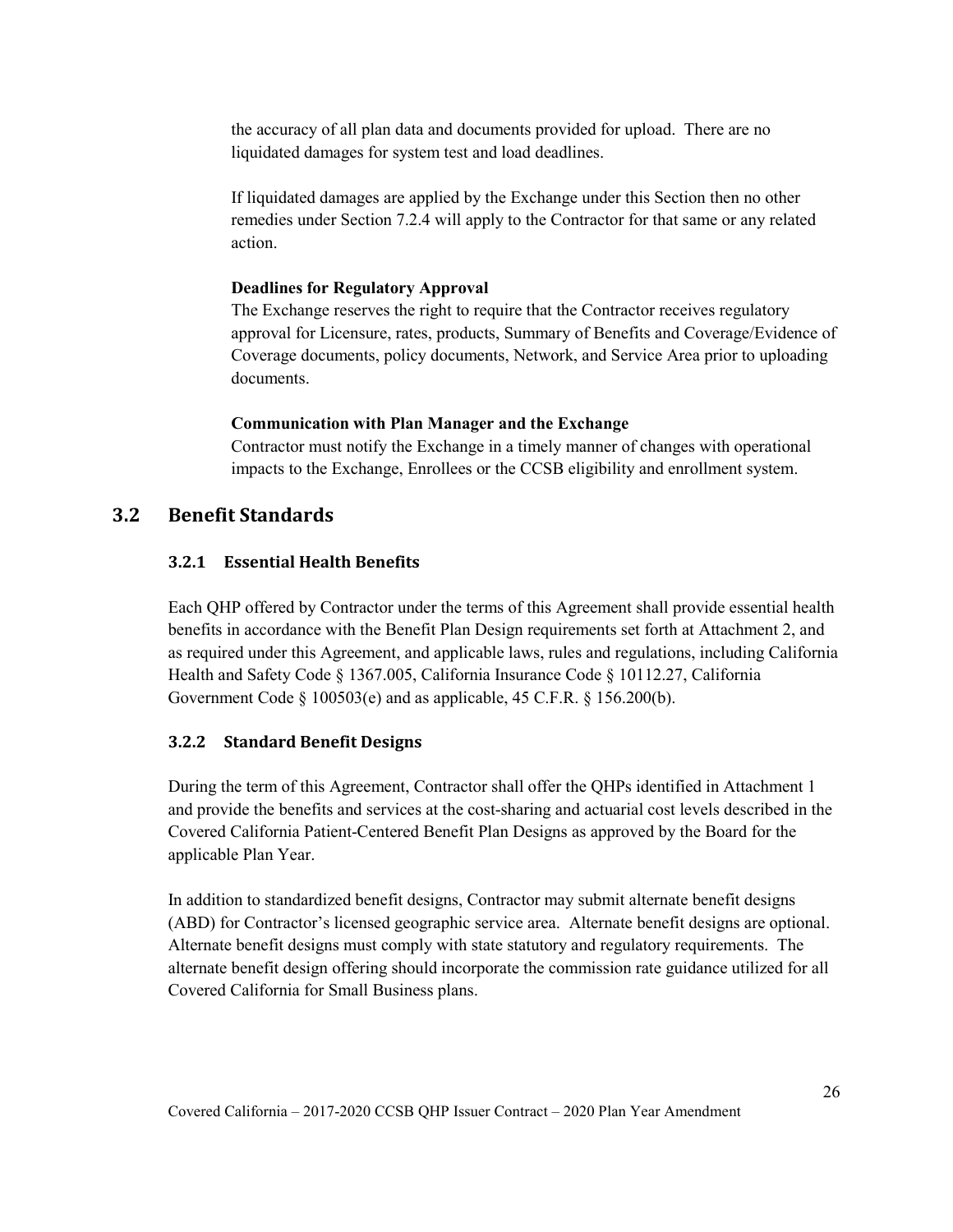### <span id="page-32-0"></span>**3.2.3 Offerings Outside of the Exchange**

- a) Contractor acknowledges and agrees that as required under State and Federal law, QHPs and plans that are identical in benefits, service area, and cost sharing structure offered by Contractor outside the Exchange must be offered at the same premium rate whether offered inside the Exchange or outside the Exchange directly from the Contractor or through an Agent.
- b) In the event that Contractor sells products outside the Exchange, Contractor shall fairly and affirmatively offer, market, and sell all products made available to Small Businesses in the Exchange to Small Businesses seeking coverage outside the Exchange consistent with California law.
- c) For purposes of this Section, "product" does not include contracts entered into pursuant to Part 6.2 (commencing with § 12693) of Division 2 of the Insurance Code between the Department of Health Care Services (DHCS) and health care service plans for Healthy Families beneficiaries or to contracts entered into pursuant to Chapter 7 (commencing with § 14000) of, or Chapter 8 (commencing with § 14200) of, Part 3 of Division 9 of the Welfare and Institutions Code between the DHCS and health care service plans for enrolled Medi-Cal beneficiaries.

### <span id="page-32-1"></span>**3.2.4 Pediatric Dental Benefits**

When Contractor elects to embed and offer Pediatric Dental Essential Health Benefit services either directly, or through a subcontract with a dental plan issuer authorized to provide Specialized Health Care Services, Contractor shall require its dental plan subcontractor to comply with all applicable provisions of this Agreement, including, but not limited to, standard benefit designs for the embedded pediatric dental benefit, as well as any network adequacy standards applicable to dental provider networks and any pediatric dental quality measures as determined by the Exchange.

Coordination of Benefits. If a Contractor's QHP provides coverage for the Pediatric Dental Essential Health Benefit, Contractor shall include a Coordination of Benefits (COB) provision in its Evidence of Coverage or Policy Form that (i) is consistent with Health and Safety Code  $\S$ 1374.19 or Insurance Code § 10120.2 and (ii) provides that the QHP is the primary dental benefit plan or policy under that COB provision. This provision shall apply to Contractor's QHPs offered both inside and outside of the Covered California for Small Business Exchange, except where 28 CCR § 1300.67.13 or 10 CCR § 2232.56 provides for a different order of determination for COB in the small group market.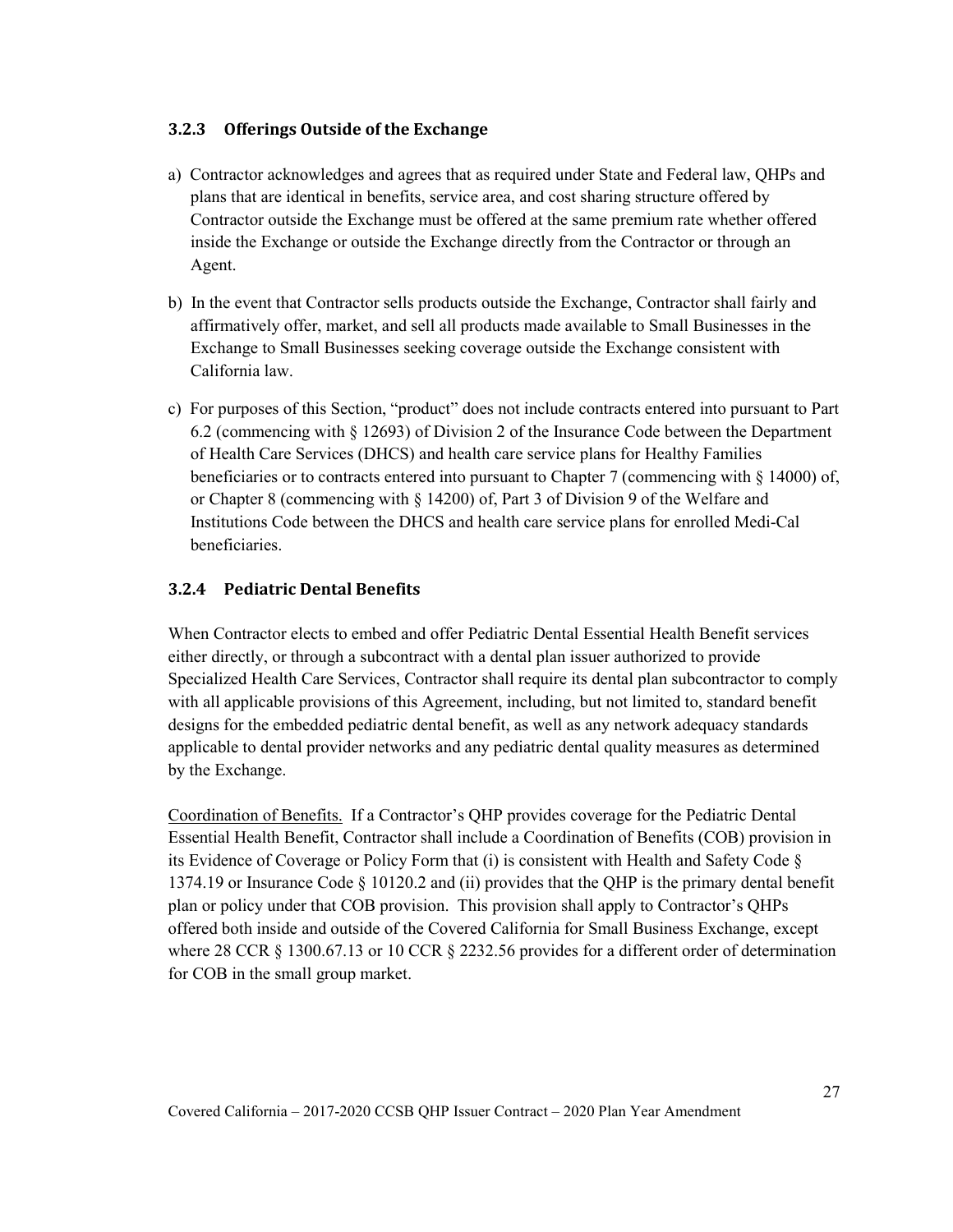#### <span id="page-33-0"></span>**3.2.5 Prescription Drugs**

- a) Formulary changes. Except in cases where patient safety is an issue, Contractor shall give affected Exchange Enrollees, and their prescribing physician(s), sixty (60) days written notice prior to the removal of a drug from formulary status, unless it is determined that a drug must be removed for safety purposes more quickly. If Contractor is not reasonably able to provide sixty (60) days written notice, the Contractor must provide affected Enrollees with a sixty (60) day period to access the drug as if was still on the formulary, that begins on the date the drug is removed from the formulary. This notice requirement shall apply only to single source brand drugs and the notice shall include information related to the appropriate substitute(s). The notice shall also comply with all requirements of the Health and Safety Code and Insurance Code, including provisions prohibiting Contractor from limiting or excluding coverage for a drug to a Plan Enrollee in cases where the drug had been previously approved for coverage by Contractor for a medical condition of the Plan Enrollee, except under specified conditions. To the extent permitted in State and Federal law, an exception to the notice requirement will be allowed when Contractor continues to cover a drug prescribed for a Plan Enrollee without interruption and under the same conditions, including copayment and limits that existed prior to the removal of the drug from formulary status.
- b) Internet Link to Formularies. Contractor shall comply with applicable State and Federal laws relating to prescription drug formularies, including posting the formularies for each product offered on the Contractor's website as required by Health and Safety Code § 1367.205 and Insurance Code § 10123.192. Contractor shall provide to the Exchange and regularly update information necessary for the Exchange to link to the Contractor's drug formularies for each of the QHPs Contractor offers so that the Exchange can ensure it complies with its obligation under Government Code § 100503.1.
- c) Contractor shall have an opt-out retail option for mail order drugs to allow consumers to receive in-person assistance, and this option shall have no additional cost. However, as specified in the standard benefit designs, Contractor may offer mail order prescriptions at a reduced cost-share.
- d) Contractor shall provide consumers with an estimate of the range of costs for specific drugs.
- e) Contractor shall have a sufficient number of customer service representatives available during call center hours for consumers and advocates to obtain clarification on formularies and consumer cost-shares for drug benefits.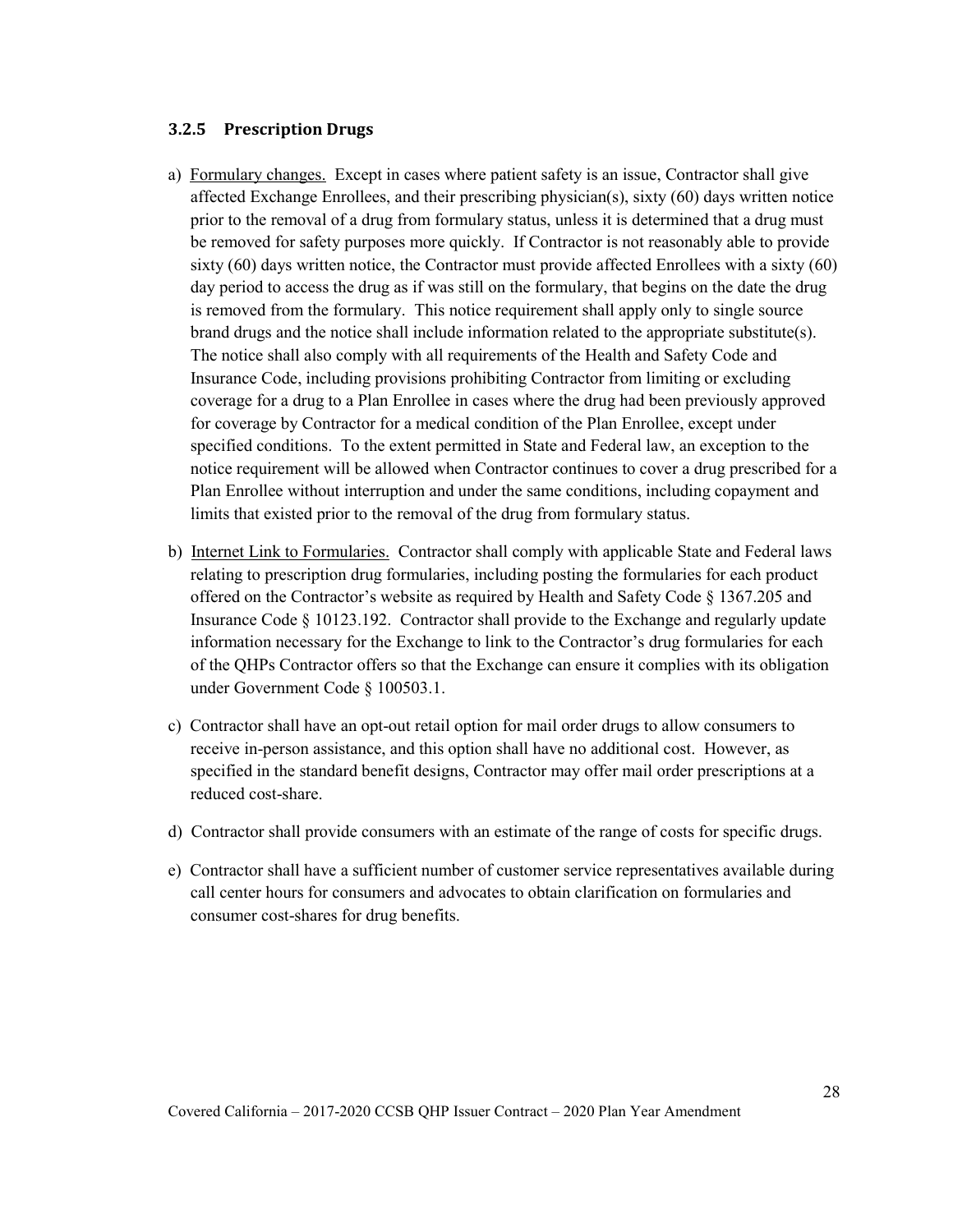### <span id="page-34-1"></span><span id="page-34-0"></span>**3.3 Network Requirements**

#### **3.3.1 Service Areas**

a) Service Area Listing. During each year of this Agreement, in conjunction with the establishment of Monthly Rates payable to Contractor under Article 5 below for each of the Contract Years, the Service Area listing set forth in Attachment 4 ("Service Area Listing") shall be amended to reflect any changes in the Service Area of Contractor's QHPs. Any such changes shall be effective as of January 1 of the applicable Contract Year. In the event ZIP codes are added to the current Service Area by the United States Postal Service, the parties agree such added ZIP codes shall be automatically included in the Service Area and shall be reflected in the next scheduled update of the Service Area Listing.

Contractor shall comply with the Exchange's standards, developed in consultation with Health Insurance Issuers, regarding the development of Service Area listings based on ZIP code, including, those relating to: (i) the timing of such submissions prior to the Open Enrollment Period, (ii) the assignment of Enrollees residing in ZIP codes split across two rating regions, and (iii) required updates and notice of changes in ZIP Codes within Contractor's region.

- b) Withdrawal. Contractor shall not withdraw from any geographic region (as defined in Health and Safety Code § 1357.512 and California Insurance Code § 10753.14) for the small group market or modify any portion of its Service Area where Contractor provides Covered Services to Enrollees without providing prior written notice to, and obtaining prior written approval from the Exchange, which shall not be unreasonably denied, and to the extent required, the State Regulators with jurisdiction over Contractor.
- c) Service Area Eligibility. In order to facilitate the Exchange's compliance with State and Federal law, Contractor shall monitor information it receives directly, or indirectly or through its subcontractors to assure continued compliance with eligibility requirements related to participation by Employers in Covered California for Small Business, including those requirements related to the Employer's principal place of business or primary worksite in the Service Area.

Contractor shall notify the Exchange if it becomes aware that an Employer enrolled in a QHP of Contractor no longer meets the requirements for eligibility, based on place of business. The Exchange will evaluate such information to determine Enrollee's continuing enrollment in the Contractor's Service Area under the Exchange's policies which shall be established in accordance with applicable laws, rules and regulations. Contractor and its subcontractors will have no duty to investigate representations made by Employers regarding eligibility; provided, however, that Contractor shall notify the Exchange in the event that it becomes aware that such representation may not be accurate.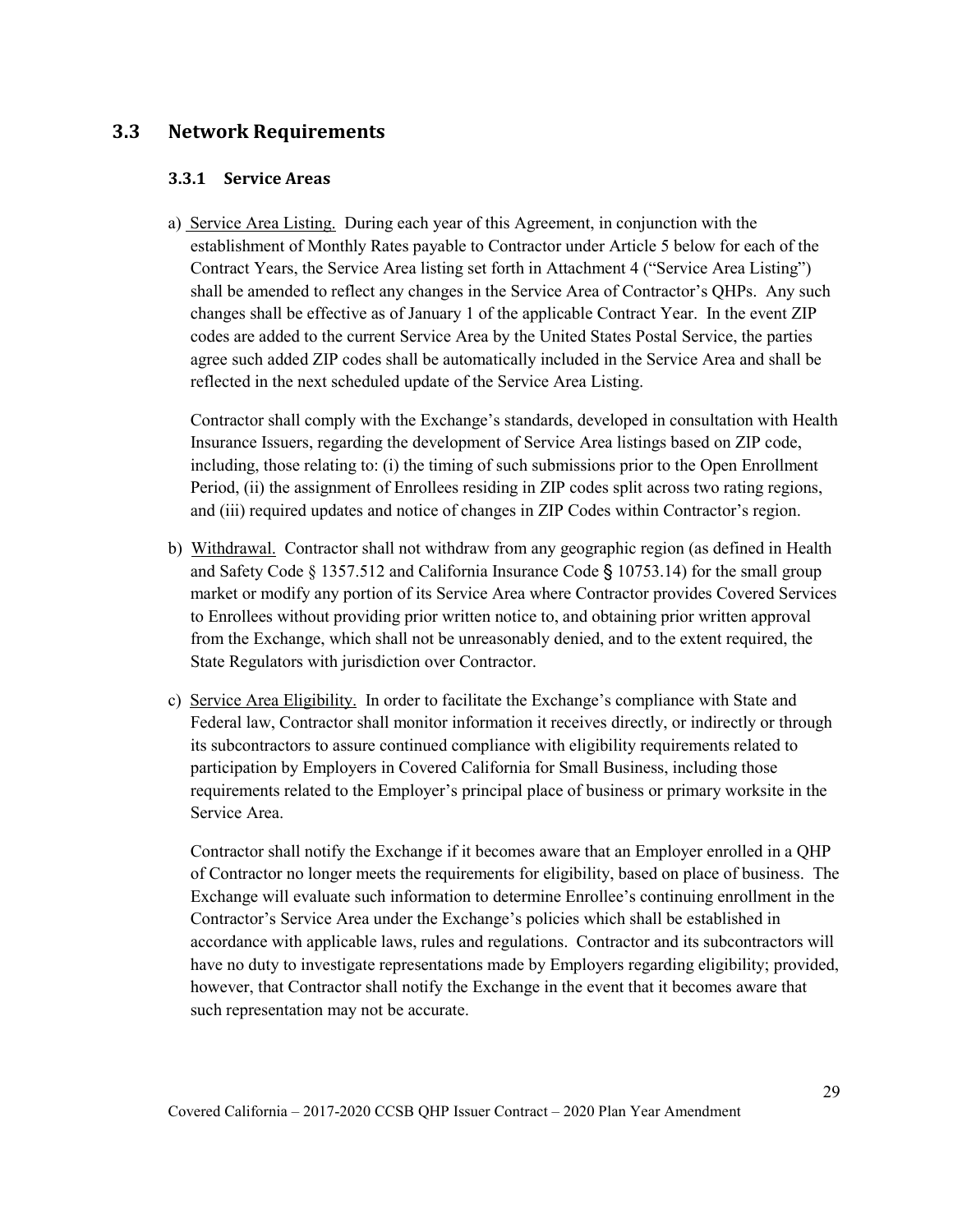#### <span id="page-35-0"></span>**3.3.2 Network Adequacy**

a) Network standards. Contractor's QHPs shall comply with the network adequacy standards established by the applicable State Regulators responsible for oversight of Contractor, including, those set forth at Health and Safety Code  $\S$  1367.03 and 28 CCR  $\S$  1300.67.2 (if Contractor is a licensed health care service plan) or Insurance Code § 10133.5 and 10 CCR § 2240 et seq. (if Contractor is regulated by CDI), and, as applicable, other laws, rules, and regulations, including, those set forth at 45 C.F.R. § 156.230. Contractor shall cooperate with the Exchange to implement network changes as necessary to address concerns identified by the Exchange.

b) Participating Provider Stability. Contractor shall maintain policies and procedures that are designed to preserve and enhance Contractor's network development by facilitating the recruitment and retention of Participating Providers necessary to provide access to Covered Services. Such policies and procedures shall be consistent with applicable laws, rules and regulations, and will include an ongoing assessment of turnover rates of its Participating Providers to ensure that the turnover rates do not disrupt the delivery of quality care.

c) Notice of material network changes.

Contractor shall notify the Exchange with respect to changes in its provider network as follows:

- i. Contractor shall notify the Exchange of any pending material change in the composition of its provider network within any of the regions it covers, or its participating provider contracts, of and throughout the term of this Agreement at least 60 days prior to any change or immediately upon Contractor's knowledge of the change if knowledge is acquired less than 60 days prior to the change, and cooperate with the Exchange in planning for the orderly transfer of plan members; and
- ii. Contractor shall ensure that Exchange Enrollees have access to care when there are changes in the provider network, including but not limited to, mid-year contract terminations between Contractor and Participating Providers.

#### <span id="page-35-1"></span>**3.3.3 Network Stability**

a) Contractor shall implement policies and practices designed (i) to reduce the potential for disruptions in Contractor's provider networks, and (ii) to minimize the amount of uncertainty, disruption, and inconvenience of Enrollees in the execution of the transition of care as required under State laws, rules and regulations in connection with any such disruption. Contractor agrees to maintain adequate records, reasonably satisfactory to the Exchange, documenting its policies and its compliance with these requirements by Contractor and Participating Providers.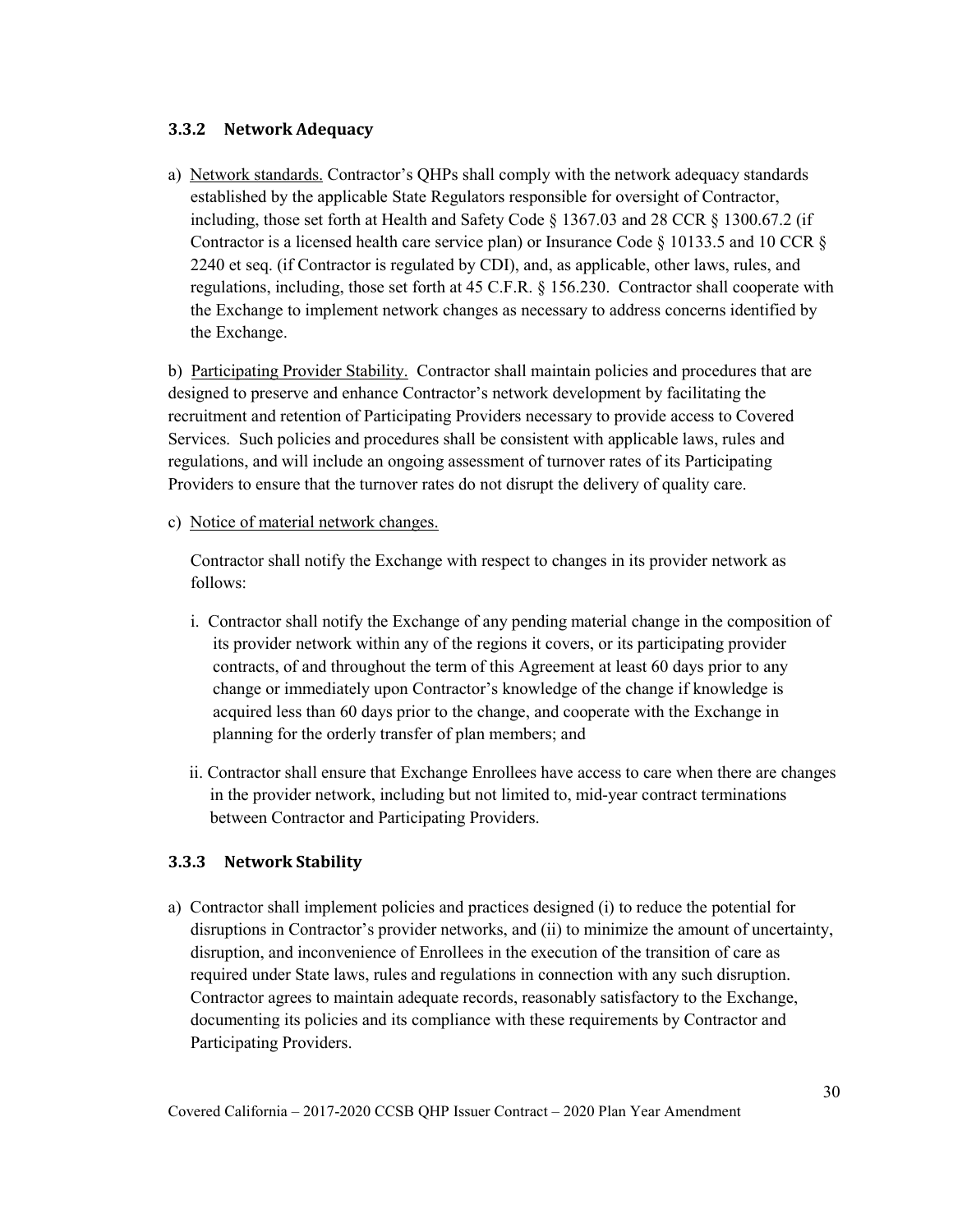- b) Block Transfers. If Contractor experiences a termination of a Provider Group(s) or hospital(s) that constitutes a block transfer as defined in Health and Safety Code § 1373.65 and Title 28, CCR § 1300.67.1.3, Contractor shall provide the Exchange with copies of the written notices the Contractor proposes to send to affected Enrollees, in compliance with the notice requirements of Health and Safety Code § 1373.65, prior to mailing the notices to Enrollees.
- c) Network Disruptions. If Contractor experiences provider network disruptions or other similar circumstances that make it necessary for Enrollees to change QHPs or Participating Providers, Contractor agrees to provide prior notice to the Exchange and State Regulators, in accordance with advance notice, meeting, and other requirements set forth in applicable laws, rules and regulations, including Insurance Code § 10199.1 and Health and Safety Code § 1367.23 and 1366.1.
- d) Employee/Dependent transfers. In the event of a change in Participating Providers or QHPs related to network disruption, block transfers or other similar circumstances, Contractor shall, and shall require Participating Providers to, cooperate with the Exchange in planning for the orderly transfer of Employees/Dependents as necessary and as required under applicable laws, rules, and regulations including, those relating to continuity of care.

# **3.4 Participating Providers**

### **3.4.1 Provider Contracts**

- a) Contractor shall include in all of its contracts with Participating Providers the requirement for all Covered Services to be provided by duly licensed, certified or accredited Participating Providers consistent with the scope of their license, certification or accreditation and in accordance with applicable laws, rules, regulations, the standards of medical practice in the community, and the terms set forth in agreements entered into by and between Contractor and Participating Providers ("Provider Agreement").
- b) Contractor shall include in each Provider Agreement a requirement that Participating Providers comply with all other applicable laws, rules and regulations.
- c) Contractor shall use commercially reasonable efforts to require the provisions of Subsection (d) to be included in each: (i) Provider Agreement entered into by and between Contractor and a Participating Provider, and (ii) any subcontracting arrangement entered into by a Participating Provider.
- d) Provision of Covered Services. Contractor shall undertake commercially reasonable efforts to ensure that each Participating Provider Agreement and each subcontracting arrangement entered into by each Participating Provider complies with the applicable terms and conditions set forth in this Agreement, as mutually agreed upon by the Exchange and Contractor, and which may include the following: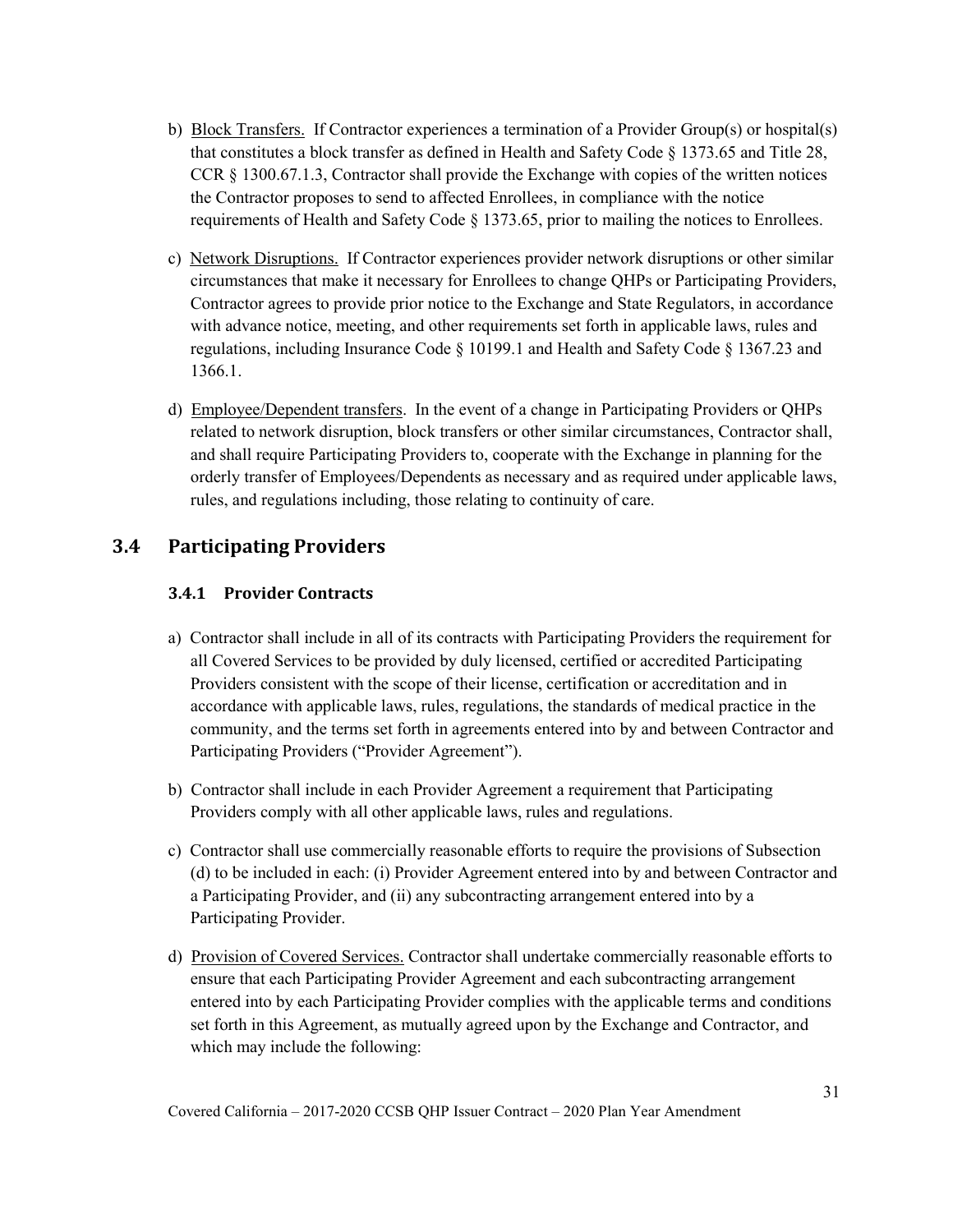- i. Coordination with the Exchange and other programs and stakeholders;
- ii. Relationship of the parties as independent contractors (Section 1.3(a)) and Contractor's exclusive responsibility for obligations under the Agreement (Section 1.3(b));
- iii. Participating Provider directory requirements (Section 3.4.4);
- iv. Implementation of processes to enhance stability and minimize disruption to provider network (Section 3.3.3);
- v. Notices, network requirements, and other obligations relating to costs of out-of-network services and other benefits (Section 3.4.3);
- vi. Provider credentialing, including, maintenance of licensure and insurance (Section 3.4.2);
- vii. Customer service standards (Section 3.6);
- viii. Utilization review and appeal processes (Section 4.3);
- ix. Maintenance of a corporate compliance program (Section 1.2);
- x. Enrollment and eligibility determinations and collection practices (Article 2);
- xi. Appeals and grievances (Section 3.6.2);
- xii. Enrollee and marketing materials (Section 2.4);
- xiii. Disclosure of information required by the Exchange, including, financial and clinical (Section 1.12), Quality, Network Management and Delivery System Standards (Article 4) and other data, books, and records (Article 10);
- xiv. Nondiscrimination (Section 1.10);
- xv. Conflict of interest and integrity (Section 1.11);
- xvi. Other laws (Section 1.13);
- xvii. Quality, Network Management and Delivery System Standards to the extent applicable to Participating Providers (Article 4), including, disclosure of contracting arrangements with Participating Providers as required pursuant to Attachment 7;
- xviii. Performance Measures, to the extent applicable to Participating Providers (Article 6);
- xix. Continuity of care, coordination and cooperation upon termination of Agreement and transition of Enrollees (Section 3.3.3 and Article 7);
- xx. Security and privacy requirements, including compliance with HIPAA (Article 9); and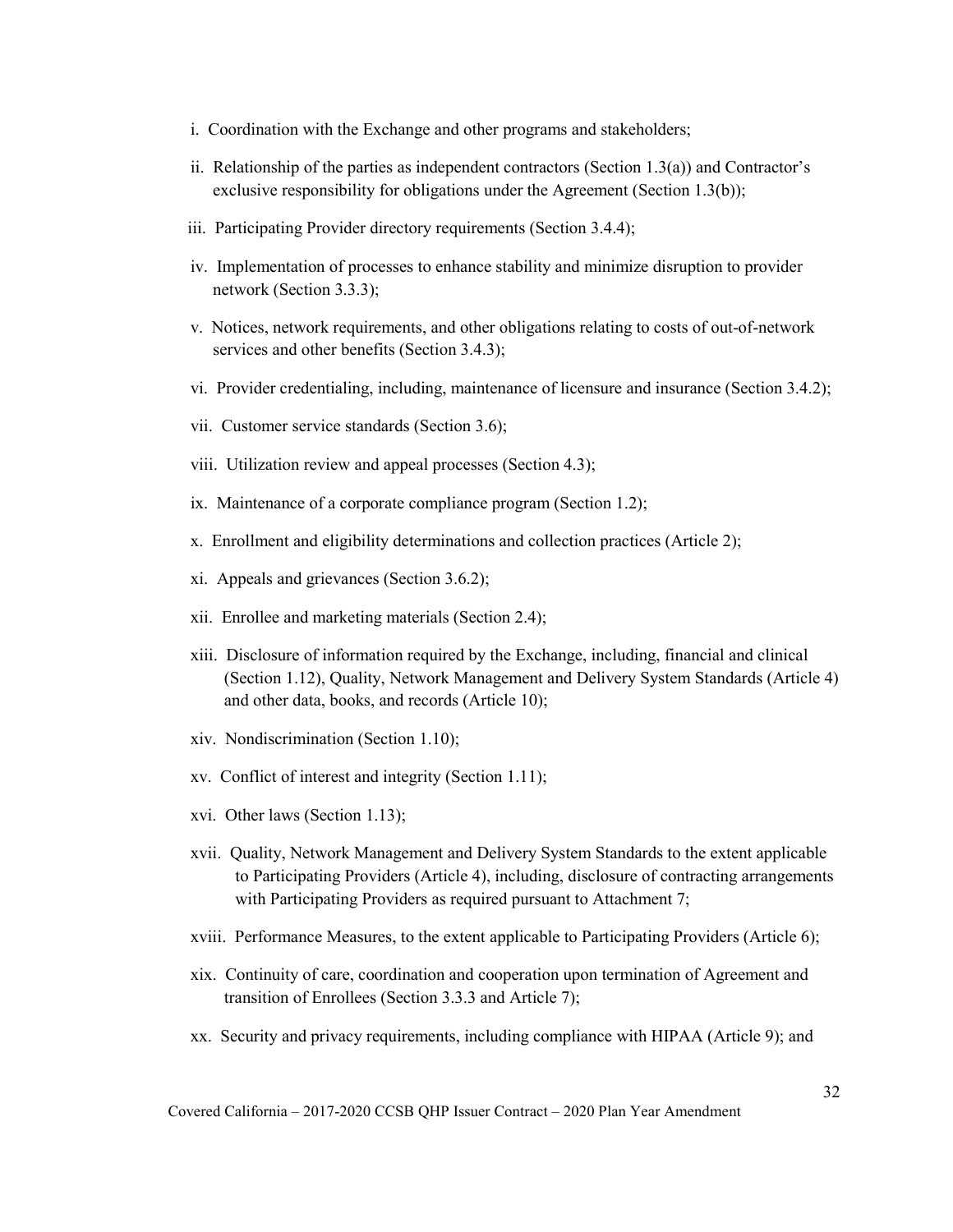xxi. Maintenance of books and records (Article 10).

### **3.4.2 Provider Credentialing**

Contractor shall perform, or may delegate activities related to, credentialing and re-credentialing Participating Providers in accordance with a process reviewed and approved by State Regulators.

### **3.4.3 Enrollee Costs; Disclosure**

Contractor shall, and shall require Participating Providers to, comply with applicable laws, rules and regulations governing liability of Enrollees for Covered Services provided to Enrollees, including, those relating to holding an Enrollee harmless from liability in the event Contractor fails to pay an amount owing by Contractor to a Participating Provider as required by Federal and State laws, rules and regulations.

To the extent that Contractor's QHPs either (i) provide coverage for out-of-network services, or (ii) impose additional fees for such services, Contractor shall disclose to the Enrollee, at the Enrollee's request, the amount Contractor will pay for covered proposed non-emergency out-ofnetwork services.

Contractor shall require its Participating Providers to inform every Enrollee in a manner that allows the Enrollee the opportunity to act upon a Participating Provider's proposal or recommendation regarding (i) the use of a non-network provider or facility, or (ii) the referral of an Enrollee to a non-network provider or facility for proposed non-emergency Covered Services. Contractor shall require Participating Providers to disclose to an Enrollee considering accessing non-emergency services from a network provider if a non-network provider or facility will be used as part of the network provider's plan of care. The Contractor's obligation for this provision can be met through routine updates to its provider manual. Participating Providers may rely on Contractor's provider directory in fulfilling their obligation under this provision.

# **3.4.4 Exchange Provider Directory**

Contractor shall make its provider directory available to (i) the Exchange electronically for publication online in accordance with guidance from the Exchange, and (ii) in hard copy when potential Enrollees make such request. Unless otherwise agreed to by the Exchange, Contractor shall continue to provide information describing all Participating Providers in its QHP networks in a format prescribed by the Exchange on a monthly basis to support the Exchange's centralized provider directory containing every QHP's network providers, this includes testing, implementation, and continued evaluation. Contractor acknowledges that the Exchange may use Contractor's Participating Provider data for any non-commercial purposes. If the Exchange's centralized provider directory is not operational, Contractor shall continue to provide Participating Provider information to the Exchange on a monthly basis.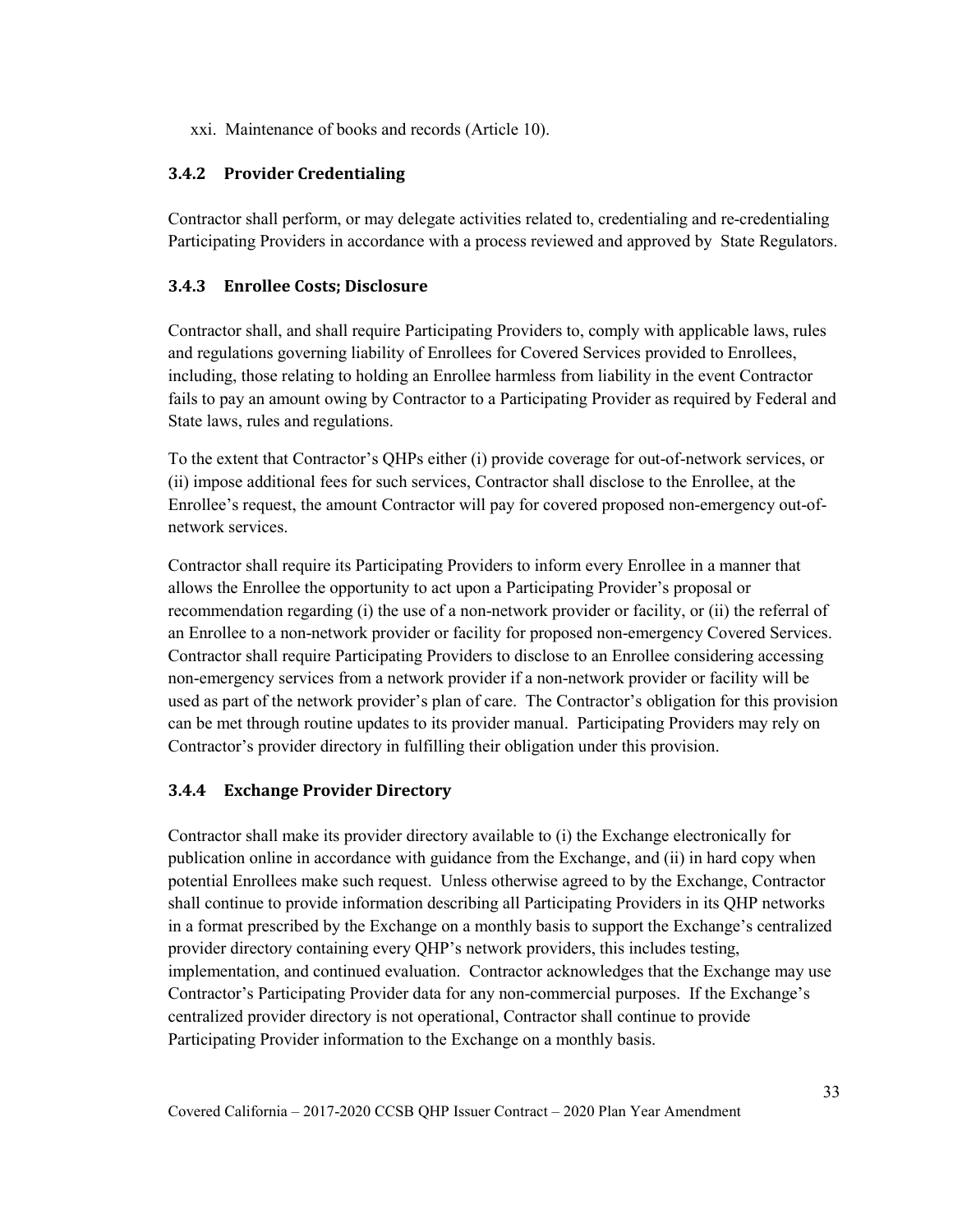The network and directory information provided to the Exchange shall take into consideration the ethnic and language diversity of providers available to serve Enrollees of the Exchange.

Once the Symphony Provider Directory is fully operational, the Exchange will utilize it to populate the Exchange's centralized provider directory as detailed in Article 3, Section 3.4.5.

#### **3.4.5 Use of Symphony Provider Directory**

1) In order to fulfill its obligation to assist Enrollees in making informed decisions when considering health care coverage choices and in choosing QHP Issuers and their associated network of Providers, the Exchange is committed to implementing and participating in the Symphony Provider Directory, formerly known as the California Provider Directory Utility, being developed by the Integrated Health Care Association (IHA). Once fully operational, the Exchange will utilize the Symphony Provider Directory to populate the Covered California Provider Directory.

All QHP Issuers shall utilize the Symphony Provider Directory to populate, maintain, and continually update product, provider network, including demographic, licensure, and other relevant information with respect to all their respective QHPs, as well as to provide information regarding the terms and restrictions governing such Providers' participation in the QHPs offered by Contractor through the Exchange.

- 2) Contractor agrees to participate in the Symphony Provider Directory, beginning on the first day of the first month of the full calendar quarter immediately following IHA's launch of the Symphony Provider Directory. In connection with such participation, Contractor shall:
	- (a) Execute such reasonable participation, subscription, or other agreements required by Covered California or IHA or their vendors to participate in the Symphony Provider Directory;
	- (b) Populate, maintain, and continually update the Symphony Provider Directory with all relevant information with respect to its contracted Providers' participation in its QHPs, including all information regarding the terms and restrictions governing such Providers' participation in the QHPs offered through the Exchange, and provide network data for Contractor's embedded dental plans;
	- (c) Once fully operational with sufficient health plan and provider participation, use the Symphony Provider Directory as the exclusive platform to populate and maintain the information published in the Covered California Online Provider Directory concerning its QHPs; and
	- (d) Work with the Exchange, IHA and their respective vendors to ensure that the Symphony Provider Directory serves its primary purpose of effectively and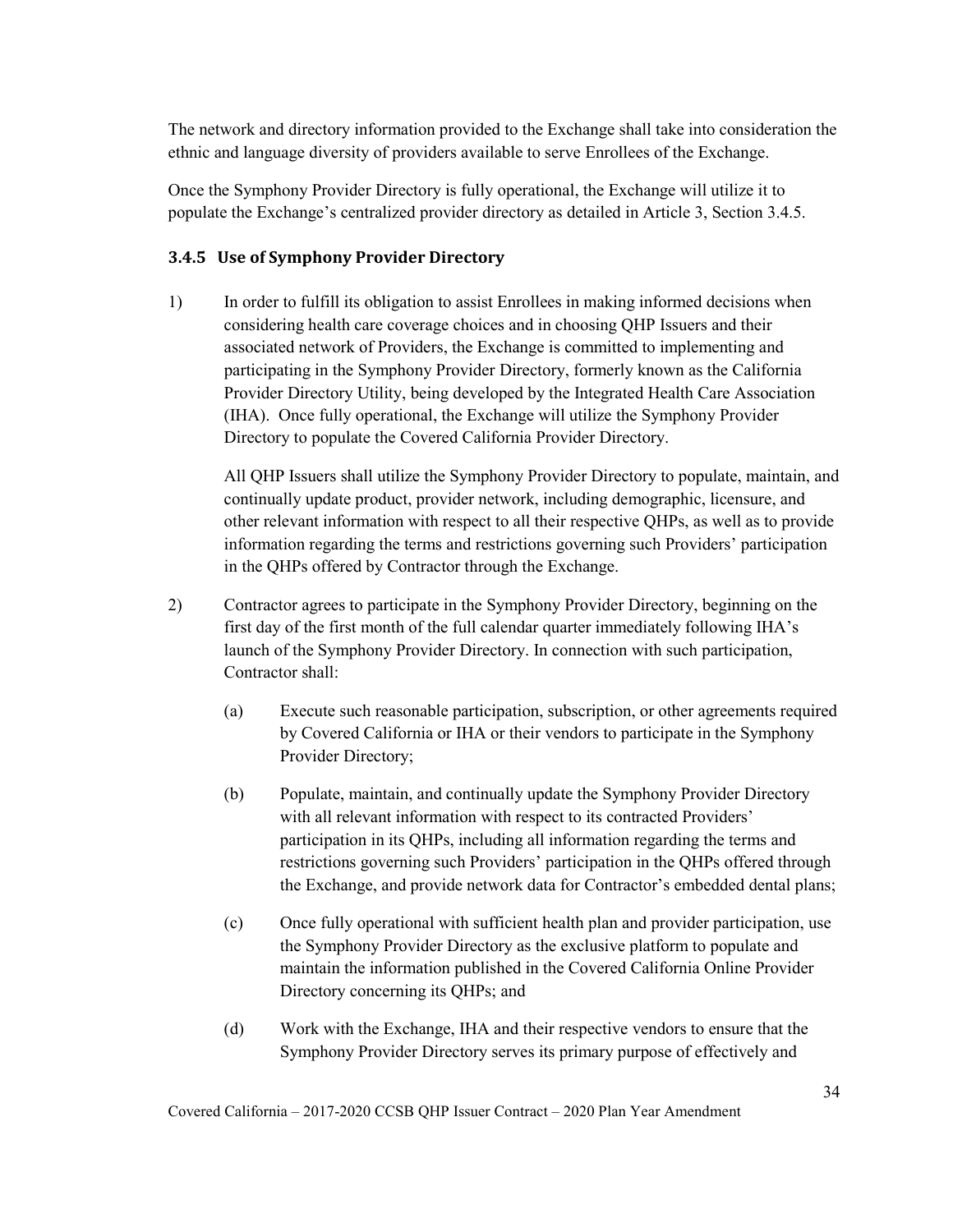efficiently assisting Enrollees in making informed decisions in selecting QHPs and Providers.

3) At a time and manner mutually agreed upon by Exchange and Contractor, Contractor agrees to report on its strategies to ensure that Contractor, and its contracted Providers, maintain compliance with the provisions of this Section 7.053.4.5.

# **3.5 Premium Rate Setting**

# **3.5.1 Rating Variations**

Contractor shall charge the premium rate in each geographic rating area for each of Contractor's QHPs as agreed upon with the Exchange. Contractor may vary premiums by geographic area as permitted by State law, including the requirements of State and Federal Regulators regarding rate setting and rate variation set forth at Health and Safety Code §§ 1357.512 and 1399.855, Insurance Code §§ 10753.14 and 10965.9, 10 CCR § 2222.12 and, as applicable, other laws, rules and regulations, including, 45 C.F.R. § 156.255(b).

Contractor shall comply with rate filing requirements imposed by Health Insurance Regulators, including, those set forth under Insurance Code § 10181 et seq*.* (if Contractor is an insurer regulated by CDI) or Health and Safety Code § 1385 et seq*.* (if Contractor is a licensed HCSP regulated by DMHC) and as applicable, other laws, rules and regulations.

# **3.5.2 Covered California for Small Business Exchange Rates**

Covered California for Small Business rates will be established through an annual bid Application process. Contractor shall also submit rate information in such form and at such date as shall be established by the Exchange to provide the Exchange with sufficient time for necessary analysis and actuarial certification. The Exchange will permit an update of rates to be offered on the Covered California for Small Business Exchange no more frequently than on a quarterly basis. Contractor may choose to make quarterly rate updates for the second, third and fourth quarters by submitting rate updates at least 120 days prior to the quarter begin date. Following applicable regulator rate review, quarterly rate updates shall be in effect for the 12 month period subsequent to the initial effective dates for all employer groups. Updates can only be made on the calendar quarter or such later time as the Exchange and Contractor agree to.

### **3.5.3 Rate Methodology**

Contractor shall provide, upon the Exchange's request, in connection with any contract negotiation or recertification process as reasonably requested by the Exchange, detailed documentation on the Exchange-specific rate development methodology. Contractor shall provide justification, documentation, and support used to determine rate changes, including providing adequately supported cost projections. Cost projections include factors impacting rate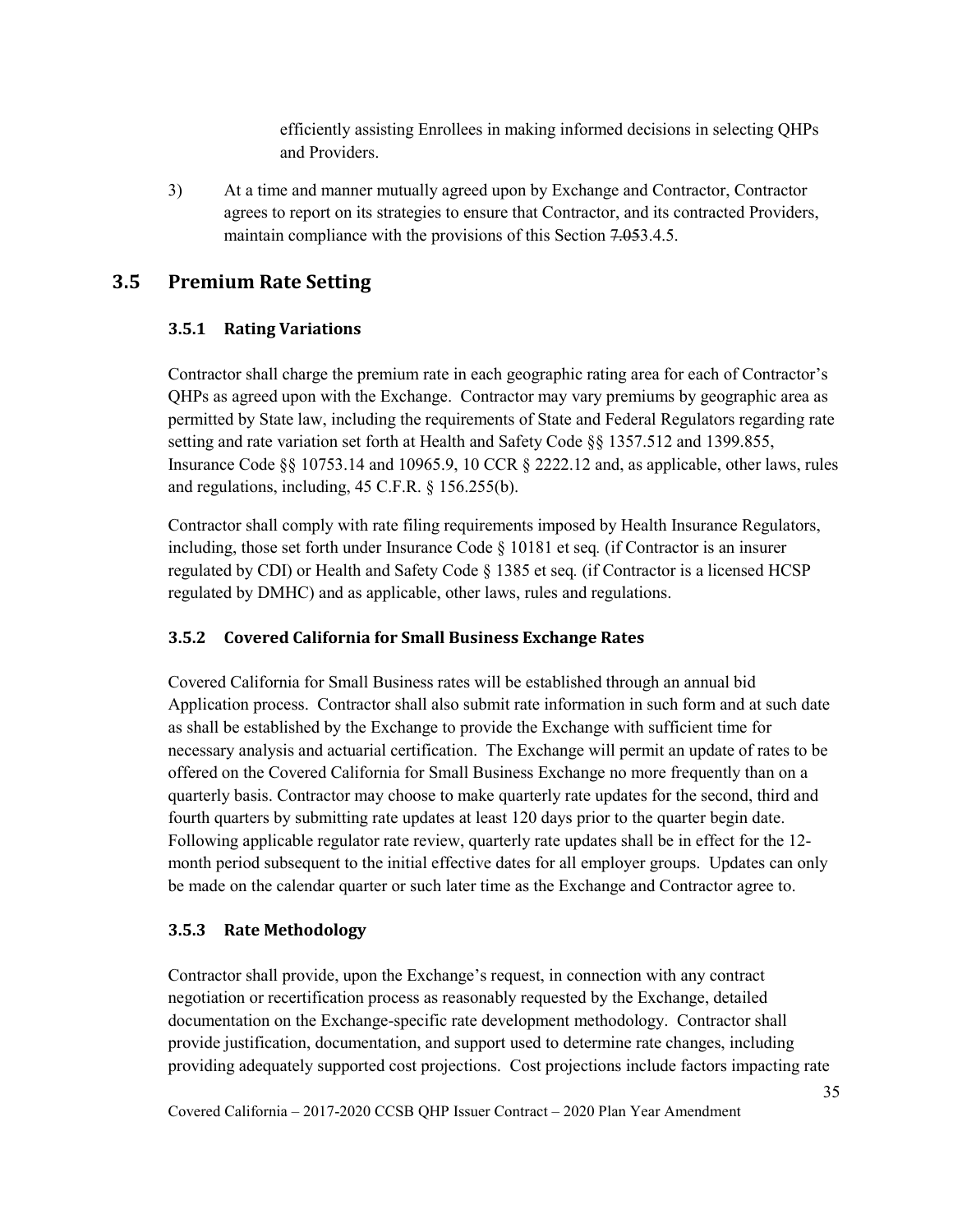changes, assumptions, transactions, and other information that affects the Exchange specific rate development process. Information pertaining to the key indicators driving the medical factors on trends in medical, pharmacy, or other healthcare Provider costs may also be requested to support the assumptions made in forecasting and may be supported by information from the Plan's actuarial systems pertaining to the Exchange-specific account.

#### **3.5.4 Provider Rates**

To the extent permitted by law and by Contractor's contracts with Participating Providers, Contractor agrees that the information to be provided to the Exchange under this Agreement may include information relating to contracted rates between Contractor and Participating Providers that is treated as confidential information by State Regulators pursuant to Insurance Code § 10181.7(b) and Health and Safety Code § 1385.07(b).

To the extent that any Participating Provider's rates are prohibited from disclosure to the Exchange by contract, the Contractor shall identify the Participating Provider(s) and shall, upon renewal of its contract, make commercially reasonable efforts to obtain agreement by the Participating Provider(s) to amend such provisions to allow disclosure. In entering into a new contract with a Participating Provider, Contractor agrees to make commercially reasonable efforts to exclude any contract provisions that would prohibit disclosure of such information to the Exchange.

# **3.6 Customer Service Standards**

#### **3.6.1 Basic Customer Service Requirements**

Contractor acknowledges that superior customer service is a priority of the Exchange. Contractor shall work closely with the Exchange in an effort to ensure that the needs of Exchange Enrollees are met. Contractor shall provide and maintain all processes and systems required to ensure customer service, record protection and uninterrupted service to the Exchange and Contractor's Enrollees in the Exchange in accordance with the standards set forth in this Section 3.6, applicable laws, rules and regulations, including, those consumer assistance tools and programs required to be offered through the Exchange as set forth at 45 C.F.R. § 155.205 and 45 C.F.R. § 155.210.

800 Numbers: Contractor shall make information available regarding the Exchange pursuant to Contractor's toll-free hotline (i.e., 1-800 number) that shall be available to Enrollees of Contractor both inside and outside the Exchange. The hotline and information services shall be staffed and operated in accordance with the Customer Service Standards set forth in this Section 3.6 to provide support to Exchange Enrollees and in a manner designed to assure compliance with these Performance Standards.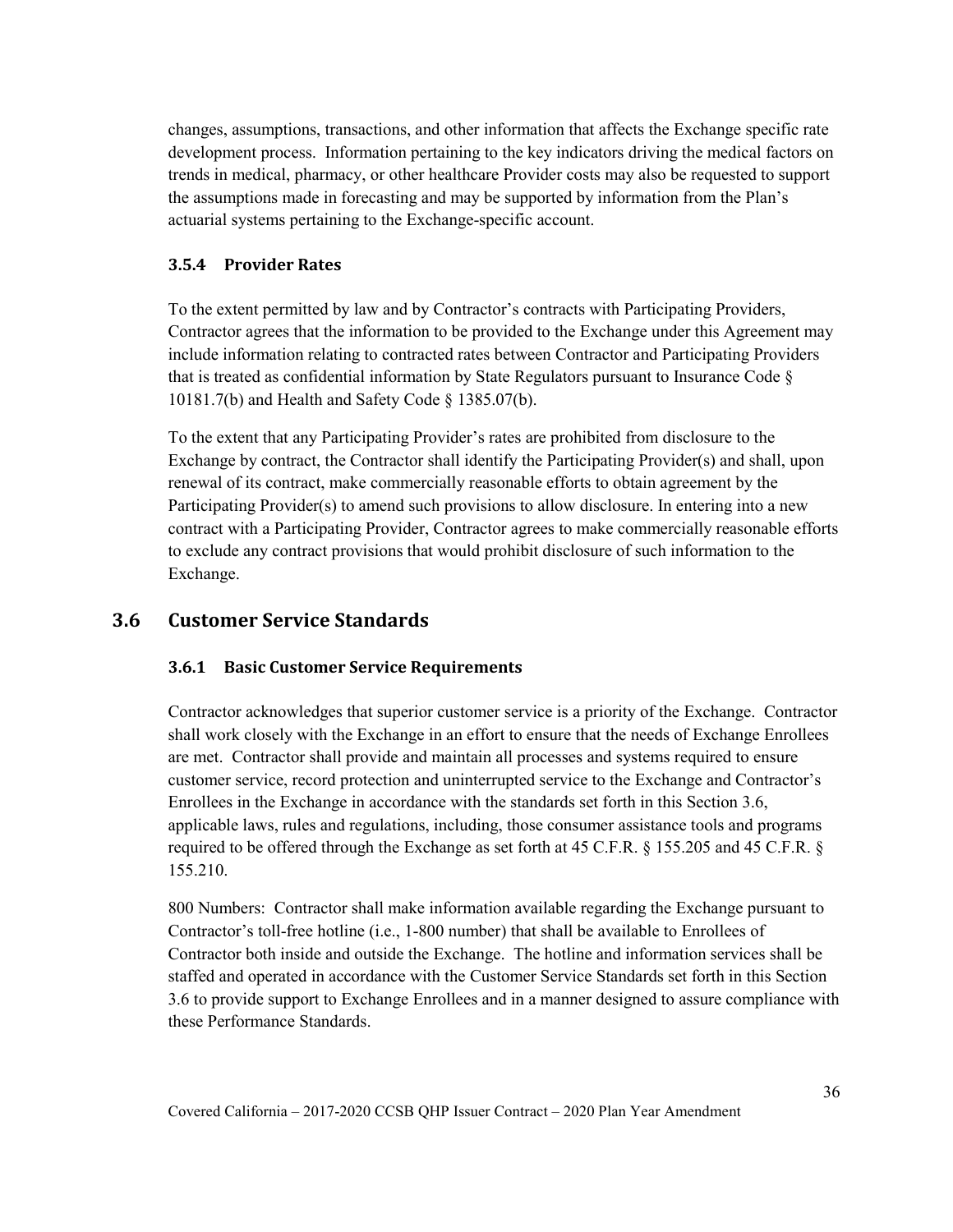Contractor shall meet all State requirements for language assistance services applicable to its commercial lines of business. The Exchange and Contractor will continue to evaluate on an ongoing basis the adequacy of language services provided for verbal and written communications and consider the adoption of additional standards as appropriate. Contractor shall maintain call statistics for languages other than English similar to 1.1 and 1.2 in Group 1 of Attachment 14. The Contractor shall provide this information to the Exchange upon request.

#### **3.6.2 Enrollee Appeals and Grievances**

- a) Internal Grievances and Appeals. Contractor shall maintain an internal review process to resolve an Enrollee's written or oral expression of dissatisfaction regarding the Contractor and Participating Providers, including appeals of claim and benefit determinations, and complaints relating to the scope of Covered Services required to be covered under the QHP. Contractor's processes shall comply with State and Federal laws, rules and regulations relating to Enrollee rights and appeals processes, specifically including grievance requirements set forth at Health and Safety Code § 1368, regardless of the State Regulators for the Contractor's QHPs.
- b) External Review. Contractor shall comply with State and Federal laws, rules and regulations relating to the external review process, including independent medical review, available to Enrollees for Covered Services.

#### **3.6.3 Applications and Notices**

- a) Contractor shall provide applications, forms and notices to applicants and Enrollees in plain language and in a manner that is accessible and timely to individuals: (1) living with disabilities, including accessible websites and the provision of auxiliary aids and services at no cost to the individual in accordance with the Americans with Disabilities Act and Section 504 of the Rehabilitation Act, or (2) with limited English language proficiency.
- b) Contractor shall provide applications, forms, and notices, including correspondence, in a manner that is accessible and timely to individuals who are limited English proficient as required by Health and Safety Code §§ 1367.04, 1367.041, 1367.042, and Insurance Code §§ 10133.8 and 10133.11. Contractor shall inform individuals of the availability of the services described in this Section and otherwise comply with notice requirements imposed under applicable laws, rules and regulations, including, those set forth at 45 C.F.R. § 156.250 and Government Code § 100503(k).

#### **3.6.4 Customer Service Call Center**

a) Year around, the Contractor shall maintain call center hours Monday through Friday eight o'clock (8:00) a.m. to six o'clock (6:00) p.m. (Pacific Time), except on holidays observed by the Exchange. Contractor shall inform the Exchange of its standard call center hours and any changes to the call center hours.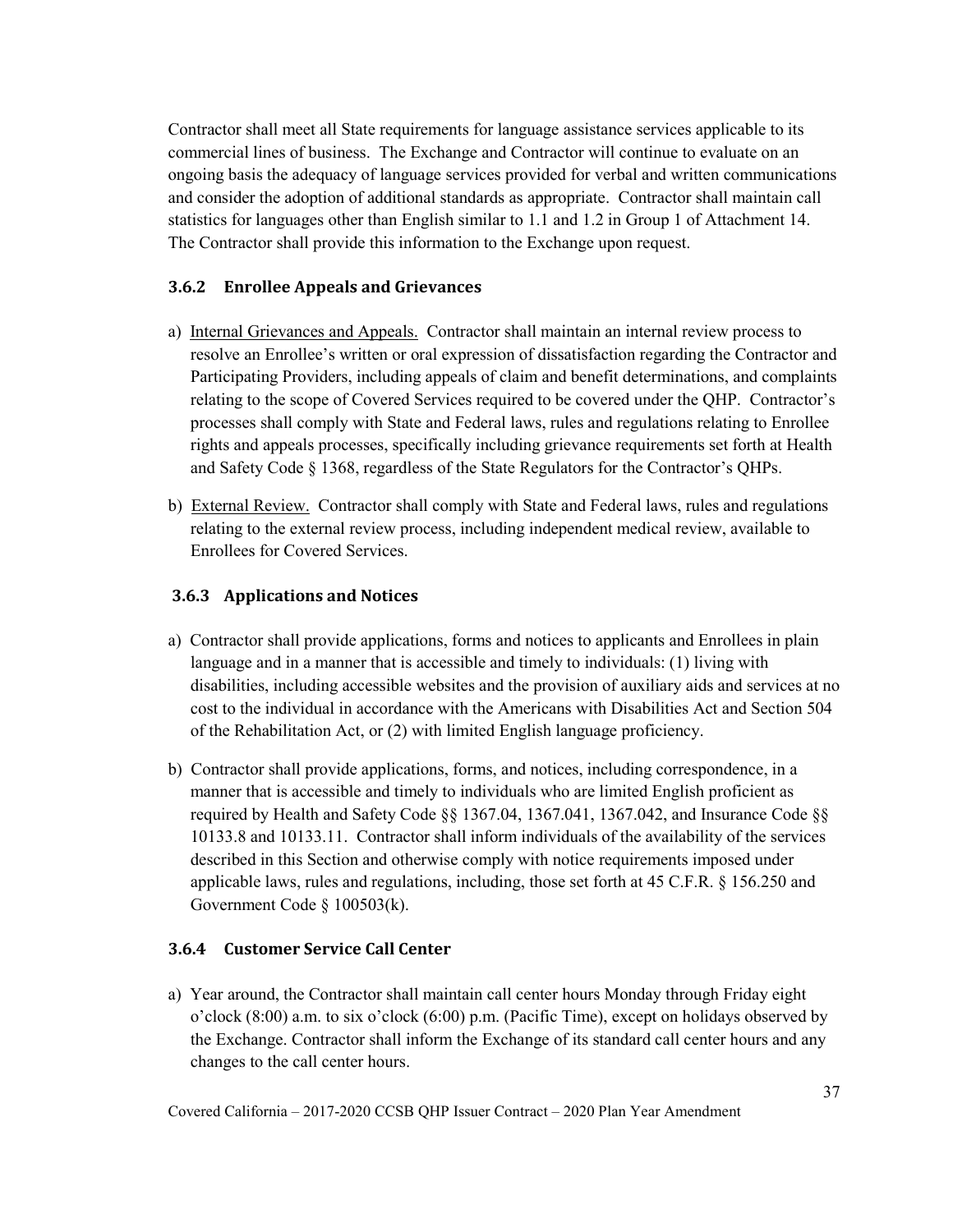- b) Contractor's call center shall be staffed at levels reasonably necessary to handle call volume and achieve compliance with Performance Standards set forth in Article 6. Contractor shall staff the Call Center with highly trained individuals to provide detailed benefit information, answer Enrollee questions about QHP benefits and coverage, and to resolve claim and benefit issues.
- c) Contractor shall use a telephone system that includes welcome messages in English, Spanish, and other languages as required by State and Federal laws, rules, and regulations.
- d) Contractor shall make oral interpreter services available at no cost for non-English speaking or hearing-impaired Enrollees during regular business hours as required by Federal and State law. Contractor shall monitor the quality and accessibility of call center services on an ongoing basis. Contractor shall report to the Exchange monthly, in a format determined by the Exchange, on the volume of calls received by the call center and Contractor's rate of compliance with related Performance Standards as outlined in Attachment 14.
- e) Contractor shall meet all State requirements for language assistance services for all of its commercial lines of business.

#### **3.6.5 Customer Service Transfers**

- a) During Contractor's regularly scheduled customer service hours, Contractor shall have the capability to accept and handle calls transferred from the Exchange and respond to callers requesting additional information from Contractor. Contractor shall maintain staff resources to comply with Performance Standards and sufficient to facilitate a live transfer (from the Exchange to Contractor) of customers who call the Exchange with escalated issues or complaints that need to be addressed by Contractor. The Exchange shall maintain staff resources sufficient to facilitate a live transfer (from Contractor to the Exchange) of customers who call Contractor with escalated issues, complaints, or address changes that need to be addressed by the Exchange. Contractor and the Exchange shall establish a designated customer service team available to handle the live transfer of escalated calls.
- b) Examples of issues or complaints include but are not limited to premium billing or claims issues; benefit coverage questions (before and after enrollment); complaints; network or provider details; and Contractor-specific questions or issues.
- c) Contractor shall refer Enrollees and applicants with questions regarding premium tax credits and Exchange eligibility determinations to the Exchange's website or Service Center, as appropriate.
- d) Contractor shall work with the Exchange to develop a mechanism to track handling and resolution of calls referred from the Exchange to Contractor (such as through the use of call reference numbers).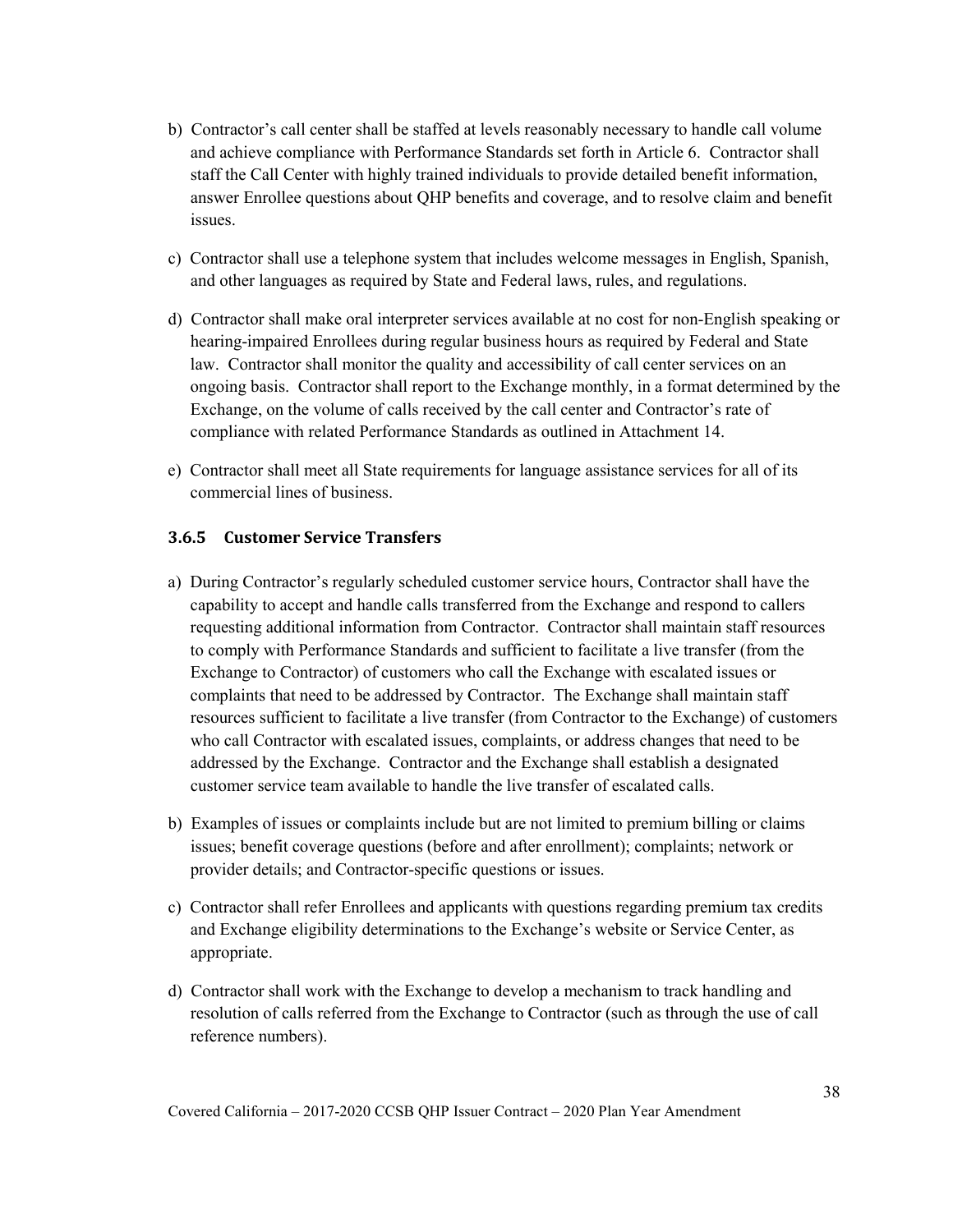#### **3.6.6 Customer Care**

- a) Contractor shall comply with the applicable requirements of the Americans with Disabilities Act and provide culturally competent customer service to all the Exchange Enrollees in accordance with the applicable provisions of 45 C.F.R. § 155.205 and § 155.210, which refer to consumer assistance tools and the provision of culturally and linguistically appropriate information and related products.
- b) Contractor shall comply with HIPAA rules and other laws, rules and regulations respecting privacy and security.

#### **3.6.7 Notices**

- a) For all forms of notices required under Federal and State law to be sent to Enrollees regarding rates, benefit design, network changes, or security/HIPAA references, Contractor shall submit an electronic copy to the Exchange at least five (5) business days in advance of the message transaction. If Contractor is unable to notify the Exchange in advance due to Federal or State notice requirements, Contractor shall send the Exchange notification simultaneously.
- b) Contractor shall provide a link to the Exchange website on its website.
- c) When Contractor provides direct contacts for getting membership assistance, Contractor shall also include the Exchange website for Exchange-related issues.
- d) All legally required notices sent by Contractor to Enrollees shall be translated into and available in languages other than English as required under applicable Federal and State laws, rules and regulations, including, Health and Safety Code §§ 1367.04, 1367.041, 1367.042, and Insurance Code §§ 10133.8, 10133.10, 10133.11.
- e) Contractor shall release notices in accordance with Federal and State law. All such notices shall meet the accessibility and readability standards in the Exchange regulations (45 C.F.R. Parts 155 and 156) located in 10 CCR § 6400 et. seq.
- f) Notwithstanding the provisions of this section which require Contractor to release all required notices pursuant to Federal and State law, the Exchange shall, at its sole and absolute discretion, send the required notices under Health and Safety Code §§ 1374.21-1374.22 and Insurance Code §§ 10199.1-10199.2 on behalf of Contractor. To the extent permissible by State and Federal law, beginning with notices for health plans that would have renewed on January 1, 2018, the Exchange shall also send the required notices under Health & Safety Code § 1365(a)(6)(A) and Insurance Code § 10273.4(e) on behalf of Contractor. The Exchange reserves the sole right to remove these exceptions at any time, upon written notice to Contractor. The parties may add to these exceptions upon written mutual agreement of the parties. The parties may exercise these rights without amendment to the Agreement. The Exchange assumes no liability for Contractor adherence to state and federal law.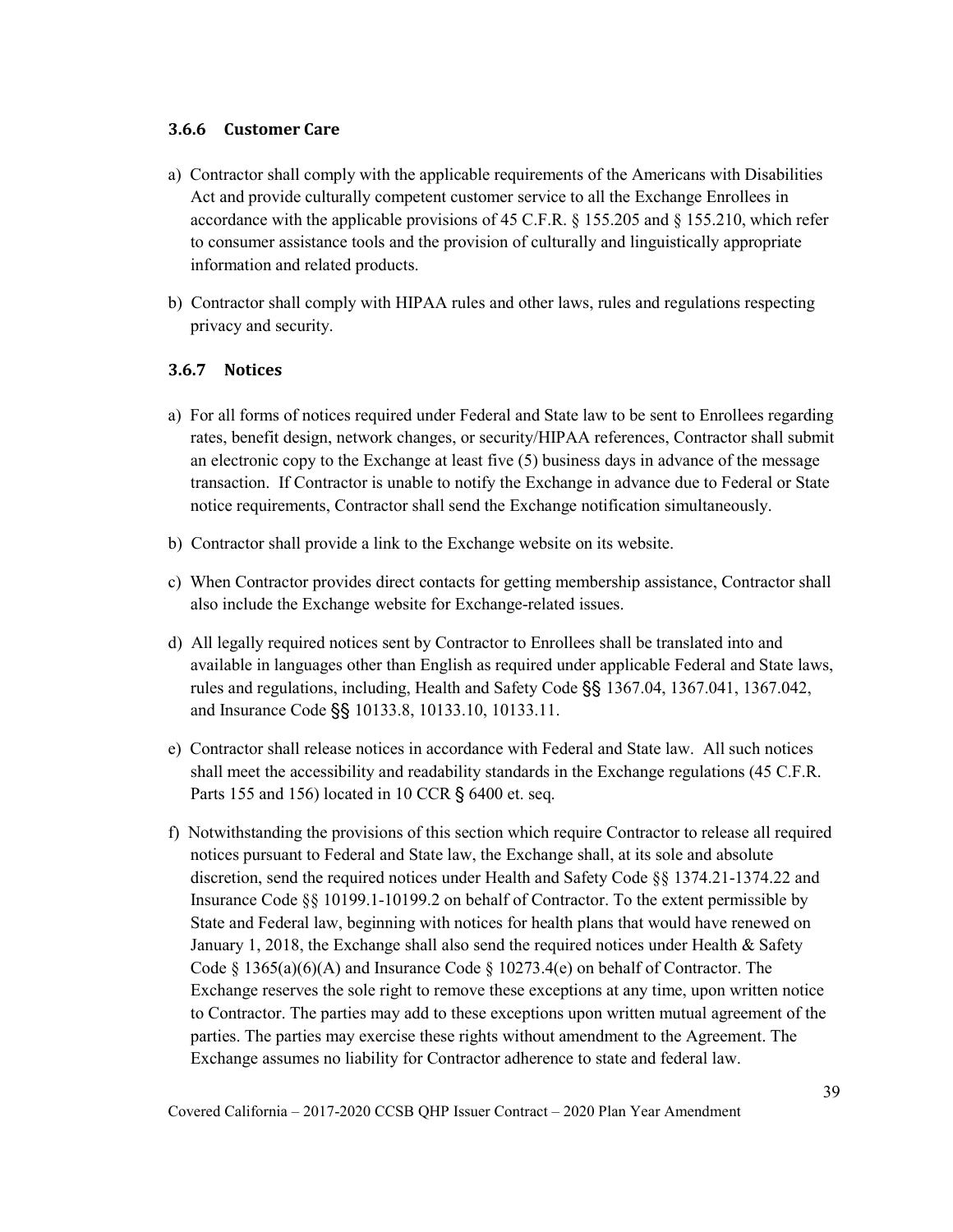#### **3.6.8 Contractor-Specific Information**

Upon request, Contractor shall provide training materials and participate in the Exchange customer service staff training.

Contractor shall provide summary information about its administrative structure and the QHPs offered on the Exchange. This summary information will be used by the Exchange customer service staff when referencing Contractor or QHP information.

#### **3.6.9 Enrollee Materials: Basic Requirements**

- a) Contractor shall provide or make available to Enrollees Plan materials required under the terms of the Agreement and applicable laws, rules and regulations. Such materials shall be available in languages as required by Federal and State law and receive any necessary regulatory approvals from the relevant State Regulators, be provided to the Exchange as directed by the Exchange, and shall include information brochures, a summary of the Plan that accurately reflects the coverage available under the Plan (a Summary of Benefits and Coverage), and related communication materials. Contractor shall, upon request by the Exchange, provide copies of Enrollee communications and give the Exchange the opportunity to comment and suggest changes in such material.
- b) Enrollee materials shall be available in English, Spanish and other languages as required by applicable laws, rules and regulations. Contractor shall comply with Federal and State laws, rules and regulations regarding language access. To the extent possible, Enrollee materials shall be written in plain language, as that term is defined in applicable laws, rules and regulations. Plan materials that require Exchange notification before usage are those that communicate specific eligibility and enrollment and other key information to Enrollees. Such materials may include, but are not limited to:
	- i. Welcome letters;
	- ii. Enrollee ID card with the same product name as used in the Covered California and QHP Issuer websites;
	- iii. Billing notices and statements;
	- iv. Notices of actions to be taken by QHP Issuer that may impact coverage or benefit letters;
	- v. Termination Grievance process materials;
	- vi. Drug formulary information;
	- vii. Uniform Summary of Benefits and Coverage; and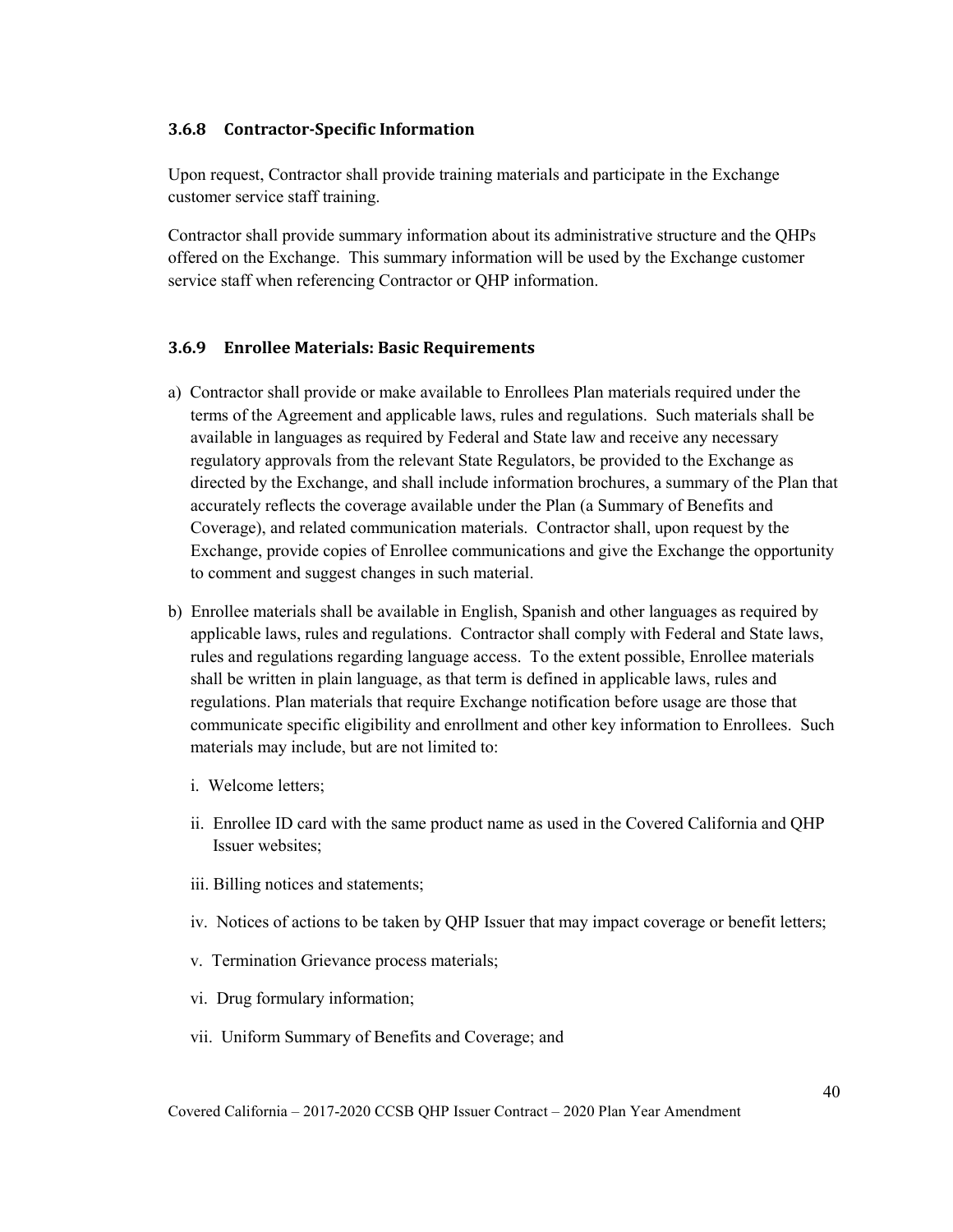viii. Other materials required by the Exchange.

#### **3.6.10 New Enrollee Enrollment Packets**

- a) Contractor shall mail or provide online enrollment packets to all new CCSB Enrollees in Small Business Exchange QHPs within ten (10) business days of receipt of complete and accurate enrollment information from the Small Business Exchange. Contractor may deliver Enrollee materials pursuant to other methods that are consistent with: (1) Contractor's submission of materials to Enrollees of its other plans; (2) the needs of Enrollees; (3) the consent of the Enrollee; and (4) with applicable laws, rules and regulations. Contractor shall report to the Exchange monthly, in a format mutually agreed upon by the Exchange and Contractor, on the number and accuracy rate of identification cards that were sent to new Enrollees and Contractor's compliance with the Performance Standards set forth in this Agreement. The enrollment packet shall include, at the minimum, the following:
	- i. Welcome letter;
	- ii. Enrollee ID card, in a form approved by the Exchange;
	- iii. If Enrollee ID card is not included in the enrollment packet, Contractor must send a notice to the Enrollee that states the ID card will be sent separately, when the Enrollee should expect to receive it, and provide the information necessary for the Enrollee to receive services and for providers to file claims;
	- iv. Summary of Benefits and Coverage;
	- v. Pharmacy benefit information;
	- vi. Nurse advice line information; and
	- vii. Other materials required by the Exchange.
- b) Contractor shall maintain access to enrollment packet materials; Summary of Benefits and Coverage; claim forms and other Plan-related documents in both English and Spanish and any other languages required by State and Federal laws, rules and regulations to the extent required to timely meet all requirements of this Agreement for timely mailing and delivery of Plan materials to Enrollees. Contractor shall be responsible for printing, storing, and stocking, as applicable, all materials.

#### **3.6.11 Summary of Benefits and Coverage**

Contractor shall develop and maintain a Summary of Benefits and Coverage as required by Federal and State laws, rules, and regulations. The Summary of Benefits and Coverage must be available online and the hard copy sent to Enrollees on request shall be available to Enrollees in English, Spanish, and other languages as required by Federal and State laws, rules, and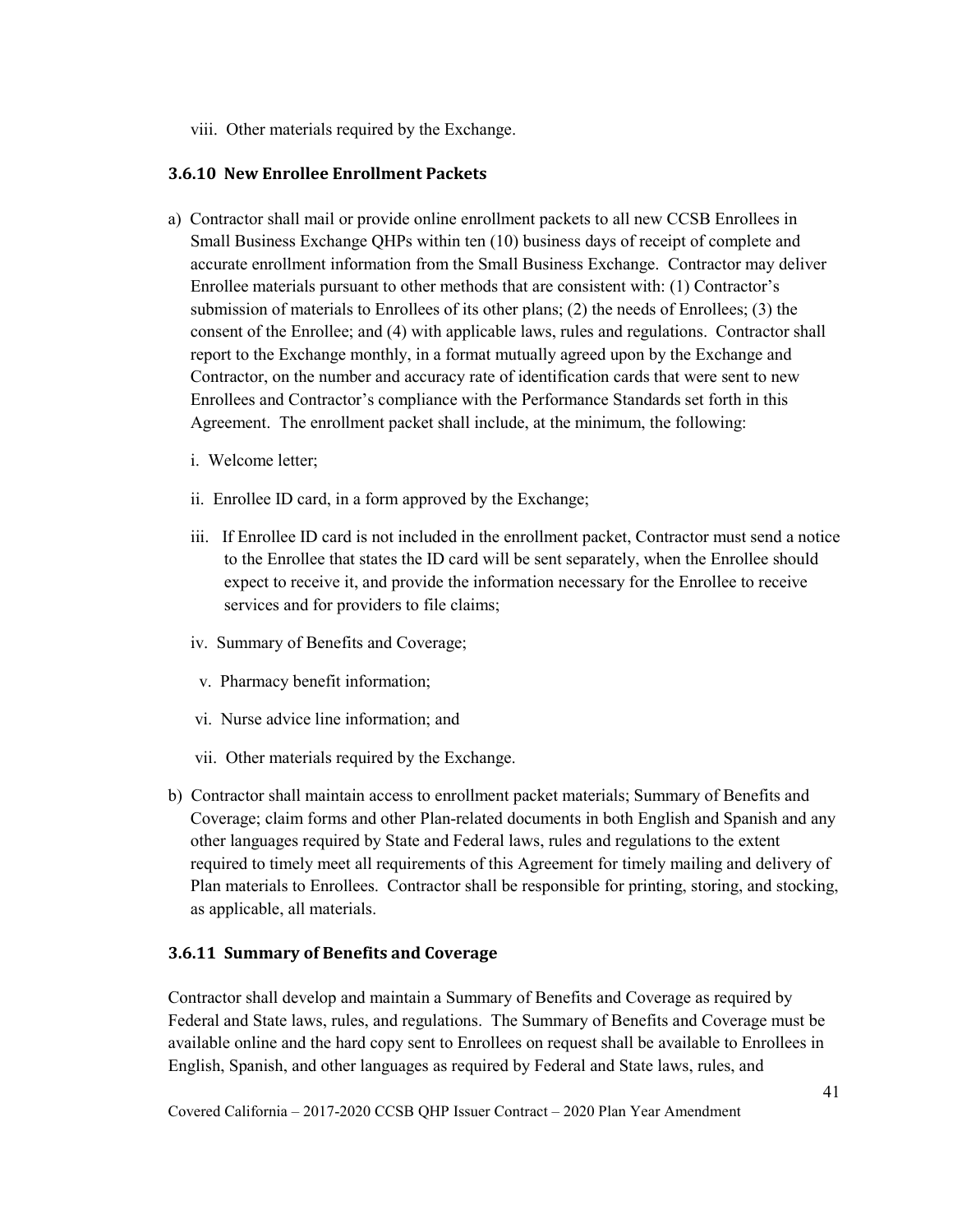regulations. Contractor shall update the Summary of Benefits and Coverage annually and Contractor shall make the Summary of Benefits and Coverage available to Enrollees pursuant to Federal and State laws, rules, and regulations.

#### **3.6.12 Electronic Listing of Participating Providers**

Contractor shall create and maintain a continually updated electronic listing of all Participating Providers and make it available online for Enrollees, potential Enrollees, and Participating Providers, 24 hours a day, 7 days a week as required by Federal and State laws, rules, and regulations, including requirements to identify Providers who are not accepting new Enrollees.

#### **3.6.13 Access to Medical Services Pending ID Card Receipt**

Contractor shall promptly coordinate and ensure access to medical services for Enrollees who have not received ID cards but are eligible for services.

#### **3.6.14 Explanation of Benefits**

Contractor shall send each Enrollee an Explanation of Benefits to Enrollees in Plans that issue Explanation of Benefits or similar documents as required by Federal and State laws, rules, and regulations. The Explanation of Benefits and other documents shall be in a form that is consistent with industry standards.

#### **3.6.15 Secure Plan Website for Enrollees and Providers**

Contractor shall maintain a secure website, 24 hours, 7 days a week. All content on the secure Enrollee website shall be available in English and Spanish and any other languages required under State and Federal law. If Contractor is new to offering coverage on the Exchange, Contractor shall meet the requirements of this Section within ninety (90) days after the Effective Date of this Agreement. The secure website shall contain information about the Plan, including, but not limited to, the following:

- a) Upon implementation by Contractor, benefit descriptions, information relating to covered services, cost sharing, and other information available;
- b) Ability for Enrollees to view their claims status such as denied, paid, unpaid;
- c) Ability to respond via e-mail to customer service issues posed by Enrollees and Participating Providers;
- d) Ability to provide online eligibility and coverage information for Participating Providers;
- e) Support for Enrollees to receive Plan information by e-mail; and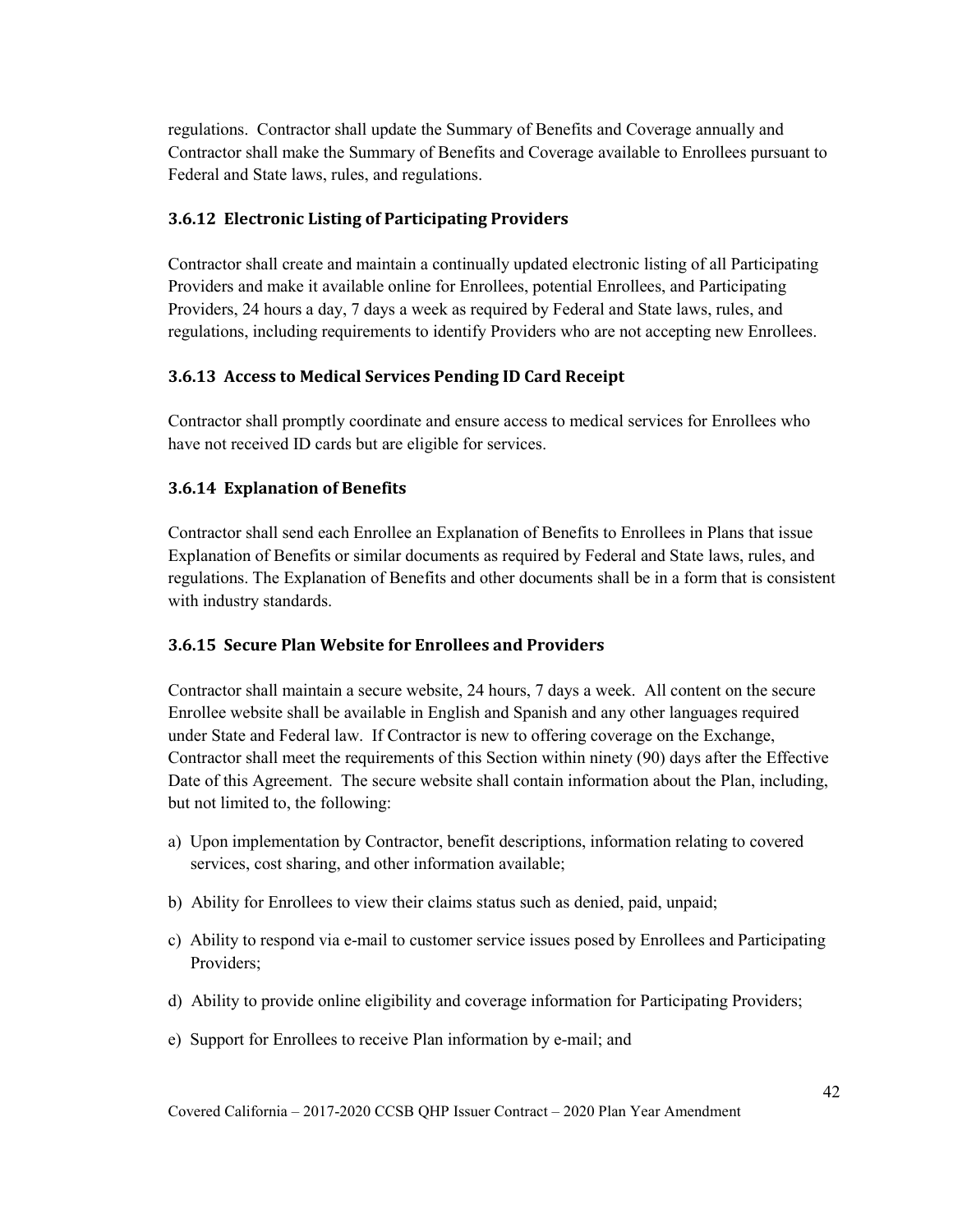f) Enrollee education tools and literature to help Enrollees understand health costs and research condition information.

#### **3.6.16 Required Reports**

Contractor shall submit required reports as defined in this contract. For the Contractor's convenience, all required reports are listed in the "Contract Reporting Requirements" table posted on the Contractors extranet website provided by the Exchange (Plan Home, in the Resources folder, Contract Reporting Compliance subfolder).

Upon request, Contractor shall submit standard reports as described below in a mutually agreed upon manner and time:

a) Enrollee customer service reports including phone demand and responsiveness, initial call resolution, response to written correspondence, and number/accuracy/timeliness of ID card distribution;

- b) Use of Plan website; and
- c) Enrollment reports.

#### **3.6.17 Contractor Staff Training about the Exchange**

Contractor shall arrange for and conduct staff training regarding the relevant laws, mission, administrative functions and operations of the Exchange, including Exchange program information and products in accordance with Federal and State laws, rules and regulations, using training materials developed by the Exchange.

Upon request by the Exchange, Contractor shall provide the Exchange with a list of upcoming staff trainings and make available training slots for Exchange staff to attend upon request.

#### **3.6.18 Customer Service Training Process**

Contractor shall demonstrate to the Exchange that it has in place initial and ongoing customer service protocols, training, and processes to appropriately interface with and participate in the Exchange. As part of this demonstration, Contractor shall permit the Exchange to inspect and review its training materials. The Exchange will share its customer service training modules with Contractor.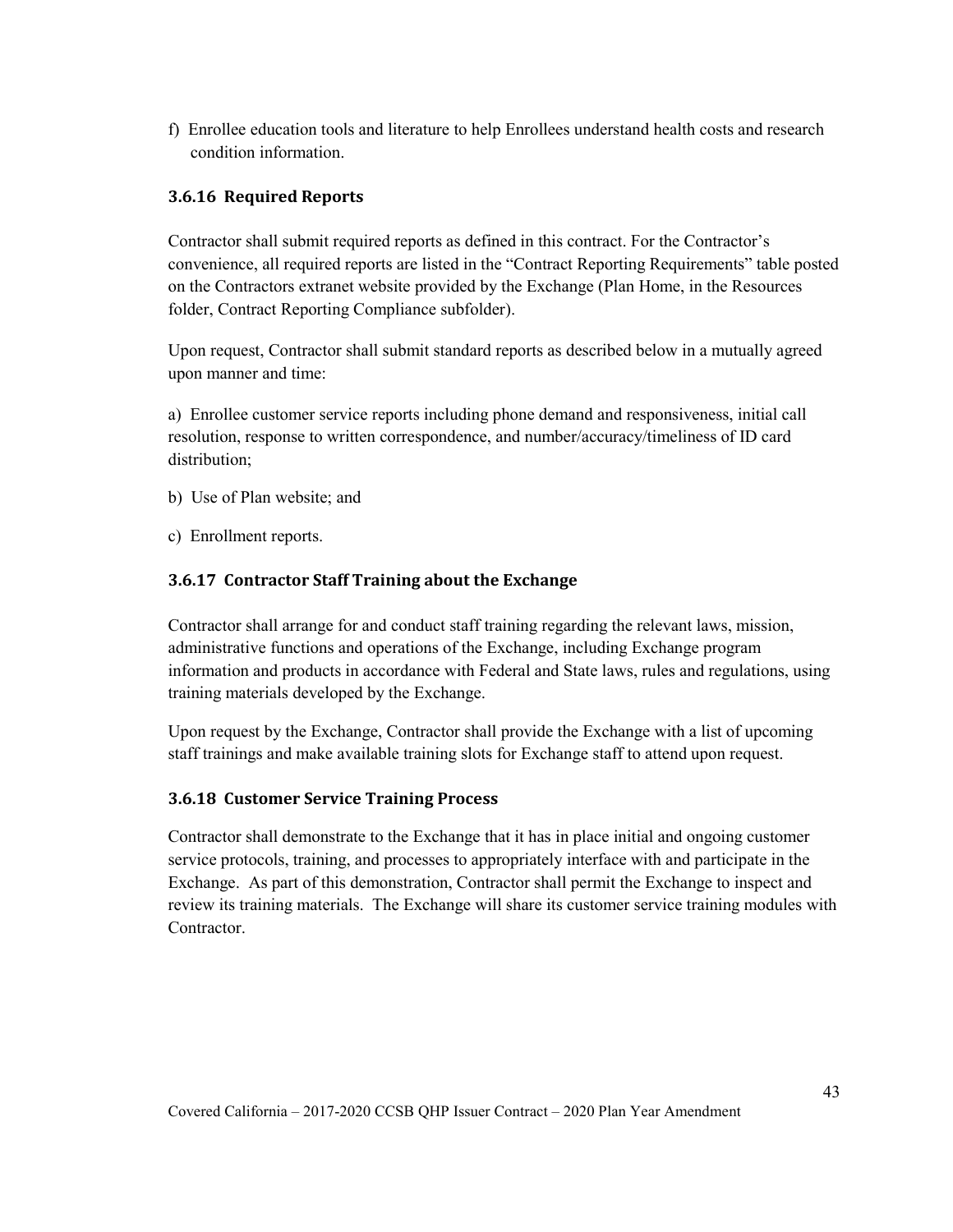# **ARTICLE 4 - QUALITY, NETWORK MANAGEMENT AND DELIVERY SYSTEM STANDARDS**

# **4.1 Exchange Quality Initiatives**

The parties acknowledge and agree that furthering the goals of the Exchange require Contractor to work with the other QHP Issuers and its contracted providers to play an active role in building and supporting models of care to meet consumer and social needs for providing better care, promoting health and lowering per capita costs through improvement.

Contractor agrees to work with the Exchange to develop or participate in initiatives to promote models of care that (i) target excessive costs, (ii) minimize unpredictable quality, (iii) reduce inefficiencies of the current system, and (iv) promote a culture of continuous quality and value improvement, health promotion, and the reduction of health disparities to the benefit of all Enrollees and, to the extent feasible, other health care consumers.

In order to further the mission of the Exchange with respect to these objectives and provide the Covered Services required by Enrollees, the Exchange and Contractor shall coordinate and cooperate with respect to quality activities conducted by the Exchange in accordance with the mutually agreeable terms set forth in this Section and in the Exchange's Quality, Network Management and Delivery System Standards set forth at Attachment 7 ("Quality, Network Management and Delivery System Standards").

# **4.2 Quality Management Program**

Contractor shall maintain a quality management program to review the quality of Covered Services provided by Participating Providers and other subcontractors. Contractor's quality management program shall be subject to review by the Exchange annually to evaluate Contractor's compliance with requirements set forth in the Quality, Network Management and Delivery System Standards.

Contractor shall coordinate and cooperate with the Exchange in developing the Quality, Network Management and Delivery System Standards, including (i) participating in meetings and other programs as reasonably requested from time to time by the Exchange, (ii) providing mutually agreed upon data and other information required under the Quality, Network Management and Delivery System Standards, and (iii) as otherwise reasonably requested by the Exchange. The parties acknowledge and agree that quality related activities contemplated under this Article 4 will be subject to and conducted in compliance with any and all applicable laws, rules and regulations including those relating the confidentiality of medical information and will preserve all privileges set forth at Health and Safety Code § 1370.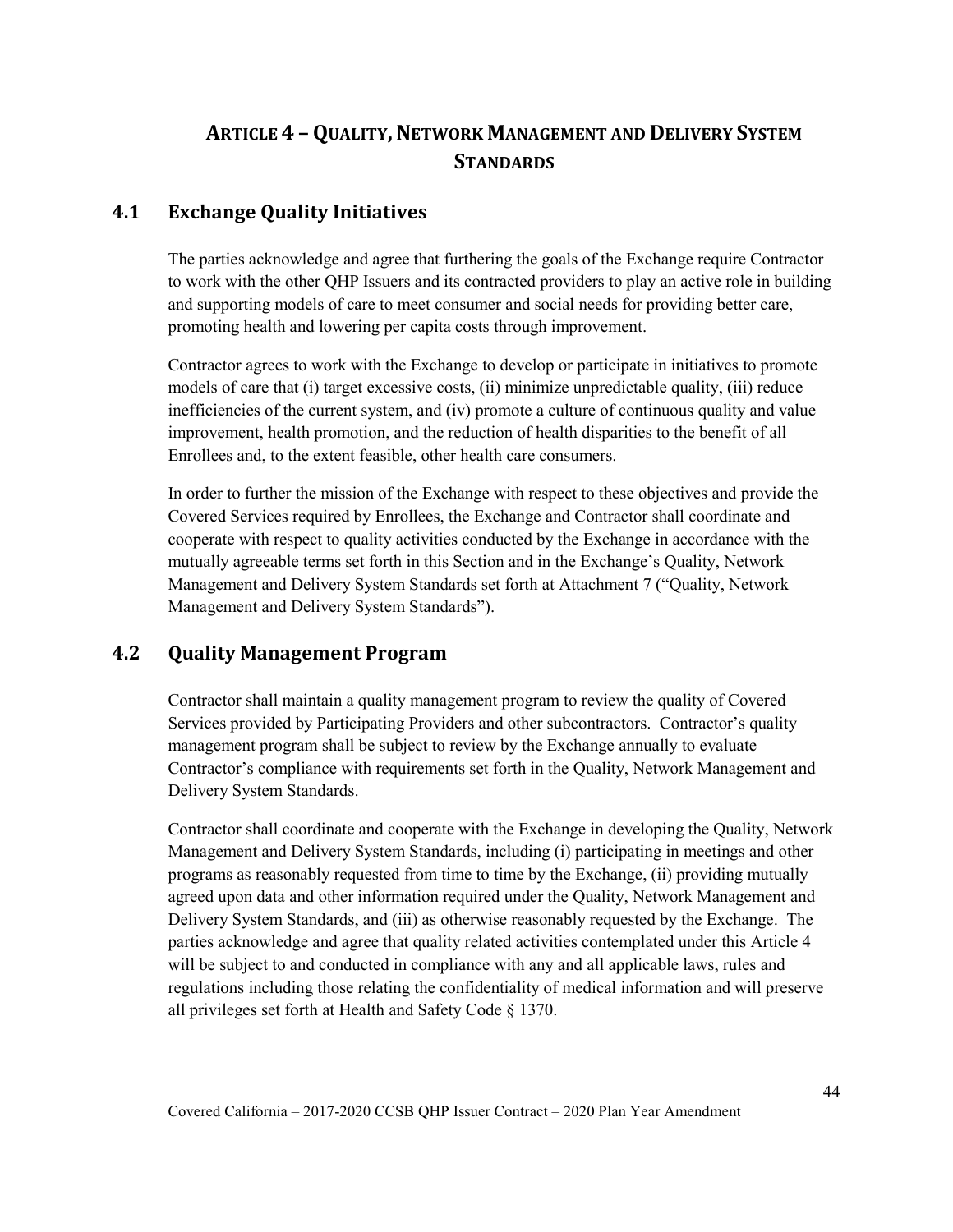# **4.3 Utilization Management**

Contractor shall maintain a utilization management program that complies with applicable laws, rules and regulations, including Health and Safety Code § 1367.01 and other requirements established by the applicable State Regulators responsible for oversight of Contractor.

# **4.4 Transparency and Quality Reporting**

- a) Pursuant to 45 C.F.R. § 156.220, Contractor shall provide the Exchange and Enrollees with information reasonably necessary to provide transparency in Contractor's coverage, and report to the Exchange and Enrollees the data as required by the Exchange. This includes information relating to claims payment policies and practices, periodic financial disclosures, enrollment, disenrollment, claims denials, rating practices, cost-sharing, payments with respect to any out-of-network coverage, and Enrollee rights. Contractor shall provide information required under this Section to the Exchange and Enrollees in plain language.
- b) Contractor shall timely respond to an Enrollee's request for cost sharing information and shall make cost sharing information available to individuals through the internet and pursuant to other means for individuals without internet access in a timely manner.

# **4.5 Quality Rating System**

Contractor shall collect and annually report to the Exchange, for each QHP Product Type, its Health Care Effectiveness Data and Information Set (HEDIS), Consumer Assessment of Health Care Providers and Systems (CAHPS) data, and other performance data (numerators, denominators, and rates) as required for the federal Quality Rating System and as outlined in Attachments 7 and 14 of this Agreement.

# **4.6 Quality Improvement Strategy**

As part of a new federal requirement in 2017, all health plans with two (2) years of state-based Exchange experience will participate in a Quality Improvement Strategy. (For more information, visit: [https://www.cms.gov/Medicare/Quality-Initiatives-Patient-Assessment-](https://www.cms.gov/Medicare/Quality-Initiatives-Patient-Assessment-Instruments/QualityInitiativesGenInfo/Downloads/QIS-Technical-Guidance-and-User-Guide.pdf)[Instruments/QualityInitiativesGenInfo/Downloads/QIS-Technical-Guidance-and-User-](https://www.cms.gov/Medicare/Quality-Initiatives-Patient-Assessment-Instruments/QualityInitiativesGenInfo/Downloads/QIS-Technical-Guidance-and-User-Guide.pdf)[Guide.pdf.](https://www.cms.gov/Medicare/Quality-Initiatives-Patient-Assessment-Instruments/QualityInitiativesGenInfo/Downloads/QIS-Technical-Guidance-and-User-Guide.pdf))

The Exchange has harmonized federal Quality Improvement Strategy requirements to align with 2017 quality strategy and direction. As part of a federally mandated Quality Improvement Strategy, Contractor must identify the mechanisms planned to promote improvements in health care quality and access to care, population health outcomes, and making care more affordable for each Quality Improvement Strategy initiative listed in the Covered California Quality Improvement Strategy (QIS) Section of the Qualified Health Plan Certification Applications.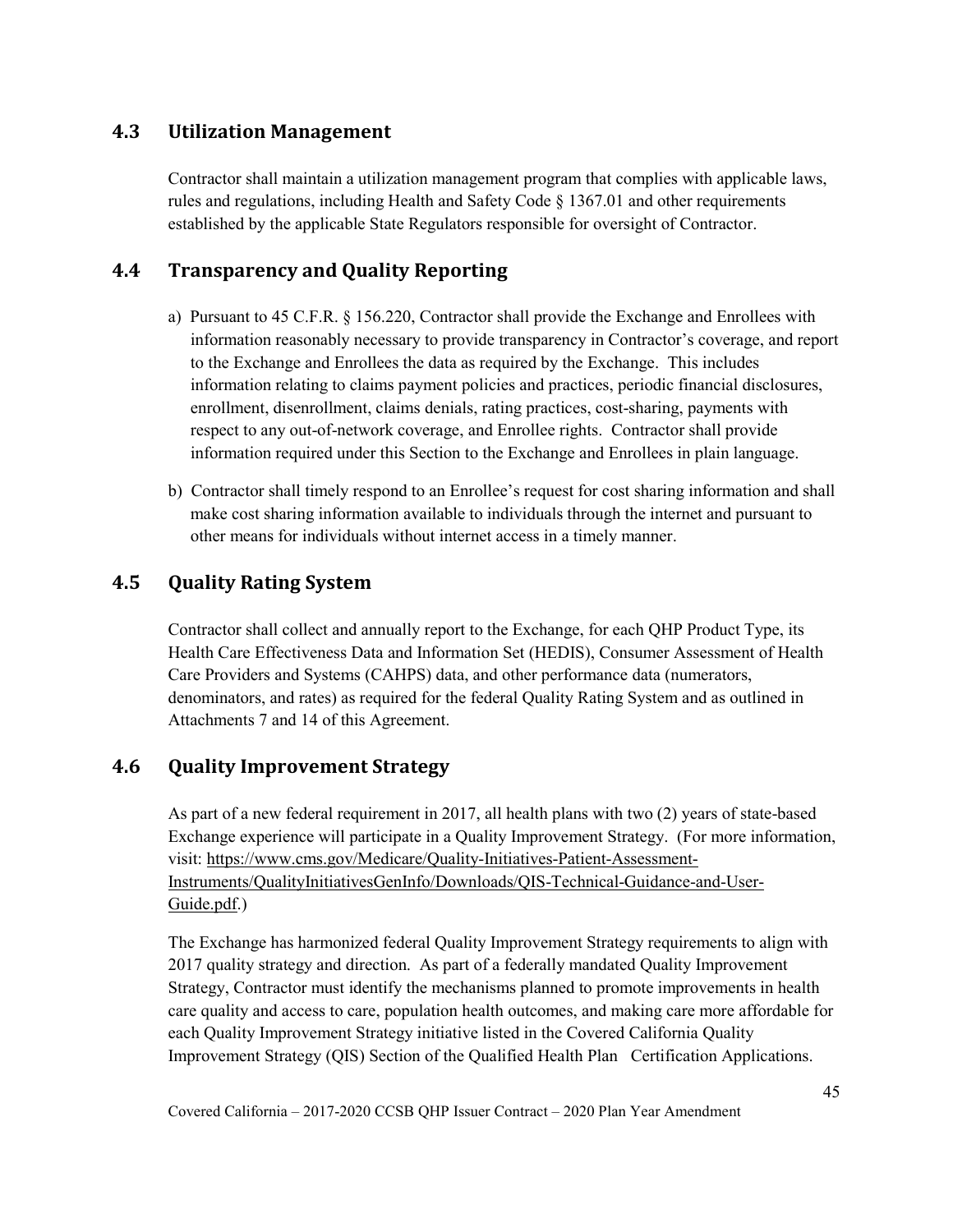Contractor shall annually report to the Exchange its Quality Improvement Strategy as part of the Application for Certification.

# **4.7 Data Submission Requirements**

Contractor shall provide to the Exchange information regarding Contractor's membership through the Exchange in a consistent manner to that which Contractor currently provides to its major purchasers as described in Section 2.02 of Attachment 7.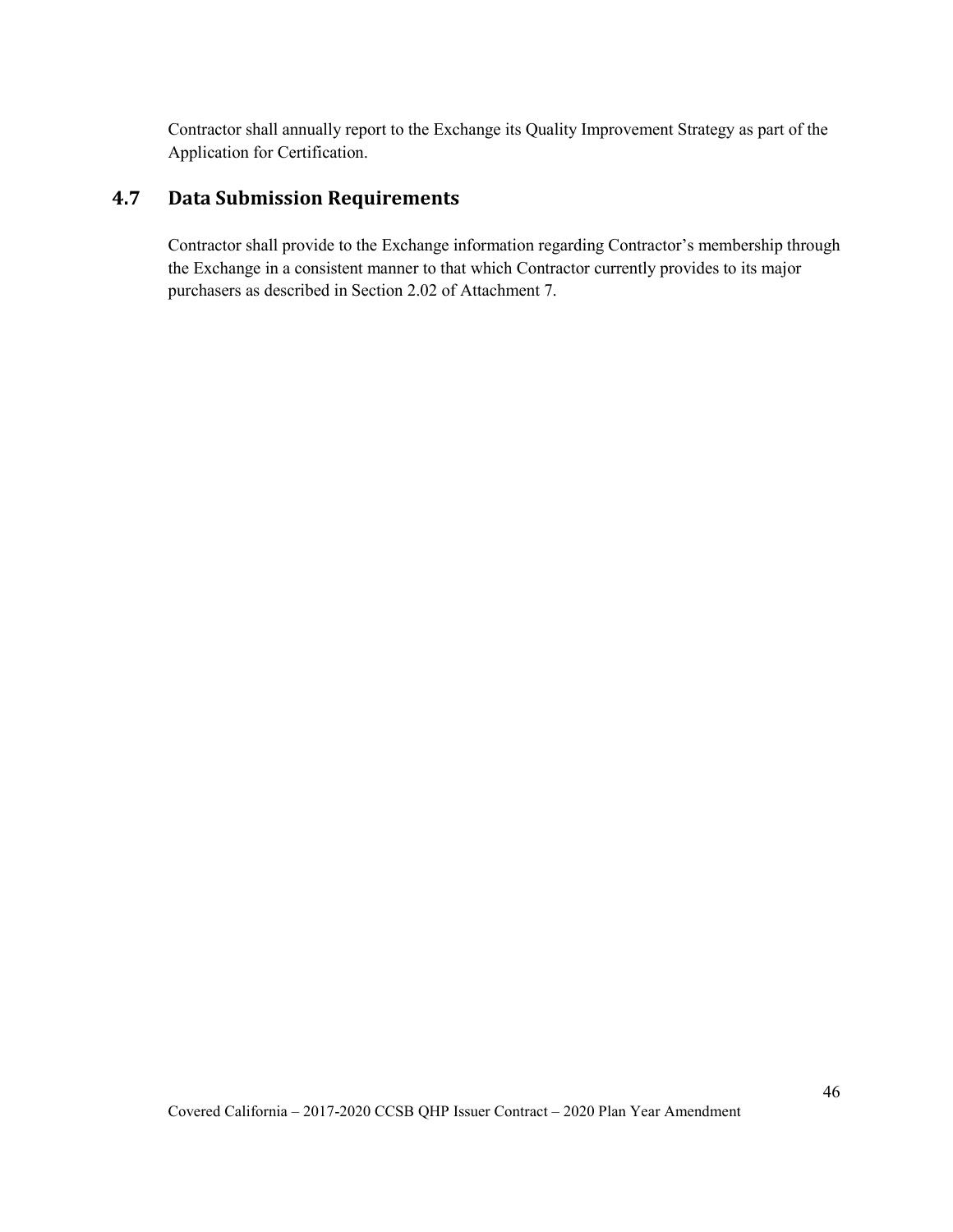# **ARTICLE 5 – FINANCIAL PROVISIONS**

### **5.1 Covered California for Small Business Exchange**

#### **5.1.1 Rates and Payments**

- a) Schedule of Rates. The rates for the Covered California for Small Business Plan Year 2017 are set forth in Attachment 10 ("Monthly Rates - Covered California for Small Business") and will be updated annually for Plan Years 2018, 2019, and 2020 in Attachment 11. The parties acknowledge and agree that the premium rates for Covered California for Small Business are actuarially determined to assure that premium revenues and cost sharing contributions will provide the total dollar amount necessary to support (i) the provision of Covered Services by Contractor through its QHPs, (ii) administrative expenses and reasonable reserves by Contractor to meet the requirements outlined in this Agreement and in accordance with applicable laws, rules, and regulations, and (iii) the Contractor's payment of the Participation Fee to the Exchange. The Participation Fee payable to the Exchange during each month of this Agreement shall be equal to 5.2 percent of the gross premium attributable to each Enrollee in Contractor's QHP for such month. The Participation Fee is in addition to a fee specified by the Exchange as necessary to support distribution related expenses. Contractor acknowledges and agrees that any Participation Fees due to the Exchange from Contractor shall be withheld by the Exchange before passing through any premium payments received by the Exchange from Employers and Employees to Contractor in accordance with paragraph (d) of this Section 5.1.1. Should the Exchange need to collect or refund any premiums for years 2014 to 2016, the Participation Fee shall be calculated pursuant to the QHP Issuer Agreement that was in place during the applicable Plan Year or years.
- b) Updates. The Monthly Rates shall be established in accordance with the procedures set forth at Section 3.5 and in Attachment 11 ("Rate Updates - Covered California for Small Business"). The Exchange may authorize an update of rates no more frequently than on a quarterly basis in the Covered California for Small Business in accordance with requirements and update schedules to be determined by the Exchange.
- c) Rate Determinations. Rates will be determined by the Exchange in accordance with applicable laws, rules and regulations. Rates for Employers and all covered Employees and their Dependents will be determined by the ZIP Code of the Employer's primary business address. Rates for an Employer and all covered Employees will be determined and frozen at initial enrollment, or upon renewal, for twelve (12) months, until the next group renewal. Rates for all Employees and their Dependents, including new Employees or Employees with qualifying events during the Employer Plan Year, will be determined by the prevailing rates at group enrollment.
- d) Collection and Remittance. The Exchange agrees to perform collection and aggregation of monthly premiums with respect to Contractor's QHPs in the Small Business Exchange and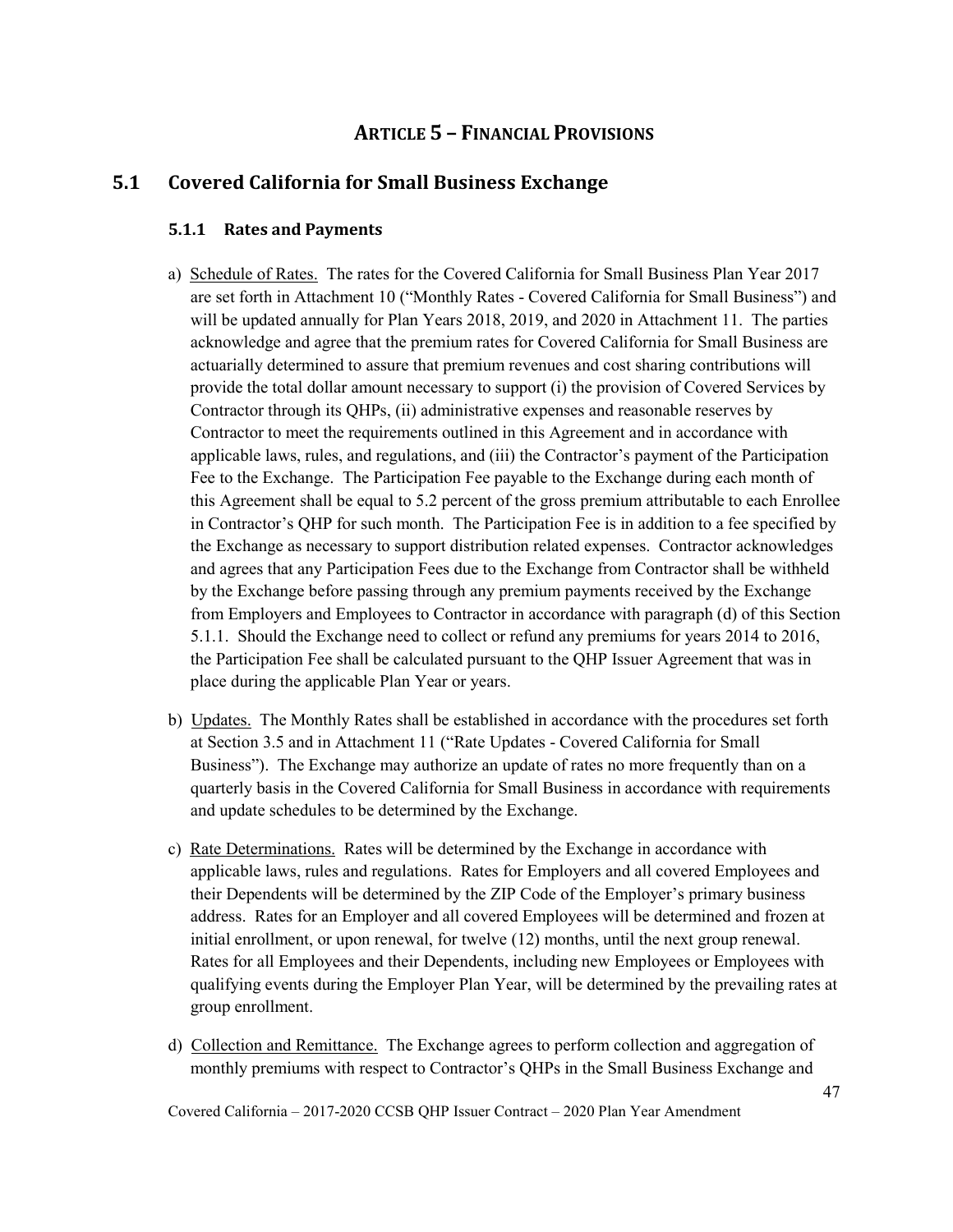will remit said premiums, net of (i) Participation Fees payable to the Exchange and (ii) the fee associated with distribution related expenses paid by the Exchange pursuant to Section 2.2.6 and Attachment 3.

- e) The Exchange's collection of premiums and remittance of net amounts to Contractor as described in this Section shall be made on a monthly basis.
- f) Grace Period. Contractor acknowledges and agrees that applicable laws, rules and regulations, including, the Knox-Keene Act and Insurance Code, set a grace period with respect to the delinquent payment of premiums for the small group market. Contractor agrees to comply with the requirements set forth at Section 2.2.2 and required under applicable laws, rules, and regulations with respect to these grace periods.

# **5.1.2 Covered California for Small Business Participation Fees and Agent Compensation**

- a) Contractor understands and agrees that (i) under the Affordable Care Act and the California Affordable Care Act, the Exchange may generate funds through a participation fee ("Participation Fees") on Contractor's QHPs and (ii) the Exchange shall collect Participation Fee and distribution related expenses from premiums remitted by Employers and Employees.
- b) Contractor recognizes that the total cost of all Participation Fees for the Exchange must be spread across Contractor's entire book of business in the single risk pool (both inside and outside the Exchange) for the small employer market.
- c) With respect to Covered California for Small Business, Contractor acknowledges that (i) the Exchange is responsible for collecting premiums from Employers and Employees, and (ii) the Exchange will remit applicable Employer and Employee premiums collected by the Exchange to Contractor, net of (1) Participation Fees computed in accordance with the Participation Methodology - Covered California for Small Business, and (2) Distribution related expenses determined in accordance with the terms set forth at Sections 2.2.3 and 2.2.6. Covered California for Small Business shall transfer funds to Contractor on a monthly basis or such other intervals as mutually agreed upon by the Exchange and Contractor and shall establish a process to resolve any disagreements on premium amounts due in a timely manner and prior to transfer of funds to Contractor as required under this Section.
- d) In the event that Contractor disputes the amount of Participation Fees billed or deducted by the Exchange, Contractor shall submit a written notice of such dispute to the Exchange within thirty (30) days following receipt of such bill or deduction by the Exchange. Contractor's notice will document the nature of the discrepancies, including reconciliation of any differences identified by Contractor in enrollment or premiums collected. The Exchange will respond to Contractor within forty-five (45) days of receipt of the notice by either (i) paying the amount claimed by Contractor or (ii) providing a detailed explanation for the denial of the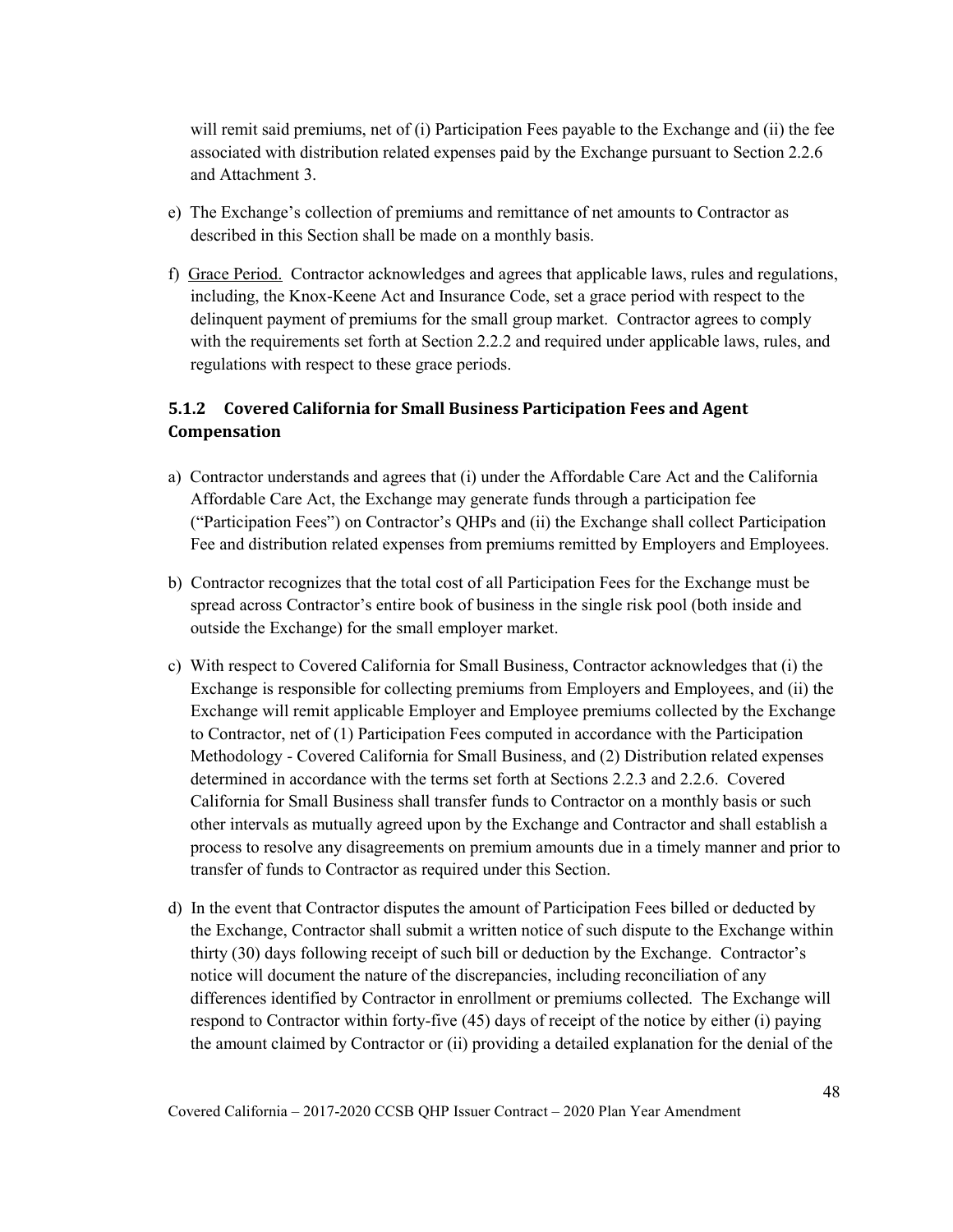refund. If the Contractor still disputes the findings of the Exchange, Contractor may pursue additional remedies in accordance with Section 12.1.

- e) Subject to the provisions of Section 10.5, Contractor agrees to a periodic audit or other examination by the Exchange or its designee regarding the computation and payment of Participation Fees. In the case of material non-compliance with Participation Fee payments, Contractor shall implement any necessary corrective action and follow up audits or examinations may be performed by the Exchange more frequently than annually to monitor Contractor's implementation of such corrective actions.
- f) Contractor acknowledges that the Exchange is required under Government Code § 100520(c) to maintain a prudent reserve as determined by the Exchange.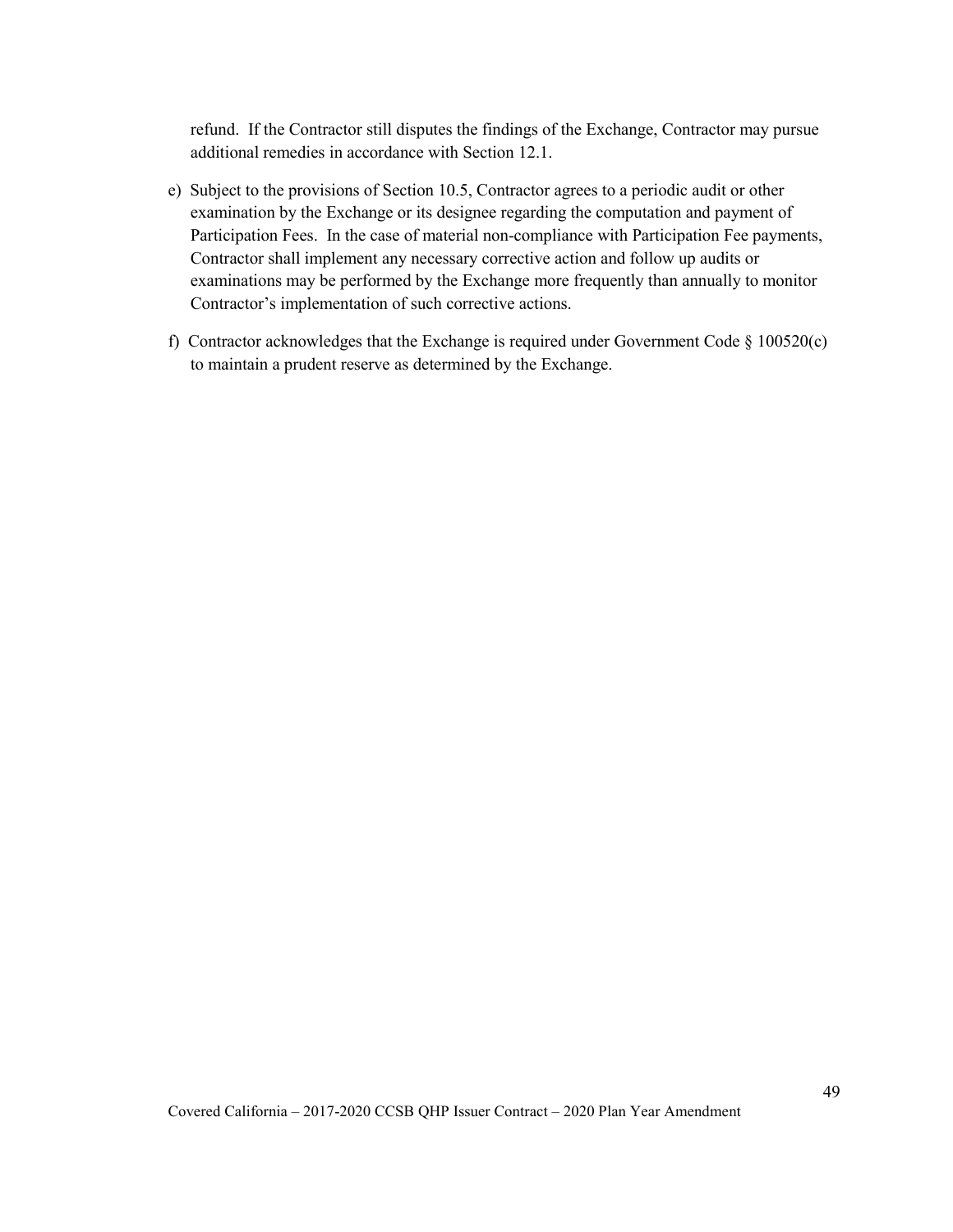# **ARTICLE 6 – PERFORMANCE STANDARDS**

# **6.1 Standards**

Contractor shall comply with the performance standards set forth in Attachment 14 ("Performance Standards"). The Exchange shall conduct or arrange for the conduct of a review of Contractor's performance under the Performance Measures. The Exchange shall be responsible for the actual and reasonable costs of the review, including the costs of any thirdparty designated by the Exchange to perform such review. The review shall be in addition to any ongoing monitoring that may be performed by the Exchange with respect to the Performance Measures.

The Exchange and Contractor shall agree to performance standards for the Exchange, which, if not satisfied, will provide credits to Contractor which can be applied to any penalties accrued to Contractor. Such credits may reduce up to 15% of Contractor's performance penalties that may be assessed under Section 6.2 below.

# **6.2 Penalties and Credits**

The Exchange may impose penalties ("penalties") in the event that Contractor fails to comply or otherwise act in accordance with the Performance Measures. The Exchange shall also administer and calculate credits ("credits") that may offset or reduce the amount of any performance penalties, but in no event shall such credits exceed the total amount of the penalty levied. Penalties and credits will be calculated in accordance with Attachment 14.

#### **6.3 No Waiver**

The Exchange and Contractor agree that the failure to comply with the Performance Standards may cause damages to the Exchange and its Enrollees which may be uncertain and impractical or difficult to ascertain. The parties agree that the Exchange shall assess, and Contractor promises to pay the Exchange, in the event of such delayed, or failed performance that does not meet the Performance Standards, the amounts to be determined in accordance with the Performance Standards set forth at Attachment 14.

The assessment of fees relating to the failure to meet Performance Standards shall be subject to the following: (1) be determined in accordance with the amounts and other terms set forth in the Performance Standards, (2) be cumulative with other remedies available to the Exchange under the Agreement, (3) not be deemed an election of remedies, and (4) not constitute a waiver or release of any other remedy the Exchange may have under this Agreement for Contractor's breach of this Agreement, including, without limitation, the Exchange's right to terminate this Agreement. The Exchange shall be entitled, in its discretion, to recover actual damages caused by Contractor's failure to perform its obligations under this Agreement.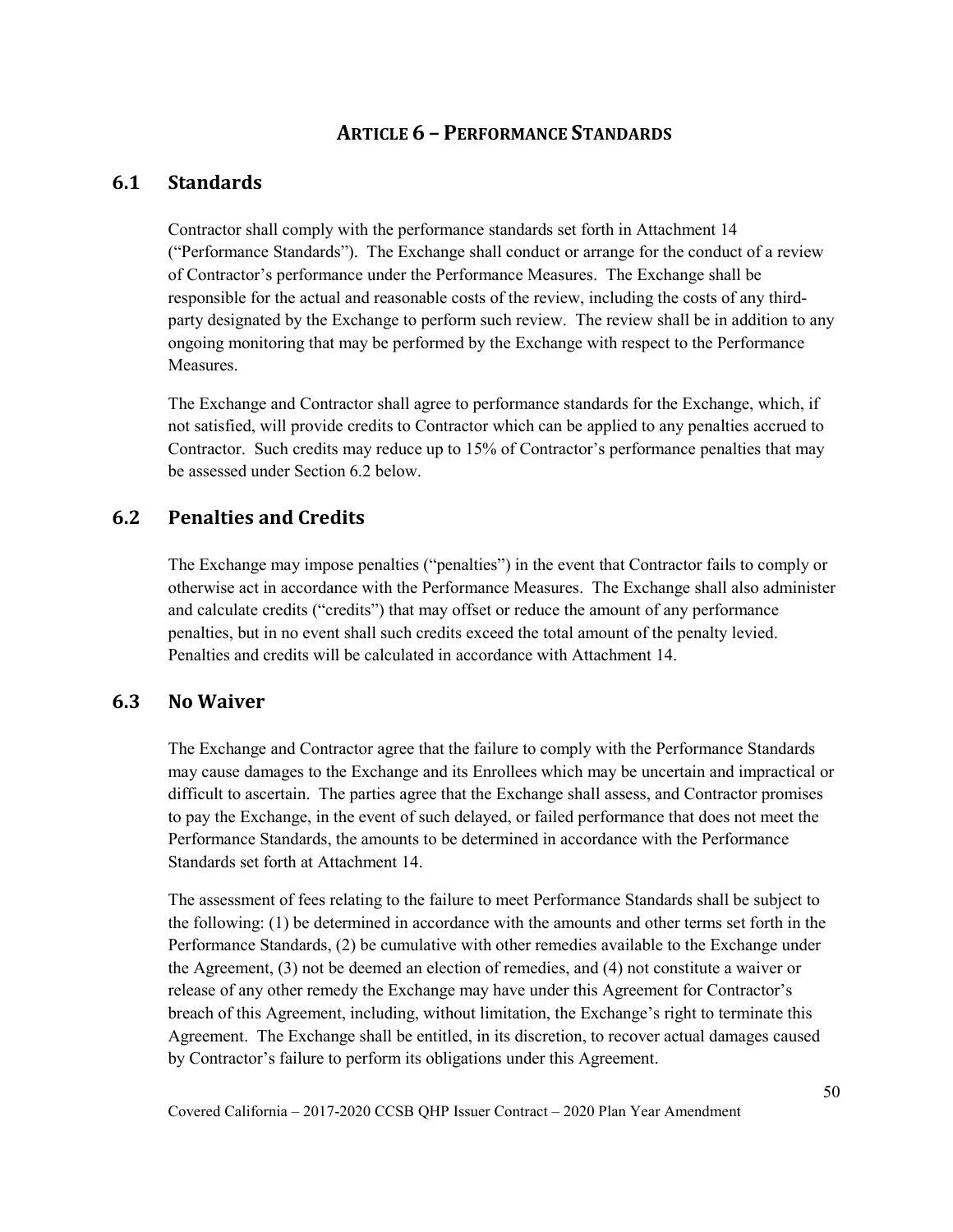# **ARTICLE 7 – CONTRACT TERM; RECERTIFICATION AND DECERTIFICATION**

# **7.1 Agreement Term**

The term of this Agreement is specified on the STD 213, which is the signature page of this Agreement.

# **7.2 Agreement Termination**

### **7.2.1 Exchange Termination**

The Exchange may, by ninety (90) days' written notice to Contractor, and without prejudice to any other of the Exchange remedies, terminate this Agreement for cause based on one or more of the following occurrences:

- a) Contractor fails to fulfill an obligation that is material to its status as a Contractor or its performance under the Agreement;
- b) Contractor no longer holds a license or certificate that is required for Contractor to perform its obligations under this Agreement /or Contractor otherwise fails to maintain compliance with the "good standing" requirements pursuant to Section 3.1.1 and which impairs Contractor's ability to provide Services under the Agreement;
- c) Contractor breaches any material term, covenant, warranty, or obligation under this Agreement that is not cured or substantially cured to the reasonable satisfaction of the Exchange within forty-five (45) days after receipt of notice of default from the Exchange; provided, however, that such cure period may not be required and the Exchange may terminate the Agreement immediately if the Exchange determines pursuant to subparagraph (e) below that Contractor's breach threatens the health and safety of Enrollees;
- d) Contractor knowingly has a director, officer, partner, or person with a beneficial ownership of more than five percent (5%) of Contractor's equity or has an employment, consulting, or other subcontractor agreement for the provision of Services under this Agreement who is, or has been: (A) excluded, debarred, or suspended from participating in any federally funded health care program, (B) suspended, or debarred from participation in any state contract or procurement process, or (C) convicted of a felony or misdemeanor (or entered a plea of nolo contendere) related to a crime or violation involving the acquisition or dispersal of funds or delivery of Covered Services to beneficiaries of any State or Federal health care program;
- e) The Exchange reasonably determines that (i) the welfare of Enrollees is in jeopardy if this Agreement continues, as such determination shall be made in the reasonable discretion of the Exchange based on consideration of professionally recognized standards and benchmarks, requirements imposed by accreditation agencies, and applicable laws, rules, and regulations;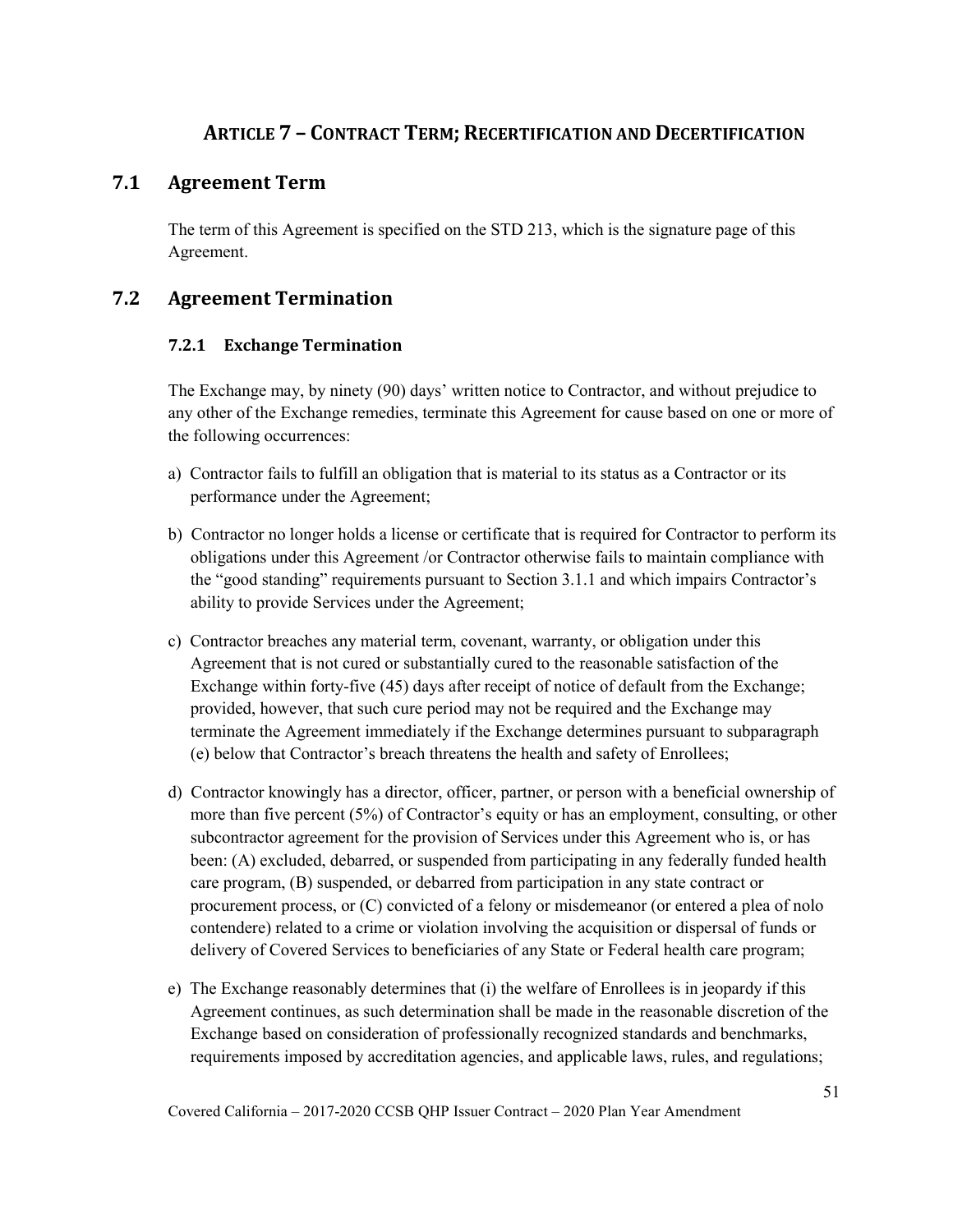or (ii) Contractor fails to comply with a change in laws, rules or regulations occurring during the term of this Agreement and/or does not take any and all actions that may be required to amend the Agreement and otherwise establish and document compliance with any such changes; and (iii) the Exchange reasonably determines, based on consultation with legal counsel and/or other State and Federal Regulators and/or other State-based or Federal health benefit exchanges, that it may be at risk of being found noncompliant with Federal or State laws, rules, or regulations.

#### **7.2.2 Contractor Termination**

Contractor may, by ninety (90) days' written notice to the Exchange, and without prejudice to any other of the remedies, terminate this Agreement for cause based on one or more of the following occurrences:

- a) The Exchange breaches any material term, covenant, warranty, or obligation under this Agreement that is not cured or substantially cured to the reasonable satisfaction of the Contractor within forty-five (45) days after receipt by the Exchange of notice from the Contractor; or
- b) The Exchange fails to comply with a change in laws, rules or regulations occurring during the term of this Agreement or does not take any and all actions that may be required to amend the Agreement and otherwise establish and document compliance with any such changes, and Contractor reasonably determines, based on consultation with legal counsel and/or other State and Federal Regulators and/or other State-based or Federal health benefit exchanges, that it may be at risk of being found noncompliant with Federal or State laws, rules, or regulations.

### **7.2.3 Notice of Termination**

If the Exchange determines, based on reliable information, that there is a substantial probability that Contractor will be unable to continue performance under this Agreement or Contractor will be in material breach of this Agreement in the next thirty (30) days, then the Exchange shall have the option to demand that Contractor provide the Exchange with a reasonable assurance of performance. Upon Contractor's receipt of such a demand from the Exchange, Contractor shall provide to the Exchange a reasonable assurance of performance responsive to the Exchange's demand. If Contractor fails to provide assurance within ten (10) days of the Exchange's demand that demonstrates Contractor's reasonable ability to avoid such default or cure within a reasonable time period not to exceed thirty (30) days, the failure shall constitute a breach by Contractor justifying termination of the Agreement by the Exchange.

In case a party elects to terminate this Agreement in whole or in part under Section 7.2, the notifying party shall give the other party ninety (90) days written notice of termination for default, specifying the default or defaults justifying the termination. The termination shall become effective after the expiration of such notice period if the defaults specified by the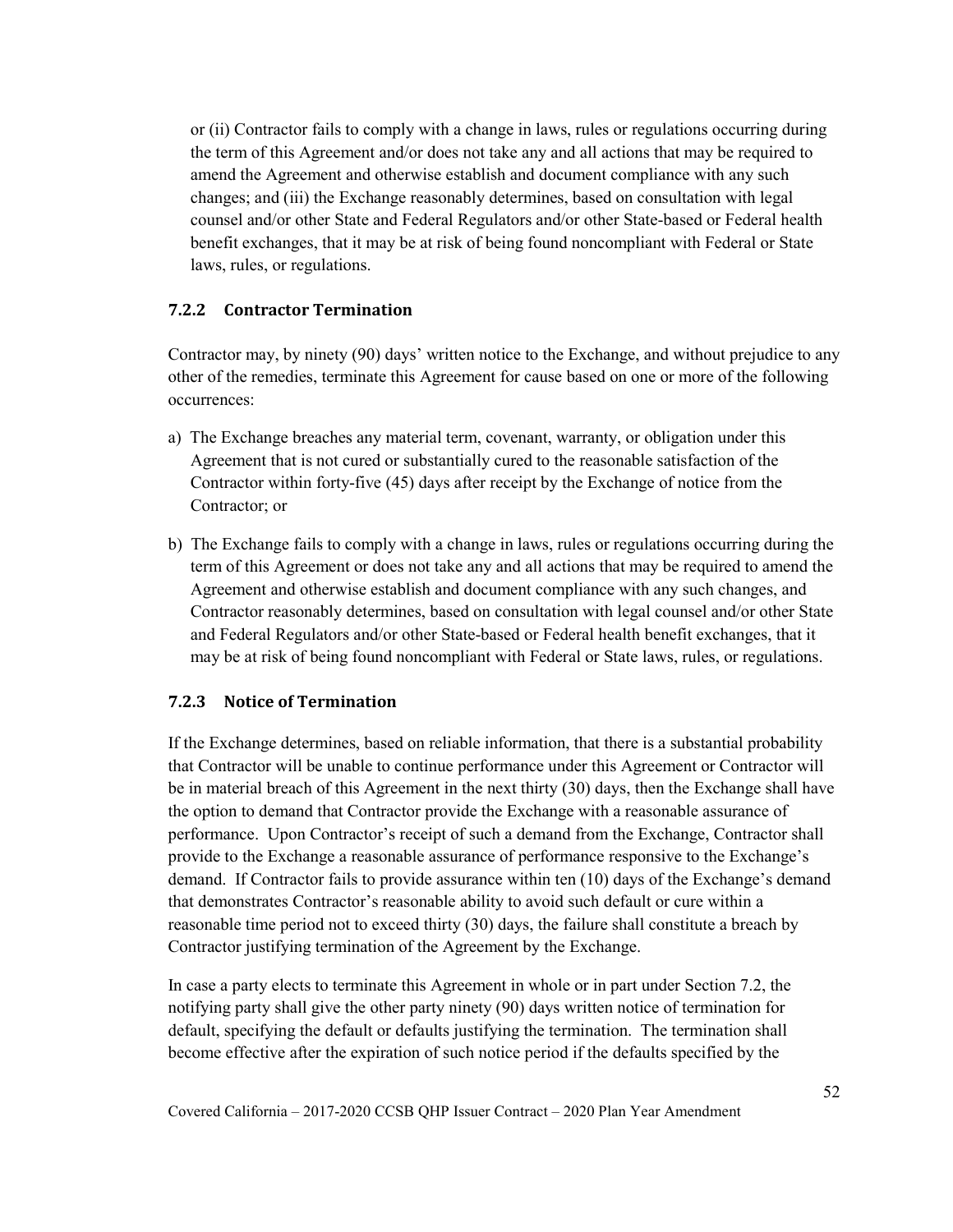notifying party in its notice remain uncured at that time; provided, however, that the Exchange may require Contractor to discontinue the provision of certain Services if the Exchange determines that the continuing provision of services may cause harm to Enrollees, Participating Providers, or other stakeholders.

The Exchange shall be entitled to retain any disputed amounts that remain in the possession of the Exchange until final resolution of all claims by the parties against each other arising out of any Contractor default alleged by the Exchange.

### **7.2.4 Remedies in Case of Contractor Default or Breach**

- a) In addition to the termination provisions in Section 7.2.1, the Exchange shall have full discretion to institute any of the following remedies, in accordance with Subsection (b) of this Section, in case of Contractor's breach, whether material or not, or default:
	- i. Removing Contractor's provider directory from the Covered California website;
	- ii. Freezing Contractor's Enrollment;
	- iii. Recovery of damages to the Exchange caused by the breach or default; and
	- iv. Specific performance of particular covenants made by Contractor hereunder.
- b) Prior to instituting any of the remedies in Subsection (a), the Exchange shall provide written notice to Contractor that Contractor is in breach or default of this Agreement, identify the basis for such breach or default, and provide Contractor with a thirty (30) day period to cure. During the cure period, the parties agree to meet and confer in an effort to informally resolve the breach or default. Contractor shall have thirty (30) days from the date Contractor received notice of the breach or default to fully cure the breach or default, unless the parties mutually agree to a longer cure period. If Contractor has not cured the breach or default within the thirty (30) day period, or a longer cure period that has been mutually agreed upon, the Exchange may institute any of the remedies identified in Subsection (a) of this Section. All remedies of the Exchange under this Agreement for Contractor default or breach are cumulative to the extent permitted by law.

#### **7.2.5 Contractor Insolvency**

Contractor shall notify the Exchange immediately in writing in the event that Contractor files any federal bankruptcy action or state receivership action, any federal bankruptcy or state receivership action is commenced against Contractor, Contractor is adjudicated bankrupt, or a receiver is appointed and qualifies. In case any of the foregoing events occurs, the Exchange may terminate this Agreement upon five (5) days written notice. If the Exchange does so, the Exchange shall have the right to recover damages from Contractor as though the Agreement had been terminated for Contractor default.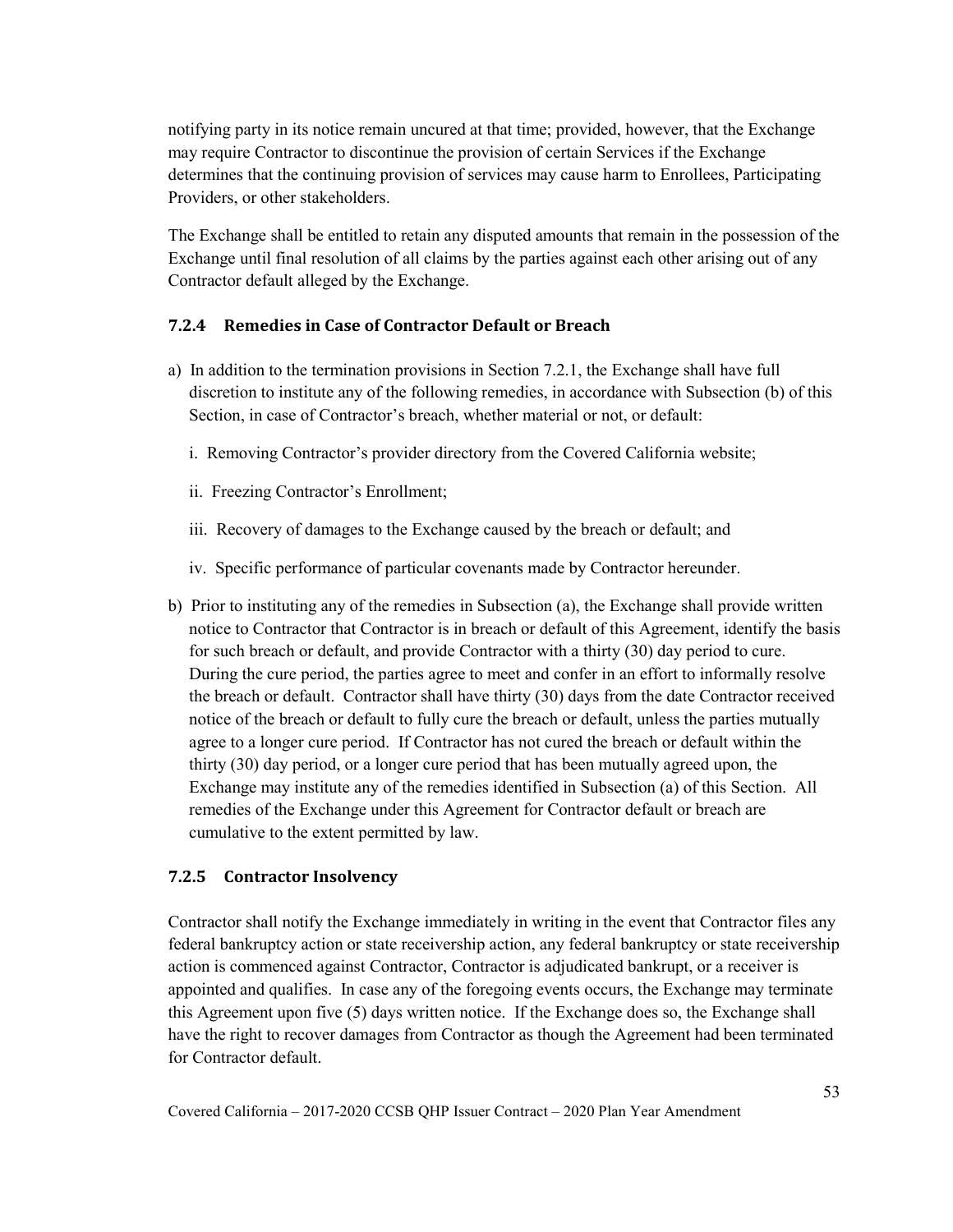# **7.3 Recertification**

### **7.3.1 Recertification Process**

During each year of this Agreement, the Exchange will evaluate Contractor for recertification based on an assessment process conducted by the Exchange in accordance with its procedures and on a basis consistent with applicable laws, rules and regulations, including, the requirements set forth under the California Affordable Care Act, 10 CCR § 6400 et seq*.*, and the Affordable Care Act. The Exchange shall consider the Contractor for recertification unless (i) the Agreement is terminated sooner than the Expiration Date by the Exchange in accordance with the requirements set forth at Section 7.2 or pursuant to other terms set forth in the Agreement, or (ii) Contractor makes a Non-Recertification Election pursuant to Section 7.3.2.

### **7.3.2 Non-Recertification Election**

a) Contractor election. Contractor shall provide the Exchange with notice on or before July 1 of each Plan Year whether Contractor will elect to not seek recertification of its QHPs for the following Plan Year ("Non-Recertification Election"). Contractor shall comply with conditions set forth in this Section 7.3.2 with respect to continuation of coverage and transition of Enrollees to new QHPs following the Exchange's receipt of Contractor's Non-Recertification Election.

For Contractor's QHPs in CCSB that are certified on a non-calendar year basis, Contractor shall provide the Exchange with notice of Non-Recertification Election at least six (6) months prior to expiration of the certification for those QHPs.

b) Continuation and Transition of Care. Except as otherwise set forth in this Section 7.3.2, Contractor shall continue to provide Covered Services to Enrollees in accordance with the terms set forth in the Agreement from and after Contractor's Non-Recertification Election up through the termination of coverage for Enrollees, as such termination of coverage shall be determined in accordance with the requirements of this Section.

Contractor shall take any further action reasonably required by the Exchange to provide Covered Services to Enrollees and transition care following the Non-Recertification Election.

Contractor shall coordinate and cooperate with respect to communications to Employers and Employees in Covered California for Small Business and other stakeholders regarding the transition of Enrollees to another QHP.

c) In the event that Contractor continues to offer small group coverage in the State following the Notice of Non-Recertification Election, Contractor shall comply with applicable laws, rules and regulations relating to the discontinuation of a benefit package, including those set forth at Section 1365 of the Health and Safety Code and Section 10713 of the Insurance Code.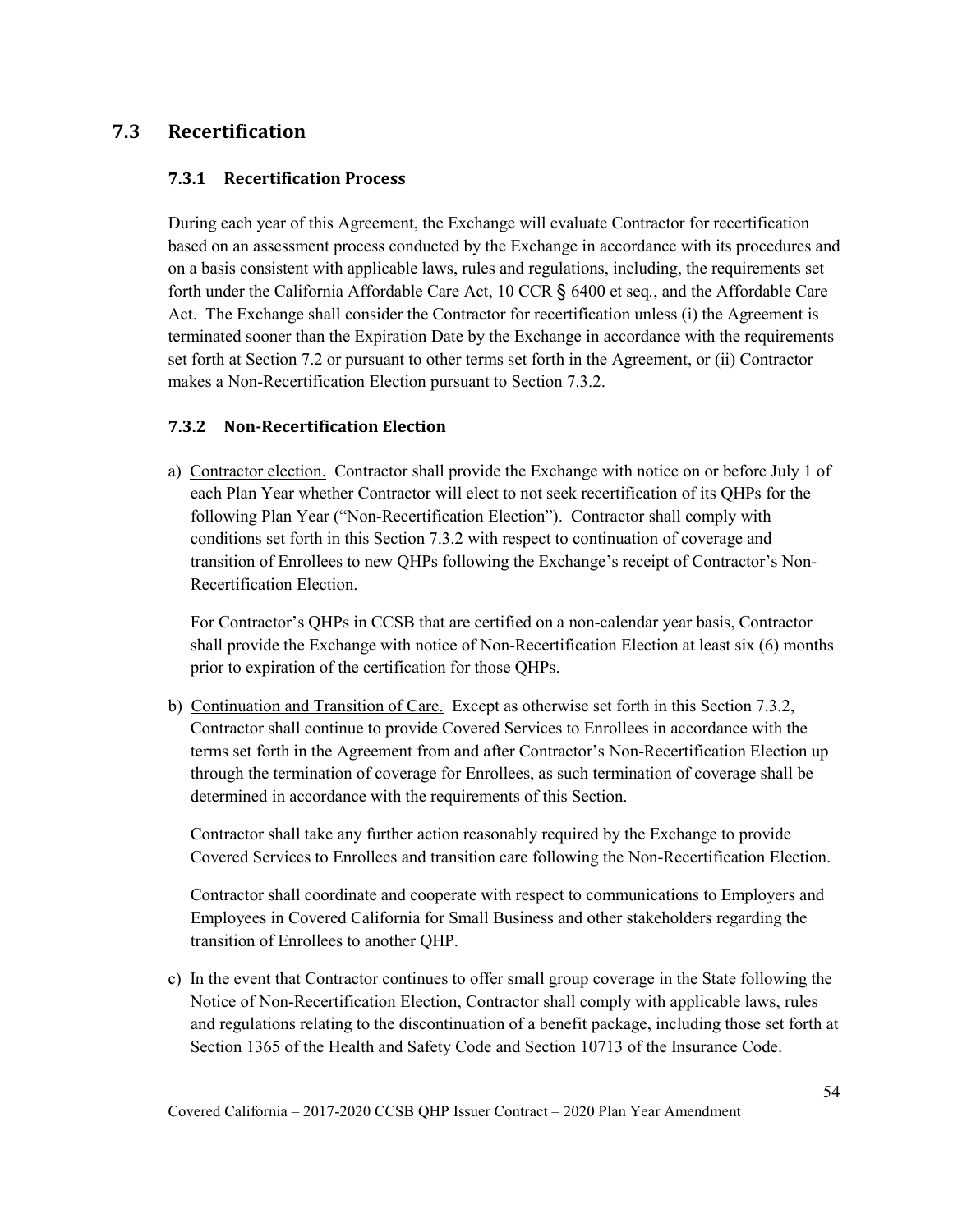The termination of the Agreement shall occur upon the termination of coverage which shall be determined as follows:

- 1. Contractor shall provide coverage to Employers and Employees until the expiration of the Employer's first Plan Year that commences after the Non-Recertification Election.
- 2. Contractor shall notify Employers and Employees that the Contractor's QHP will not be available for renewal at least ninety (90) days prior to policy expiration. Non-renewal notification must be in a format approved by CCSB. To the extent permissible by state and federal law, CCSB may begin sending non-renewal notices on behalf of Contractor pursuant to the terms in Section 3.6.7(f) of the Agreement.
- ii. Contractor shall comply with other requirements of the Exchange relating to the continuation and transition of coverage following Contractor's Non-Recertification Election, including, without limitation, those relating to protocols and timing for the removal of Contractor from the listing of QHPs to be selected by Employers and Employees, the commencement of coverage for new Employers and Employees, and termination and transition of coverage.

# **7.4 Decertification**

Notwithstanding any other language set forth in this Section 7.4, the Agreement shall expire on the Expiration Date set forth in Section 7.1 in the event that the Exchange elects to decertify Contractor's QHP based on the Exchange's evaluation of Contractor's QHP during the recertification process that shall be conducted by Exchange pursuant to Section 7.2.

# **7.5 Effect of Termination**

- a) This Agreement shall terminate on the Expiration Date unless otherwise terminated earlier in accordance with the provisions set forth in this Agreement.
- b) Contractor's QHPs shall be deemed decertified and shall cease to operate as QHPs as defined at 10 CCR § 6410 immediately upon termination or expiration of this Agreement in the event uninterrupted continuation of agreement between the Exchange and Contractor is not achieved pursuant to either: (i) an extension of the term of the Agreement based upon the mutual agreement of the parties that is documented pursuant to a written amendment, or (ii) Contractor and the Exchange enter into a new agreement that is effective immediately upon the expiration of this Agreement. There shall be no automatic renewal of this Agreement or recertification of Contractor's QHPs upon expiration of the term of this Agreement. Contractor may appeal the decertification of its QHP that will result in connection with the termination of this Agreement and such appeal shall be conducted pursuant to the Exchange's process and in accordance with applicable laws, rules and regulations.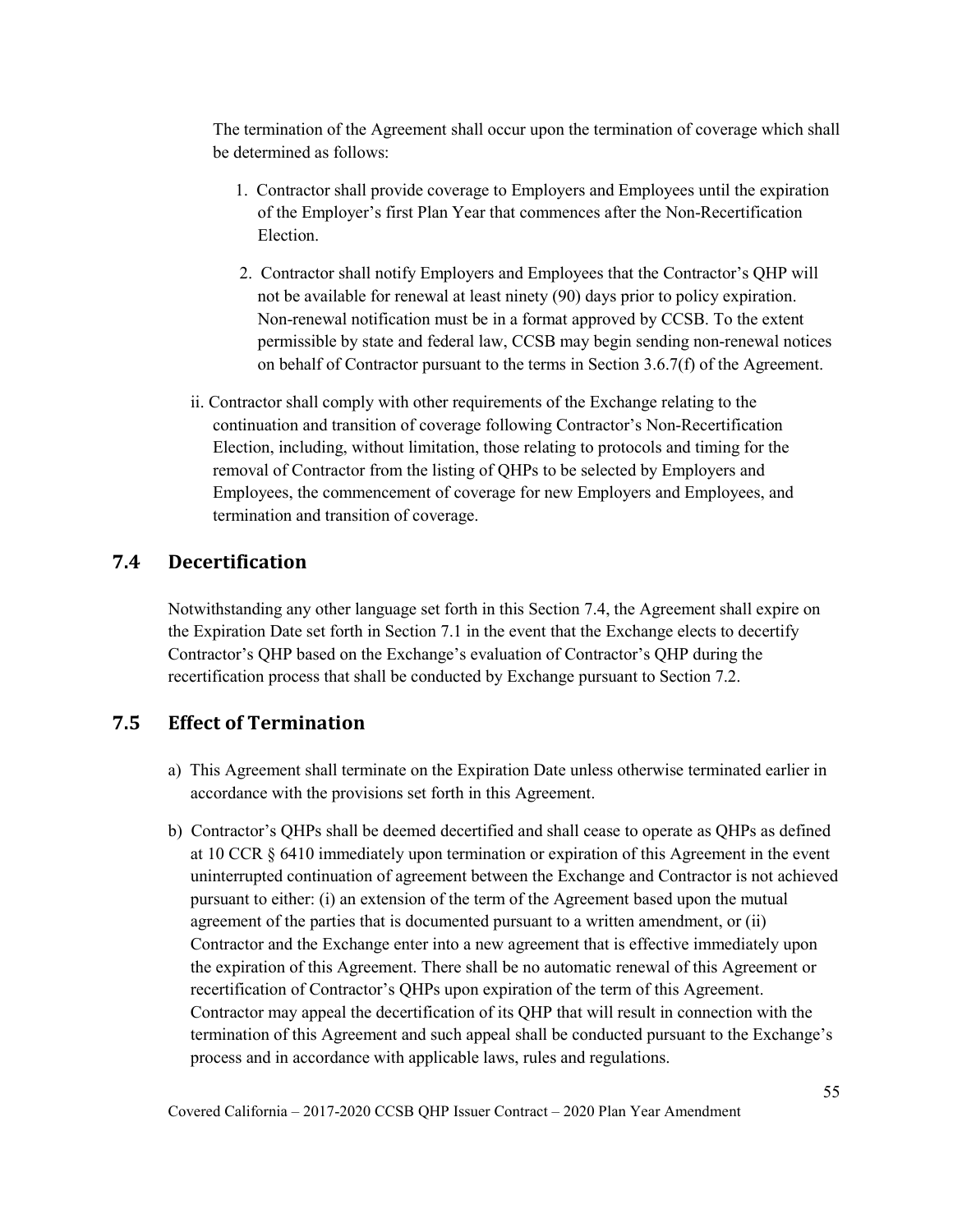- c) All duties and obligations of the Exchange and Contractor shall cease upon termination of the Agreement and the decertification of Contractor's QHPs that shall occur upon the termination of this Agreement, except as set forth below or otherwise provided in the Agreement:
	- i. Each party shall remain liable for any rights, obligations, or liabilities that have accrued or arise from activities carried on by it under this Agreement prior to the effective date of termination.
	- ii. Any information of the other party that is in the possession of the other party will be returned promptly, or upon the request of owner of such property, destroyed using reasonable measures to protect against unauthorized access to or use of the information in connection with its destruction, following the earlier of: (i) the termination of this Agreement, (ii) receipt of a written request to return or destroy the Information Assets, or (iii) the termination of the business relationship between the parties. If both parties agree that return or destruction of information is not feasible or necessary, the receiving party will continue to extend the protections outlined in this Agreement to all assets in its possession and will limit further use of that information to those purposes that make the return or destruction of the information or assets. The Exchange reserves the right to inspect the storage, processes, and destruction of any Information Assets provided under this Agreement.
- d) Contractor shall comply with the requirements set forth at Section 7.3.2 in the event that Contractor makes a Non-Recertification Election.
- e) Contractor shall cooperate fully to effect an orderly transfer of Covered Services to another QHP during (i) any notice period set forth at Sections 7.2.3, 7.2.5, or 7.3.2, and (ii) if requested by the Exchange to facilitate the transition of care or otherwise required under Section 7.6, following the termination of this Agreement. Such cooperation shall include the following:
	- i. Upon termination, Contractor, if offering a HMO, shall complete the processing of all claims for benefit payments under the QHP for Covered Services other than Capitated Services, and if offering a PPO, shall complete the processing of all medical claims for benefit payments under Contractor's QHP for Covered Services rendered on or before the termination date.
	- ii. Contractor will provide communications developed or otherwise approved by the Exchange to communicate new QHP information to Enrollees and Employers in accordance with a timeline to be established by the Exchange.
	- iii. In order to ensure the proper transition of Services provided prior to, and subsequent to, termination, Contractor will forward to any new Health Insurance Issuer the electronic and direct paper claims that are received by Contractor, but which relate to Services provided by new contractor. Any such information shall be subject to compliance with applicable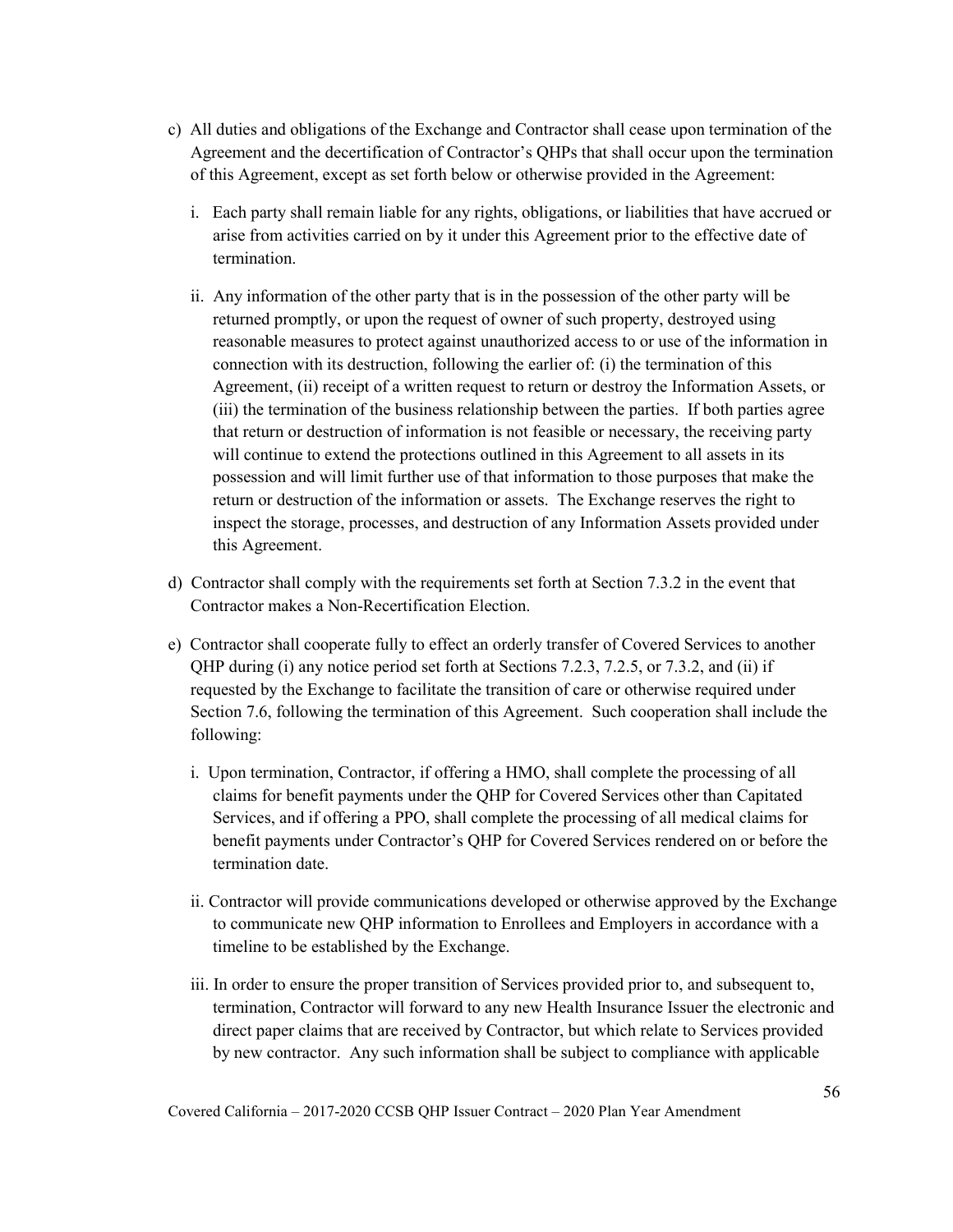laws, rules and regulations and shall be sent at such time periods and in the manner requested by the Exchange for a period of up to three (3) months following the termination date.

- iv. Contractor shall provide customer service to support the processing of claims for Covered Services rendered on or before the termination date for a period of two (2) months or such other longer period reasonably requested by the Exchange at a cost to be mutually agreed upon per Enrollee.
- v. If so instructed by the Exchange in the termination notice, Contractor shall promptly discontinue the provision of Services requested by the Exchange to be discontinued as of the date requested by the Exchange.
- vi. Contractor will perform reasonable and necessary acts requested by the Exchange and as required under applicable laws, rules, regulations, and consistent with industry standards to facilitate transfer of Covered Services herewith to a succeeding Contractor. Contractor shall comply with requirements reasonably imposed by the Exchange relating to (i) the discontinuation of new enrollment or re-enrollment in Contractor's QHP, (ii) the transfer of Enrollee coverages to another QHP prior to the commencement date, (iii) the expiration of existing quotes, and (iv) such other protocols that may reasonably be established by the Exchange.
- vii. Contractor will reasonably cooperate with the Exchange and any successor Health Insurance Issuer in good faith with respect to taking such actions that are reasonably determined to be the best interest of the Health Insurance Issuer, Enrollees, and Employers.
- f) Contractor shall cooperate with the Exchange's conduct of an accounting of amounts paid or payable and Enrollees enrolled during the month in which termination is effective in order to assure an appropriate determination of premiums earned by and payable to Contractor for Services rendered prior to the date of termination, which shall be accomplished as follows:
	- 1. Mid-Month Termination: For a termination of this Agreement that occurs during the middle of any month, the premium for that month shall be apportioned on a pro rata basis. Contractor shall be entitled to premiums from Enrollees for the period of time prior to the date of termination and Enrollees shall be entitled to a refund of the balance of the month.
	- 2. Responsibility to Complete Contractual Obligations: Contractor is responsible for completing submission and corrections to Encounter Data for Covered Services received by Enrollees during the period of the Agreement. Contractor is responsible for submitting any outstanding financial or other reports required for Covered Services rendered or Claims paid during the term of the Agreement.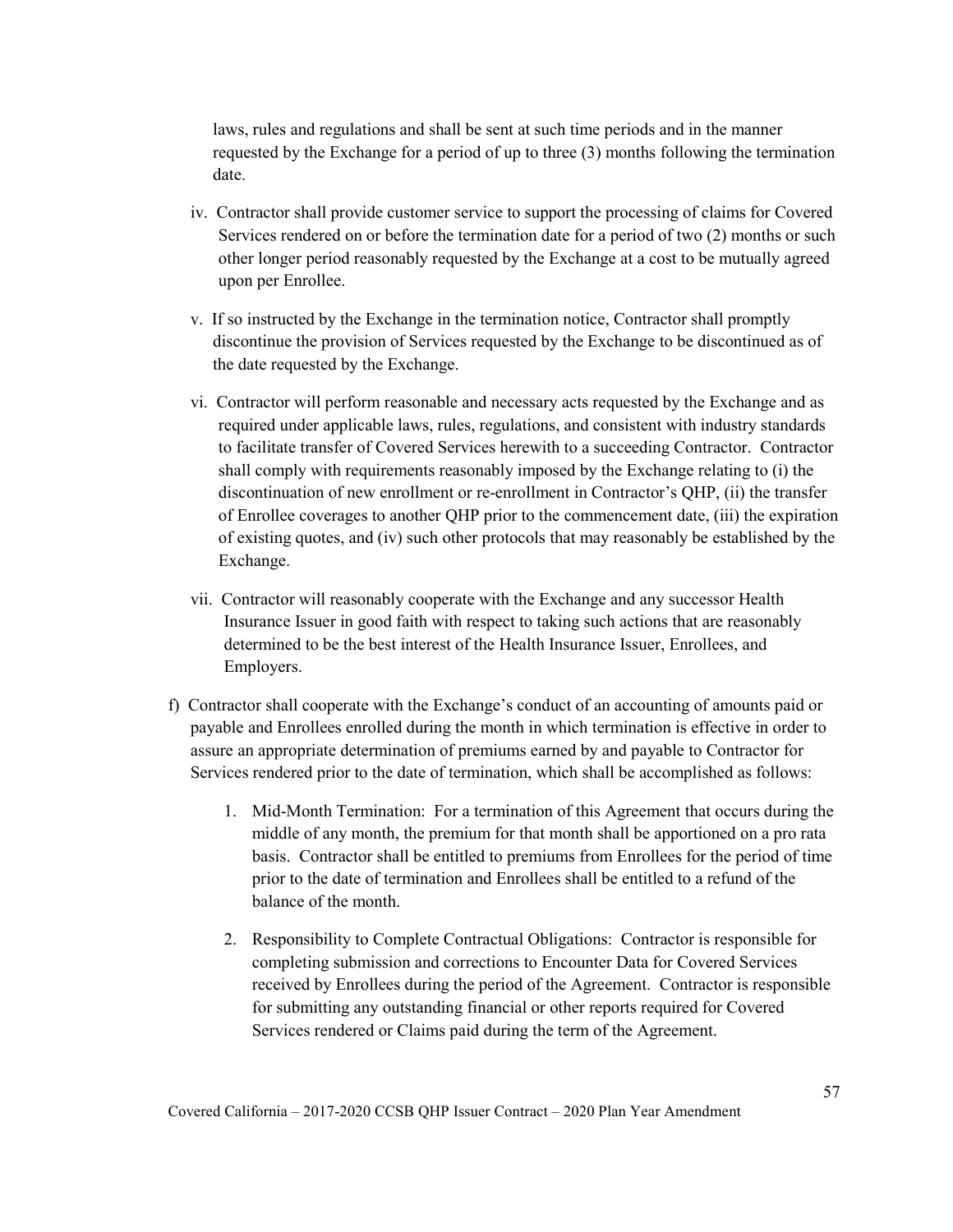g) Contractor shall (i) provide such other information to the Exchange, Enrollees and/or the succeeding Health Insurance Issuer, and/or (ii) take any such further action as is required to effect an orderly transition of Enrollees to another QHP in accordance with requirements set forth under this Agreement and/or necessary to the continuity and transition of care in accordance with applicable laws, rules, and regulations.

# **7.6 Coverage Following Termination and Decertification**

- a) Upon the termination of the Agreement or decertification of one or more of Contractor's QHPs, Contractor shall cooperate fully with the Exchange in order to effect an orderly transition of Enrollees to another QHP as directed by the Exchange. This cooperation shall include: (i) attending post-termination meetings, (ii) providing or arranging for the provision of Covered Services as may be deemed necessary by Participating Providers to assure the appropriate continuity of care, and (iii) communicating with affected Enrollees in cooperation with the Exchange and the succeeding contractor as applicable, as reasonably requested by the Exchange.
- b) In the event the termination or expiration of the Agreement requires the transfer of some or all Enrollees into any other health plan, the terms of coverage under Contractor's QHP shall not be carried over to the replacement QHP, but rather the transferred Enrollees shall be entitled only to the extent of coverage offered through the replacement QHP as of the effective date of transfer to the new QHP.
- c) Notwithstanding the foregoing, the coverage of Enrollee under Contractor's QHP may be extended to the extent that an Enrollee qualifies for an extension of benefits including, those to effect the continuity of care required due to hospitalization or disability. For purposes of this Agreement, "disability" means that the Enrollee has been certified as being totally disabled by the Enrollee's treating physician, and the certification is approved by Contractor. Such certification must be submitted for approval within thirty (30) days from the date coverage is terminated. Recertification of Enrollee's disability status must be furnished by the treating Provider not less frequently than at sixty (60) calendar day intervals during the period that the extension of benefits is in effect. The extension of benefits shall be solely in connection with the condition causing total disability. This extension, which is contingent upon payment of the applicable premiums, shall be provided for the shortest of the following periods:
	- i. Until total disability ceases;
	- ii. For a maximum period of twelve (12) months after the date of termination, subject to plan maximums;
	- iii. Until the Enrollee's enrollment in a replacement plan; or
	- iv. Recertification.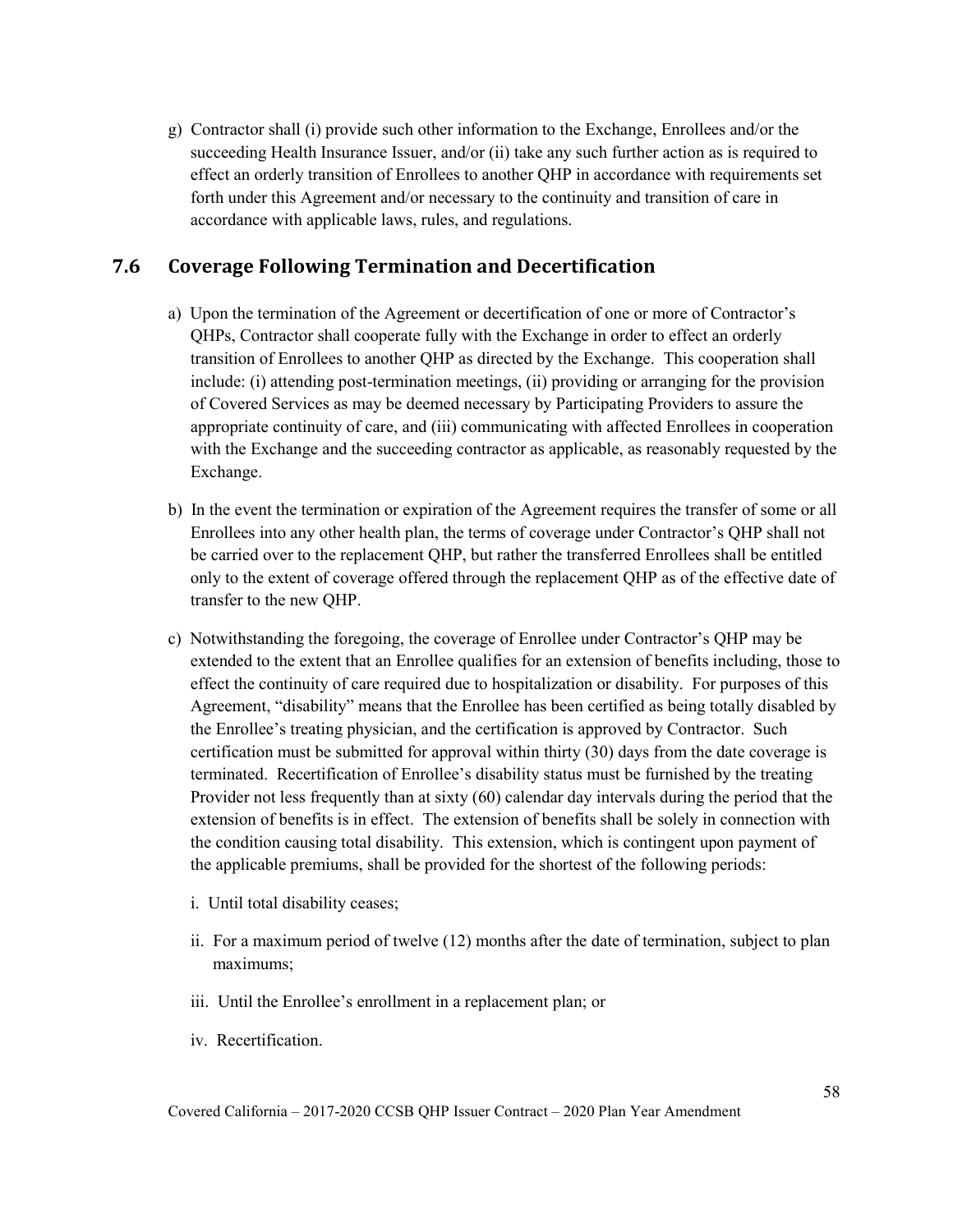# **ARTICLE 8 –INSURANCE AND INDEMNIFICATION**

### **8.1 Contractor Insurance**

#### **8.1.1 Required Coverage**

Without limiting the Exchange's right to obtain indemnification or other forms of remedies or relief from Contractor or other third-parties, Contractor shall, at its sole cost and expense, obtain, and during the term of this Agreement, maintain in full force and effect, the insurance coverage described in this Section and as otherwise required by law, including, without limitation, coverage required to be provided and documented pursuant to § 1351 (o) of the Health and Safety Code and relating to insurance coverage or self-insurance: (i) to respond to claims for damages arising out of the furnishing of Covered Services, (ii) to protect against losses of facilities where required by the director, and (iii) to protect against workers' compensation claims arising out of work-related injuries that might be brought by the Employees and staff of Contractor. All insurance shall be adequate to provide coverage against losses and liabilities attributable to the acts or omissions of Contractor in performance of this Agreement and to otherwise protect and maintain the resources necessary to fulfill Contractor's obligations under this Agreement. The minimum acceptable limits shall be as indicated below:

- i. Commercial general liability or equivalent self-insurance covering the risks of bodily injury (including death), property damage, and personal injury, including coverage for contractual liability, with a limit of not less than \$1 million per occurrence/\$2 million general aggregate;
- ii. Comprehensive business automobile liability (owned, hired, or non-owned vehicles used by Contractor in connection with performance of its obligations under this Agreement) covering the risks of bodily injury (including death) and property damage, including coverage for contractual liability, with a limit of not less than \$1 million per accident;
- iii. Employers liability insurance covering the risks of Contractor's Employees and Employees' bodily injury by accident or disease with limits of not less than \$1 million per accident for bodily injury by accident, and \$1 million per employee for bodily injury by disease, and \$1 million disease policy limit;
- iv. Umbrella policy providing excess limits over the primary general liability, automobile liability, and employer's liability policies in an amount not less than \$10 million per occurrence and in the aggregate;
- v. Crime coverage at such levels consistent with industry standards and reasonably determined by Contractor to cover occurrences falling in the following categories: computer and funds transfer fraud; forgery; money and securities; and employee theft; and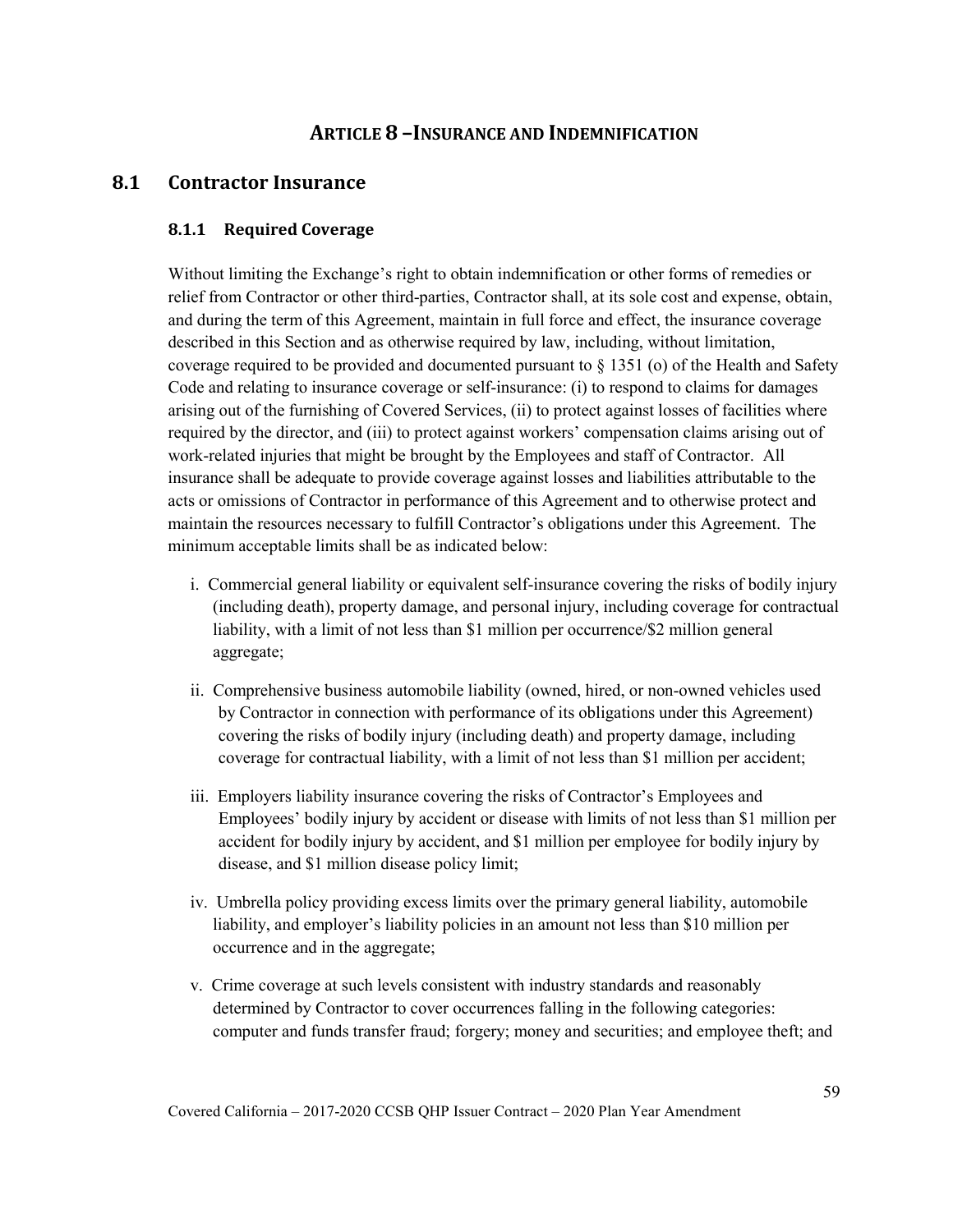vi. Professional liability or errors and omissions with coverage of not less than \$1 million per claim/\$2 million general aggregate.

#### **8.1.2 Workers' Compensation**

Contractor shall, in full compliance with State law, provide or purchase, at its sole cost and expense, statutory California's workers' compensation coverage which shall remain in full force and effect during the term of this Agreement.

#### **8.1.3 Subcontractor Coverage**

Contractor shall require all subcontractors that may be authorized to provide Services on behalf of Contractor or otherwise under this Agreement to maintain insurance commensurate with the nature of such subcontractors' work and all coverage for subcontractors shall be subject to all the requirements set forth in this Agreement and applicable laws, rules and regulations. Failure of subcontractor(s) to comply with insurance requirements does not limit Contractor's liability or responsibility.

#### **8.1.4 Continuation of Required Coverage**

For professional liability and errors and omissions coverage and crime coverage, Contractor shall continue such coverage beyond the expiration or termination of this Agreement. In the event Contractor procures a claim made policy as distinguished from an occurrence policy, Contractor shall procure and maintain prior to termination of such insurance, continuing extended reporting coverage for the maximum terms provided in the policy so as to cover any incidents arising during the term of this Agreement. Contractor shall arrange for continuous insurance coverage throughout the term of this Agreement.

### **8.1.5 Premium Payments and Disclosure**

Premium on all insurance policies shall be paid by Contractor or its subcontractors. Contractor shall provide thirty (30) days' notice of cancellation to the Exchange. Contractor shall furnish to the Exchange copies of certificates of all required insurance prior to the Execution Date, and copies of renewal certificates of all required insurance within thirty (30) days after the renewal date. The Exchange reserves the right to review the insurance requirements contained herein to ensure that there is appropriate coverage that is in accordance with this Agreement. The Exchange is to be notified by Contractor promptly if any aggregate insurance limit is exceeded. In such event, Contractor must purchase additional coverage to meet these requirements.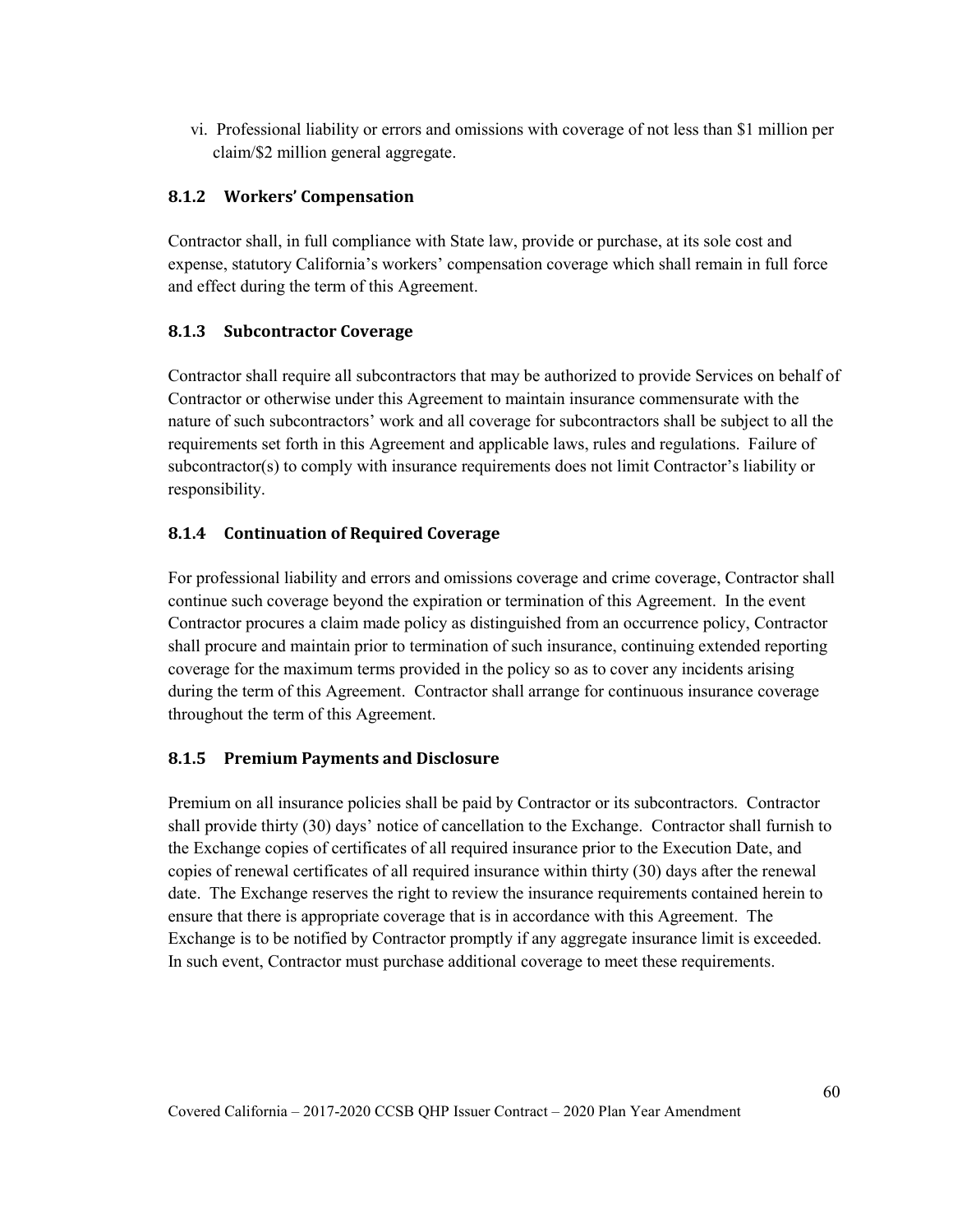# **8.2 Indemnification**

Contractor shall indemnify, defend and hold harmless the Exchange, the State, and all of the officers, trustees, Agents, and Employees of the foregoing, from and against any and all demands, claims, actions, losses, costs, liabilities, damages or deficiencies, including interest, penalties and attorneys' fees, related to any of the following:

- a) Arise out of or are due to a breach by Contractor of any of its representations, warranties, covenants or other obligations contained in this Agreement; or
- b) Are caused by or resulting from Contractor's acts or omissions constituting bad faith, willful misfeasance, negligence, or reckless disregard of its duties under this Agreement or applicable laws, rules, and regulations; or
- c) Accrue or result to any of Contractor's subcontractors, material men, laborers, or any other person, firm, or entity furnishing or supplying services, material, or supplies in connection with the performance of this Agreement.

The obligation to provide indemnification under this Agreement shall be contingent upon the Exchange:

- a) Providing Contractor with reasonable written notice of any claim for which indemnification is sought;
- b) Allowing Contractor to control the defense and settlement of such claim; provided, however, that the Contractor consults with the Exchange regarding the defense of the claim and any possible settlements and agrees not to enter into any settlement or compromise of any claim or action in a manner that admits fault or imposes any restrictions or obligations on the Exchange without the Exchange's prior written consent, which will not be unreasonably withheld; and,
- c) Cooperating fully with the Contractor in connection with such defense and settlement. Indemnification under this Section is limited as described herein.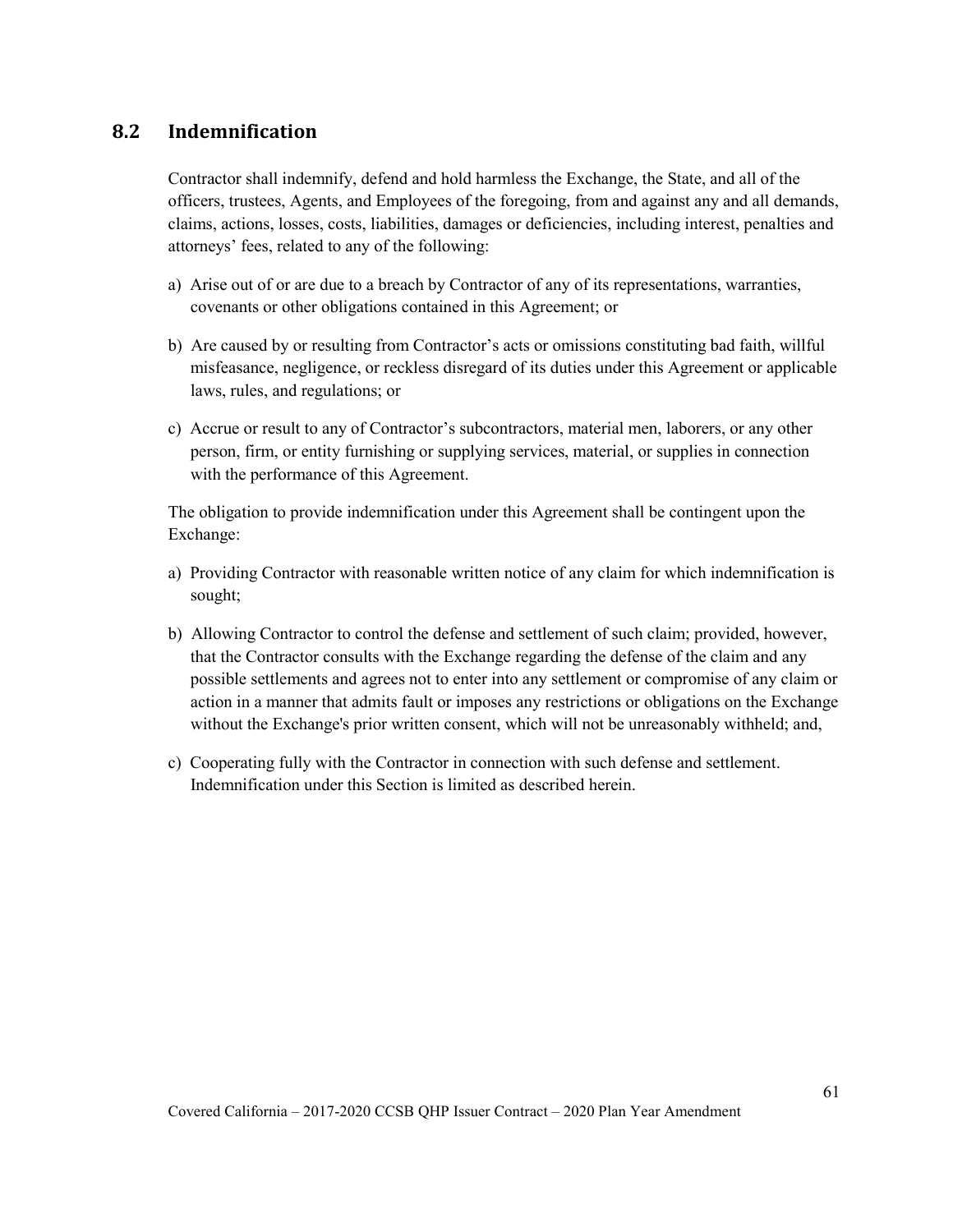# **ARTICLE 9 – PRIVACY AND SECURITY**

# **9.1 Privacy and Security Requirements for Personally Identifiable Data**

- a) HIPAA Requirements. Contractor agrees to comply with applicable provisions of the Health Insurance Portability and Accountability Act of 1996 ("HIPAA"), including the Administrative Simplification Provisions of HIPAA, as codified at 42 U.S.C. § 1320d et seq., the Health Information Technology for Economic and Clinical Health Act of 2009 ("HITECH"), and any current and future regulations promulgated under HITECH or HIPAA, all as amended from time to time and collectively referred to herein as the "HIPAA Requirements". Contractor agrees not to use or further disclose any Protected Health Information, other than as permitted or required by the HIPAA Requirements and the terms of this Agreement.
- b) Exchange Requirements. With respect to Contractor Exchange Functions, Contractor agrees to comply with following privacy and security requirements and standards applicable to Personally Identifiable Information which have been established and implemented by the Exchange in accordance with the requirements of 45 C.F.R. Part 155 (collectively, "the Exchange Requirements"):
	- i. Uses and Disclosures. Pursuant to the terms of this Agreement, Contractor may receive from the Exchange Protected Health Information and/or Personally Identifiable Information in connection with Contractor Exchange Functions that is protected under applicable Federal and State laws and regulations. Contractor shall not use or disclose such Protected Health Information or Personally Identifiable Information obtained in connection with Contractor Exchange Functions other than as is expressly permitted under the Exchange Requirements and only to the extent necessary to perform the functions called for within this Agreement.
	- ii. Fair Information Practices. Contractor shall implement reasonable and appropriate fair information practices to ensure:
		- 1. Individual Access. Contractor shall provide access to, and permit inspection and copying of Protected Health Information and Personally Identifiable Information in either an electronic or hard copy format as specified by the individual and as required by law, within thirty (30) days of such request from the individual. If the Contractor denies access, in whole or in part, the Contractor must provide a written denial within the time limits for providing access, which includes the basis for the denial and a statement of the individual's review rights, if applicable. In the event any individual requests access to Protected Health Information or Personally Identifiable Information maintained by the Exchange or another health plan directly from Contractor, Contractor shall within five (5) days forward such request to the Exchange and the relevant health plan as needed.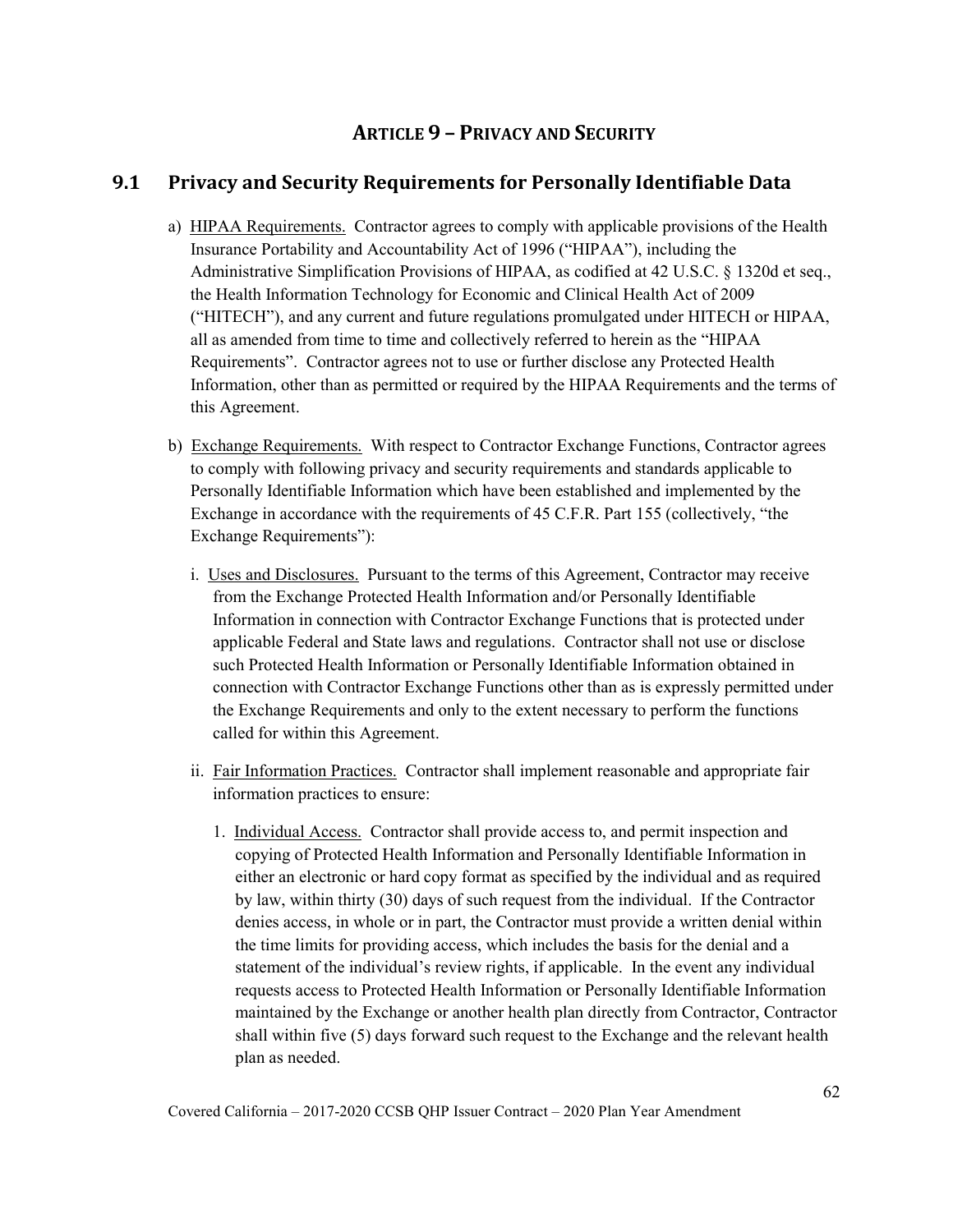- 2. Amendment. Contractor shall provide an individual with the right to request an amendment of inaccurate Protected Health Information and Personally Identifiable Information. Contractor shall respond to such individual within sixty (60) days of such a request either by making the correction and informing the individual of such correction or notifying the individual in writing that the request was denied, which notice shall provide an explanation for the denial and explain that the individual may submit a statement of disagreement with the denial.
- 3. Openness and Transparency. Contractor shall make available to individuals applicable policies, procedures, and technologies that directly affect such individuals and/or their Protected Health Information and Personally Identifiable Information.
- 4. Choice. Contractor shall provide individuals with a reasonable opportunity and capability to make informed decisions about the collection, use, and disclosure of their Protected Health Information and Personally Identifiable Information.
- 5. Limitations. Contractor represents and warrants that all Protected Health Information and Personally Identifiable Information shall be collected, used, and/or disclosed under this Agreement only to the extent necessary to accomplish a specified purpose under the terms of this Agreement or as permitted by the Exchange Requirements and never to discriminate inappropriately.
- 6. Data Integrity. Contractor shall implement policies and procedures reasonably intended to ensure that Protected Health Information and Personally Identifiable Information in its possession is complete, accurate, and current, to the extent necessary for the Contractor's intended purposes, and has not been altered or destroyed in an unauthorized manner.
- 7. Safeguards. Contractor shall have in place administrative, physical, and technical safeguards that reasonably and appropriately protect the confidentiality, integrity, and availability of the Protected Health Information and Personally Identifiable Information that it creates, receives, maintains, or transmits pursuant to the Agreement and to prevent the use or disclosure of Protected Health Information and/or Personally Identifiable Information other than as provided for in this Agreement, or as required by law. In furtherance of compliance with such requirements, Contractor shall:
	- a. Encrypt all Protected Health Information and/or Personally Identifiable Information that is in motion or at rest, including but not limited to data on portable media devices, using commercially reasonable means, consistent with applicable Federal and State laws, regulations and agency guidance, including but not limited to the U.S. Department of Health and Human Services Guidance Specifying the Technologies and Methodologies That Render Protected Health Information Unusable, Unreadable, or Indecipherable to Unauthorized Individuals for Purposes of the Breach Notification Requirements or issued by the National Institute for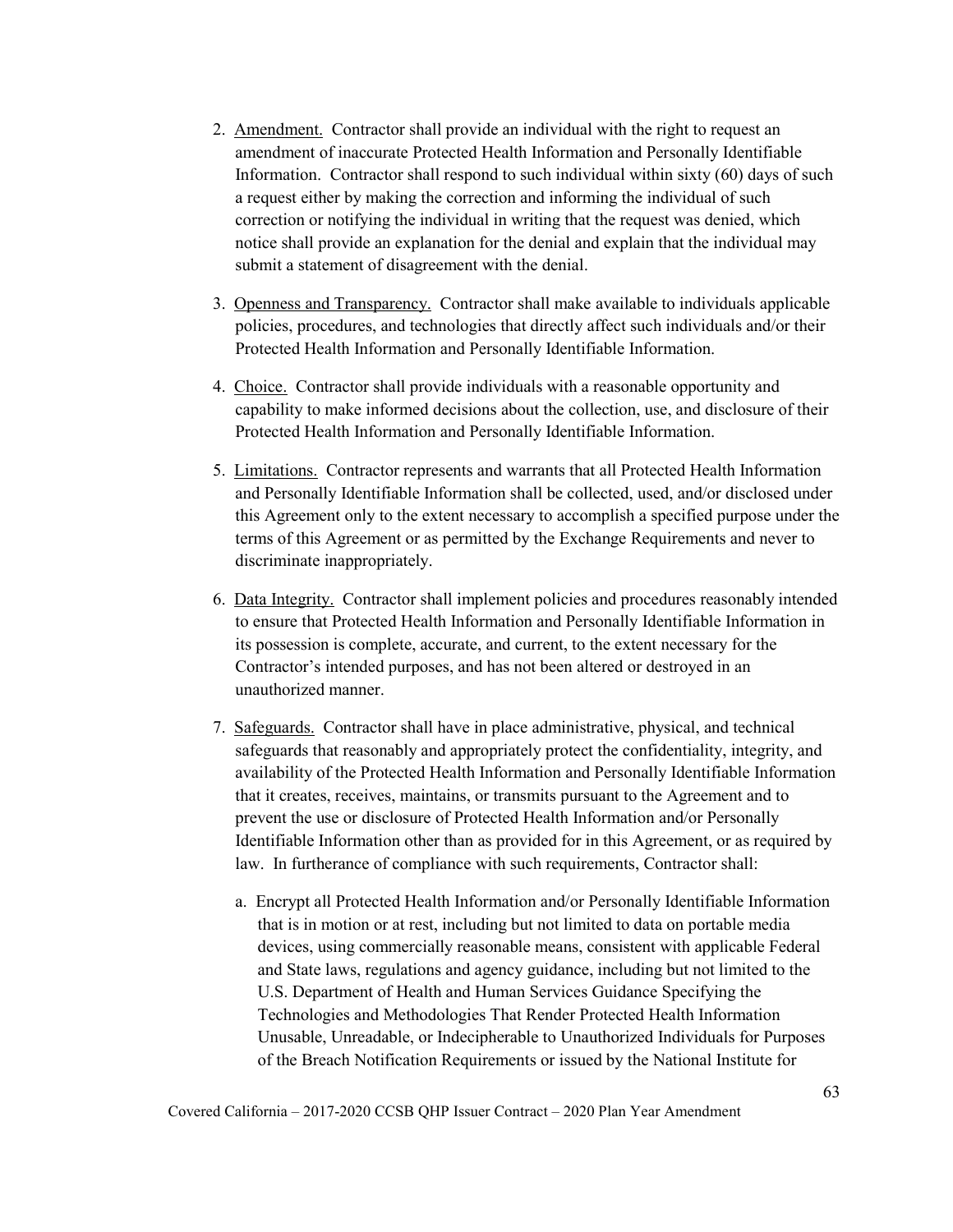Standards and Technology ("NIST") concerning the protection of identifiable data such as Protected Health Information and/or Personally Identifiable Information. Data centers shall be encrypted or shall otherwise comply with industry data security best practices;

- b. Implement a contingency plan for responding to emergencies and/or disruptions to business that in any way affect the use, access, disclosure, or other handling of Protected Health Information and/or Personally Identifiable Information;
- c. Maintain and exercise a plan to respond to internal and external security threats and violations;
- d. Maintain an incident response plan;
- e. Maintain technology policies and procedures that provide reasonable safeguards for the protection of Protected Health Information and Personally Identifiable Information stored, maintained, or accessed on hardware and software utilized by Contractor and its subcontractors and Agents;
- f. Mitigate to the extent practicable, any harmful effect that is known to Contractor of any Security Incident related to Protected Health Information and/or Personally Identifiable Information or of any use or disclosure of Protected Health Information and/or Personally Identifiable Information by Contractor or its subcontractors or Agents in violation of the requirements of this Agreement or applicable privacy and security laws and regulations and agency guidance;
- g. Ensure that each individual user, including any employees, sub-contractors, agents or other such individuals, of any Exchange computer system through which Protected Health Information and/or Personally-Identifiable Information is accessed be assigned and maintain his or her own unique user-id and password. Contractor shall immediately notify the Exchange via e-mail through an e-mail address provided by the Exchange once any such employees, sub-contractors, agents or other such individuals are no longer employed or retained by Contractor. Contractor shall likewise cooperate in good faith to ensure the accounts of any such individuals are de-activated to prevent unauthorized access to Protected Health Information and/or Personally-Identifiable Information through any such Exchange computer system;
- h. Destroy Protected Health Information and Personally Identifiable Information in a manner consistent with applicable State and Federal laws, regulations, and agency guidance on the destruction of Protected Health Information and Personally Identifiable Information, including but not limited to NIST special publication 800- 88 Guidelines for Media Sanitization; and
- i. Comply with all applicable Exchange policies within Section 9.2. Protection of Information Assets, including, but not limited to, executing non-disclosure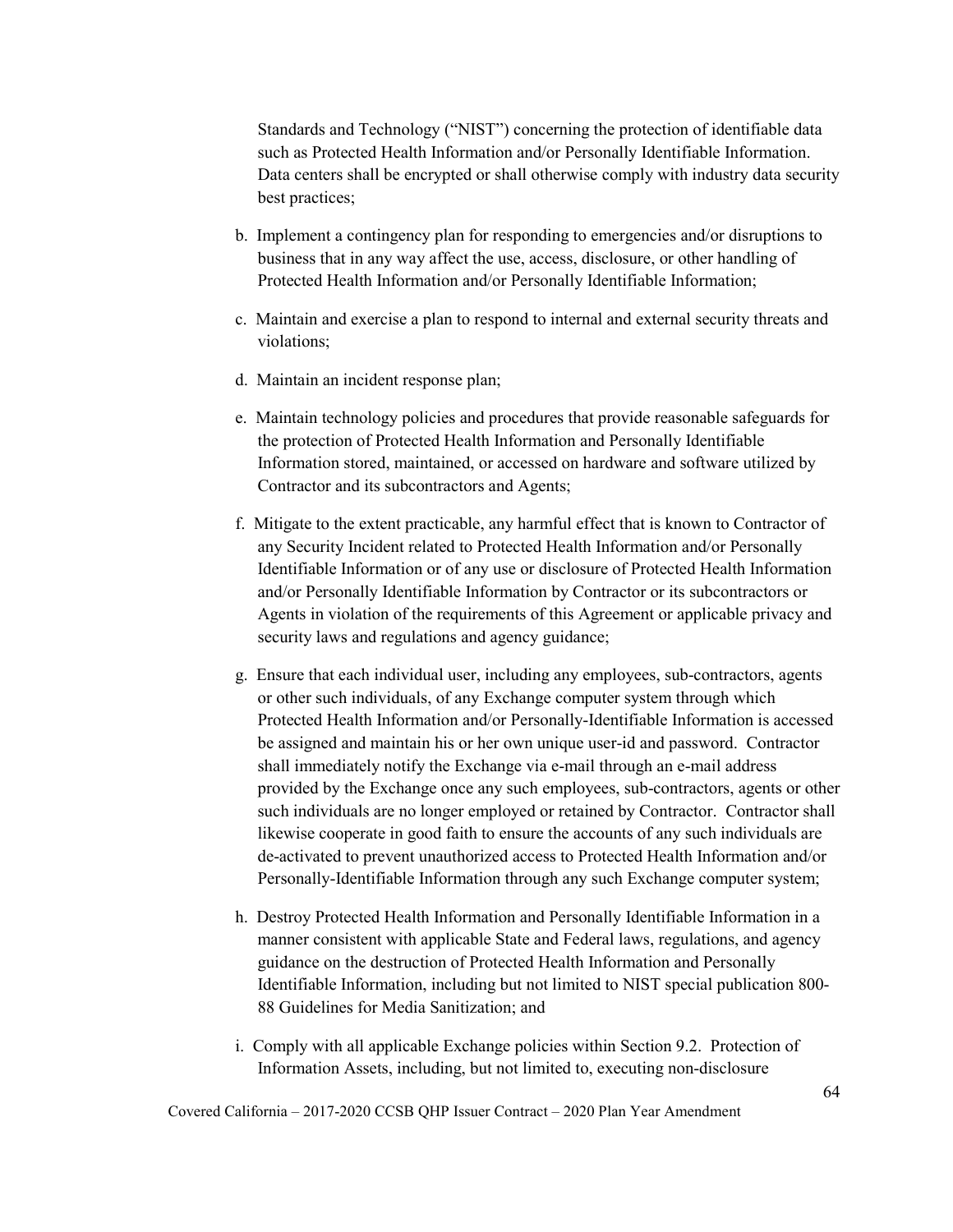agreements and other documents required by such policies. Contractor shall also require any subcontractors and Agents to comply with all such Exchange policies.

- c) California Requirements. With respect to all provisions of information under this Agreement, Contractor agrees to comply with all applicable California state health information privacy and security laws applicable to Personally Identifiable Information, including but not limited to the confidentiality of the Medical Information Act, the California Insurance Information and Privacy Protection Act, and the Information Practices Act, all collectively referred to as "California Requirements."
- d) Interpretation. Notwithstanding any other provisions in this Section, to the extent a conflict arises between the permissibility of a use or disclosure of Protected Health Information or Personally Identifiable Information under the HIPAA Requirements, the Exchange Requirements, or California Requirements with respect to Contractor Exchange Functions, the applicable requirements imposing the more stringent privacy and security standards to such uses and disclosures shall apply. In addition, any ambiguity in this Agreement regarding the privacy and security of Protected Health Information and/or Personally Identifiable Information shall be resolved to permit the Exchange and Contractor to comply with the most stringent of the applicable privacy and security laws or regulations.

#### e) Breach Notification.

- i. Contractor shall report to the Exchange any Breach or Security Incident reasonably calculated to result in the Breach of PII or PHI created or received in connection with Contractor Exchange Functions in accordance with the provisions set forth herein. For purposes of this Paragraph (e), a "Breach" shall, in accordance with the HIPAA Breach Notification Rule, mean the impermissible use or disclosure of PII or PHI within Contractor's custody or control which is reasonably calculated to compromise the security or privacy of any such PII or PHI [45 CFR §§164.400-414]. For purposes of this Paragraph (e), a "Security Incident" shall, in accordance with the HIPAA Security Rule, mean the attempted or successful unauthorized access, use, disclosure, modification, or destruction of information or the interference with system operations in an information system [45 CFR §164.304].
- ii. Contractor shall, without unreasonable delay, but no later than within three (3) business days after Contractor's discovery of a Breach or Security Incident reasonably calculated to result in a Breach of PII or PHI subject to this Agreement, submit an initial report regarding any such Breach or Security Incident to the Exchange. Reports shall be made on a form made available to Contractor by the Exchange.
- iii. Contractor shall cooperate with the Exchange in investigating any such Breach or Security Incident and in meeting the Exchange's obligations, if any, under applicable State and Federal security breach notification laws, regulatory obligations or agency requirements. If the cause of the Breach or Security Incident is attributable to Contractor or its Agents or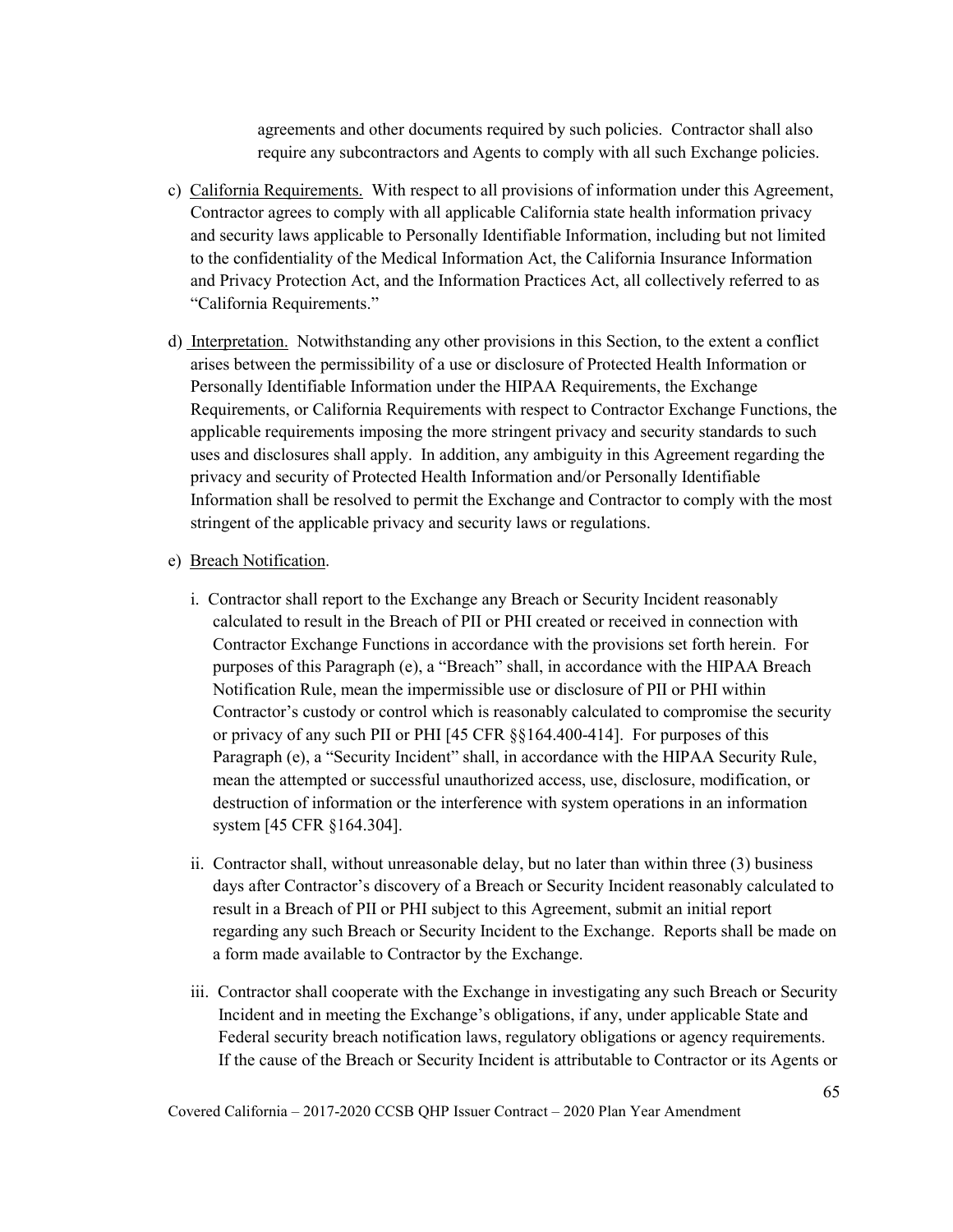subcontractors, Contractor shall be responsible for Breach notifications and reporting as required under applicable Federal and State laws, regulations, and agency guidance. Such notification(s) and required reporting shall be done in cooperation with the Exchange.

- iv. To the extent possible, Contractor's initial report shall include: (a) the names of the individual(s) whose Protected Health Information and/or Personally Identifiable Information has been, or is reasonably believed by Contractor to have been accessed, acquired, used, or disclosed. In the event of a Security Incident, Contractor shall provide such information regarding the nature of the information system intrusion and any systems potentially compromised; (b) a brief description of what happened including the date of the incident and the date of the discovery of the incident, if known; (c) a description of the types of Protected Health Information and/or Personally Identifiable Information that were involved in the incident, as applicable; (d) a brief description of what Contractor is doing or will be doing to investigate, to mitigate harm to the individual(s) and to its information systems, and to protect against recurrences; and (e) any other information that the Exchange determines it needs to include in notifications to the individual(s) or relevant regulatory authorities under applicable privacy and security requirements.
- v. Within three (3) days of conducting its investigation, unless an extension is granted by the Exchange, Contractor shall file a final report which shall identify and describe the results and outcome of Contractor's above-referenced investigation and mitigation efforts. Contractor shall make all reasonable efforts to obtain the information listed above and shall provide an explanation if any information cannot be obtained. Contractor and the Exchange will cooperate in developing content for any public statements.
- f) Other Obligations. The following additional obligations apply to Contractor:
	- i. Subcontractors and Agents. Contractor shall enter into an agreement with any Agent or subcontractor that will have access to Protected Health Information and/or Personally Identifiable Information that is received from, or created or received by, Contractor on behalf of the Exchange or in connection with this Agreement, or any of its contracting Plans pursuant to which such Agent or subcontractor agrees to be bound by the same or more stringent restrictions, terms and conditions as those that apply to Contractor pursuant to this Agreement with respect to such Protected Health Information and Personally Identifiable Information.
	- ii. Exchange Operations. Unless otherwise agreed to by the Contractor and the Exchange, Contractor shall provide de-identified patient medical and pharmaceutical information needed by the Exchange to effectively oversee and administer the Plans. As used in this Subsection (f), the term "de-identified" shall have the meaning set forth in 45 C.F.R. § 164.514.
	- iii. Records and Audit. Contractor agrees to make its internal practices, books and records relating to the use and disclosure of Protected Health Information and/or Personally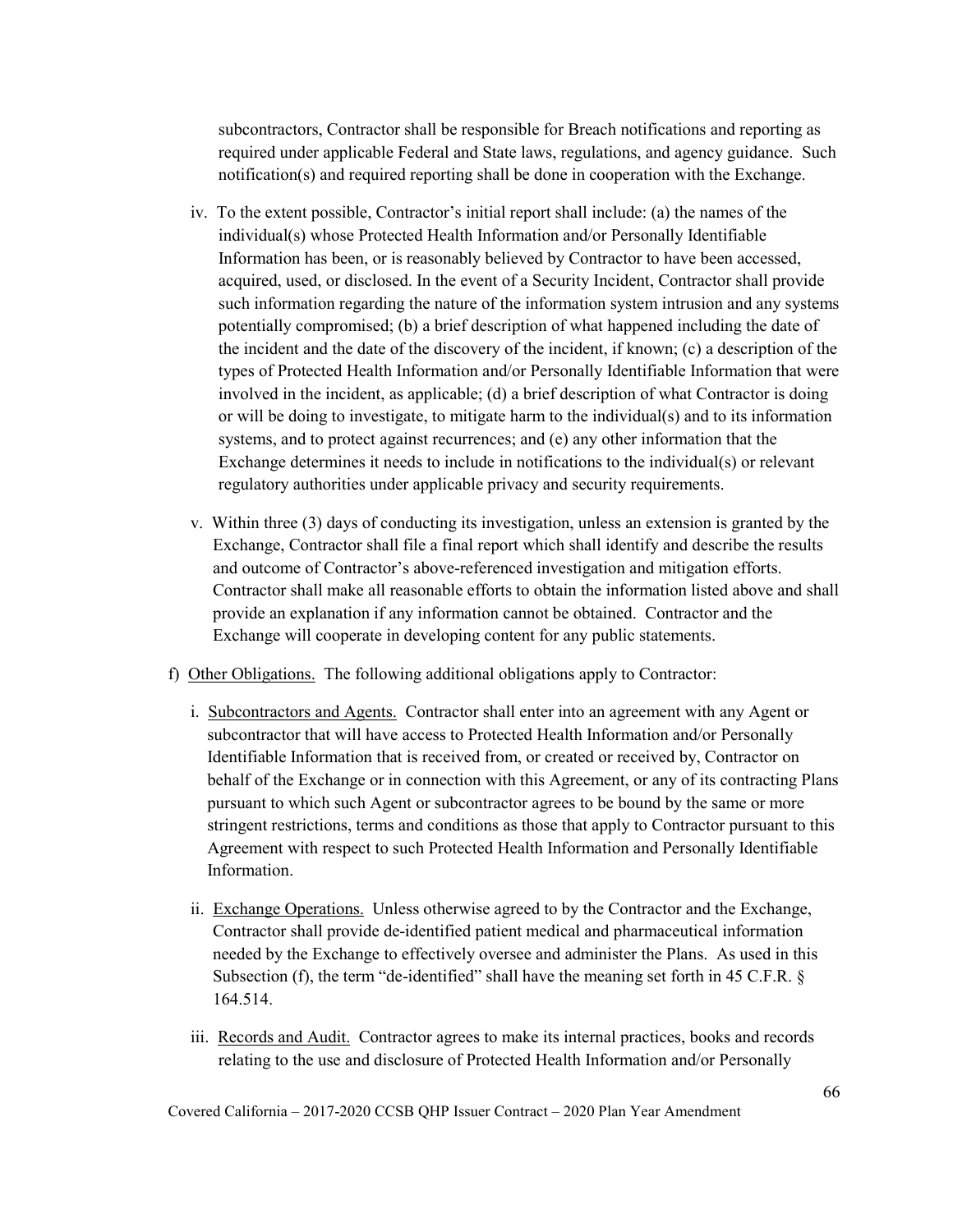Identifiable Information received from the Exchange, or created or received by Contractor on behalf of the Exchange or in connection with this Agreement available to the Secretary of the U.S. Department of Health and Human Services for purposes of determining the Contractor's and/or the Exchange's compliance with HIPAA Requirements. In addition, Contractor shall provide the Exchange with information concerning its safeguards described throughout this Section and/or other information security practices as they pertain to the protection of Protected Health Information and Personally Identifiable Information, as the Exchange may from time to time request. Failure of Contractor to complete or to respond to the Exchange's request for information within the reasonable timeframe specified by the Exchange shall constitute a material breach of this Agreement. In the event of a Breach or Security Incident related to Protected Health Information and/or Personally Identifiable Information or any use or disclosure of Protected Health Information and/or Personally Identifiable Information by Contractor in violation of the requirements of this Agreement, the Exchange will be permitted access to Contractor's facilities in order to review policies, procedures, and controls relating solely to compliance with the terms of this Agreement.

- iv. Electronic Transactions Rule. In conducting any electronic transaction that is subject to the Electronic Transactions Rule on behalf of any Plan, Contractor agrees to comply with all applicable requirements of the Electronic Transactions Rule set forth in 45 C.F.R. Part 162. Contractor agrees to require that any Agent, including a subcontractor, of Contractor that conducts standard transactions with Protected Health Information and/or Personally Identifiable Information of the Plan comply with all applicable requirements of the Electronic Transactions Rule.
- v. Minimum Necessary. Contractor agrees to request and use only the minimum necessary type and amount of Protected Health Information required to perform its services and will comply with any regulations promulgated under the HIPAA Requirements and agency guidance concerning the minimum necessary standard pertaining to Protected Health Information. Contractor will collect, use, and disclose Personally Identifiable Information only to the extent necessary to accomplish a specified purpose under this Agreement.
- vi. Indemnification. Contractor shall indemnify, hold harmless, and defend the Exchange from and against any and all costs (including mailing, labor, administrative costs, vendor charges, and any other costs the Exchange determines to be reasonable), losses, penalties, fines, and liabilities arising from or due to a Breach or other non-permitted use or disclosure of Protected Health Information and/or Personally Identifiable Information by Contractor or its subcontractors or Agents, including without limitation, (1) damages resulting from any action under applicable (a) HIPAA Requirements, (b) the Exchange Requirements or (c) California Requirements, and (2) the costs of the Exchange actions taken to: (i) notify the affected individual(s) and other entities of and to respond to the Breach; (ii) mitigate harm to the affected individual(s); and (iii) respond to questions or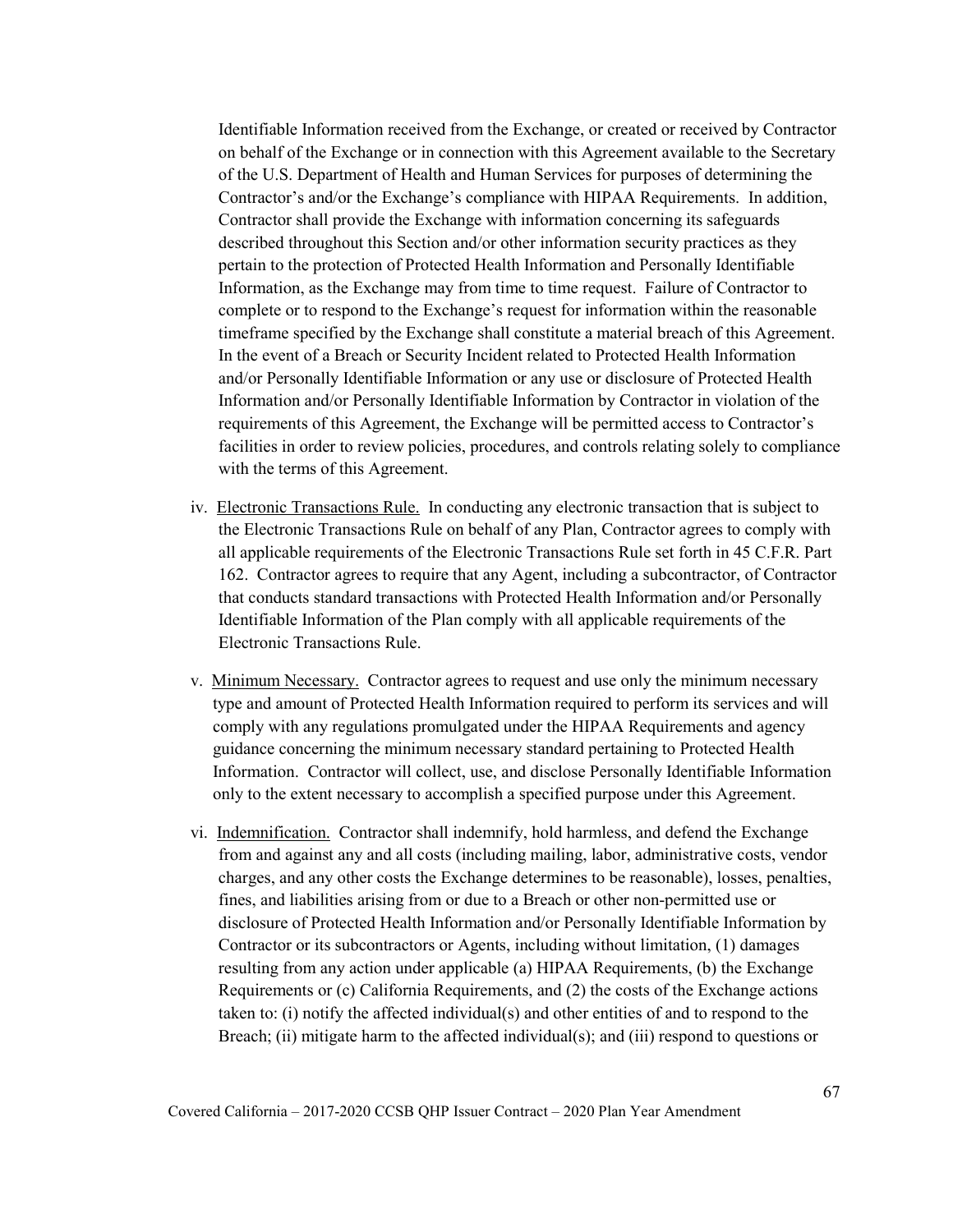requests for information about the Breach or other impermissible use or disclosure of Protected Health Information and/or Personally Identifiable Information.

- g) Privacy Policy. The Exchange shall notify Contractor of any limitation(s) in its Privacy Policy, to the extent that such limitation may affect Contractor's use or disclosure of Protected Health Information and/or Personally Identifiable Information.
- h) Reporting Violations of Law. Contractor may use Protected Health Information to report violations of law to appropriate Federal and State authorities, consistent with 45 C.F.R. § 164.502(j)(2), other provisions within the HIPAA Requirements, or any other applicable State or Federal laws or regulations.
- i) Survival. Notwithstanding anything to the contrary in the Agreement, the provisions of this Section 9.1 on the Protection of Personally Identifiable Information shall survive termination of the Agreement with respect to information that relates to Contractor Exchange functions until such time as all Personally Identifiable Information and Protected Health Information is destroyed by assuring that hard copy Personally Identifiable Information and Protected Health Information will be shredded and electronic media will be cleared, purged, or destroyed consistent with National Institute of Standards and Technology Guidelines for Media Sanitization, or is returned to the Exchange, in a manner that is reasonably acceptable to the Exchange.
- j) Contract Breach. Without limiting the rights of the parties pursuant to this Agreement, if Contractor breaches its obligations under this Section, the Exchange may, at its option: (a) exercise any of its rights of access and inspection under this Agreement; (b) require Contractor to submit to a plan of monitoring and reporting, as the Exchange may determine necessary to maintain compliance with this Agreement and such plan shall be made part of this Agreement; or (c) notwithstanding any other provisions of this Agreement, after giving Contractor opportunity to cure the breach, terminate this Agreement. If Contractor materially breaches its obligations under this Section, the Exchange may terminate this Agreement, with or without opportunity to cure the breach. The Exchange's remedies under this Section and any other part of this Agreement or provision of law shall be cumulative, and the exercise of any remedy shall not preclude the exercise of any other.

## **9.2 Protection of Information Assets**.

- a) The following terms shall apply as defined below:
	- i. "Information Assets" means any information, including Confidential Information, necessary to the operation of either party that is created, stored, transmitted, processed, or managed on any hardware, software, network components, or any printed form, or is communicated orally. "Information Assets" does not include information that has been transferred from the Disclosing Party to the Receiving Party under applicable laws, regulations, and agency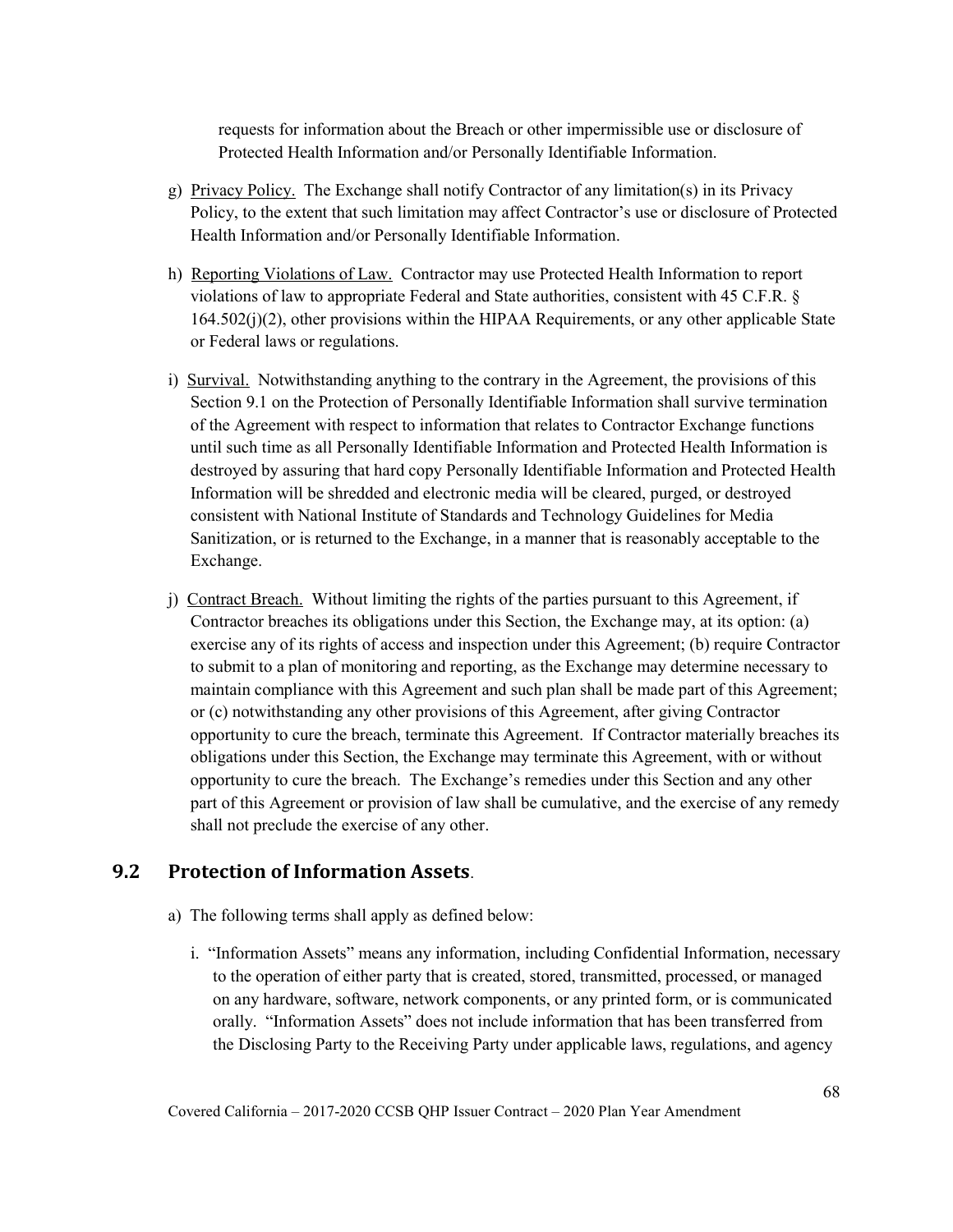guidance, and that is being maintained and used by the Receiving Party solely for purposes that are not Contractor Exchange Functions.

- ii. "Confidential Information" includes, but is not limited, to any information (whether oral, written, visual, or fixed in any tangible medium of expression), relating to either party's services, operations, systems, programs, inventions, techniques, suppliers, customers and prospective customers (excluding the Exchange), cost and pricing data, trade secrets, know-how, processes, plans, reports, designs, and any other information of or relating to the business or either party, including Contractor's programs, but does not include information that (a) is described in the Evidence of Coverage booklets; (b) was known to the Receiving Party before it was disclosed to the Receiving Party by the Disclosing Party, (c) was or becomes available to the Receiving Party from a source other than the Disclosing Party, provided such fact is evidenced in writing and the source is not bound by a confidentiality obligation regarding such information to Disclosing Party, or (d) is developed by either party independently of the other party's Confidential Information, provided that such fact can be adequately documented.
- iii. "Disclosing Party" means the party who sends Information Assets that it owns to the other party for the purposes outlined in this Agreement.
- iv. "Receiving Party" means the party who receives Information Assets owned by the other party.
- b) The Receiving Party shall hold all Information Assets of the Disclosing Party in confidence and will not use any of the Disclosing Party's Information Assets for any purpose, except as set forth in this Agreement, or as otherwise required by law, regulation, or compulsory process.
- c) The Receiving Party must take all reasonable and necessary steps to prevent the unauthorized disclosure, modification, or destruction of the Disclosing Party's Information Assets. The Receiving Party must, at a minimum, use the same degree of care to protect the Disclosing Party's Information Assets that it uses to protect its own Information Assets.
- d) The Receiving Party agrees not to disclose the Disclosing Party's Information Assets to anyone, except to Employees or third parties who require access to the Information Assets pursuant to this Agreement, but only where such third parties have signed agreements regarding the Information Assets containing terms that are equivalent to, or stricter than, the terms of this Section, or as otherwise required by law.
- e) In the event the Receiving Party is requested to disclose the Disclosing Party's Information Assets pursuant to a request under the California Public Records Act (PRA), a summons, subpoena, or in connection with any litigation, or to comply with any law, regulation, ruling or government or public agency request, the Receiving Party shall, to the extent it may do so lawfully, give the Disclosing Party five (5) business days' notice of such requested disclosure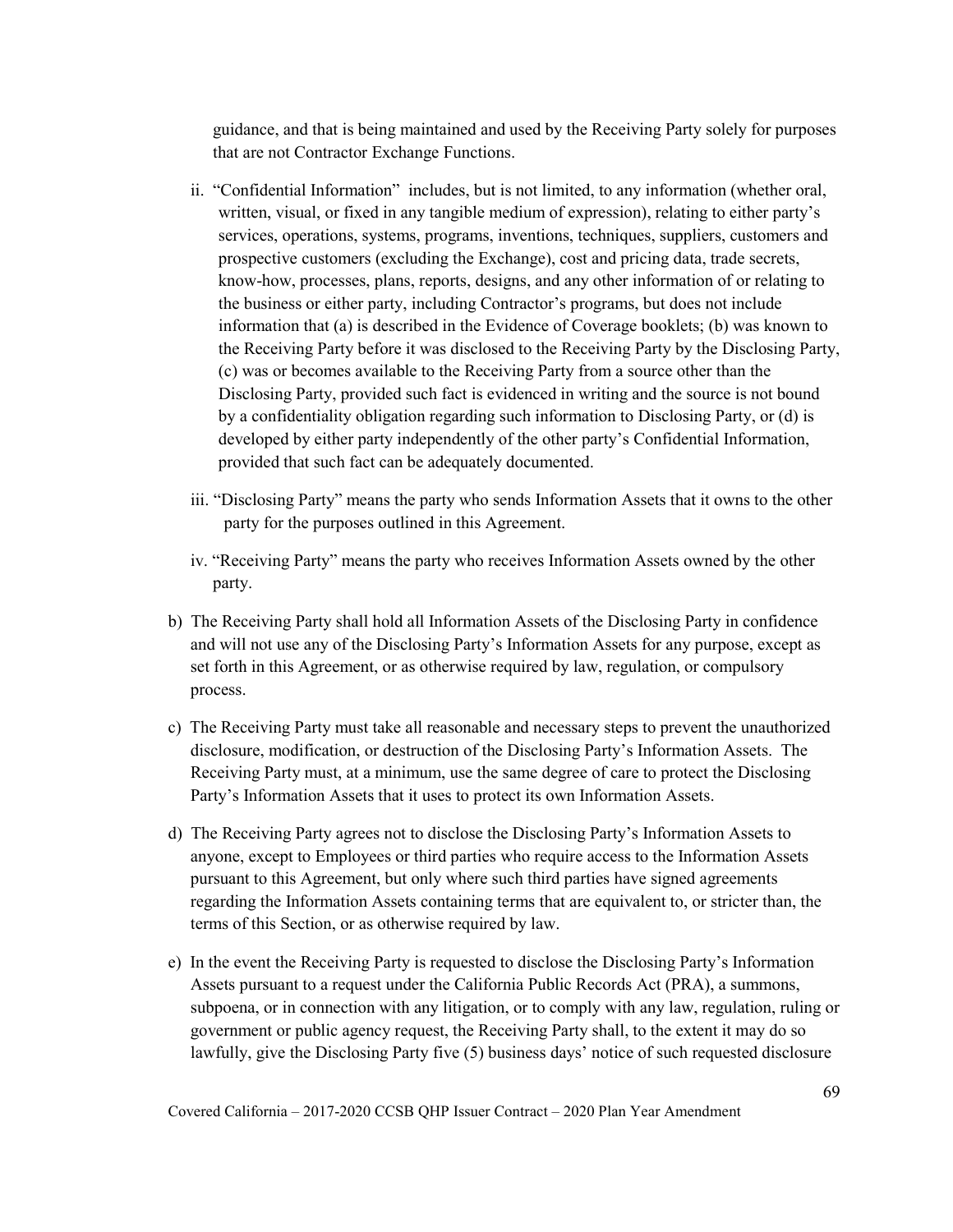and afford the Disclosing Party the opportunity to review the request before Receiving Party discloses the Information Assets. The Disclosing Party shall, in accordance with applicable law, have the right to take such action as it reasonably believes may be necessary to protect the Information Assets, and such action shall not be restricted by the dispute resolution process of this Agreement. If such request is pursuant to the PRA, the Exchange shall give Contractor five (5) business days' notice to permit Contractor to consult with the Exchange prior to disclosure of any Confidential Information. This subdivision shall not apply to restrict disclosure of any information to the State or in connection with a dispute between the Exchange and Contractor or any audit or review conducted pursuant to this Agreement.

- f) The Receiving Party shall notify the Disclosing Party in writing of any unauthorized disclosure, modification, or destruction of the Disclosing Party's Information Assets by the Receiving Party, its officers, directors, Employees, contractors, Agents, or third parties. The Receiving Party shall make this notification promptly upon becoming aware of such disclosure, modification, or destruction, but in any event, not later than four (4) days after becoming aware of the unauthorized disclosure, modification, or destruction. After such notification, the Receiving Party agrees to cooperate reasonably, at the Receiving Party's expense, with the Disclosing Party to remedy or limit the unauthorized disclosure, modification, or destruction and/or its effects.
- g) The Receiving Party understands and agrees the Disclosing Party may suffer immediate, irreparable harm in the event the Receiving Party fails to comply with any of its obligations under this Section, that monetary damages will be inadequate to compensate the Disclosing Party for such breach and that the Disclosing Party shall have the right to enforce this Section by injunctive or other equitable remedies. The provisions of this Section shall survive the expiration, or termination, for any reason, of this Agreement.
- h) To the extent that information subject to this Section on Protection of Information Assets is also subject to HIPAA Requirements, the Exchange Requirements or California Requirements in Section 9.1(b) and (c), such information shall be governed by the provisions of Section 9.1. In the event of a conflict or inconsistency between the requirements of the various applicable sections and attachments of this Agreement, including Section 9.1 and this Section 9.2, Contractor shall comply with the provisions that provide the greatest protection against access, use, or disclosure.
- i) Survival. Notwithstanding anything to the contrary in the Agreement, the provisions of this Section 9.2 on Information Assets shall survive termination of the Agreement until such time as all Information Assets provided by the Exchange to Contractor, or created, received, or maintained by Contractor on behalf of the Exchange, is destroyed by assuring that hard copy Information Assets will be shredded and electronic media will be cleared, purged, or destroyed consistent with National Institute of Standards and Technology Guidelines for Media Sanitization or is returned to the Exchange, in a manner that is reasonably acceptable to the Exchange.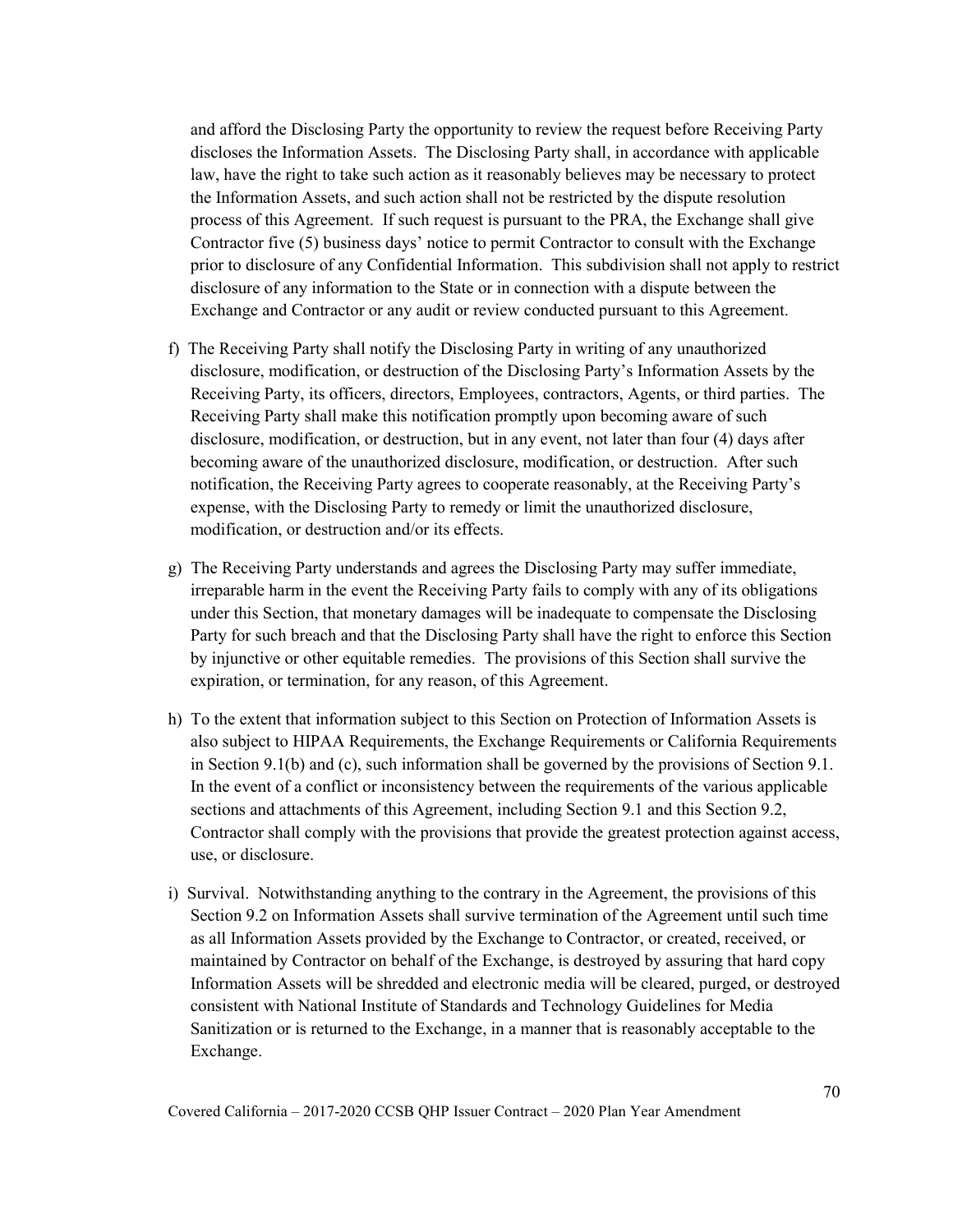## **ARTICLE 10 – RECORDKEEPING**

### **10.1 Clinical Records**

Except with respect to any longer periods that may be required under applicable laws, rules and regulations, Contractor shall maintain, and require each Participating Provider and subcontractor to maintain, a medical record documentation system adequate to fully disclose and document the medical condition of each Enrollee and the extent of Covered Services provided to Enrollees. Clinical records shall be retained for at least seven (7) years following the year of the final Claims payment. Except as otherwise required by State and Federal laws, rules, and regulations, if an audit, litigation, research, evaluation, claim, or other action involving the records has not been concluded before the end of the seven (7) year minimum retention period, the clinical records must be retained until all issues arising out of the action have been resolved. If responsibility for maintenance of medical records is delegated by Contractor to a Participating Provider or subcontractor, Contractor shall require such Participating Provider or other subcontractor to comply with the document retention requirements set forth in this Agreement and as otherwise required by applicable laws, rules and regulations.

### **10.2 Financial Records**

- a) Except as otherwise required to be maintained for a longer period by law or this Agreement, financial records, supporting documents, statistical records and all other records pertinent to amounts paid to or by Contractor in connection with this Agreement shall be retained by Contractor for at least ten (10) years from the date of the final claims payment. Contractor shall maintain accurate books, accounts, and records and prepare all financial statements in accordance with Generally Accepted Accounting Principles, applicable laws, rules and regulations, and requirements imposed by any governmental or State or Federal Regulator having jurisdiction over Contractor.
- b) Contractor shall maintain adequate data customarily maintained and reasonably necessary to properly document each of its transactions with Participating Providers, the Exchange, and Enrollees during the period this Agreement remains in force and will keep records of claims, including medical review and high dollar special audit claims, for a period of ten (10) years or for such length of time as required by Federal or State law, whichever is longer. Subject to compliance with applicable laws, rules and regulations, including, those relating to confidentiality and privacy, at the end of the ten (10) year retention period, at the option of the Exchange, records shall either be transferred to the Exchange at its request or destroyed.
- c) Contractor shall maintain historical claims data and other records and data relating to the utilization of Covered Services by Enrollees on-line for two (2) years from date that the Agreement is terminated with respect to Covered Services provided to Enrollees during the term of this Agreement. These records shall include, but are not limited to, the data elements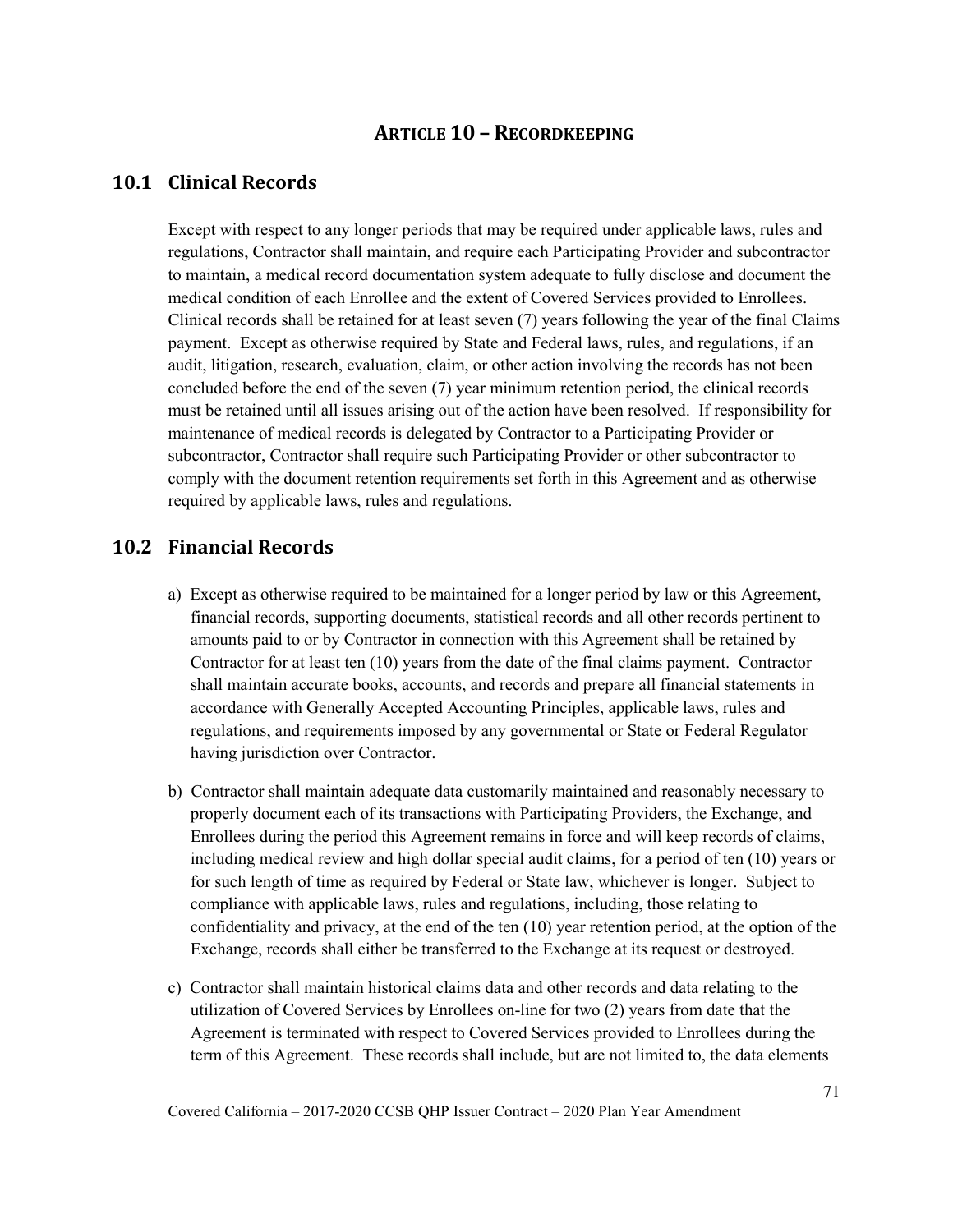necessary to produce specific reports mutually agreed upon by the Exchange and Contractor and in such form reasonably required by the Exchange that is consistent with industry standards and requirements of Health Insurance Regulators regarding statistical, financial, and/or data reporting requirements, including information relating to diagnosis, treatment, amounts billed (allowed and paid), dates of service, procedure numbers, deductible, out-ofpocket and other cost sharing for each claim.

### **10.3 Storage**

Such books and records shall be kept in a secure location at the Contractor's office(s), and books and records related to this Agreement shall be available for inspection and copying by the Exchange, the Exchange representatives, and such consultants and specialists as designated by the Exchange, at any time during normal business hours as provided in Section 10.5 hereof and upon reasonable notice. Contractor shall also ensure that related books and records of Participating Providers and subcontractors shall be accurately maintained. If any inquiry, audit, investigation, litigation, claim, or other action involving the records is ongoing and has not been finally concluded before the end of the ten (10) year minimum retention period, the applicable financial records must be retained until all issues arising out of the action have been resolved.

## **10.4 Back-Up**

Contractor shall maintain a separate back-up system for its electronic data processing functions and a duplicate data file which is updated regularly and stored off-site in a secured, controlled environment. Contractor's back-up system shall comply with applicable laws, rules and regulations, including, those relating to privacy and confidentiality, and shall be designed to meet or exceed industry standards regarding the preservation of access to data.

### **10.5 Examination and Audit Results**

- a) Contractor shall immediately submit to the Exchange the results of final financial, market conduct, or special audits/reviews performed by State and Federal Regulators that have jurisdiction where Contractor serves Enrollees.
- b) Contractor agrees to subject itself to the Exchange for audits/reviews, either by the Exchange or its designee, or the Department of General Services, the Bureau of State Audits or their designee, as they deem necessary including determining the correctness of premium rate setting, the Exchange's payments to Agents based on the Contractor's report, questions pertaining to Enrollee premium payments and advance premium tax credit payments and participation fee payments Contractor made to the Exchange. Contractor also agrees to all audits subject to applicable State and Federal law regarding the confidentiality of and release of confidential Protected Health Information of Enrollees.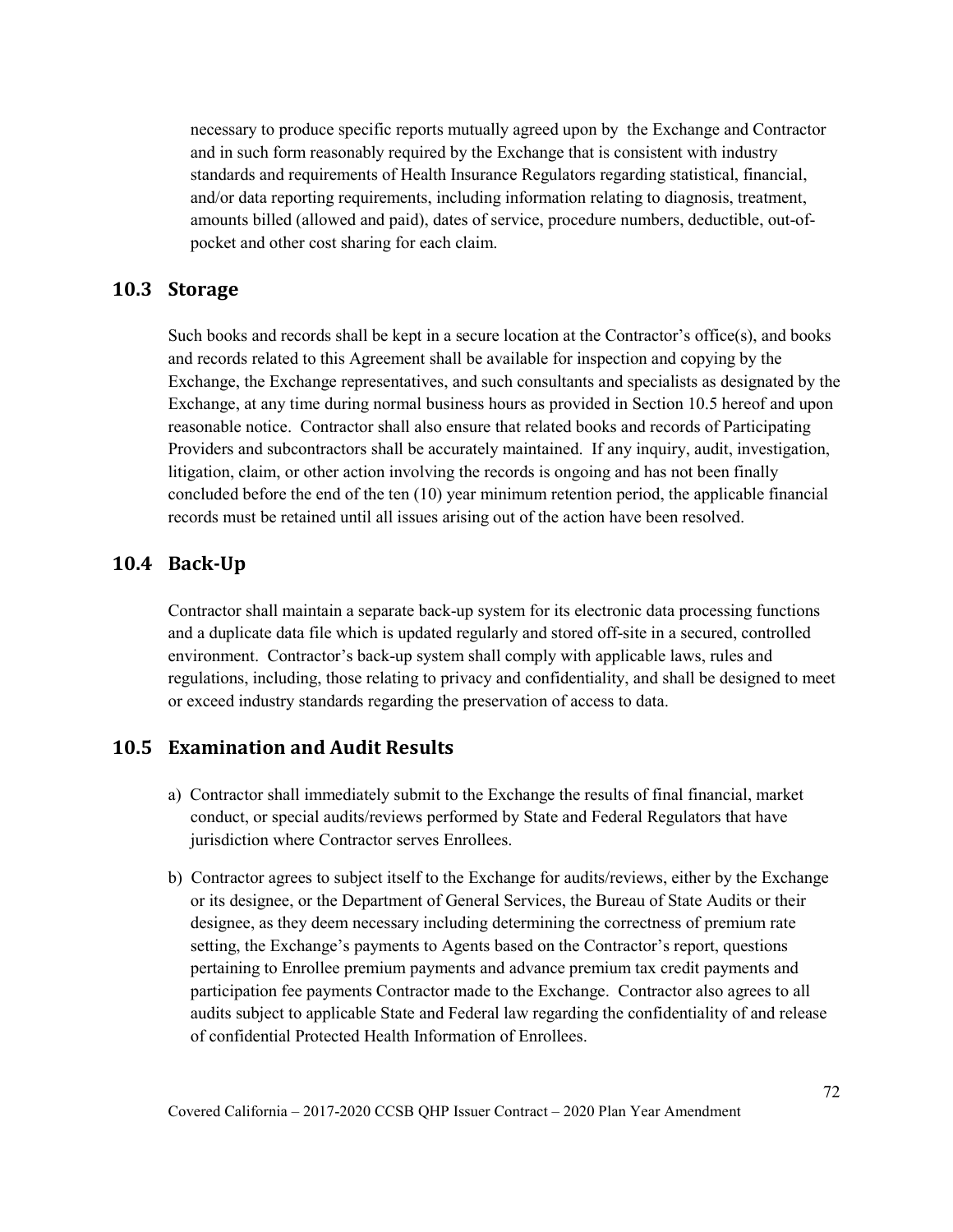- c) Contractor agrees that the Exchange, the Department of General Services, the Bureau of State Audits, or their designated representative, shall, subject to applicable State and Federal law regarding the confidentiality and release of Protected Health Information of Enrollees, have the right to review and to copy any records and supporting documentation pertaining to the performance of this Agreement. Contractor agrees to maintain such records for possible audit for a minimum of three (3) years after final payment, unless a longer period of records retention is stipulated. Contractor agrees to allow the auditor(s) access to such records during normal business hours and to allow interviews of any Employees who might reasonably have information related to such records. Further, Contractor agrees to include a similar right of the State to audit records and interview staff in any subcontract related to performance of this Agreement.
- d) Contractor agrees to take corrective actions of an audit/review findings within ninety (90) days. In the instance Contractor cannot complete the corrective action of a finding within ninety (90) days, it shall submit a status report to the Exchange stating why it cannot correct the finding within the specified time frame and shall propose another date for correction. In all instances, Contractor and the Exchange will do their best to resolve an audit/review finding within one hundred sixty (160) days. Should Contractor disagree with the Exchange's management decision on an audit/review finding, it may appeal such management decision to the Exchange Executive Director whose decision is final and binding on the parties, in terms of administrative due process.

#### **10.6 Notice**

Contractor shall promptly notify the Exchange in writing of any inquiry, audit, investigation, litigation, claim, examination, or other proceeding involving Contractor, or any Contractor personnel, Participating Provider or other authorized subcontractor, that is threatened or commenced by any State and Federal regulatory agency or other party that a reasonable person might believe could materially affect the ability of Contractor to perform in accordance with the terms set forth in this Agreement. Such notice shall be provided by Contractor to the Exchange within ten (10) days of Contractor's receipt of notice regarding such action; provided, however, that any such exchange of information shall be subject to compliance with applicable laws, rules and regulations, and shall not occur to the extent prohibited by order of the court, administrative agency, or other tribunal or State or Federal regulatory authority having jurisdiction over the matter or by the laws and regulations governing the action. This Section shall not be required with respect to disputes relating to claims and other matters noticed to the Exchange in the ordinary course of business pursuant to other terms and conditions set forth in this Agreement or required by law.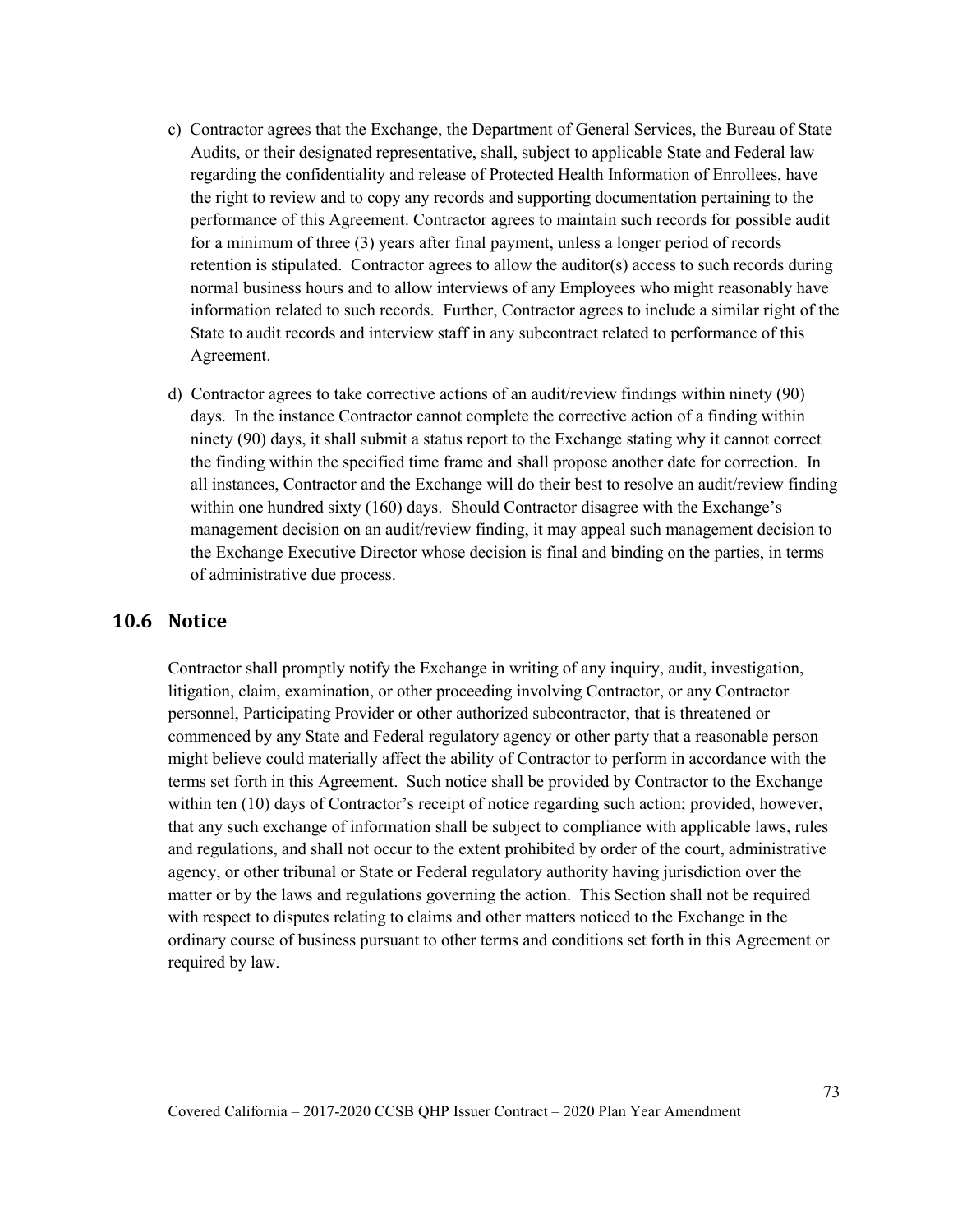## **10.7 Confidentiality**

The Exchange understands and agrees that Contractor shall only be obligated to provide access to such information to the extent that: (1) access to such information is permitted by applicable State and Federal law and regulation, including, but not limited to, State and Federal law or regulation relating to confidential or private information; and (2) it would not cause Contractor to breach the terms of any contract to which Contractor is a party. Contractor shall use efforts reasonably acceptable to obtain any necessary consents relating to Contractor's access to information.

## **10.8 Tax Reporting**

Contractor shall provide such information to the Exchange upon request and in such form as mutually agreed upon by the parties and reasonably required to document Contractor's compliance with, and/or to fulfill the Exchange's obligations with respect to, income tax eligibility, computation and reporting requirements required under applicable laws, rules and regulations that applicable to the operation of the Exchange, including, those relating to premium tax credit, and other operations of the Exchange set forth at 45 C.F.R. Part 155*.*

### **10.9 Electronic Commerce**

Contractor shall use commercially reasonable efforts, which shall include, without limitation, Contractor's development, implementation and maintenance of processes and systems consistent with industry standards, to comply with the requirements of the Exchange and applicable laws, rules and regulations relating to Contractor's participation in electronic commerce activities required under the terms of this Agreement. Contractor shall comply with service levels and system interface specifications documented by the Exchange in appropriate CalHEERS documentation.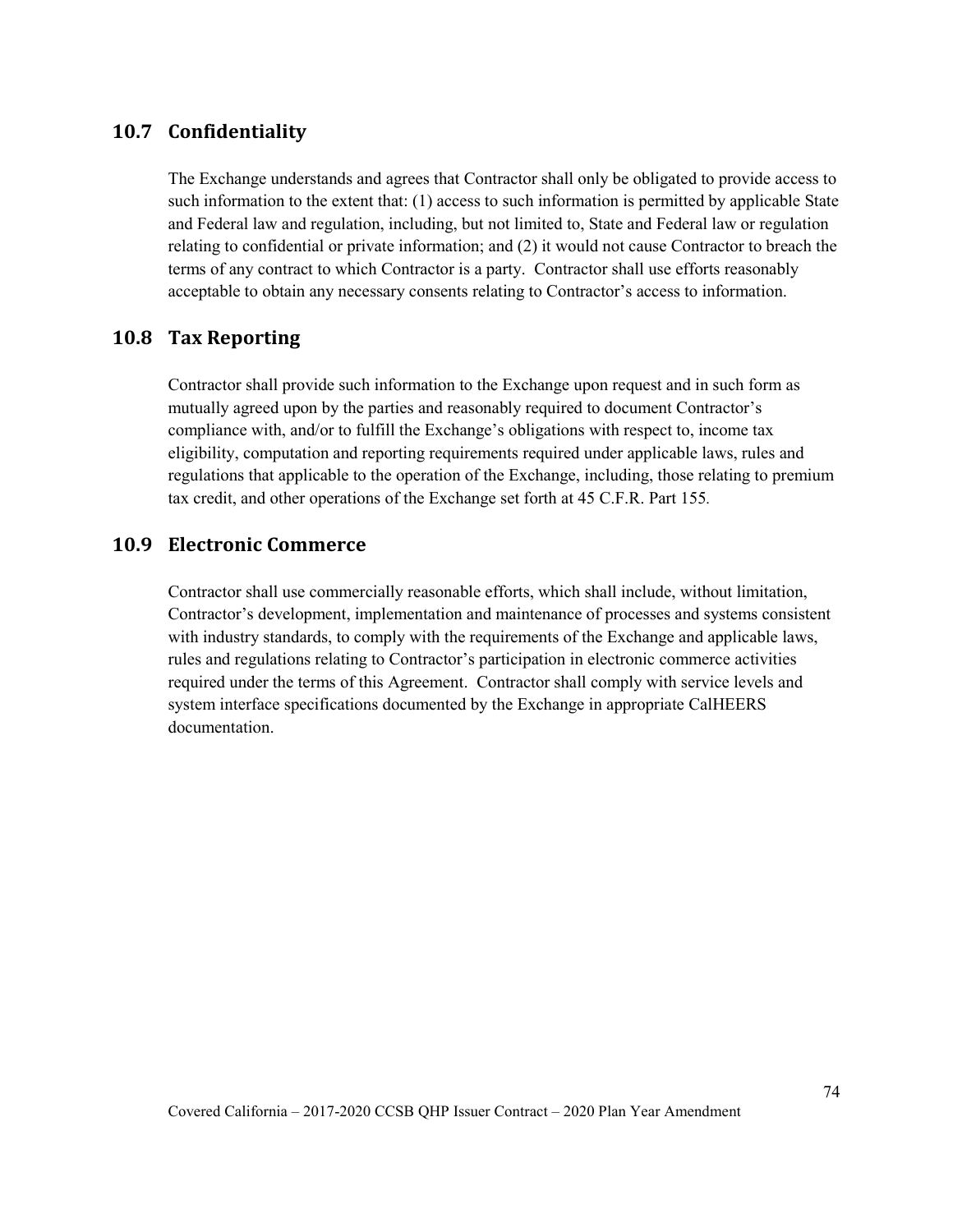## **ARTICLE 11 – INTELLECTUAL PROPERTY**

## **11.1 Warranties**

- a) Contractor represents, warrants and covenants to the best of its knowledge that:
	- i. It has secured and will secure all rights and licenses necessary for its performance of this Agreement, including but not limited to consents, waivers, releases from all authors of or owners of any copyright interests in music or performances used, individuals, and talent (radio, television, and motion picture talent), owners of any interest in and to real estate site, locations, property, or props that may be used or shown.
	- ii. To the best of the Contractor's knowledge, neither Contractor's performance of this Agreement, nor the exercise by either Party of the rights granted in this Agreement, nor any use, reproduction, manufacture, sale, offer to sell, import, export, modification, public and private display/performance, distribution, and disposition of the Intellectual Property made, conceived, derived from, or reduced to practice by Contractor and which result directly or indirectly from this Agreement will infringe upon or violate any Intellectual Property right, non-disclosure obligation, or other proprietary or contractual right or interest of any third-party or entity now existing under the laws of, or hereafter existing or issued by, any state, the United States, or any foreign country. There is currently no actual or threatened claim by any such third party based on an alleged violation of any such right by Contractor.
	- iii. Neither Contractor's performance nor any part of its performance will violate the right of privacy of, or constitute false or misleading advertising or a libel or slander against any person or entity.
	- iv. It has not granted and shall not grant to any person or entity any right that would or might derogate, encumber, or interfere with any of the rights granted to the Exchange in this Agreement.
	- v. It has appropriate systems and controls in place to ensure that state funds will not be used in the performance of this Agreement for the acquisition, operation, or maintenance of computer software in violation of copyright laws.
	- vi. It has no knowledge of any outstanding claims, licenses or other charges, liens, or encumbrances of any kind or nature whatsoever that could affect in any way Contractor's performance of this Agreement.
- b) EXCEPT AS EXPRESSLY STATED ELSEWHERE IN THIS AGREEMENT, THE EXCHANGE AND CONTRACTOR MAKE NO WARRANTY AND EXPRESSLY DISCLAIM ANY WARRANTY, EXPRESS OR IMPLIED, THAT THEIR INTELLECTUAL PROPERTY OR THE INTELLECTUAL PROPERTY RESULTING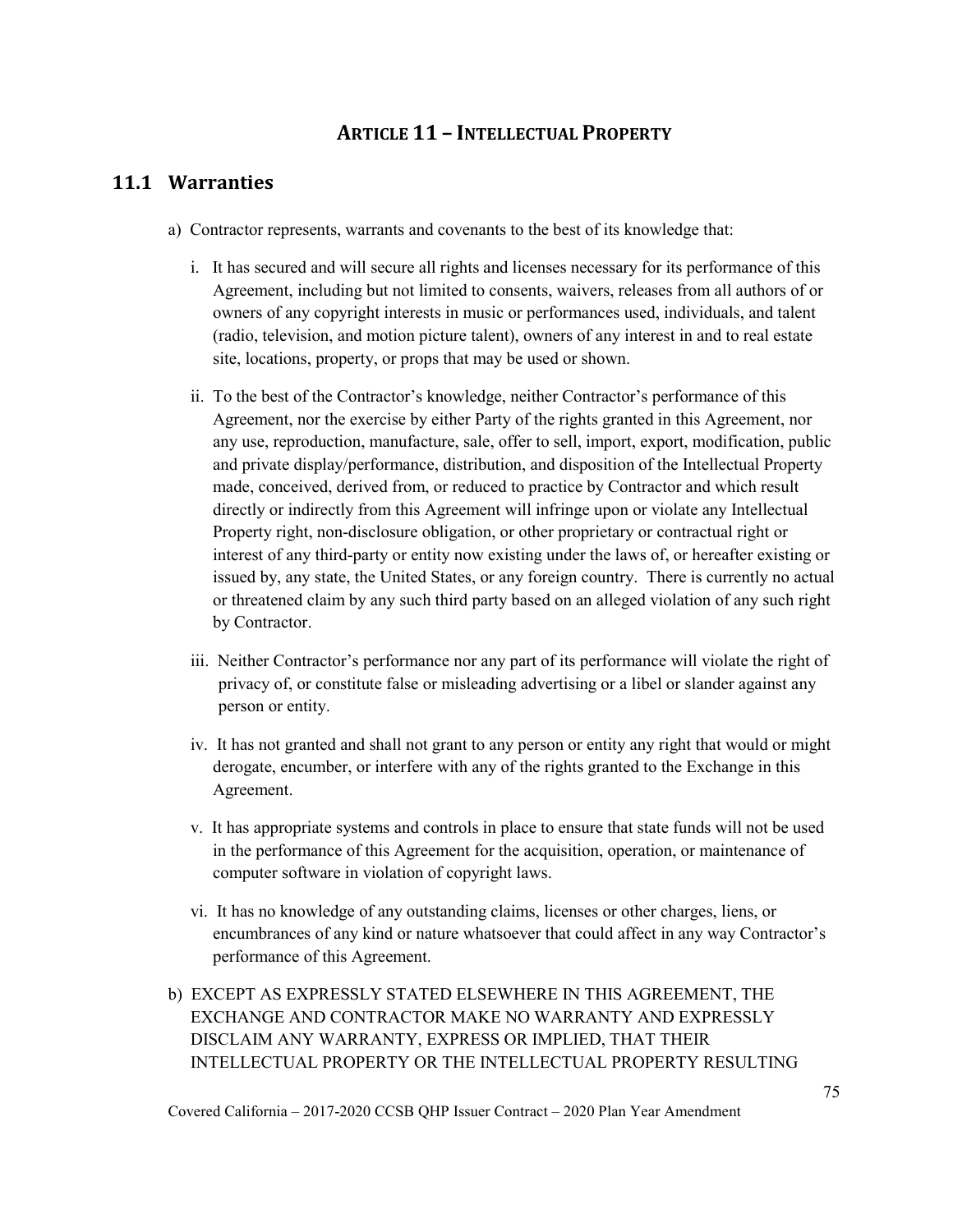FROM THIS AGREEMENT IS MERCHANTABLE, FIT FOR A PARTICULAR PURPOSE, OR DOES NOT INFRINGE UPON ANY PATENT, TRADEMARK, COPYRIGHT OR THE LIKE, NOW EXISTING OR SUBSEQUENTLY ISSUED.

## **11.2 Intellectual Property Indemnity**

- a) Subject to Subsection (c) hereof, Contractor agrees to indemnify and hold the Exchange harmless from any expense, loss, damage, or injury; to defend at its own expense any and all claims, suits, and actions; and to pay any judgments or settlements against the Exchange to the extent they arise or are due to infringement of third-party intellectual property rights enforceable in the U.S., misuse of third-party confidential or trade secret information, failure to obtain necessary third-party consents, waivers or releases, violation of the right of privacy or publicity, false or misleading advertising, libel or slander, or misuse of social media, by Contractor or any Contractor Intellectual Property. Contractor's indemnification obligations under this Section are subject to Contractor receiving prompt notice of the claim after the Exchange becomes aware of such claim and being given the right to control the defense of such claim. Should any Intellectual Property licensed by the Contractor to the Exchange under this Agreement become the subject of an Intellectual Property infringement claim or other claim for which Contractor is obligated to indemnify the Exchange, Contractor will promptly take steps reasonably and in good faith to preserve the Exchange's right to use the licensed Intellectual Property in accordance with this Agreement at no expense or disruption to the Exchange, except as otherwise stated in this Agreement. The Exchange shall have the right to monitor and appear through its own counsel (at Exchange's expense) in any such claim or action. In the defense or settlement of the claim, Contractor may obtain the right for the Exchange to continue using the licensed Intellectual Property; or, replace or modify the licensed Intellectual Property so that the replaced or modified Intellectual Property becomes non-infringing provided that such replacement or modification is functionally equivalent to the original licensed Intellectual Property, as its sole remedy.
- b) Notwithstanding anything to the contrary in this Agreement, any such indemnification obligation of Contractor shall not extend to any infringement or alleged infringement to the extent that such infringement or alleged infringement resulted from (i) specific instructions to use certain Intellectual Property given to Contractor by the Exchange; (ii) the Exchange's unauthorized modification of Contractor Intellectual Property; (iii) the Exchange's use of Contractor Intellectual Property in combination with any service or product not supplied, recommended or approved by Contractor, or used by the Exchange in a manner for which it was not authorized; or (iv) Intellectual Property created or derived by the Exchange.
- c) Contractor agrees that damages alone would be inadequate to compensate the Exchange for breach of any term of this Article by Contractor. Contractor acknowledges the Exchange would suffer irreparable harm in the event of such breach and agrees the Exchange shall be entitled to seek equitable relief, including without limitation an injunction, from a court of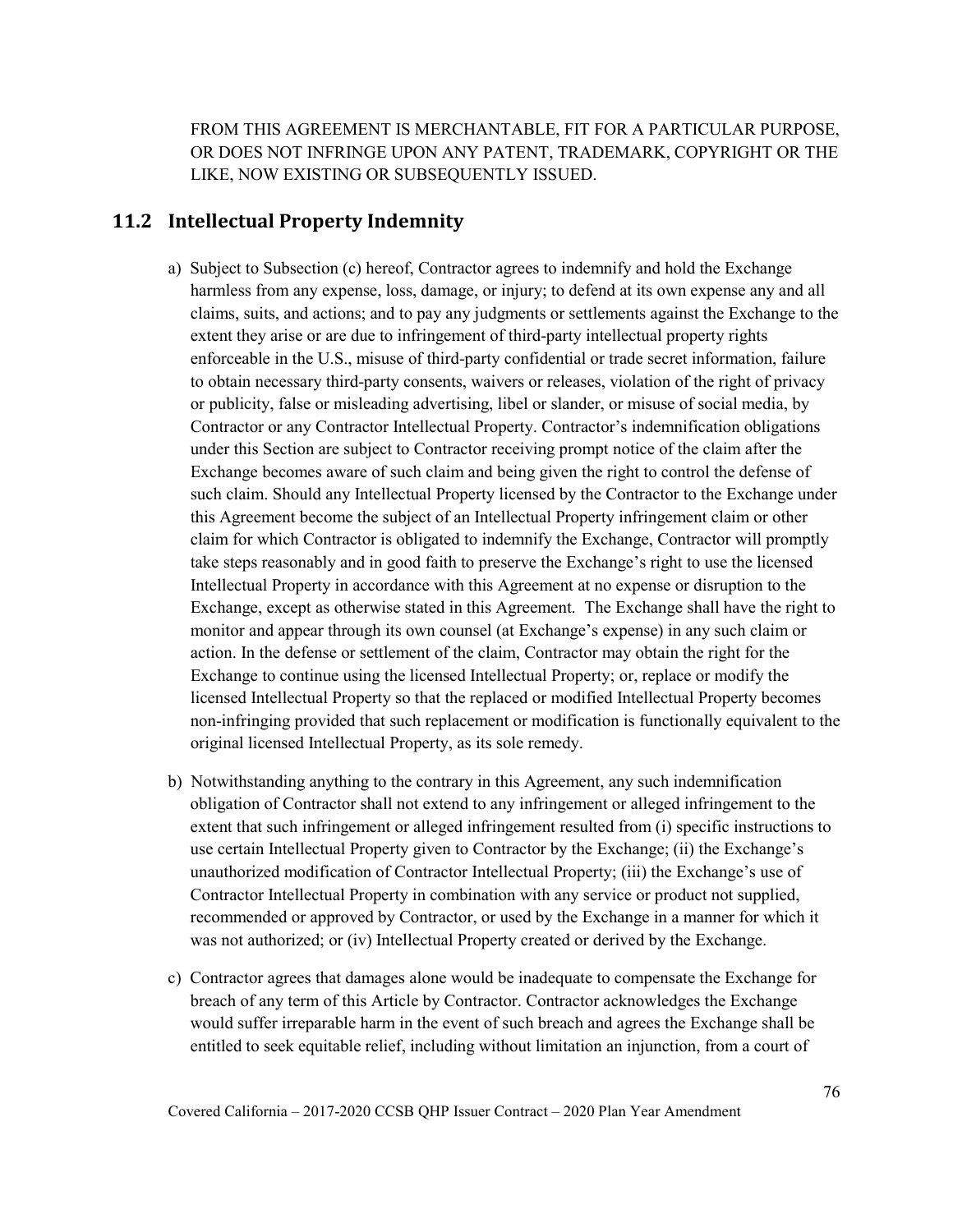competent jurisdiction, without restriction or limitation of any other rights and remedies available at law or in equity.

## **11.3 Federal Funding**

If this Agreement is funded in whole or in part by the federal government, the Exchange may acquire and maintain the Intellectual Property rights, title, and ownership, which results directly or indirectly from the agreement; except as provided in 37 C.F.R. § 401.14 and except as stated herein. However, the federal government shall have a non-exclusive, nontransferable, irrevocable, paid-up license throughout the world to use, duplicate, or dispose of such Intellectual Property throughout the world in any manner for governmental purposes and to have and permit others to do so.

## **11.4 Ownership and Cross-Licenses**

- a) Intellectual Property Ownership. As between Contractor and the Exchange, each Party shall remain at all times the sole and exclusive owner of all right, title and interest in and to the Intellectual Property that it owned or used prior to entry into this Agreement, or that it developed in the course of performance of this Agreement. Any Intellectual Property created by either Party in the performance of this Agreement shall not be considered a "work made for hire" of the other Party, as "work made for hire" is defined in the United States Copyright Act, 17 U.S.C. § 101. Any rights not licensed to the other Party hereunder are expressly reserved exclusively by the originating Party.
- b) License of Intellectual Property. Each Party (a "Licensor") grants the other Party (a "Licensee") the non-exclusive, royalty-free, paid-up, worldwide, irrevocable, right, during the term of this Agreement, to use the Licensor's Intellectual Property solely for the purposes of this Agreement and to carry out the Party's functions consistent with its responsibilities and authority as set forth in the enable legislation and regulations. Such licenses shall not give the Licensee any ownership interest in or rights to the Intellectual Property of the Licensor. Each Licensee agrees to abide by all third-party license and confidentiality restrictions or obligations applicable to the Licensor's Intellectual Property of which the Licensor has notified the Licensee in writing.
- c) Definition of Intellectual Property. For purposes of this Agreement, "Intellectual Property" means recognized protectable rights and interests such as: patents (whether or not issued), copyrights, trademarks, service marks, applications for any of the foregoing, inventions, Confidential Information, trade secrets, trade dress, domain names, logos, insignia, color combinations, slogans, moral rights, right of publicity, author's rights, contract and licensing rights, works, mask works, industrial design rights, rights of priority, know how, design flows, methodologies, devices business processes, developments, innovations, good will and all other legal rights protecting intangible proprietary information as may exist now and/or hereafter come into existence, and all registrations, renewals and extensions, regardless of whether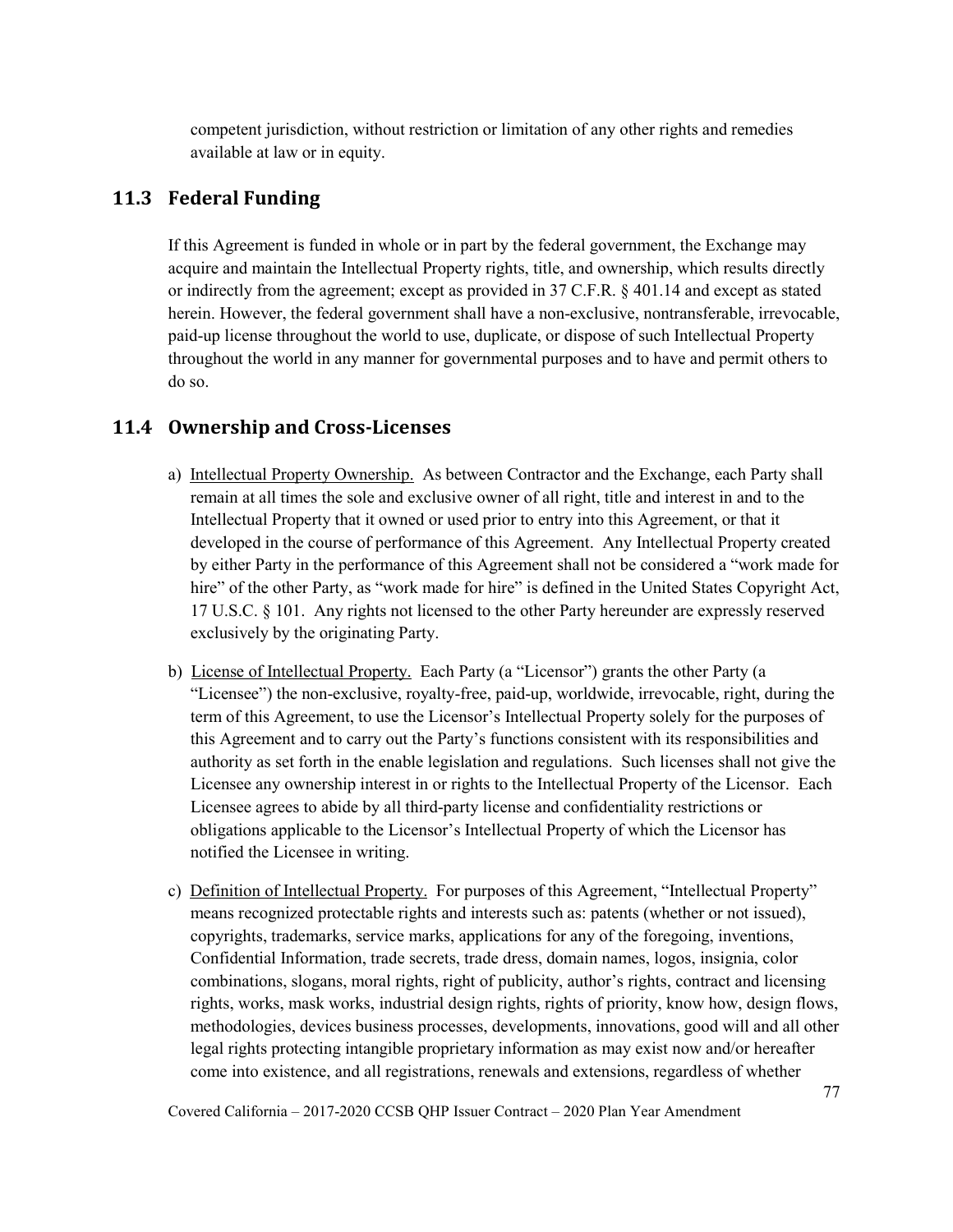those rights arise under the laws of the United States, or any other state, country or jurisdiction. For the avoidance of doubt, Protected Health Information and Personally Identifiable Information are not included in the definition of Intellectual Property, and are addressed under Article 9.

d) Definition of Works. For purposes of the definition of Intellectual Property, "works" means all literary works, writings and printed matter including the medium by which they are recorded or reproduced, photographs, art work, pictorial and graphic representations and works of a similar nature, film, motion pictures, digital images, animation cells, and other audiovisual works including positives and negatives thereof, sound recordings, tapes, educational materials, interactive videos and any other materials or products created, produced, conceptualized and fixed in a tangible medium of expression. It includes preliminary and final products and nay materials and information developed for the purposes of producing those final products. Works do not include articles submitted to peer review or reference journals or independent research projects.

## **11.5 Survival**

The provisions set forth in this Section shall survive any termination or expiration of this Agreement.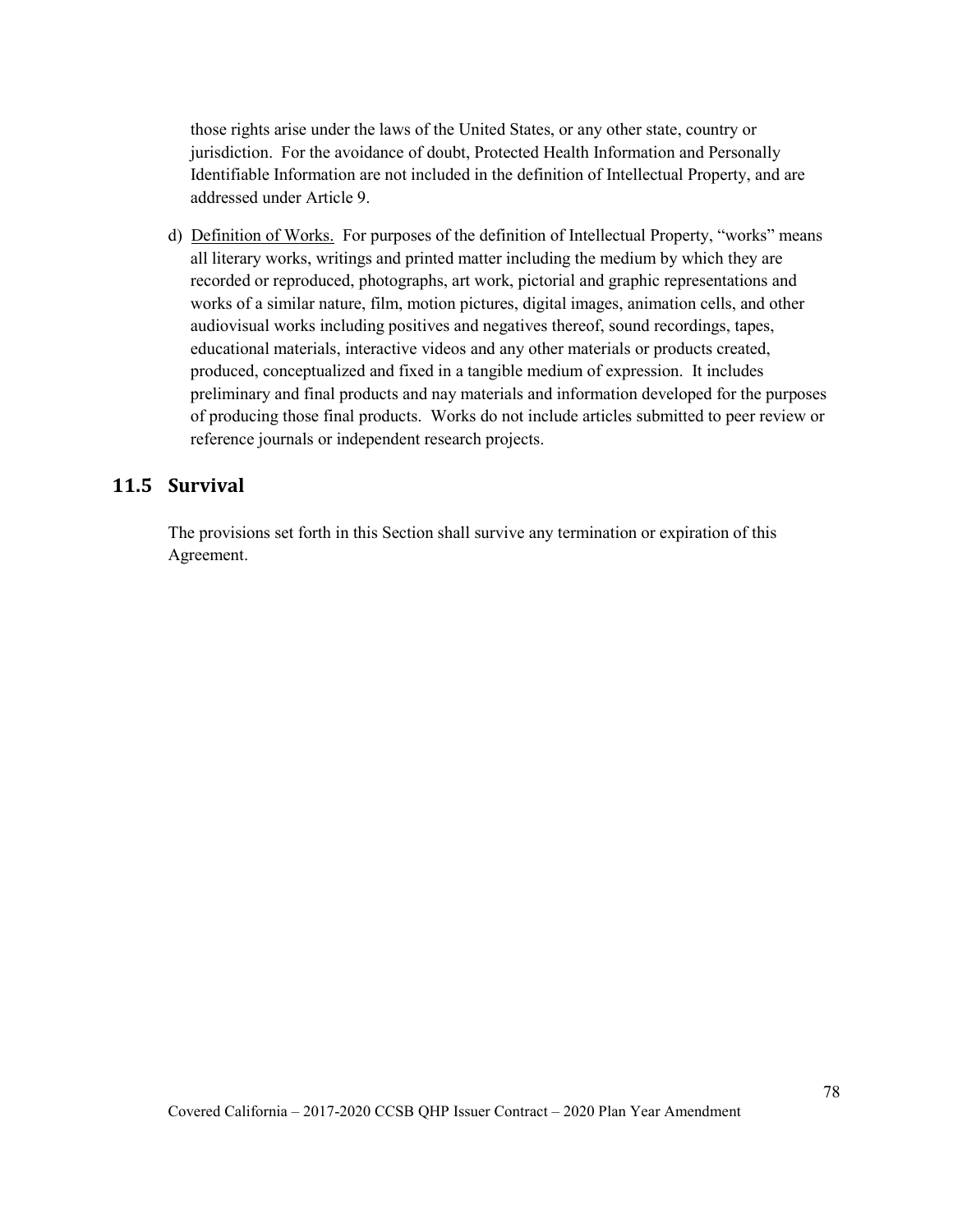## **ARTICLE 12 – SPECIAL TERMS AND CONDITIONS**

## **12.1 Dispute Resolution**

- a) If any dispute arising out of or in connection with this Agreement is not resolved within thirty (30) days, or such other reasonable period of time determined by Contractor and the Exchange staff normally responsible for the administration of this Agreement, the parties shall attempt to resolve the dispute through the submission of the matter for executive level involvement. The executive officer of each party or his or her designated representative shall meet and confer to attempt to resolve the dispute. If the parties agree, a neutral third-party mediator may be engaged to assist in dispute resolution at either the line employee level or the executive level, or both. If after expending reasonable efforts at executive level resolution of the dispute, no resolution can be reached within thirty (30) days or such other reasonable period determined by Contractor and the Exchange, then either party may seek its rights and remedies in a court of competent jurisdiction or otherwise available under this Agreement or applicable laws, rules and regulations.
- b) Each party shall document in writing the nature of each dispute and the actions taken to resolve any disputes utilizing this dispute resolution procedure. Each party shall act in good faith to resolve such disputes. Neither party may seek its rights and remedies in court respecting any such notice of termination for default without first following the dispute resolution process stated in this Section.
- c) The Exchange and Contractor agree that the existence of a dispute notwithstanding, they will continue without delay to carry out all their responsibilities under this Agreement which are not affected by the dispute.
- d) Either party may request an expedited resolution process if such party determines that irreparable harm will be caused by following the timelines set forth in Section 12.1(a). If the other party does not consent to such expedited process, the requesting party will hire, at its sole cost and expense, an independent mediator to determine whether such an expedited process is necessary to avoid or reduce irreparable harm. In the event that the mediator determines that irreparable harm may result from delays required under the thirty (30) day period required under Section 12.1(a), the parties will engage in an expedited process that will require the parties to resolve the dispute within five (5) business days or such other period as mutually agreed upon by the parties.
- e) This Section shall survive the termination or expiration of this Agreement.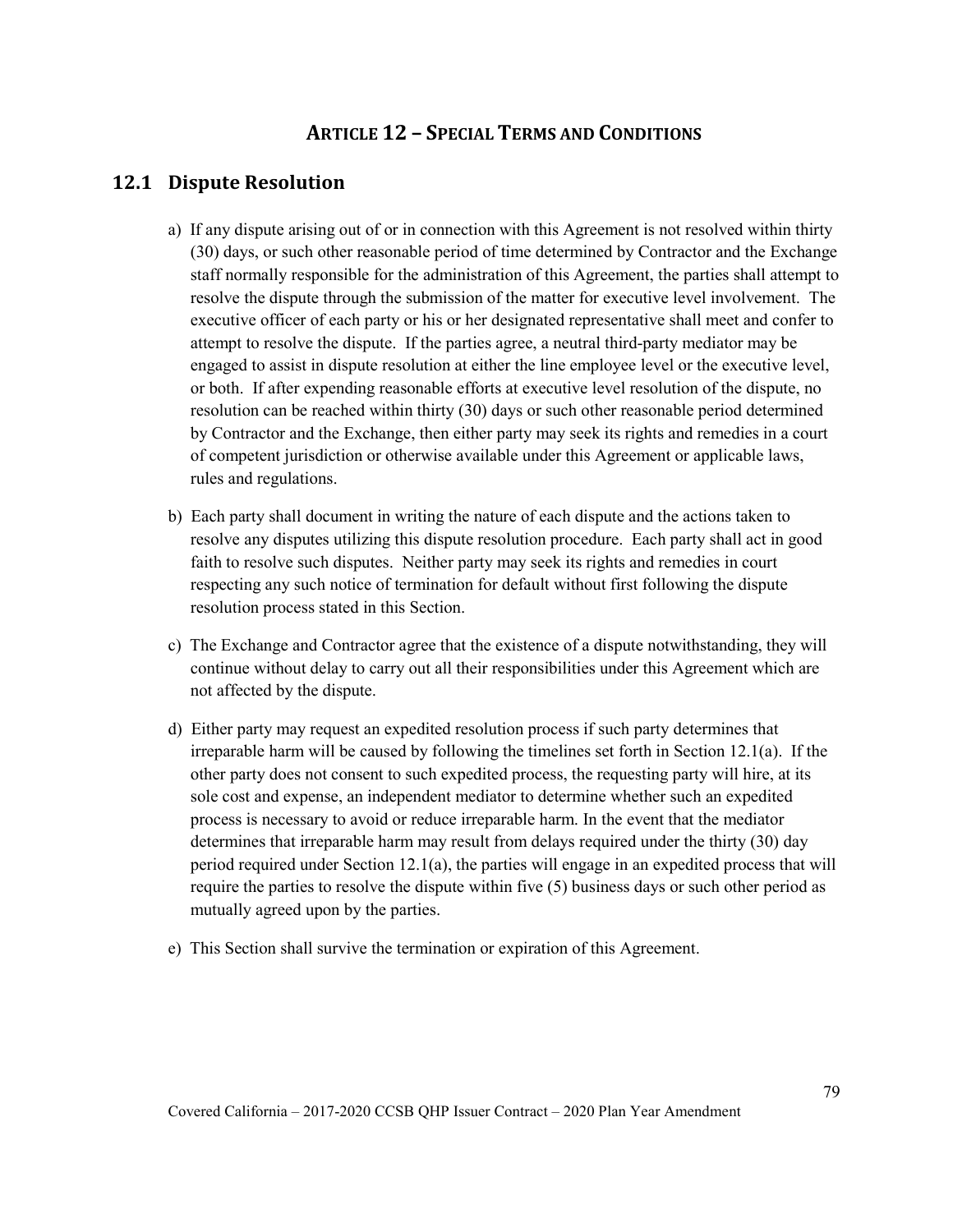## **12.2 Attorneys' Fees**

In the event of any litigation between the parties to enforce or interpret the provisions of this Agreement, the non-prevailing party shall, unless both parties agree, in writing, to the contrary, pay the reasonable attorneys' fees and costs of the prevailing party arising from such litigation, including outside attorneys' fees and allocated costs for services of in-house counsel, and court costs. These attorneys' fees and costs shall be in addition to any other relief to which the prevailing party may be entitled.

### **12.3 Notices**

Any notice or other written communication that may or must be given hereunder shall be deemed given when delivered personally, or if it is mailed, three (3) days after the date of mailing, unless delivery is by express mail, telecopy, electronic mail or telegraph, and then upon the date of the confirmed receipt, to either the representative executing the STD 213 or the following representatives:

For the Exchange: Covered California, the California Health Benefit Exchange

Attention: James DeBenedetti 1601 Exposition Blvd. Sacramento, CA 95815 Telephone No. (916) 228-8665 Email: [James.DeBenedetti@covered.ca.gov](mailto:James.DeBenedetti@covered.ca.gov)

For Contractor:

Name: Address: City, State, Zip Code: Telephone No. \_\_\_\_\_\_\_\_\_\_ FAX No.\_\_\_\_\_\_\_\_\_\_\_ Email: \_\_\_\_\_\_\_\_\_\_\_

Either party hereto may, from time to time by notice in writing served upon the other as aforesaid, designate a different mailing address or a different or additional person to which all such notices or other communications thereafter are to be addressed.

## **12.4 Amendments**

a) By the Exchange. In the event that any law or regulation is enacted or any decision, opinion, interpretive policy, or guidance of a court or governmental agency is issued (any of the foregoing, a "Change in Law") that the Exchange determines, based on its consultation with legal counsel, regulators or other state-based or Federal health benefit exchanges: (i) affects or may affect the legality of this Agreement or any provision hereof or cause this Agreement or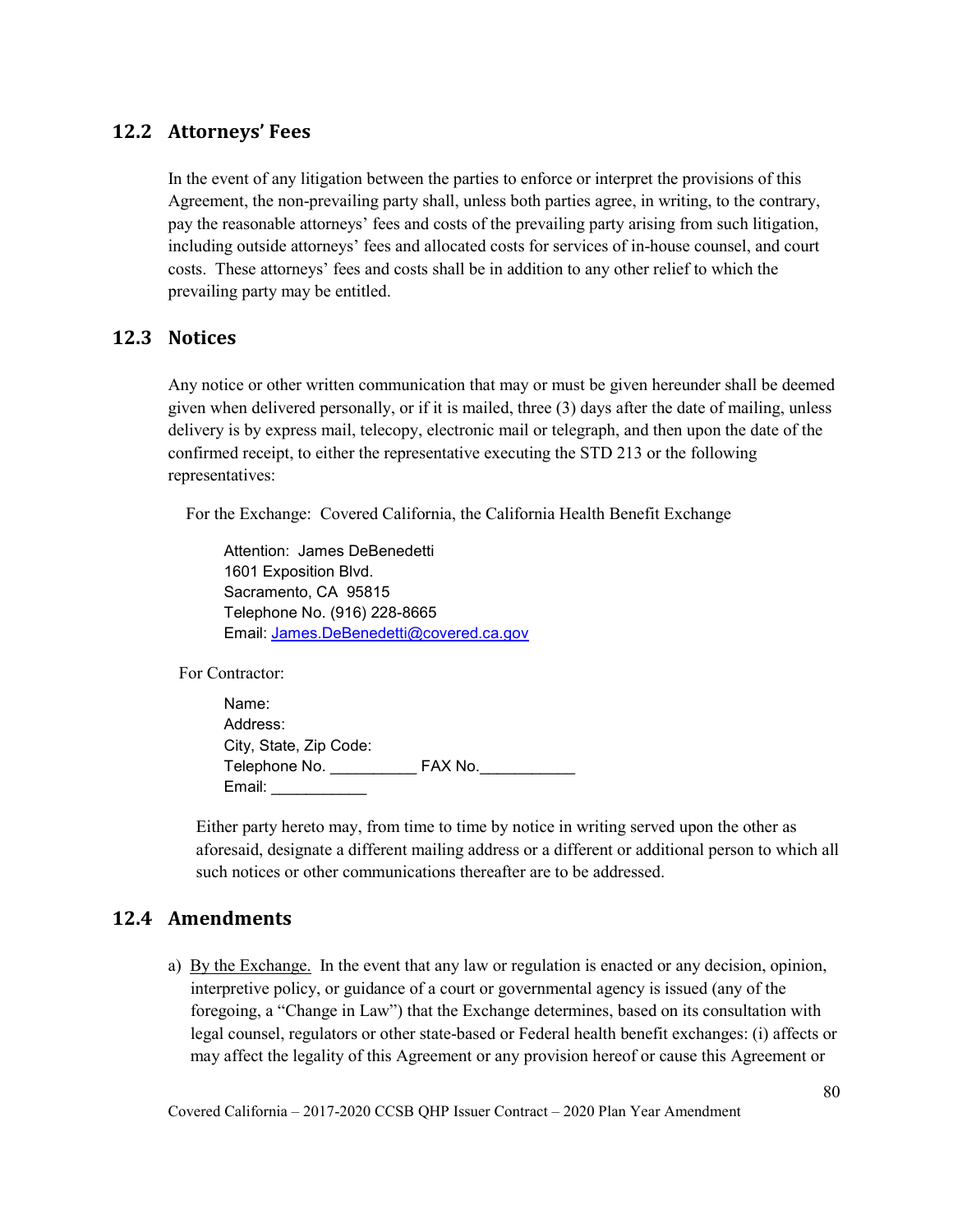any provision hereof to prevent or hinder compliance with laws, rules or regulations, or (ii) adversely affects or may adversely affect the operations of the Exchange or the ability of the Exchange or Contractor to perform its respective obligations hereunder or receive the benefits intended hereunder, the Exchange may, by written notice to Contractor, amend this Agreement to comply with or otherwise address the Change in Law in a manner reasonably determined by the Exchange to carry out the original intent of the parties to the extent practical in light of such Change in Law. Such amendment shall become effective upon sixty (60) days' notice, or such lesser period as required for compliance or consistency with the Change in Law or to avoid the adverse effect of the Change in Law. If Contractor objects to such amendment, it must notify the Exchange in writing within twenty (20) days of receipt of notice from the Exchange. If the parties are unable to agree on an amendment within thirty (30) days thereafter, the Exchange may terminate this Agreement effective immediately.

b) Other Amendments. Except as provided in Section  $12.4(a)$ , this Agreement may be amended only by mutual consent of the parties. Except as provided herein, no alteration or variation of the terms of this Agreement shall be valid unless made in writing and signed by the parties hereto, and no oral understanding or agreement not incorporated herein shall be binding on any of the parties hereto.

### **12.5 Time is of the Essence**

Time is of the essence in this Agreement.

#### **12.6 Publicity**

Contractor shall coordinate with the Exchange with respect to communications to third parties regarding this Agreement; provided, however, that no external publicity release or announcement or other such communication concerning this Agreement or the transactions contemplated herein shall be issued by Contractor without advance written approval by the Exchange unless such communication complies with standards that may be issued by the Exchange to Contractor based on consultation with Contractor from time to time.

#### **12.7 Force Majeure**

Except as prohibited by applicable laws, rules and regulations, neither party to this Agreement shall be in default of its obligations hereunder for delay or failure in performing that arises out of causes beyond the control and without the fault or negligence of either party and arising from a catastrophic occurrence or natural disaster, such as Acts of God or of the public enemy, acts of the State in its sovereign capacity, acts of the State Controller's Office or other State agency having an impact on the Exchange's ability to pay its obligations, acts of the State legislature, fires, floods, power failure, disabling strikes, epidemics, quarantine restrictions, and freight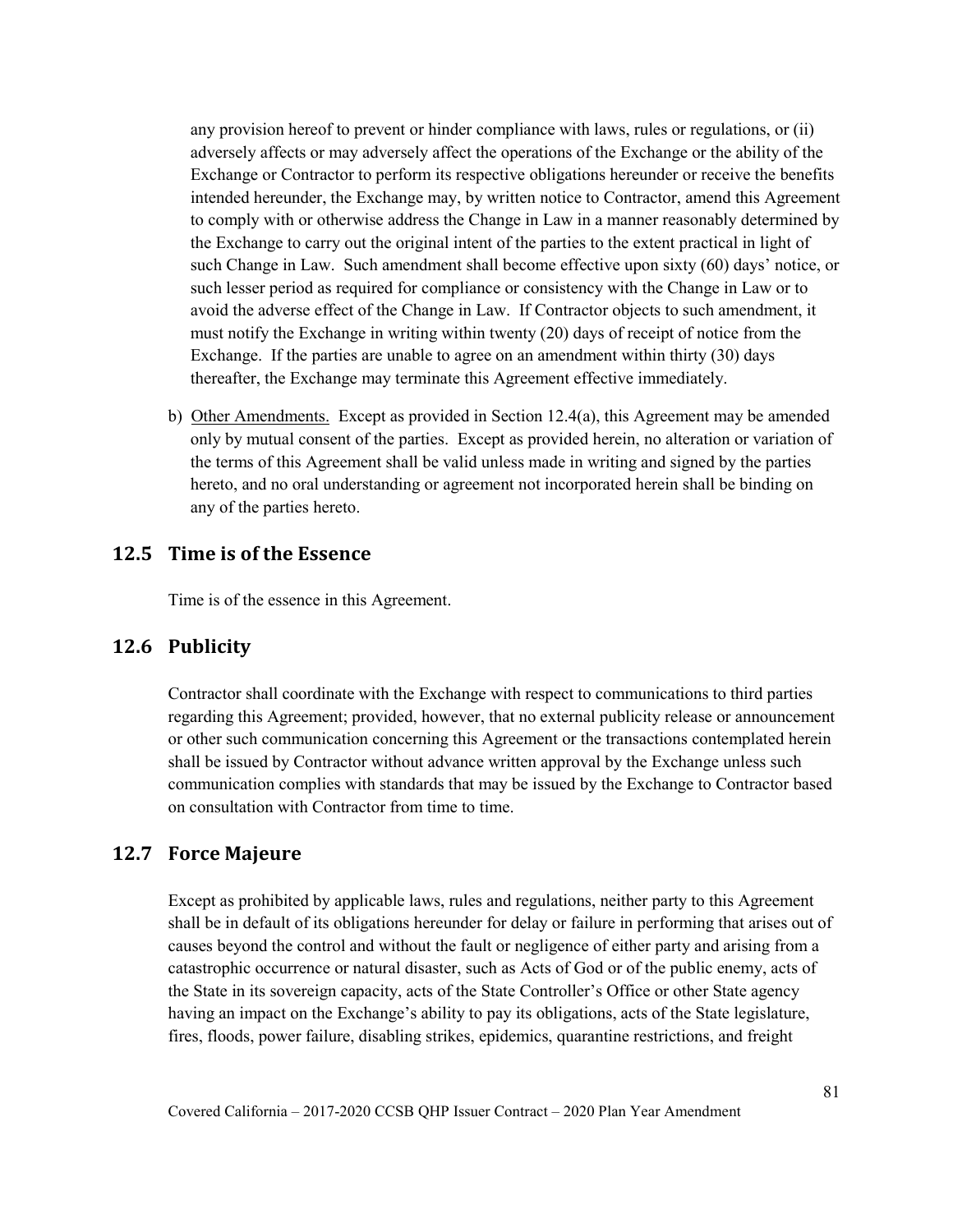embargoes. However, each party shall utilize its best good faith efforts to perform under this Agreement in the event of any such occurrence.

### **12.8 Further Assurances**

Contractor and the Exchange agree to execute such additional documents, and perform such further acts, as may be reasonable and necessary to carry out the provisions of this Agreement.

### **12.9 Binding Effect**

This Agreement, any instrument or agreement executed pursuant to this Agreement, and the rights, covenants, conditions, and obligations of Contractor and the Exchange contained therein, shall be binding upon the parties and their successors, assigns, and legal representatives.

## **12.10 Titles/Section Headings**

Titles or headings are not part of this Agreement, are for convenience of reference only, and shall have no effect on the construction or legal effect of this Agreement.

#### **12.11 Severability**

Should one or more provisions of this Agreement be held by any court to be invalid, void, or unenforceable, such provision(s) will be deemed to be restated to affect the original intentions of the parties as nearly as possible in accordance with applicable law. The remaining provisions shall nevertheless remain and continue in full force and effect.

### **12.12 Entire Agreement/Incorporated Documents/Order of Precedence**

This Agreement represents the entire understanding between the parties hereto with respect to the subject matter hereof. Any prior correspondence, memoranda, or agreements are replaced in total by this Agreement. This Agreement shall consist of:

- a) The terms of this Agreement, including obligations set forth in other documents that are referenced herein;
- b) All attached documents, which are expressly incorporated herein;
- c) Terms and conditions set forth in the Application, to the extent that such terms are expressly incorporated by reference in specific Sections of this Agreement and/or otherwise not inconsistent with the Agreement or Proposal; and,
- d) The Proposal, which is expressly incorporated herein to the extent that such terms are not superseded by the terms set forth in this Agreement.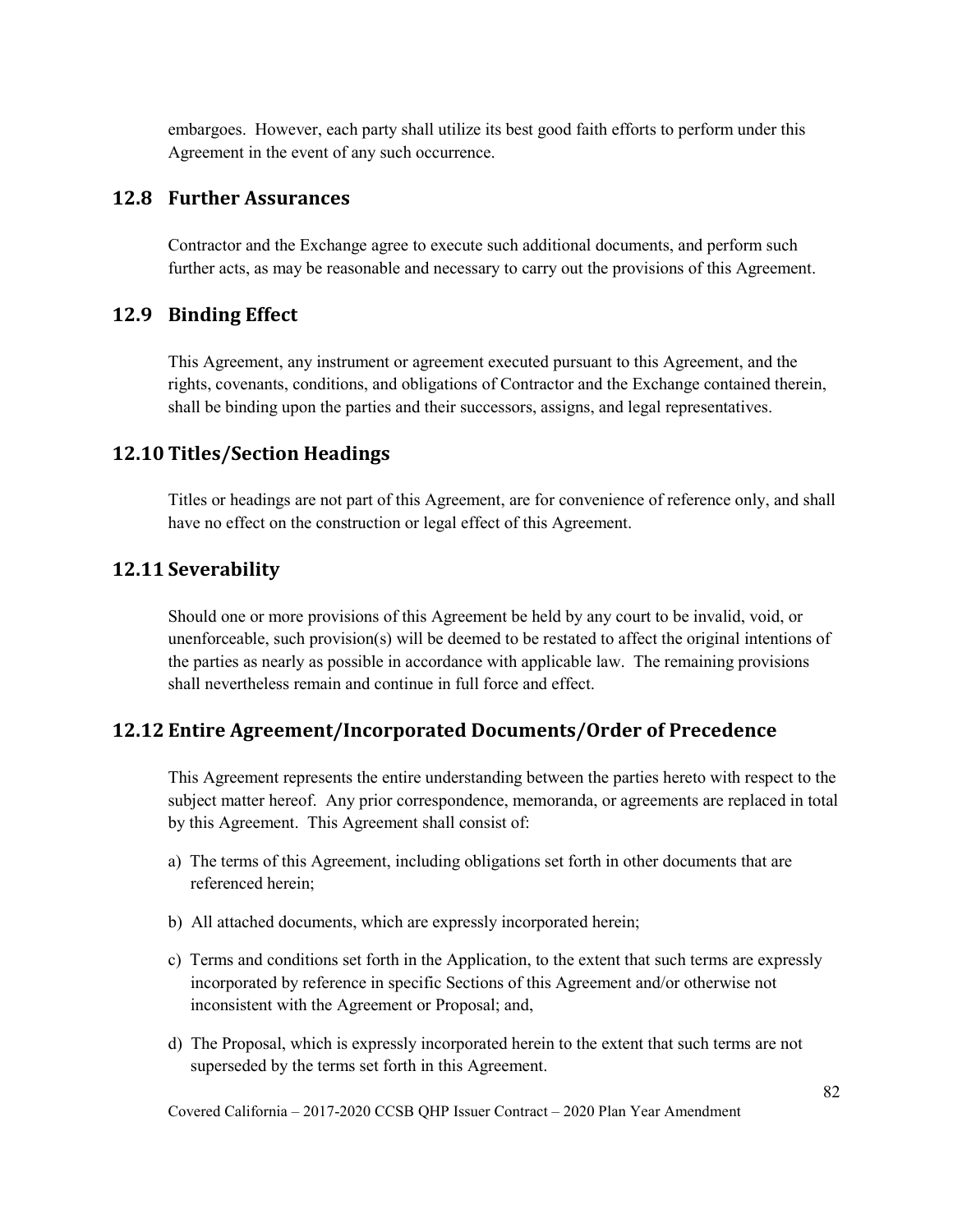- e) In the event there are any inconsistencies or ambiguities among the terms of this Agreement and incorporated documents, the following order of precedence shall be used:
	- i. Applicable laws, rules and regulations;
	- ii. The terms and conditions of this Agreement, including attachments; and
	- iii. Application.

#### **12.13 Waivers**

No delay on the part of either party in exercising any right, power, or privilege hereunder shall operate as a waiver thereof. No waiver on the part of either party of any right, power, or privilege hereunder, nor any single or partial exercise of any right, power, or privilege hereunder shall preclude any other or further exercise thereof or the exercise of any other right, power, or privilege hereunder.

### **12.14 Incorporation of Amendments to Applicable Laws**

Any references to sections of Federal or State statutes or regulations shall be deemed to include a reference to any subsequent amendments thereof and any successor provisions thereto made from time to time from and after the date of this Agreement.

#### **12.15 Choice of Law, Jurisdiction, and Venue**

This Agreement shall be administered, construed, and enforced according to the laws of the State (without regard to any conflict of law provisions) to the extent such laws have not been preempted by applicable Federal law. Any suit brought hereunder shall be brought in the state or federal courts sitting in Sacramento, California, the parties hereby waiving any claim or defense that such forum is not convenient or proper. Each party agrees that any such court shall have in person jurisdiction over it and consents to service of process in any manner authorized by California law.

## **12.16 Counterparts**

This Agreement may be executed in one or more counterparts, each of which shall be deemed an original, but all of which together shall constitute one and the same instrument.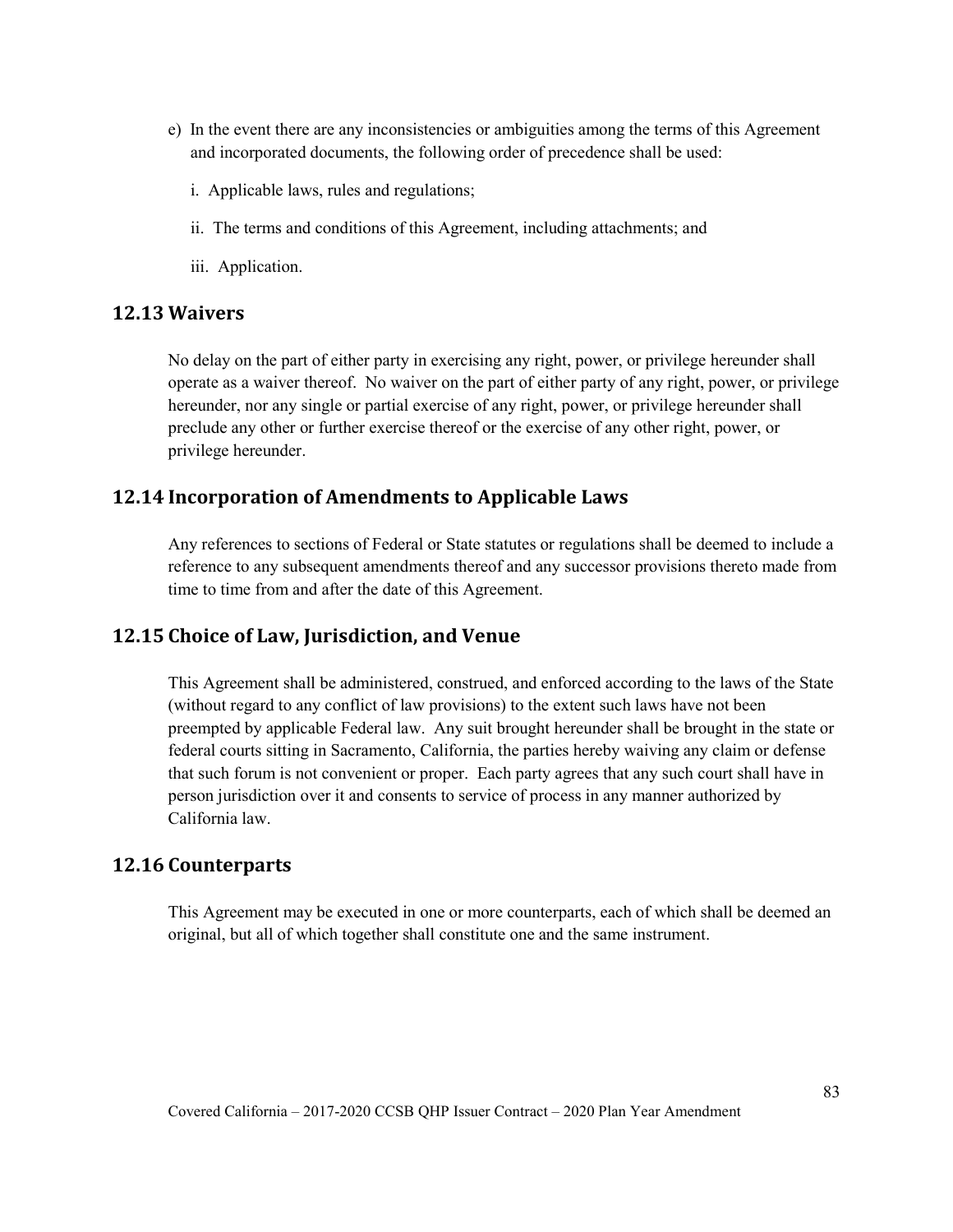## **12.17 Days**

Wherever in this Agreement a set number of days is stated or allowed for a particular event to occur, the days are understood to include all calendar days, including weekends and holidays, unless otherwise specified.

## **12.18 Ambiguities Not Held Against Drafter**

This Agreement having been freely and voluntarily negotiated by all parties, the rule that ambiguous contractual provisions are construed against the drafter of the provision shall be inapplicable to this Agreement.

## **12.19 Clerical Error**

No clerical error shall operate to defeat or alter any terms of this Agreement or defeat or alter any of the rights, privileges, or benefits of any Enrollee or Employer.

## **12.20 Administration of Agreement**

- a) The Exchange may adopt policies, procedures, rules and interpretations that are consistent with applicable laws, rules and regulations and deemed advisable by the Exchange to promote orderly and efficient administration of this Agreement. The parties shall perform in accordance with such policies and procedures; provided, however, that any changes to policies and procedures that are not disclosed to Contractor prior to the Agreement Effective Date shall not result in additional obligations and risks to Contractor existing at the Agreement Effective Date except as otherwise mutually agreed upon by the parties.
- b) The Exchange shall provide ninety (90) days prior written notice by letter, newsletter, electronic mail, or other media of any material change (as defined below) in Exchange's policies, procedures or other operating guidance applicable to Contractor's performance of Services. The failure by Contractor to object in writing to any material change within thirty (30) days following the Contractor's receipt of such notice shall constitute Contractor's acceptance of such material change. For purposes of this section, "material change" shall refer to any change that could reasonably be expected to have a material impact on the Contractor's compensation, Contractor's performance of Services under this Agreement, or the delivery of Covered Services to Enrollees.

### **12.21 Performance of Requirements**

To the extent the Agreement requires performance under the Agreement by Contractor but does not specifically specify a date, the date of performance shall be based on the mutual agreement of Contractor and Exchange.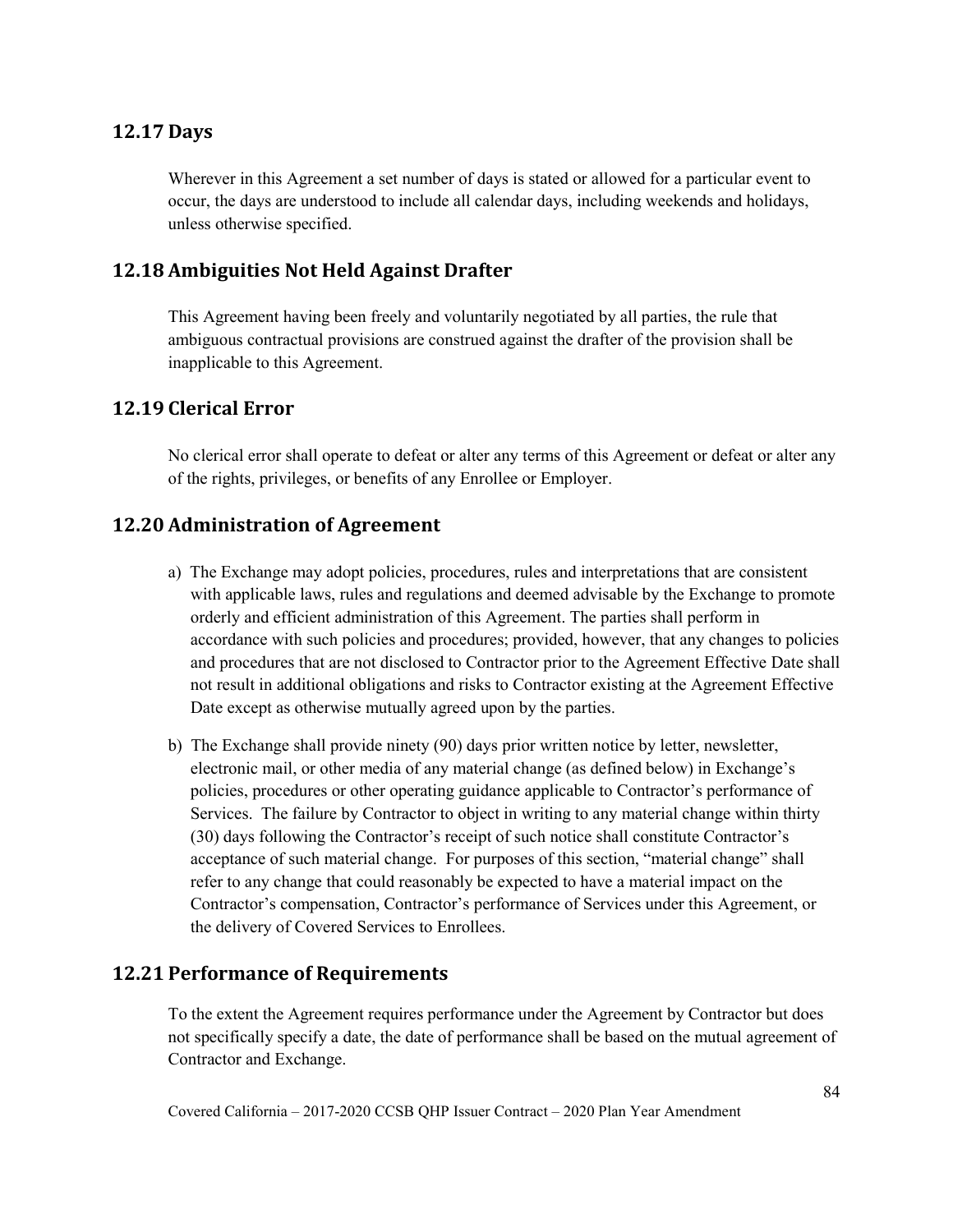# **ARTICLE 13 – DEFINITIONS**

Except as otherwise expressly defined, capitalized terms used in the Agreement and/or the Attachments shall have the meaning set forth below.

**Affordable Care Act (Act)** – The Federal Patient Protection and Affordable Care Act, (P.L. 111-148), as amended by the Federal Health Care and Education Reconciliation Act of 2010 (P.L. 111 -152), known collectively as the Affordable Care Act.

**Agent(s) -** Individuals who are licensed and in good standing as a life licensee under Insurance Code § 1626 by the California Department of Insurance to transact in accident and health insurance. The term used in this Agreement will only apply to Agents certified by the Exchange to transact business in the individual and CCSB Exchanges.

**Agent Compensation** – Funds remitted to Agents and General Agents to compensate them for facilitating enrollment of Employers and Employees into Covered California for Small Business Health Plans.

**Agreement** – This Agreement attached hereto, including attachments and documents incorporated by reference, entered into between the Exchange and Contractor.

**Agreement Effective Date** – The effective date of this Agreement established pursuant to Section 7.1 of this Agreement.

**Accreditation Association for Ambulatory Health Care (AAAHC)** – A nonprofit accrediting agency for ambulatory health care settings.

**Application** –The Qualified Health Plan Certification Application for Plan Years 2017 - 2020.

**Behavioral Health** – A group of interdisciplinary services concerned with the prevention, diagnosis, treatment, and rehabilitation of mental health and substance abuse disorders.

**Board** – The executive board responsible for governing the Exchange under Government Code § 100500.

**California Affordable Care Act** ‒ The California Patient Protection and Affordable Care Act, AB 1602 and SB 900 (Chapter 655, Statutes of 2010 and Chapter 659, Statutes of 2010).

**CAL COBRA** – The California Continuation Benefits Replacement Act, or Health and Safety Code § 1366.20 et seq*.*

**CalHEERs** – The California Healthcare Eligibility, Enrollment and Retention System, a project jointly sponsored by the Exchange and DHCS, with the assistance of the Office of Systems Integration to maintain processes to make the eligibility determinations regarding the Exchange and other State health care programs and assist Enrollees in selection of health plan.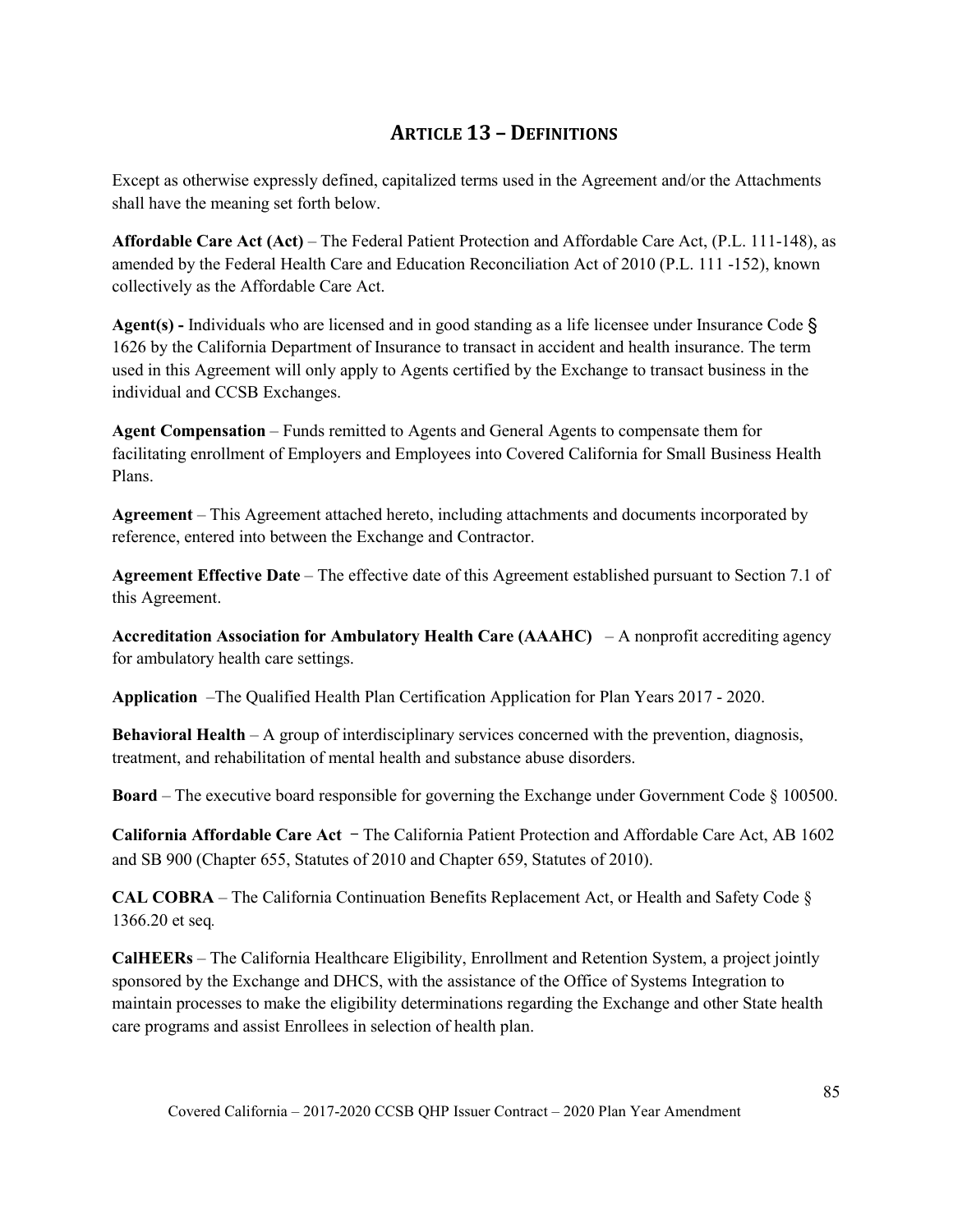**COBRA** – Federal law (Consolidated Omnibus Budget Reconciliation Act of 1985) requiring continuing coverage of group health benefits to Employees and their families upon the occurrence of certain qualifying events where such coverage would otherwise be terminated.

**CCR** – The California Code of Regulations.

**CDI** ‒ The California Department of Insurance.

**Confidentiality of Medical Information Act (CMIA)** – The Confidentiality of Medical Information Act (California Civil Code § 56 et seq*.*) and the regulations issued pursuant thereto or as thereafter amended, to the extent applicable to operation of Contractor.

**Contract Year** – The full twelve (12) month period commencing on the effective date and ending on the day immediately prior to the first anniversary thereof and each full consecutive twelve (12) month period thereafter during which the Agreement remains in effect.

**Contractor** – The Health Insurance Issuer contracting with the Exchange under this Agreement to offer a QHP and perform in accordance with the terms set forth in this Agreement.

**Contractor Exchange Function** – Any function that Contractor performs pursuant to this Agreement during which Contractor receives, maintains, creates, discloses or transmits PHI and/ or Personally Identifiable Information gathered from the Exchange, applicants, Qualified Individuals or Enrollees in the process of assisting individuals and entities with the purchase of health insurance coverage in QHPs or other functions under the California Exchange program.

**Covered California for Small Business (CCSB)** – The Exchange program which offers coverage to eligible small businesses and their employees, also referred to as the Small Business Health Options Program (SHOP) and described in Government Code § 100502(m).

**Covered Services** – The Covered Services that are covered benefits under the applicable QHP and described in the EOC.

**DHCS** – The California Department of Health Care Services.

**DHHS** – The United States Department of Health and Human Services.

**DMHC** – The California Department of Managed Health Care.

**Dependent –** A dependent as defined in Section 1357.500(b) of the Health and Safety Code and in Section 10753(e) of the Insurance Code and may also include a non-registered domestic partner who meets the requirements established by the qualified Employer for non-registered domestic partners as permitted by 10 CCR  $\S$  6520(a)(4).

**Effective Date** – The date on which a Plan's coverage goes into effect.

**Eligibility Information** – The information that establishes an Enrollee's eligibility.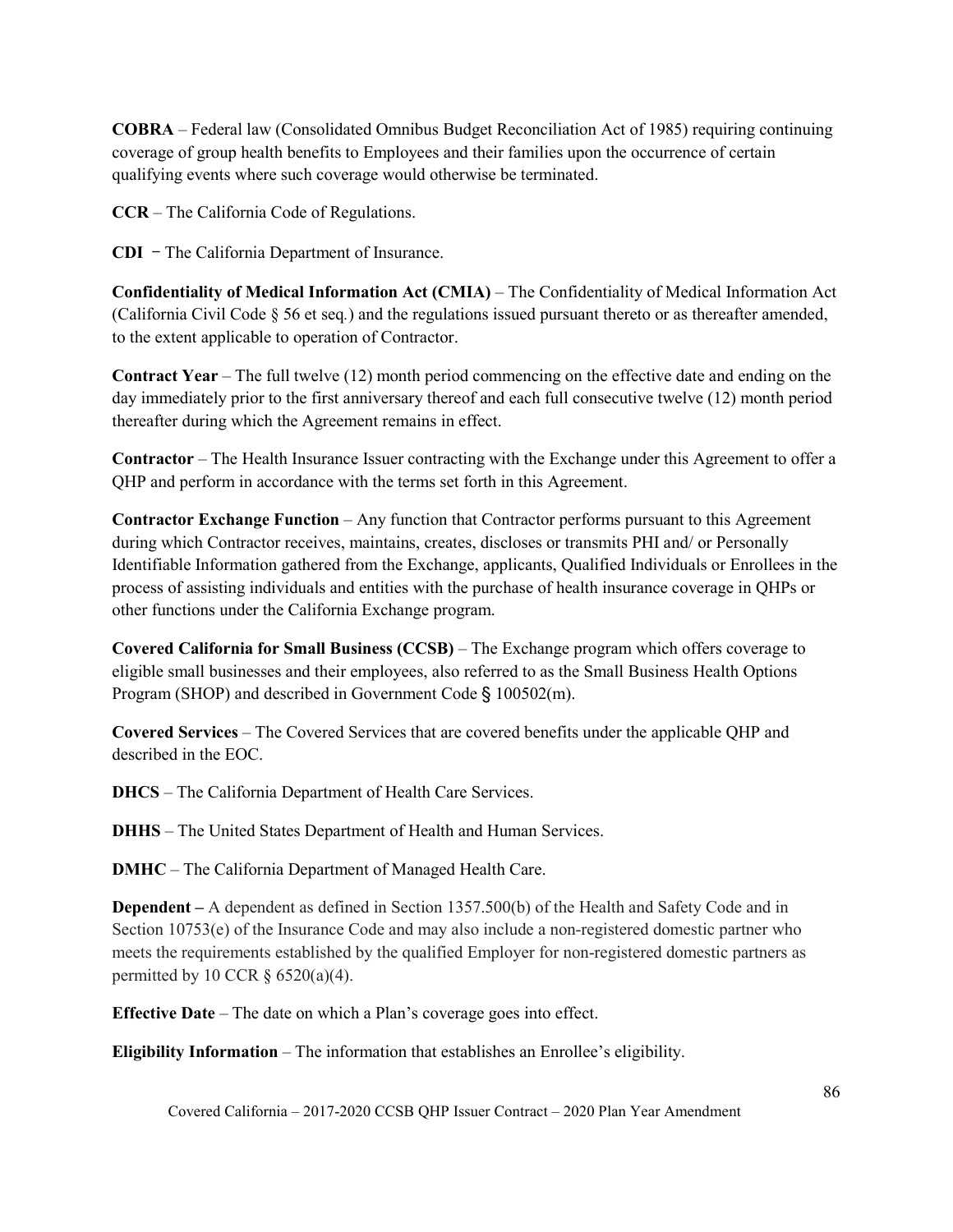**Eligibility File** – The compilation of all Eligibility Data for an Enrollee or group of Enrollees into a single electronic format used to store or transmit the data.

**Employee** – A "qualified employee," as defined in 45 C.F.R. § 155.20.

**Employer** – A "qualified employer," as defined in  $\S 1312(f)(2)$  of the Affordable Care Act.

**Encounter** – Any Health Care Service or bundle of related Covered Services provided to one Enrollee by one Health Care Professional within one time period. Any Covered Services provided must be recorded in the Enrollee's health record.

**Encounter Data** – Encounter information Contractor can use to demonstrate the provision of Covered Services to Enrollees.

**Enrollee** – Enrollee means each and every individual or an Employee enrolled in a QHP offered through the Exchange for the purpose of receiving health benefits.

**Enrollment –**An Enrollee who has completed their application and for whom the initial premium payment has been received and acknowledged by the Contractor has completed Enrollment.

**Evidence of Coverage (EOC) and Disclosure Form** – The document which describes the benefits, exclusions, limitations, conditions, and the benefit levels of the applicable Plans.

**The Exchange** – The California Health Benefit Exchange, doing business as Covered California and an independent entity within the Government of the State.

**Explanation of Benefits (EOB)** – A statement sent from the Contractor to an Enrollee listing services provided, amount billed, eligible expenses and payment made by the Plan.

**Explanation of Payment (EOP)** – A statement sent from the Contractor to Providers detailing payments made for Covered Services.

**Formulary** – A list of outpatient prescription drugs, selected by the Plan(s) and revised periodically, which are available to Enrollees in a specific QHP.

**General Agent** - A licensed insurance brokerage firm, qualified and operating under the laws of the state of California, with a network of affiliated Agents in the state of California, that is contracted with the Exchange.

**Grace Period** – A specified time following the premium due date during which coverage remains in force and an Enrollee or Employer or other authorized person or entity may pay the premium without penalty.

**Health Care Professional** – An individual with current and appropriate licensure, certification, or accreditation in a medical or behavioral health profession, including without limitation, medical doctors (including psychiatrists), dentists, osteopathic physicians, psychologists, registered nurses, nurse practitioners, licensed practical nurses, certified medical assistants, licensed physician assistants, mental health professionals, chemical dependency counselors, clinical laboratory professionals, allied health care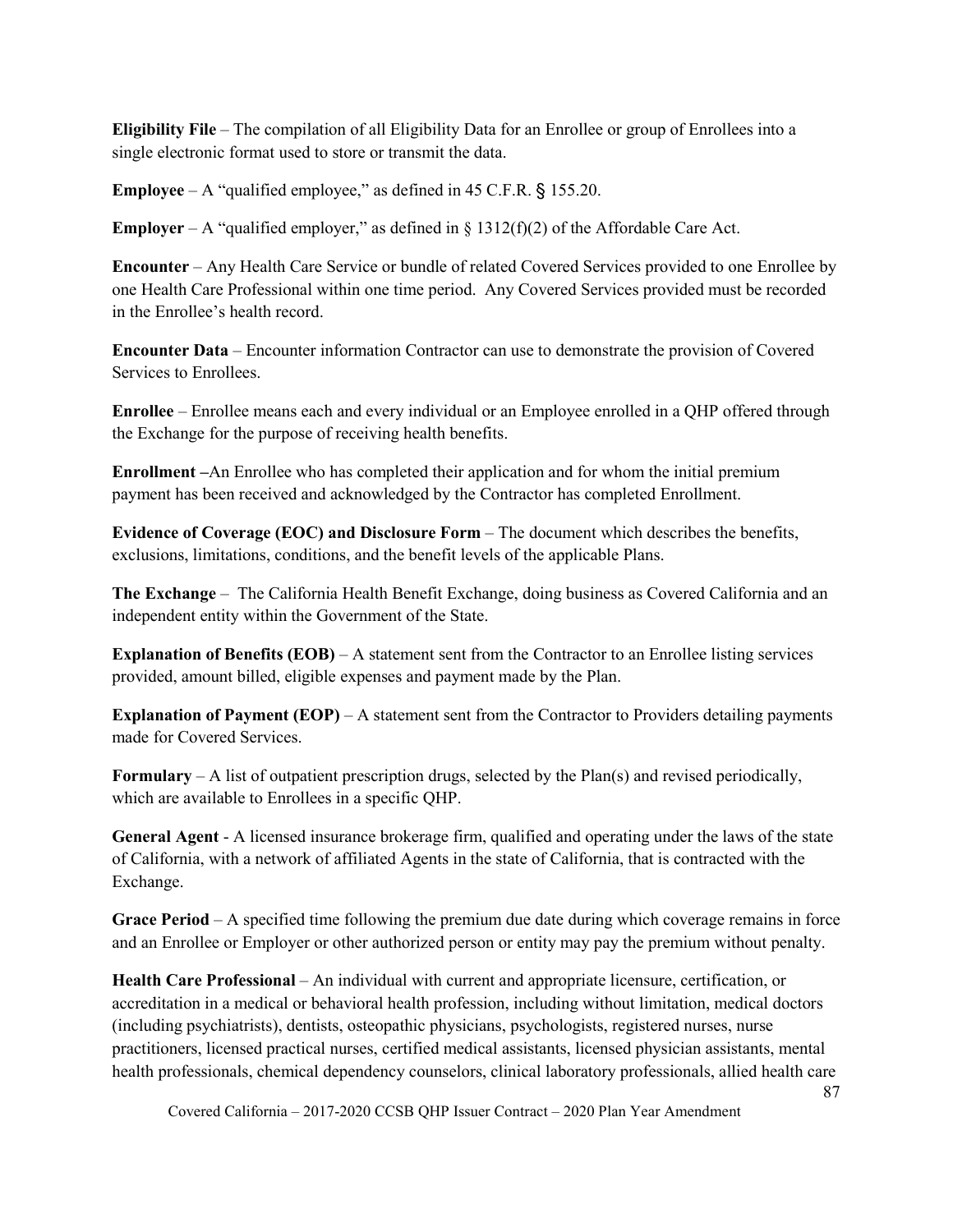professionals, pharmacists, social workers, physical therapists, occupational therapists, and others to provide Covered Services.

**Health Information Technology for Economic and Clinical Health Act (HITECH Act)** – The Health Information Technology for Economic and Clinical Health Act, which was enacted as part of the American Recovery and Reinvestment Act of 2009, and the regulations issued pursuant thereto or as thereafter amended.

**Health Insurance Issuer** – Health Insurance Issuer has the same meaning as that term is defined in 42 U.S.C. § 300gg-91 and 45 C.F.R. § 144.103.

**Health Insurance Portability and Accountability Act of 1996 (HIPAA)** – The Health Insurance Portability and Accountability Act of 1996 and the regulations issued pursuant thereto or as thereafter amended.

**Health Plan Employer Data and Information Set (HEDIS)** – The data as reported and updated annually by the National Committee for Quality Assurance (NCQA).

**Individual Exchange** – The Exchange through which Qualified Individuals may purchase Qualified Health Plans.

**Individually Identifiable Health Information (IIHI)** – The "individually identifiable health information" as defined under HIPAA.

**Information Practices Act (IPA)** – The California Information Practices Act, Civil Code § 1798, *et seq.* and the regulations issued pursuant thereto or as thereafter amended.

**Insurance Information and Privacy Protection Act (IIPPA)** – The California Insurance Information and Privacy Protection Act, Insurance Code §§ 791-791.28, *et seq.*, and the regulations issued pursuant thereto or as thereafter amended.

**Medicaid** – The program of medical care coverage set forth in Title XIX of the Social Security Act and the regulations issued pursuant thereto or as thereafter amended.

**Medicare** – The program of medical care coverage set forth in Title XVIII of the Social Security Act and the regulations issued pursuant thereto or as thereafter amended.

**Medicare Part D** – The Medicare prescription drug program authorized under the Medicare Prescription Drug, Improvement and Modernization Act of 2003 (MMA), effective January 1, 2006, and the regulations issued pursuant thereto or as thereafter amended.

**Monthly Rates** – The rates of compensation payable in accordance with the terms set forth at Article 5 to Contractor for Services rendered under this Agreement.

**NCQA** – The National Committee for Quality Assurance, a nonprofit accreditation agency.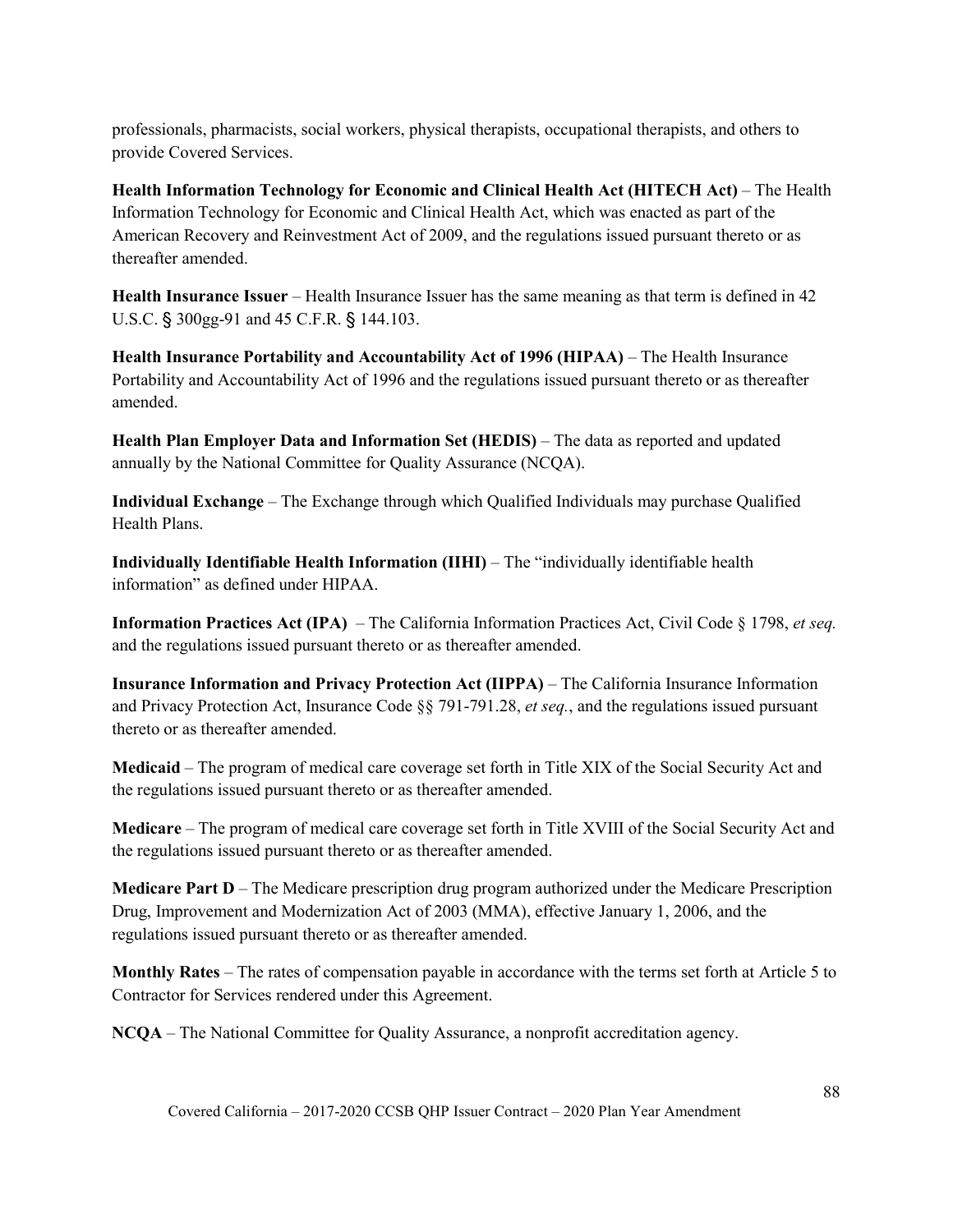**Nurse Advice Line** – An advice line staffed by registered nurses (RNs) who assess symptoms (using triage guidelines approved by the Plan to determine if and when the caller needs to be seen by a Provider); provide health information regarding diseases, medical procedures, medication usage and side effects; and give care advice for managing an illness or problem at home.

**Open Enrollment or Open Enrollment Period** – The fixed time period as set forth in 45 C.F.R. § 155.410, Health and Safety Code  $\S$  1399.849 (c)(3), and Insurance Code  $\S$  10965.3 (c)(3) for individual applicants and Enrollees to initiate enrollment or to change enrollment from one health benefits plan to another. For benefit years beginning on or after January 1, 2019, references to Open Enrollment include the allowance for special enrollment periods for all individuals as described in Health and Safety Code § 1399.849 (c)(3), and Insurance Code § 10965.3 (c)(3).

**Participating Hospital** – A hospital that, at the time of an Enrollee's admission, has a contract in effect with Contractor to provide Covered Services to Enrollees.

**Participating Physician** – A physician or a member of a Medical Group that has a contract in effect with Contractor to provide Covered Services to Enrollees.

**Participating Provider** – An individual Health Care Professional, hospital, clinic, facility, entity, or any other person or organization that provides Covered Services and that, at the time care is rendered to a Enrollee, has (or is a member of a Medical Group that has) a contract in effect with Contractor to provide Covered Services to Enrollees and accept copayments for Covered Services.

**Participation Fee** – The user fee on Qualified Health Plans authorized under § 1311(d)(5) of the Affordable Care Act, 45 C.F.R. §§ 155.160(b)(1) and 156.50(b), and Government Code § 100503(n) to support the Exchange operations.

**Performance Standard** – A financial assurance of service delivery at levels agreed upon between the Exchange and Contractor.

**Personally Identifiable Information** – Any information that identifies or describes an individual, including, but not limited to, his or her name, social security number, physical description, home address, home telephone number, education, financial matters, medical or employment history, and statements made by, or attributed to, the individual. It also includes any identifiable information collected from or about an individual for purposes of determining eligibility for enrollment in a Qualified Health Plan, determining eligibility for other insurance affordability programs, determining eligibility for exemptions from the individual responsibility provisions, or any other use of such individual's identifiable information in connection with the Exchange.

**Pharmacy Benefit Manager (PBM)** – The vendor responsible for administering the Plan's outpatient prescription drug program. The PBM provides a retail pharmacy network, mail order pharmacy, specialty pharmacy services, and coverage management programs.

**Plan(s)** – The Qualified Health Plans the Exchange has entered into a contract with a Health Insurance Issuer to provide, hereinafter referred to as the Plan(s).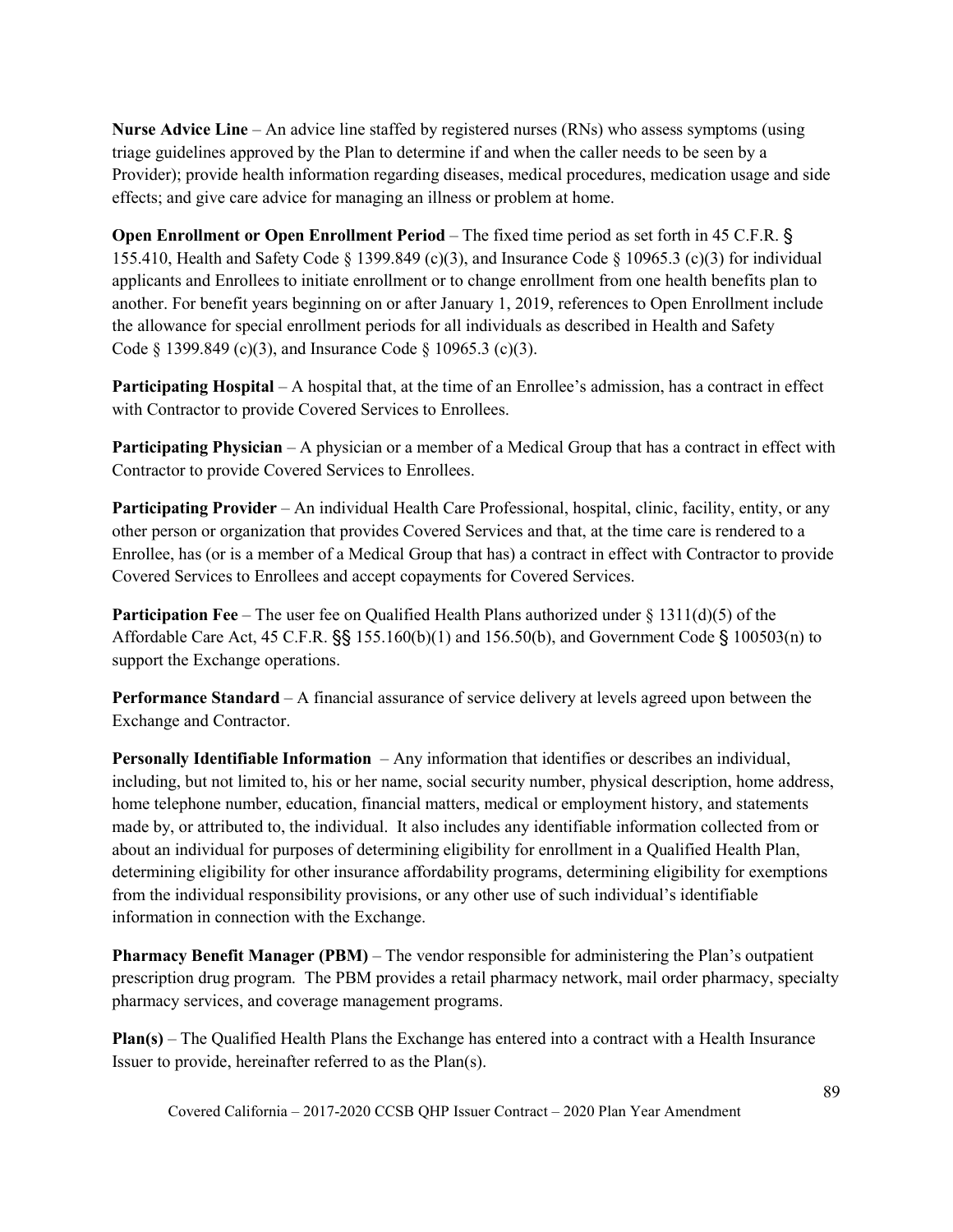**Plan Data** – All the utilization, fiscal, and eligibility information gathered by Contractor about the Plans exclusive programs, policies, procedures, practices, systems and information developed by Contractor and used in the normal conduct of business.

**Plan Year** – Plan Year has the same definition as that term is defined in 45 C.F.R. § 155.20.

**Premium** – The dollar amount payable by the Employer and transmitted by CCSB to the QHP Issuer to effectuate and maintain coverage.

**Premium Rate or Monthly Rate** – The monthly premium due during a Plan Year, as agreed upon by the parties.

**Primary Care** - The provision of integrated, accessible health care services by clinicians who are accountable for addressing a large majority of personal health needs, developing a sustained partnership with patients, and practicing in the context of family and community. (Institute of Medicine, 1978) Contractors may allow Enrollees to select Nurse Practitioners and Physician Assistants to serve as their Primary Care clinician. Covered California does not require that Primary Care clinicians serve as a "gatekeeper" or the source of referral and access to specialty care. Covered California recognizes Internal Medicine, OBGYN, Pediatrics, General Practice, and Family Medicine as primary care specialties.

**Proposal** – The proposal submitted by Contractor in response to the Application.

**Protected Health Information or Personal Health Information** – Protected health information, including electronic protected health information (EPersonal Health Information) as defined in HIPAA that relates to an Enrollee. Protected Health Information also includes "medical information" as defined by the California Confidentiality of Medical Information Act (CMIA) at California Civil Code § 56, *et seq.*

**Provider** – A licensed health care facility or as stipulated by local or international jurisdictions, a program, agency or health professional that delivers Covered Services.

**Provider Claim(s)** – Any bill, invoice, or statement from a specific Provider for Covered Services or supplies provided to Enrollees.

**Provider Group** – A group of physicians or other Health Care Professionals that is clinically integrated, financially integrated, or that contract together to provide care to patients in a coordinated manner.

**Qualified Health Plan or QHP** – A health care service plan contract or policy of insurance offered by a QHP Issuer and certified by the Exchange.

**Qualified Health Plan or QHP Issuer** – A licensed health care service plan or issuer that has been selected and certified by the Exchange to offer QHPs through the Exchange.

**Qualified Individual** – Qualified Individual has the same meaning as that term is defined in § 1312(f)(1) of the Affordable Care Act.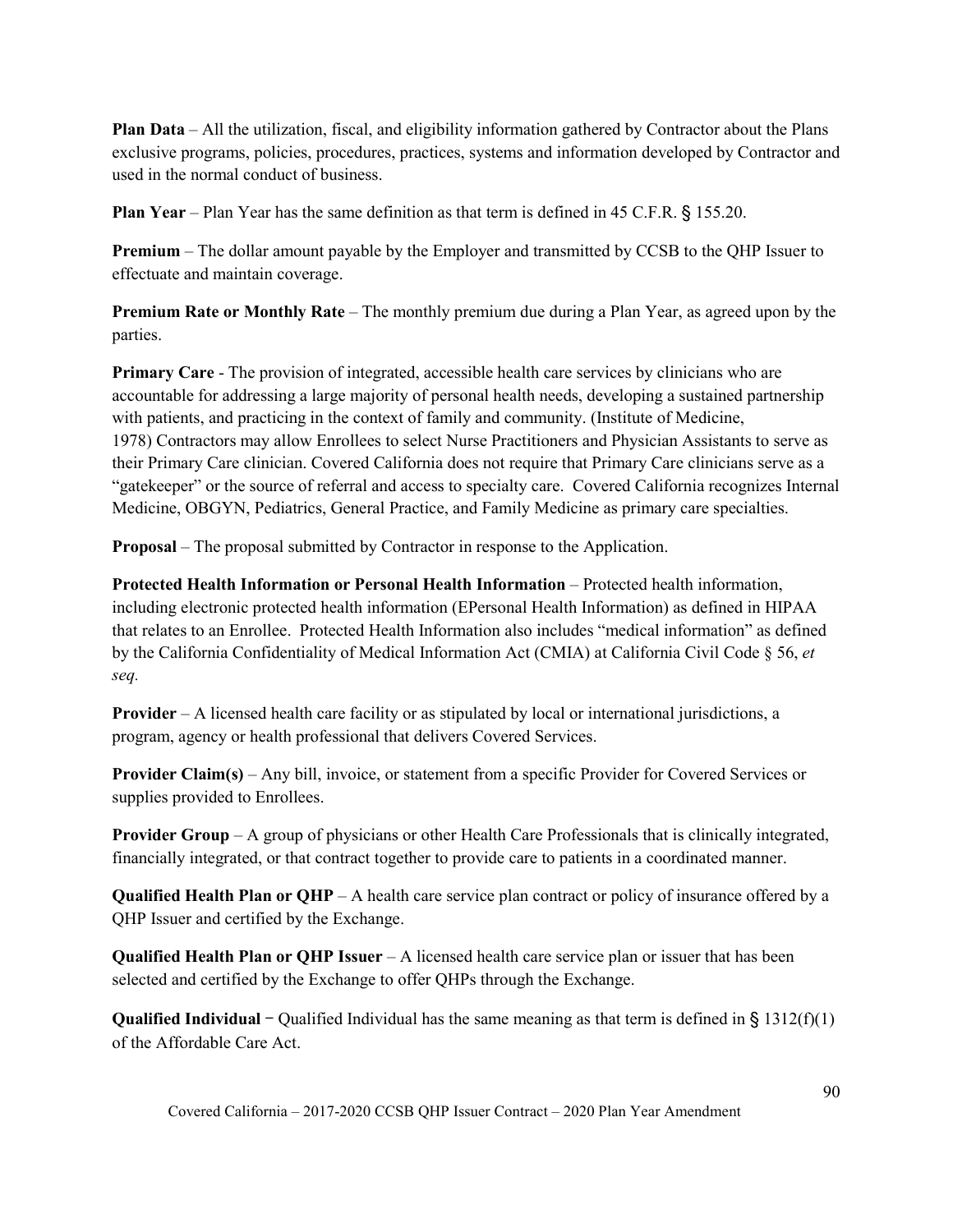**Quality Management and Improvement** – The process for conducting outcome reviews, data analysis, policy evaluation, and technical assistance internally and externally to improve the quality of care to Enrollees.

**Quarterly Business Review or QBR** – Quarterly in-person meetings between the Exchange and Contractor at the Exchange headquarters to report and review program performance results including all Services and components of the program, i.e., clinical, financial, contractual reporting requirements, customer service, appeals and any other program recommendations.

**Regulations** – The regulations adopted by the Exchange Board. (California Code of Regulations, Title 10, Chapter 12, § 6400, et seq.)

**Risk-Adjusted Premiums** – Actuarially calculated premiums utilizing risk adjustment.

**Risk-Based Capital or RBC** – The approach to determine the minimum level of capital needed for protection from insolvency based on an organization's size, structure, and retained risk. Factors in the RBC formula are applied to assets, premium, and expense items. The factors vary depending on the level of risk related to each item. The higher the risk related to the item, the higher the factor, and vice versa.

**Risk Adjustment** – An actuarial tool used to calibrate premiums paid to Health Benefits Plans or Health Insurance Issuers based on geographical differences in the cost of health care and the relative differences in the health risk characteristics of Enrollees enrolled in each plan. Risk adjustment establishes premiums, in part, by assuming an equal distribution of health risk among Health Benefits Plans in order to avoid penalizing Enrollees for enrolling in a Health Benefits Plan with higher than average health risk characteristics.

**Run-Out Claims** – All claims presented and adjudicated after the end of a specified time period where the health care service was provided before the end of the specified time period.

**Security Incident** – The attempted or successful unauthorized access, use, disclosure, modification or destruction of information or interference with system operations in an information system.

**Service Area** – The designated geographical areas where Contractor provides Covered Services to Enrollees and comprised of the ZIP codes listed in Attachment 4.

**Services** – The provision of Services by Contractors and subcontractors required under the terms of the Agreement, including, those relating the provision of Covered Services and the administrative functions required to carry out the Agreement.

**State** – The State of California

**State Regulators** – California Department of Insurance and Department of Managed Health Care, as applicable.

**State and Federal Regulators** – Department of Managed Health Care, California Department of Health Care Services, California Department of Insurance, US Department of Health and Human Services, and